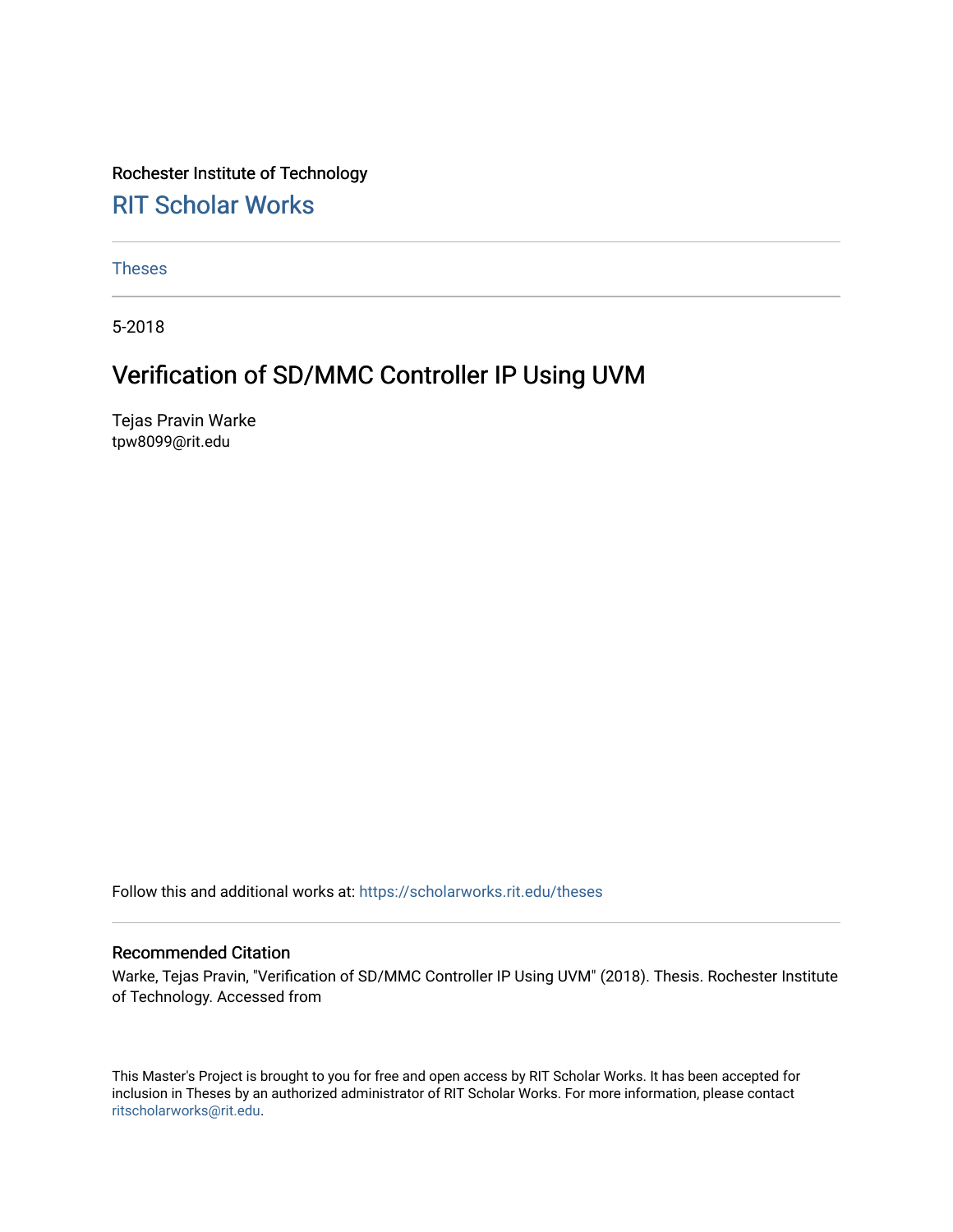#### VERIFICATION OF SD/MMC CONTROLLER IP USING UVM

by

Tejas Pravin Warke

#### GRADUATE PAPER

Submitted in partial fulfillment of the requirements for the degree of MASTER OF SCIENCE in Electrical Engineering

Approved by:

Mr. Mark A. Indovina, Lecturer *Graduate Research Advisor, Department of Electrical and Microelectronic Engineering*

Dr. Sohail A. Dianat, Professor *Department Head, Department of Electrical and Microelectronic Engineering*

DEPARTMENT OF ELECTRICAL AND MICROELECTRONIC ENGINEERING KATE GLEASON COLLEGE OF ENGINEERING ROCHESTER INSTITUTE OF TECHNOLOGY ROCHESTER, NEW YORK

MAY, 2018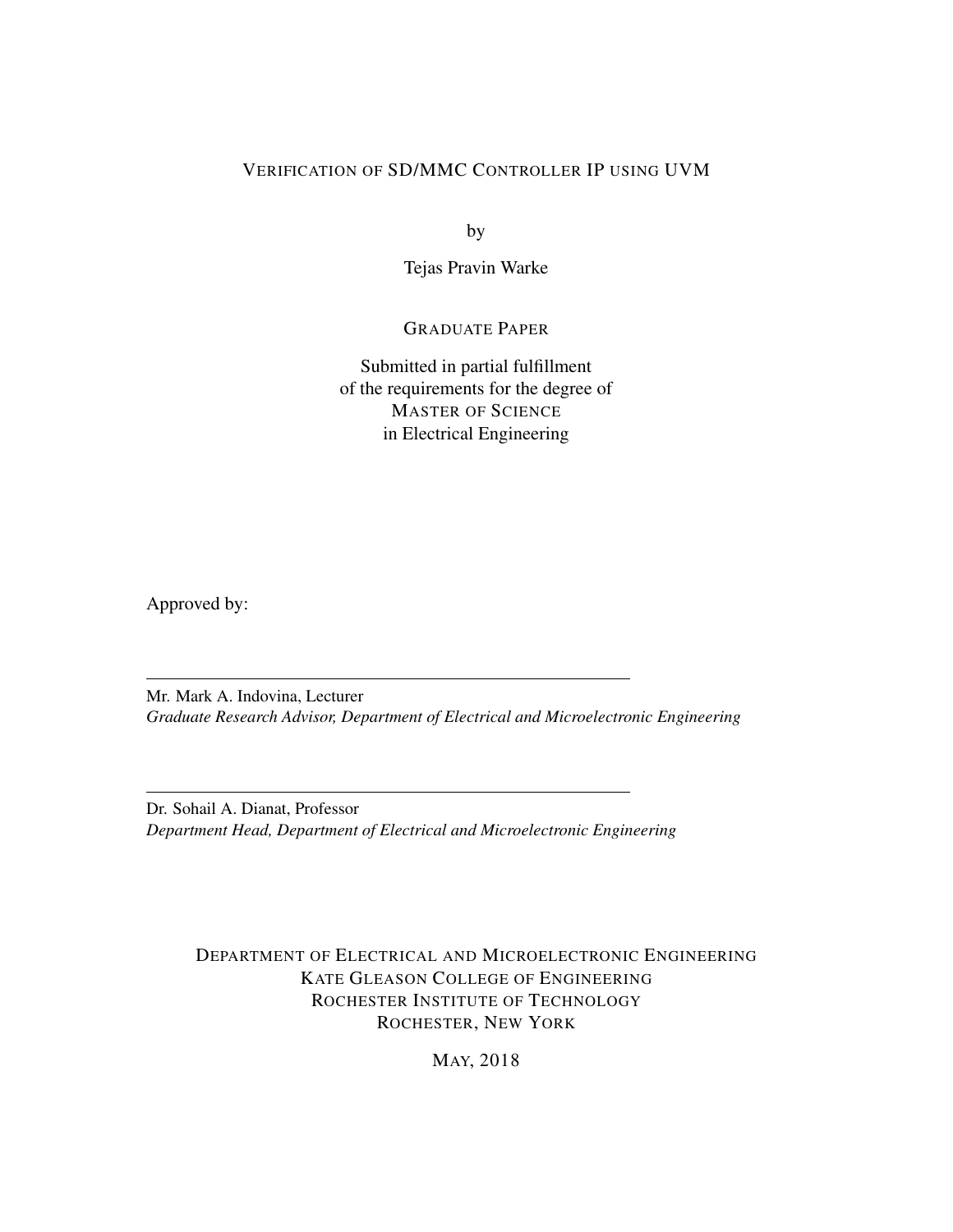I would like to dedicate this work to my mother for her love and support during my thesis.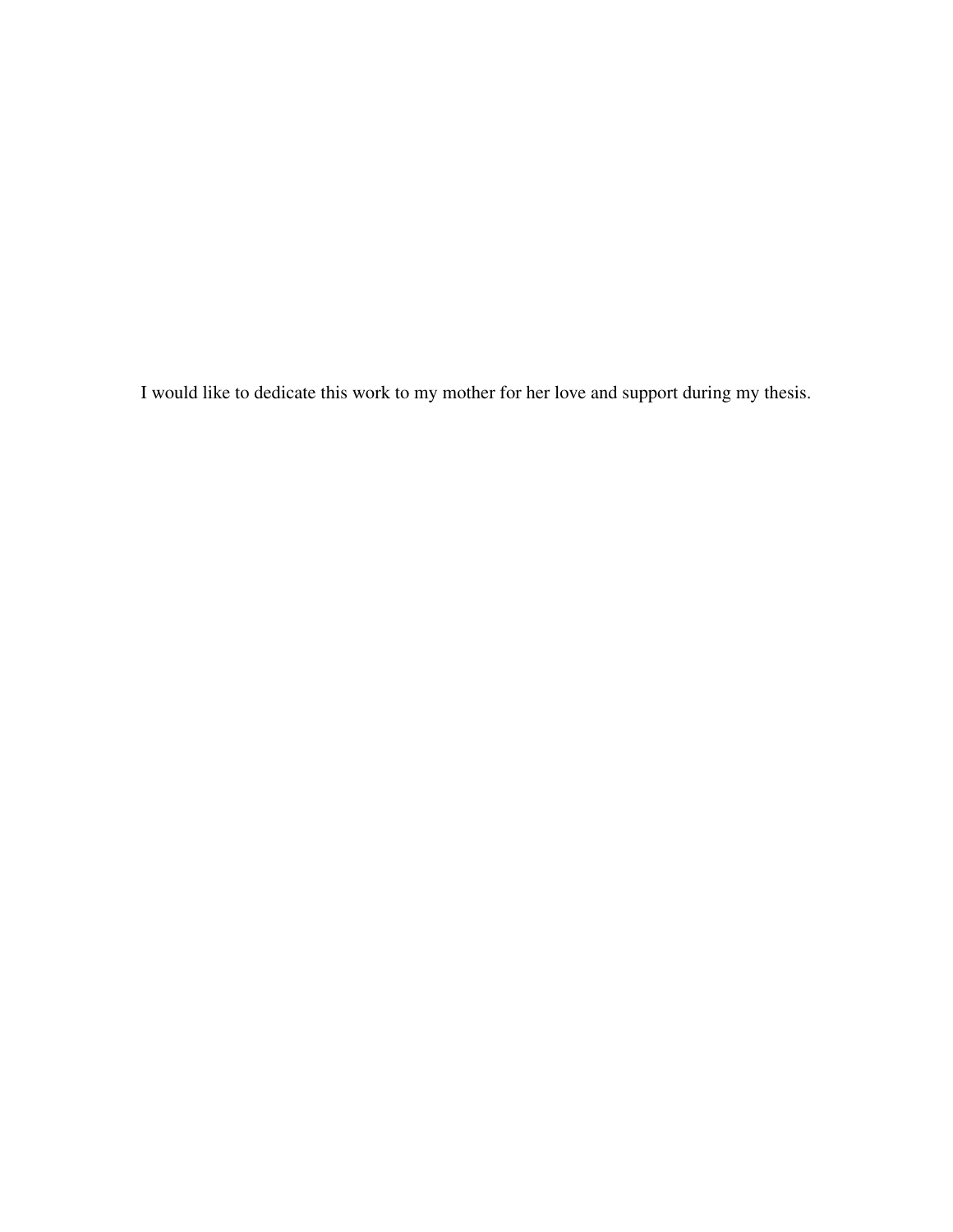### Declaration

I hereby declare that except where specific reference is made to the work of others, the contents of this paper are original and have not been submitted in whole or in part for consideration for any other degree or qualification in this, or any other University. This paper is the result of my own work and includes nothing which is the outcome of work done in collaboration, except where specifically indicated in the text.

> Tejas Pravin Warke May, 2018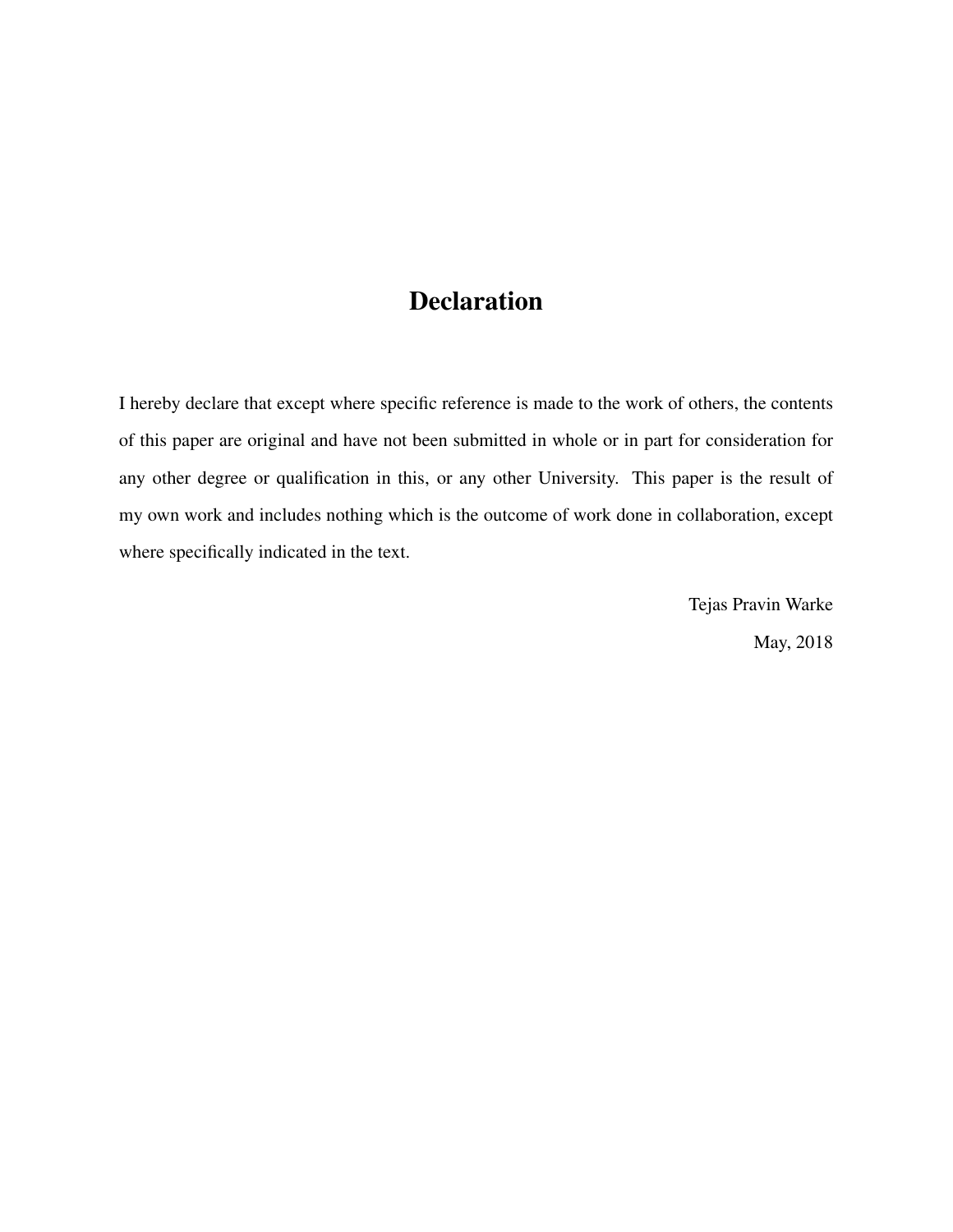## Acknowledgements

I would like to thank my Professor, Mark A. Indovina, for his unparalleled guidance throughout my graduate studies. I would also like to thank my mom, Varsha Warke and my friend, Manikandan Sriram for their support during my time at RIT.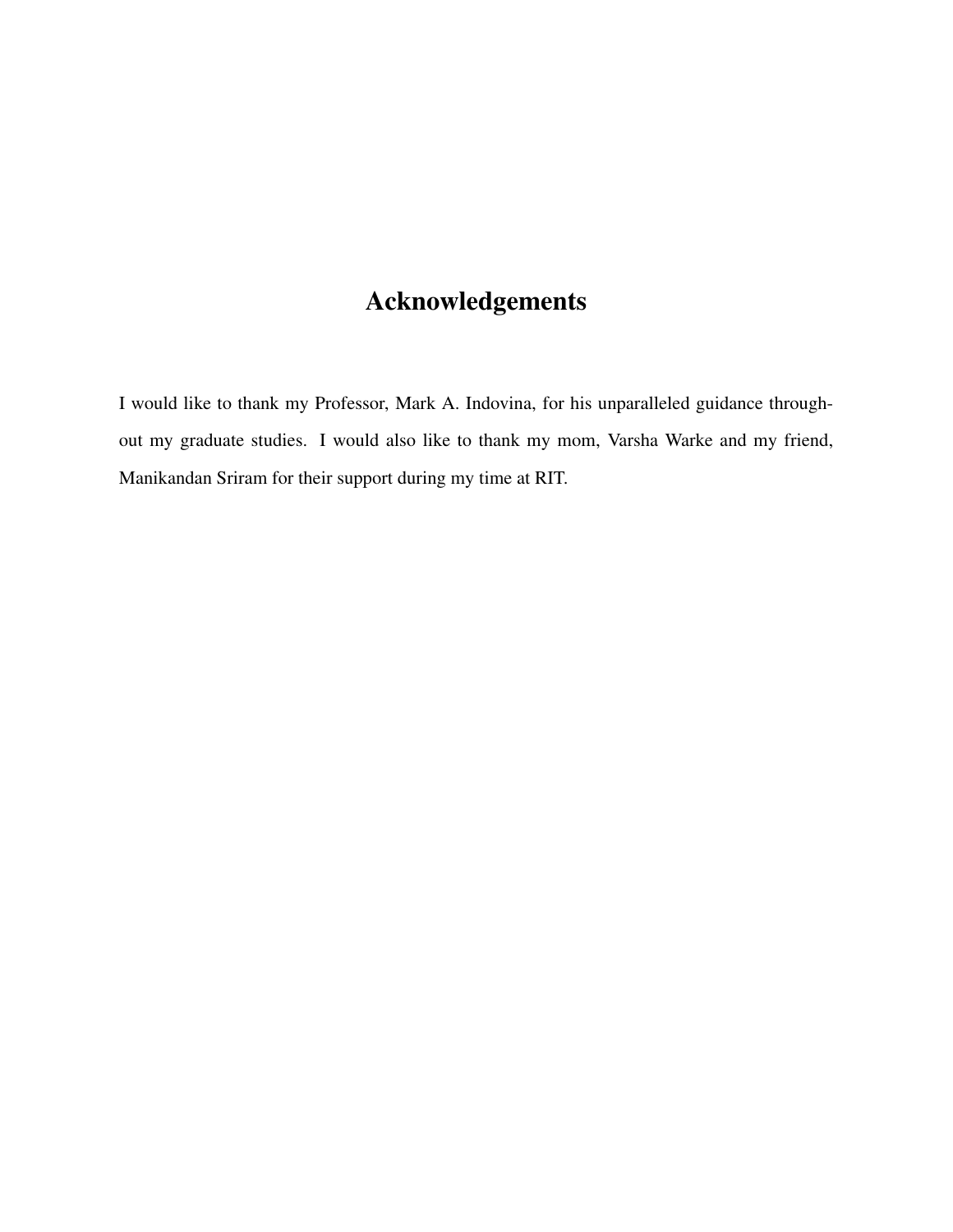### Abstract

Wide spread IP reuse in SoC Designs has enabled meteoric development of derivative designs. Several hardware block IPs are integrated together to reduce production costs, time-to-fab/timeto-market and achieve higher levels of productivity. These block IPs must be verified independently before shipping to ensure proper working and conformance to protocols that they are implementing. But, since the application of these IPs will vary from SoC to SoC, the verification environment must consider the important features and functions that are critical for that application. This may mean, revamping the entire testbench to verify the application critical features. Verification takes a major chunk of the total time of the manufacturing cycle. Thus, Verification IPs are created that can be re-used by making minor modifications to the existing test bench. In this project, an Open Cores IP – "SD/MMC Card Controller" (written in Verilog) is re-used by adding an interrupt line and card-detect feature and is verified using Universal Verification Methodology (UVM). The SD/MMC Card Controller has Wishbone as the Host Controller and SPI Master as the Core Controller. The test environment is layered and can be reused. This means, if this IP is re-designed to be controlled by another Host Controller (AXI for example), the verification environment can be re-used by inserting the BFM of that host controller. This paper discusses SD/MMC, Wishbone bus and SPI protocols, along with SD/MMC Controller and UVM based test-bench architecture.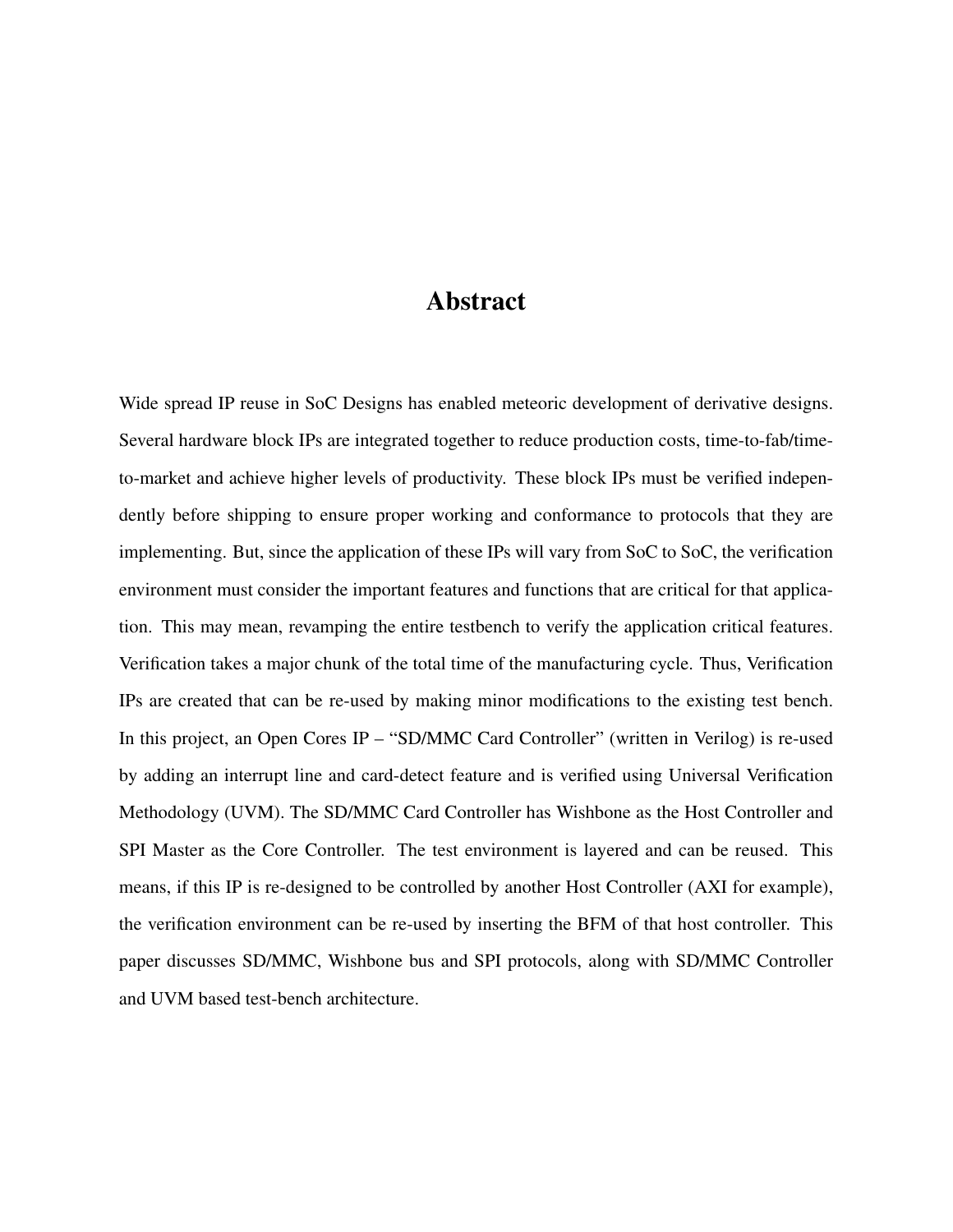# <span id="page-6-0"></span>**Contents**

|              | <b>Contents</b>              |                                 | V                        |  |  |  |  |  |  |  |  |
|--------------|------------------------------|---------------------------------|--------------------------|--|--|--|--|--|--|--|--|
|              | <b>List of Figures</b><br>ix |                                 |                          |  |  |  |  |  |  |  |  |
|              | <b>List of Tables</b>        |                                 | $\mathbf{x}$             |  |  |  |  |  |  |  |  |
| $\mathbf{1}$ |                              | <b>Introduction</b>             | $\mathbf{1}$             |  |  |  |  |  |  |  |  |
|              | 1.1                          |                                 | 3                        |  |  |  |  |  |  |  |  |
|              | 1.2                          |                                 | 3                        |  |  |  |  |  |  |  |  |
|              | 1.3                          |                                 | $\overline{\mathcal{A}}$ |  |  |  |  |  |  |  |  |
| 2            |                              | <b>Bibliographical Research</b> | 5                        |  |  |  |  |  |  |  |  |
| 3            |                              | <b>SD/MMC Controller IP</b>     | 8                        |  |  |  |  |  |  |  |  |
|              | 3.1                          |                                 | 10                       |  |  |  |  |  |  |  |  |
|              | 3.2                          |                                 | 11                       |  |  |  |  |  |  |  |  |
|              | 3.3                          |                                 |                          |  |  |  |  |  |  |  |  |
|              | 3.4                          |                                 | 14                       |  |  |  |  |  |  |  |  |
|              |                              | 3.4.1                           | 14                       |  |  |  |  |  |  |  |  |
|              |                              | 3.4.2                           |                          |  |  |  |  |  |  |  |  |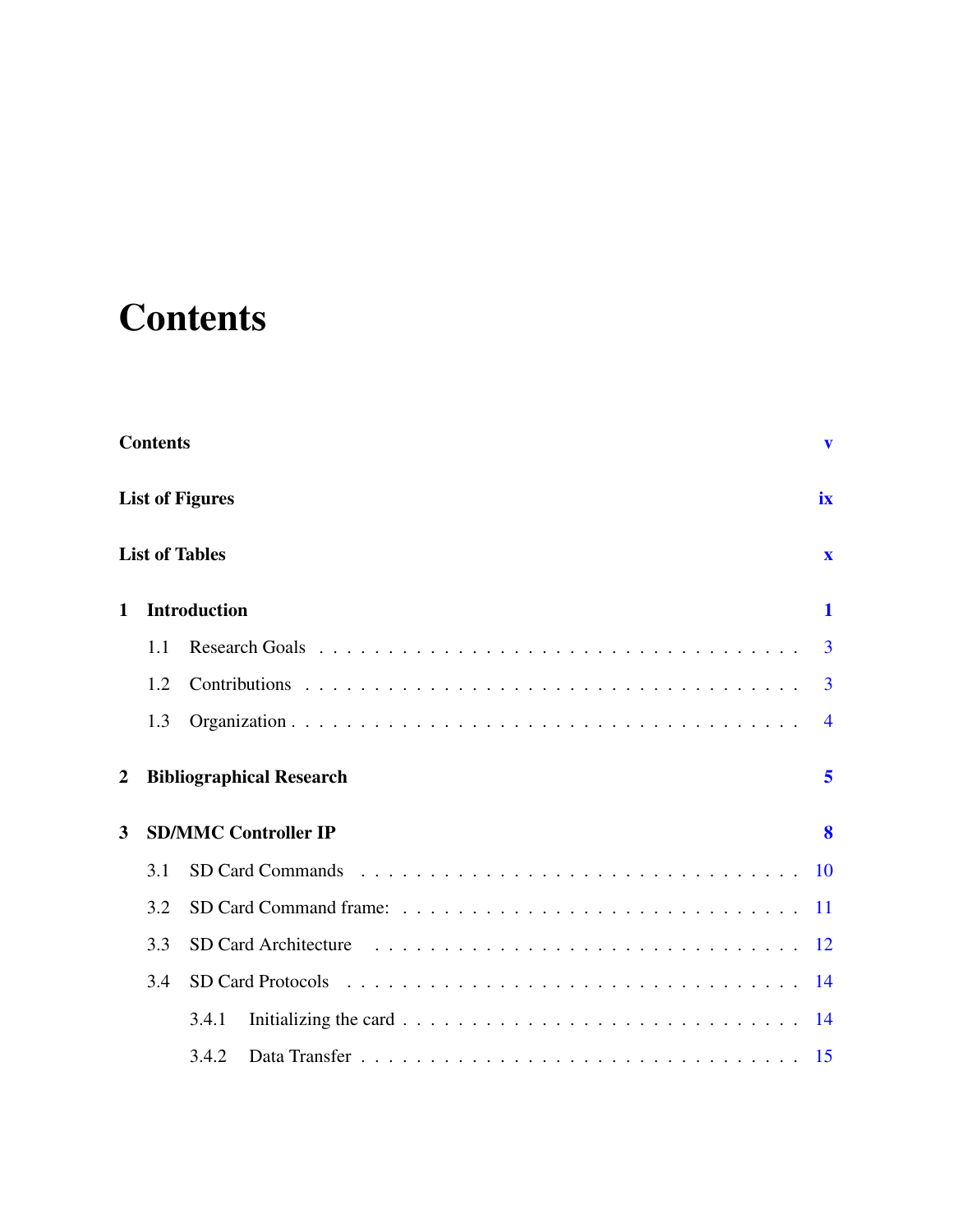|   |     |                          | 3.4.2.1                         | Writing a block of data to SD card $\ldots \ldots \ldots \ldots \ldots \ldots 17$               |           |
|---|-----|--------------------------|---------------------------------|-------------------------------------------------------------------------------------------------|-----------|
|   |     |                          | 3.4.2.2                         | Reading a block of data from SD card                                                            | -17       |
| 4 |     | <b>Device Under Test</b> |                                 |                                                                                                 | 18        |
|   | 4.1 |                          |                                 |                                                                                                 | 20        |
|   | 4.2 |                          |                                 |                                                                                                 | <b>20</b> |
|   | 4.3 |                          |                                 |                                                                                                 | 27        |
|   | 4.4 |                          |                                 |                                                                                                 | 27        |
|   |     | 4.4.1                    |                                 |                                                                                                 | 28        |
|   |     | 4.4.2                    |                                 |                                                                                                 | 28        |
|   |     | 4.4.3                    |                                 |                                                                                                 | 29        |
| 5 |     |                          | <b>Verification Methodology</b> |                                                                                                 | 30        |
|   | 5.1 |                          |                                 |                                                                                                 | 31        |
|   |     | 5.1.1                    |                                 |                                                                                                 | 31        |
|   |     | 5.1.2                    |                                 |                                                                                                 | 32        |
|   |     | 5.1.3                    |                                 |                                                                                                 | 33        |
|   | 5.2 | <b>UVM</b>               |                                 |                                                                                                 | 33        |
|   | 5.3 |                          |                                 | UVM based test environment verification of SD/MMC Controller IP                                 | 34        |
|   |     |                          | 5.3.1 UVM classes               |                                                                                                 | 34        |
|   |     | 5.3.2                    |                                 | Test plan $\ldots \ldots \ldots \ldots \ldots \ldots \ldots \ldots \ldots \ldots \ldots \ldots$ |           |
|   |     | 5.3.3                    |                                 |                                                                                                 | 38        |
|   |     |                          | 5.3.3.1                         |                                                                                                 | 38        |
|   |     |                          | 5.3.3.2                         | Top module $\ldots \ldots \ldots \ldots \ldots \ldots \ldots \ldots \ldots$                     | 38        |
|   |     |                          | 5.3.3.3                         |                                                                                                 | 39        |
|   |     |                          | 5.3.3.4                         |                                                                                                 | 39        |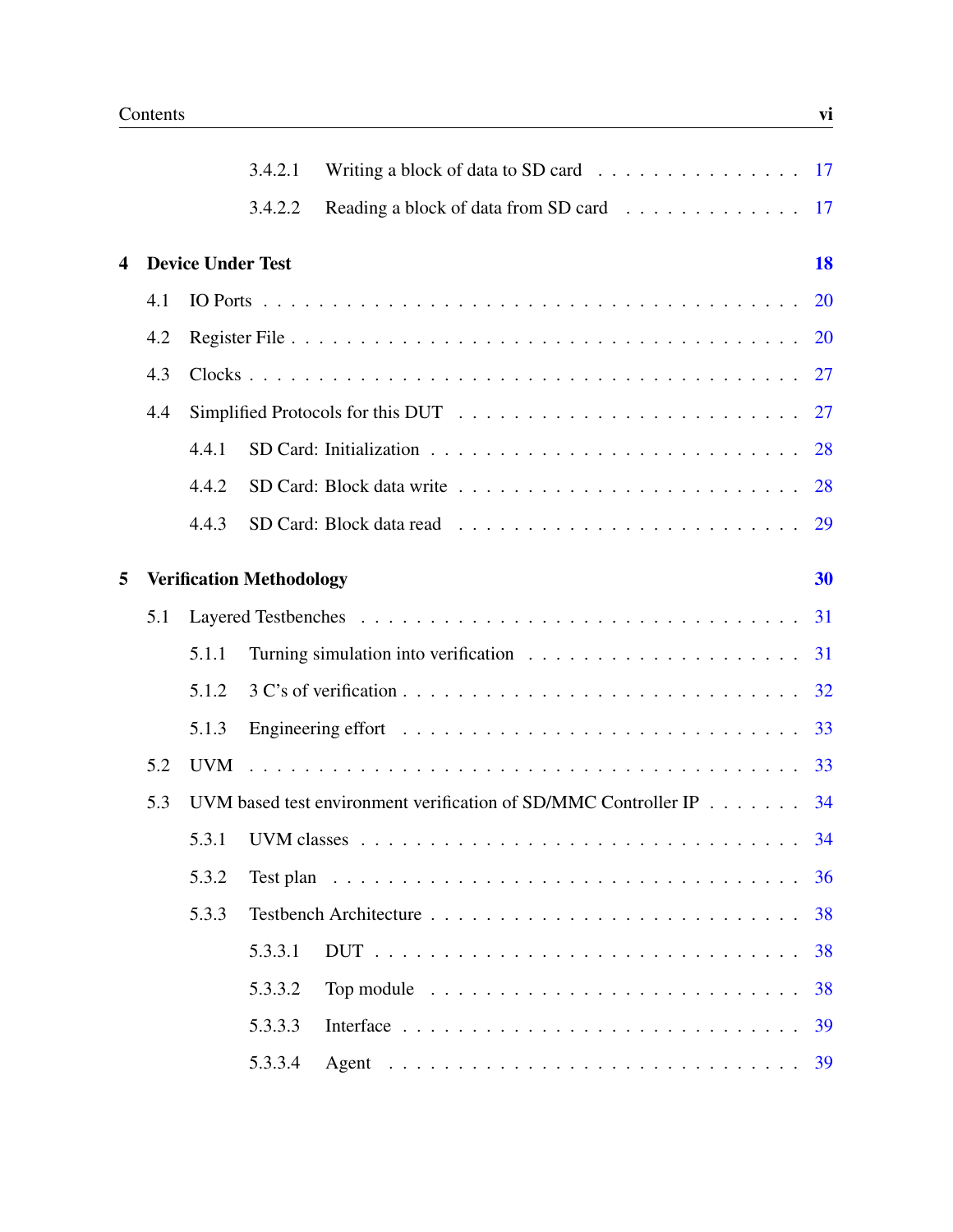|                |                   | 5.3.3.5                       | Sequencer, Driver and Monitor 39 |    |
|----------------|-------------------|-------------------------------|----------------------------------|----|
|                |                   | 5.3.3.6                       |                                  |    |
|                |                   | 5.3.3.7                       |                                  | 40 |
|                |                   | 5.3.3.8                       |                                  | 40 |
|                |                   | 5.3.3.9                       |                                  | 40 |
|                |                   | 5.3.3.10                      |                                  | 40 |
|                |                   | 5.3.3.11                      |                                  | 40 |
|                |                   | 5.3.3.12                      |                                  | 41 |
| 6              |                   | <b>Results and Discussion</b> |                                  | 42 |
| $\overline{7}$ |                   | <b>Conclusion</b>             |                                  | 47 |
|                | 7.1               |                               |                                  | 47 |
|                | <b>References</b> |                               |                                  | 49 |
| I              |                   | <b>Source Code</b>            |                                  | 54 |
|                | I.1               |                               |                                  | 54 |
|                | I.2               |                               |                                  |    |
|                | I.3               |                               |                                  |    |
|                | I.4               |                               |                                  |    |
|                | I.5               |                               |                                  |    |
|                | I.6               |                               |                                  | 78 |
|                | I.7               |                               |                                  | 83 |
|                | I.8               |                               |                                  | 84 |
|                |                   |                               |                                  |    |
|                | I.9               |                               |                                  | 86 |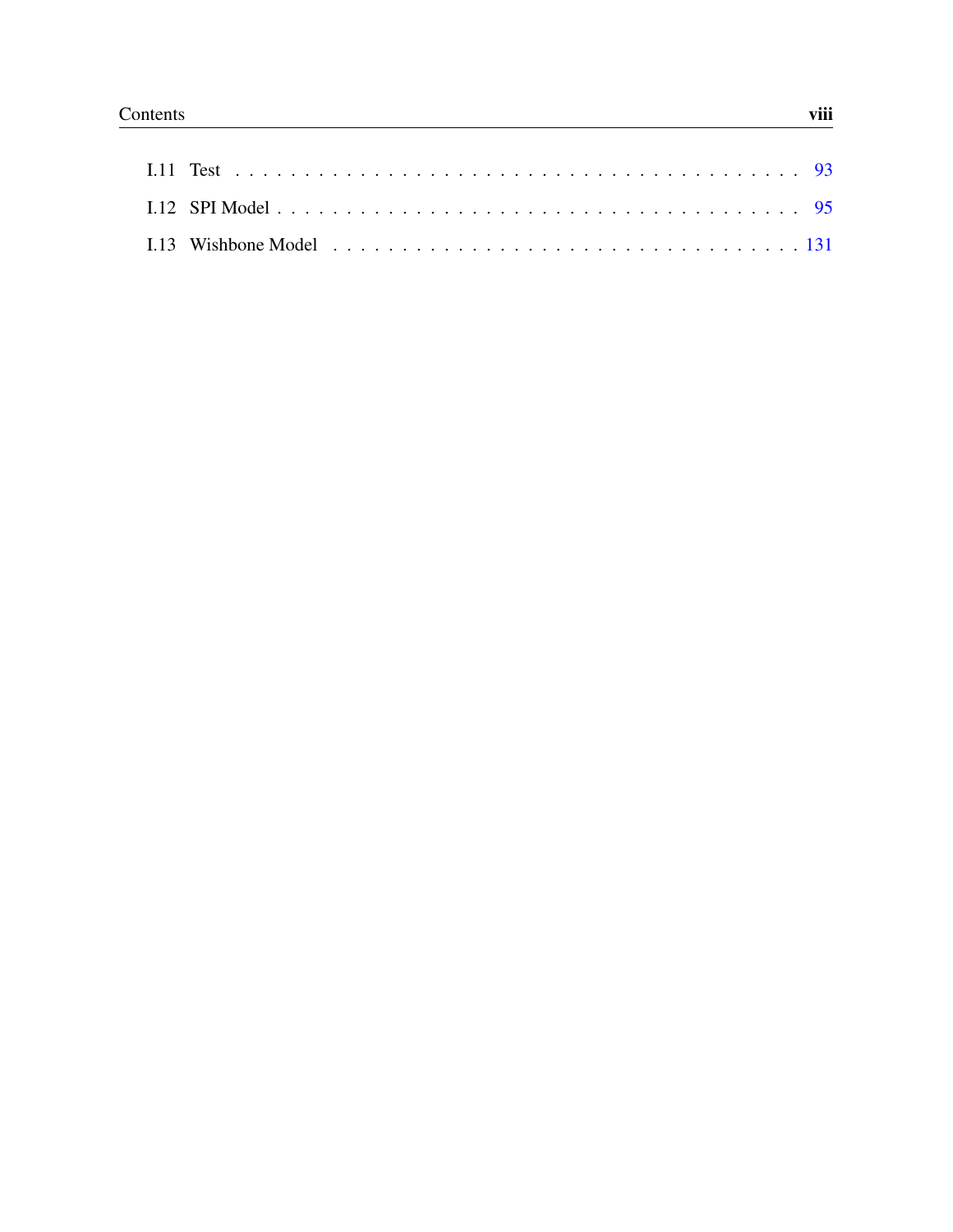# <span id="page-10-0"></span>List of Figures

| 4.1 |                                                                                                                 |  |
|-----|-----------------------------------------------------------------------------------------------------------------|--|
|     |                                                                                                                 |  |
| 5.1 |                                                                                                                 |  |
| 6.1 |                                                                                                                 |  |
|     |                                                                                                                 |  |
| 6.3 |                                                                                                                 |  |
| 6.4 |                                                                                                                 |  |
| 6.5 | TX_FIFO Memory Map $\ldots \ldots \ldots \ldots \ldots \ldots \ldots \ldots \ldots \ldots \ldots \ldots \ldots$ |  |
|     |                                                                                                                 |  |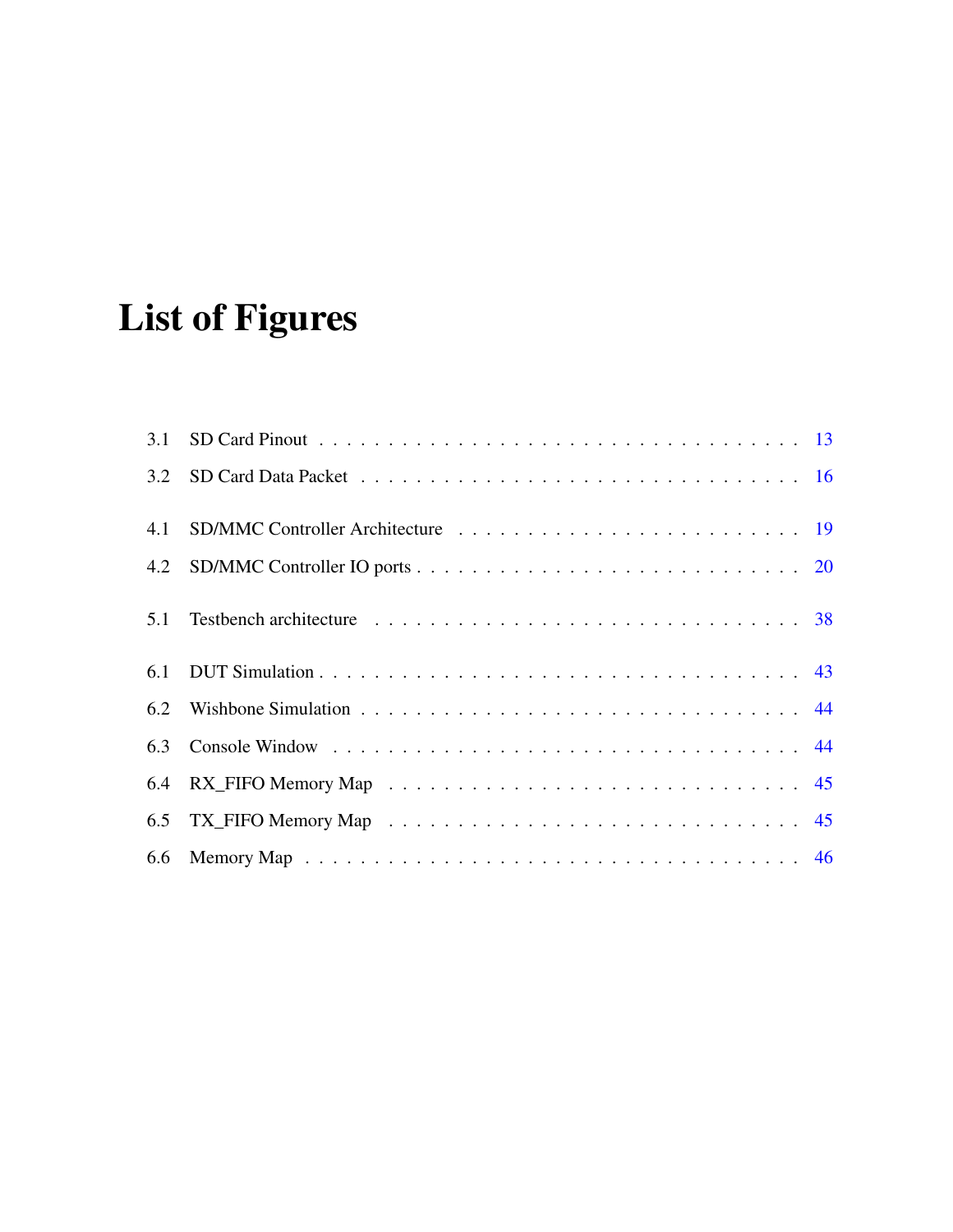# <span id="page-11-0"></span>List of Tables

| 6.1 Area, Power, Timing and DFT Coverage of AES Encryption 43 |  |  |  |  |  |  |  |  |  |  |  |  |
|---------------------------------------------------------------|--|--|--|--|--|--|--|--|--|--|--|--|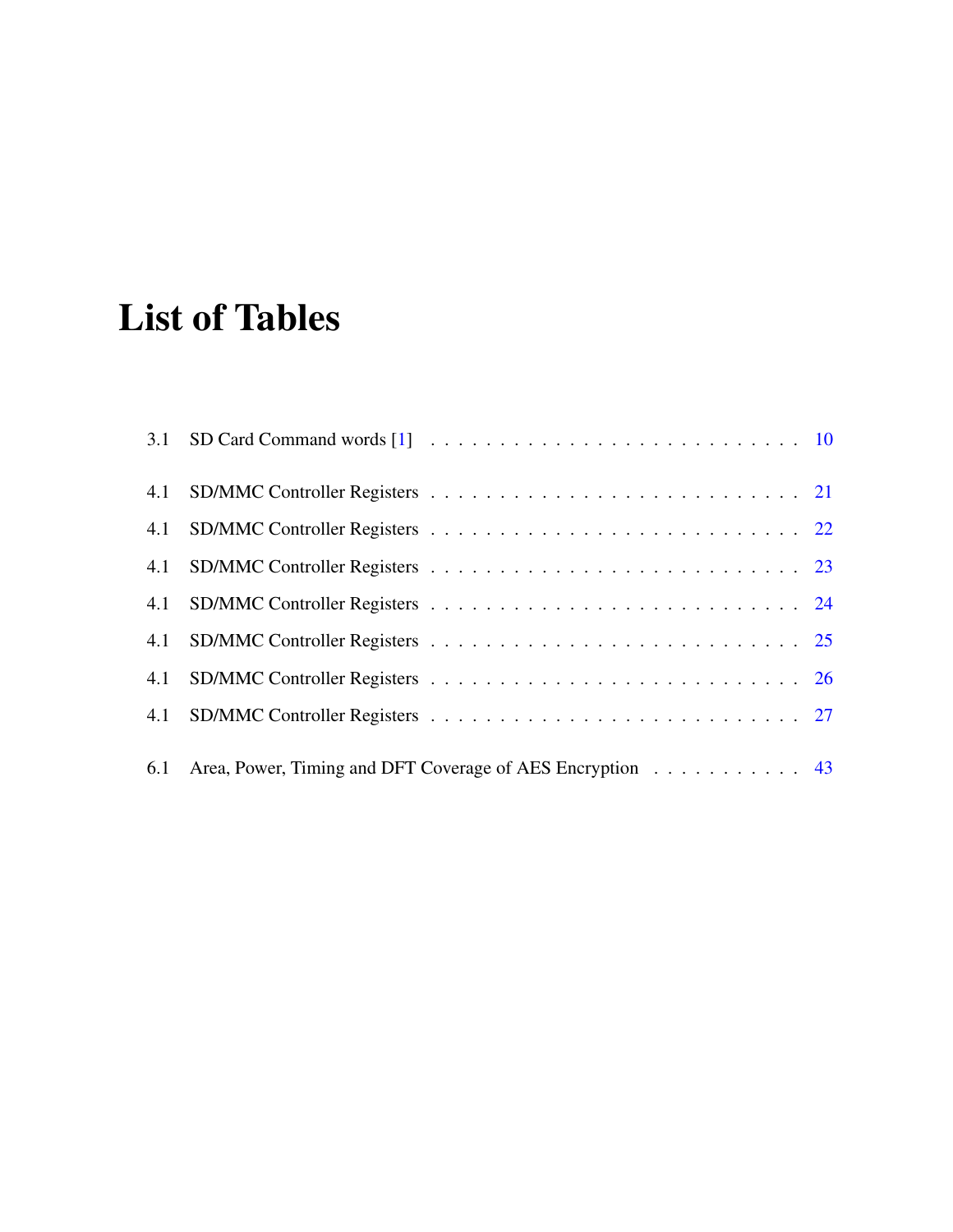## <span id="page-12-0"></span>Chapter 1

## Introduction

System-on-Chip (SoC) is a platform integrated with multiple hardware blocks and one or more processors. The existence of a processor distinguishes an SoC from an Application Specific Integrated Circuit (ASIC)[\[2\]](#page-60-2)[\[3\]](#page-60-3). Modern SoCs are extremely advanced thanks to massive reuse of hardware IPs for high level integration and product development[\[4\]](#page-60-4)[\[5\]](#page-60-5). A typical SoC integrates one or more microcontrollers, microprocessors or a DSP cores[\[6\]](#page-60-6). Advanced hardware modules/peripherals like co-processors, GPUs, memory blocks, timing blocks like phase-locked loops, power management blocks and various industry standard interfaces like USB, UART, SPI, Ethernet, etc. are also connected as peripherals[\[7\]](#page-61-0)[\[8\]](#page-61-1). These interfaces are commonly used to enable communication between the microprocessor and an external peripheral like SD cards and sensors[\[9\]](#page-61-2). All these blocks are connected using a System Bus such as Wishbone and ARM's AMBA bus[\[9\]](#page-61-2)[\[10\]](#page-61-3). A SoC is developed with the intention of achieving end-user's requirements through controlled operation and collaboration of all these blocks[\[10\]](#page-61-3). One such block is the SD/MMC Card Controller that enables communication between the SoC processor and an SD/MMC card via System Bus[\[11\]](#page-61-4)[\[12\]](#page-61-5). The IP used in this project is Open Cores "SD/MMC Controller IP". This IP has an SPI Master based core controller. It supports SPI Bus Accesses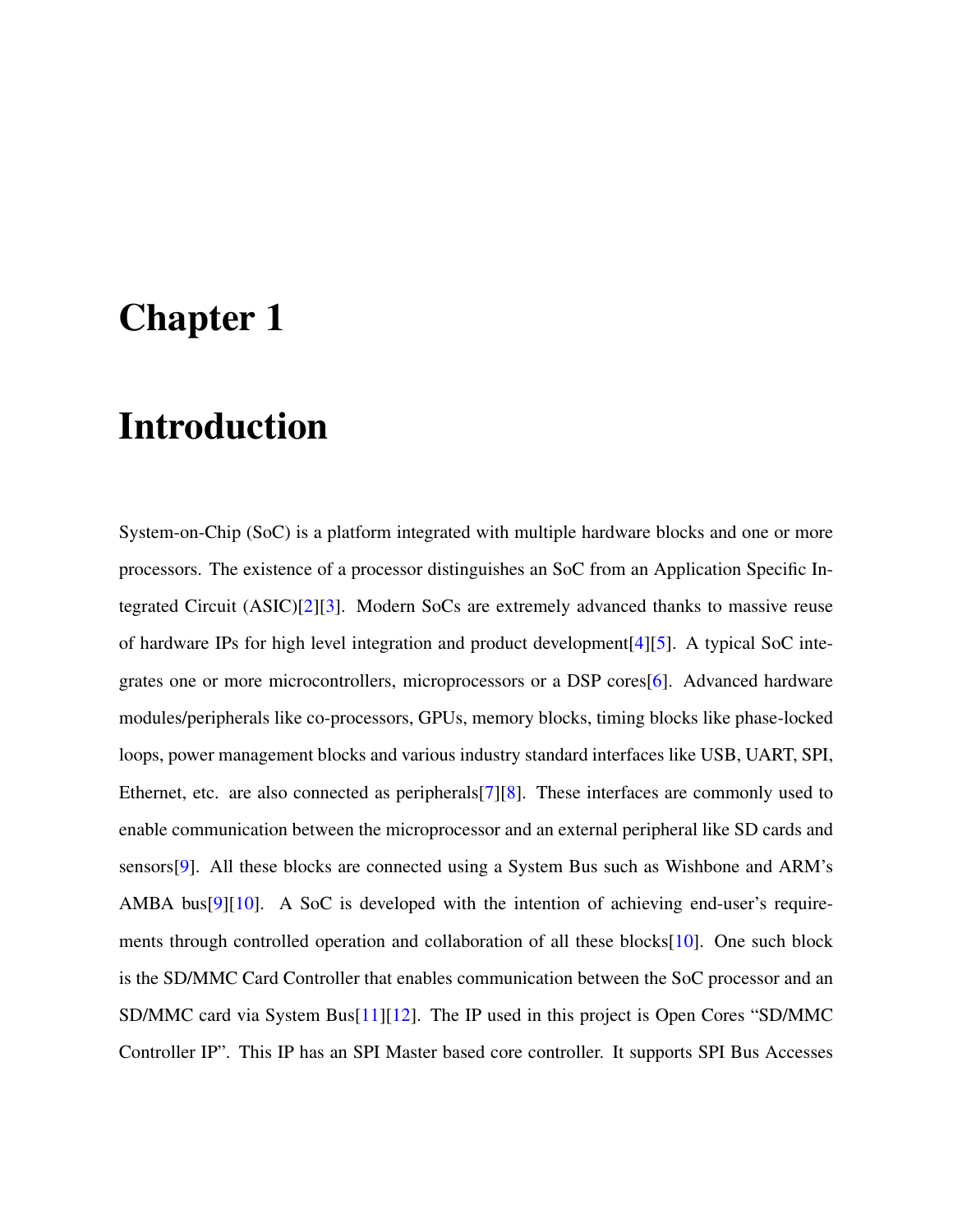and SD/MMC memory card accesses. The features include:

- 1. SD/MMC card initialization, block read and block write support
- 2. 512 byte Rx and Tx FIFOs.
- 3. 8-bit Wishbone Slave Interface
- 4. Configurable SPI Core Logic clock (via Wishbone Bus Interface)
- 5. Data transfer rates upto 24Mbps.

Two additions, namely – interrupt line and card detect, are made to the existing Core IP.

The verification of this IP is done by the vendor (Open Cores) in Verilog using Directed testbench[\[13\]](#page-61-6). The testbench performs a card initialization and a single read and write to the SD/MMC Card[\[14\]](#page-62-0). This test is not enough to assure complete functional correctness of the Device Under Test (DUT; here – SD/MMC Card Controller). Hence, a layered testbench is written in SystemVerilog using Universal Verification Methodology. Verifying the IP for all the possible input cases is extremely time consuming $[15]$ . But, UVM allowed driving the DUT using a Constrained Random Stimulus, which not only helps in achieving higher functional coverage, but also checked for corner cases that might be evident to the verification engineer. Constrained Random Stimulus helped in reducing simulation time by making sure only valid cases are checked[\[16\]](#page-62-2). Invalid cases are ignored. But, it is advisable to manually insert stimulus to check for invalid cases to understand system's behavior. Assertions (both immediate and concurrent) were inserted to manually do property-checking. This SystemVerilog/UVM based test bench is portable and highly reusable. The system bus used for communication is wishbone. If the customer reuses this IP with another bus like ARM's AMBA, this test bench can be modified by replacing the Wishbone's BFM with AMBA's BFM. UVM library used along with System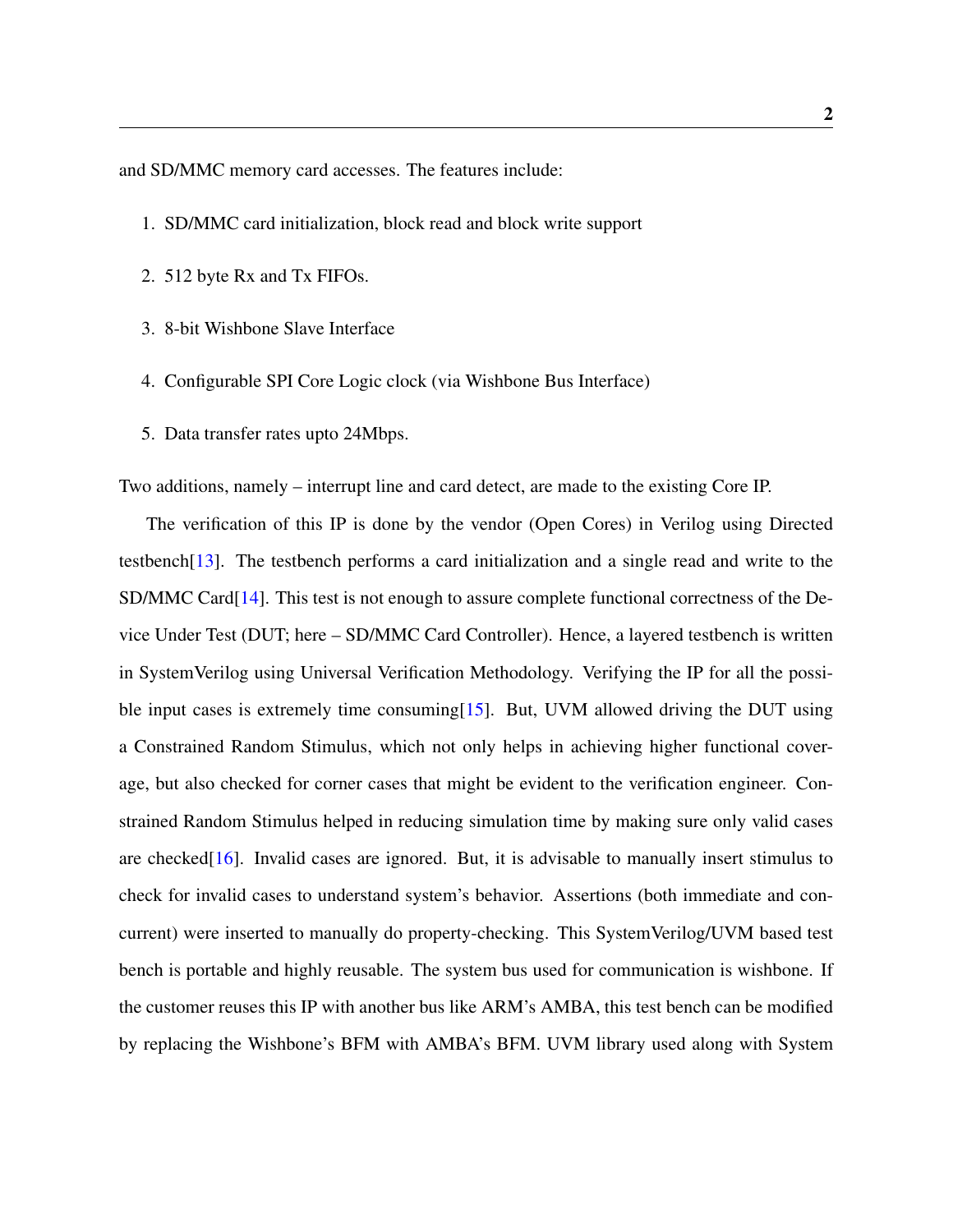Verilog automated and reduced the effort for creating sequences for stimulus generation, and data manipulation using features like packing, copy, etc.

This test bench was implemented to test various scenarios like card initialization, block read, block write, card detect, card error, interrupt generation and handling. The test bench architecture is described in chapter XYZ.

### <span id="page-14-0"></span>1.1 Research Goals

This project dealt with creation of a complex re-usable verification environment to validate SD/MMC protocol. The intended outcomes were:

- Fully understand SD/MMC protocol
- Understand and modify the SD/MMC controller architecture to add additional features
- Develop a test plan to verify the functional correctness of the IP
- Develop a verification environment based on the test plan using SystemVerilog Constructs (with UVM libraries), Constrained Random Stimulus, Assertions, and Coverage.

### <span id="page-14-1"></span>1.2 Contributions

The major contributions to the project are as below:

- 1. A test plan is developed to verify the core IP. Includes description of the test environment, stimulus generation, cases to be covered, property checking, etc.
- 2. A layered testbench is created in UVM.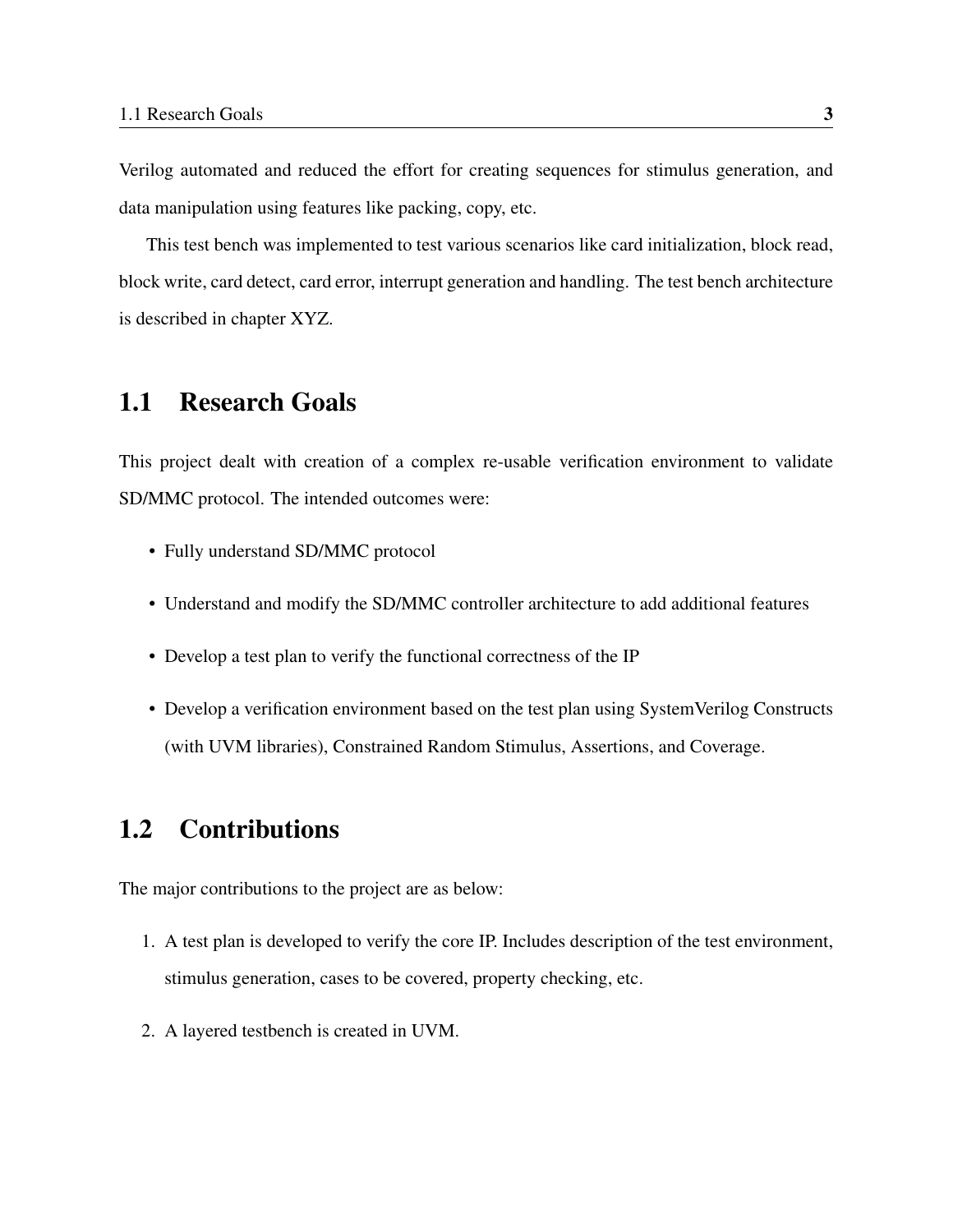- 3. Once the test environment is setup, the DUT is driven using the stimulus generated with the help of Wishbone's BFM and the data written to the SD card is collected using an SD card model. The data is compared to ensure conformance to SD card protocol. A block of data is written to the SD card and the same block is read by the controlling core to ensure successful transmission of data.
- 4. The results of these tests are gathered in a log file.

### <span id="page-15-0"></span>1.3 Organization

The structure of the graduate paper is as follows:

- Chapter 2: This chapter deals with the background, operation, design and commands associated with SD/MMC card and the SD/MMC controller IP. It also discusses the protocols to initialize, write a block of data and read a block of data from the SD card.
- Chapter 3: This chapter describes the Design Under Test. The vendor of this IP has made changes to the protocols described in chapter 2 to suit his needs and applications. It also describes the design changes done to the DUT by the author of this paper.
- Chapter 4: This chapter deals with verification methodology used (UVM), the test plan to verify this DUT and the verification environment architecture.
- Chapter 5: This chapter consists of results and discussions.
- Chapter 6: The conclusion, difficulties encountered and future feature additions to the test environment are briefly discussed in this chapter.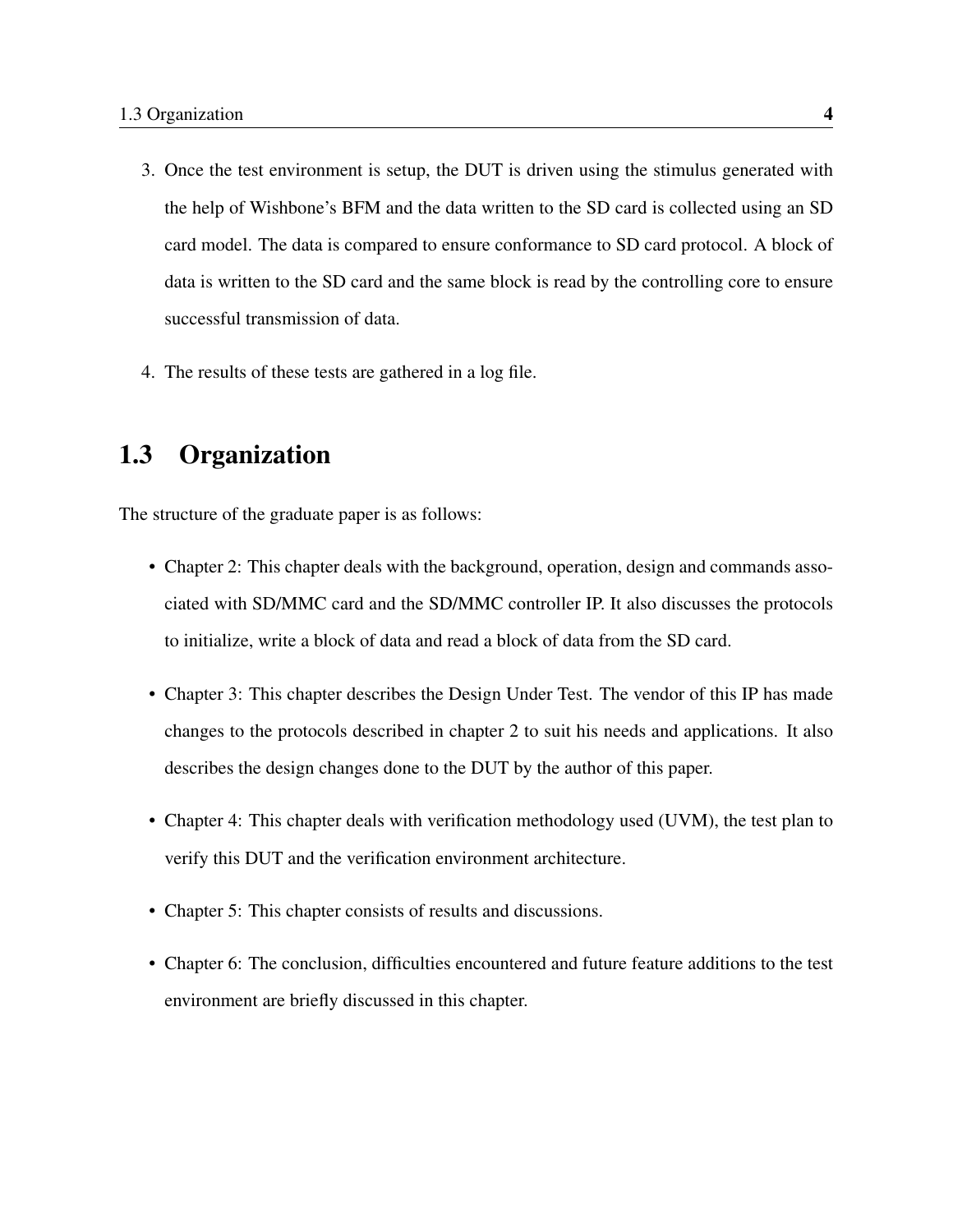## <span id="page-16-0"></span>Chapter 2

## Bibliographical Research

The main idea of this thesis is to introduce a verification environment in UVM for an SoC module or IP which showcases the advantages, disadvantages and features of the environment. Because, verification takes majority of the time in the entire SoC/ASIC design process (time-to-fab), it is important to understand the basic need for verification, methodologies involved in verification, resources available to the industries and their preferred techniques to implement the environment.

A typical verification environment these days is written in SystemVerilog. Learning SystemVerilog can be daunting if the engineer does not have a background in OOP (Object Oriented Programming). [\[17\]](#page-62-3) is a book that was used to learn the basics of SystemVerilog, how to implement a testbench in SystemVerilog, and how to add a variety of SystemVerilog features available to the engineer. This book brushes up on language syntax, object oriented programming basics, and ways to create a basic layered verification environment.

The latest trends in semiconductor industry for verification involves the use of Universal Verification Methodology (UVM) libraries along with SystemVerilog. The specification (UVM description) is given by [\[18\]](#page-62-4). It is a user manual created by Accelera to aid and assist in the use of UVM. It describes all the aspects of UVM that are needed to create a successful testbench.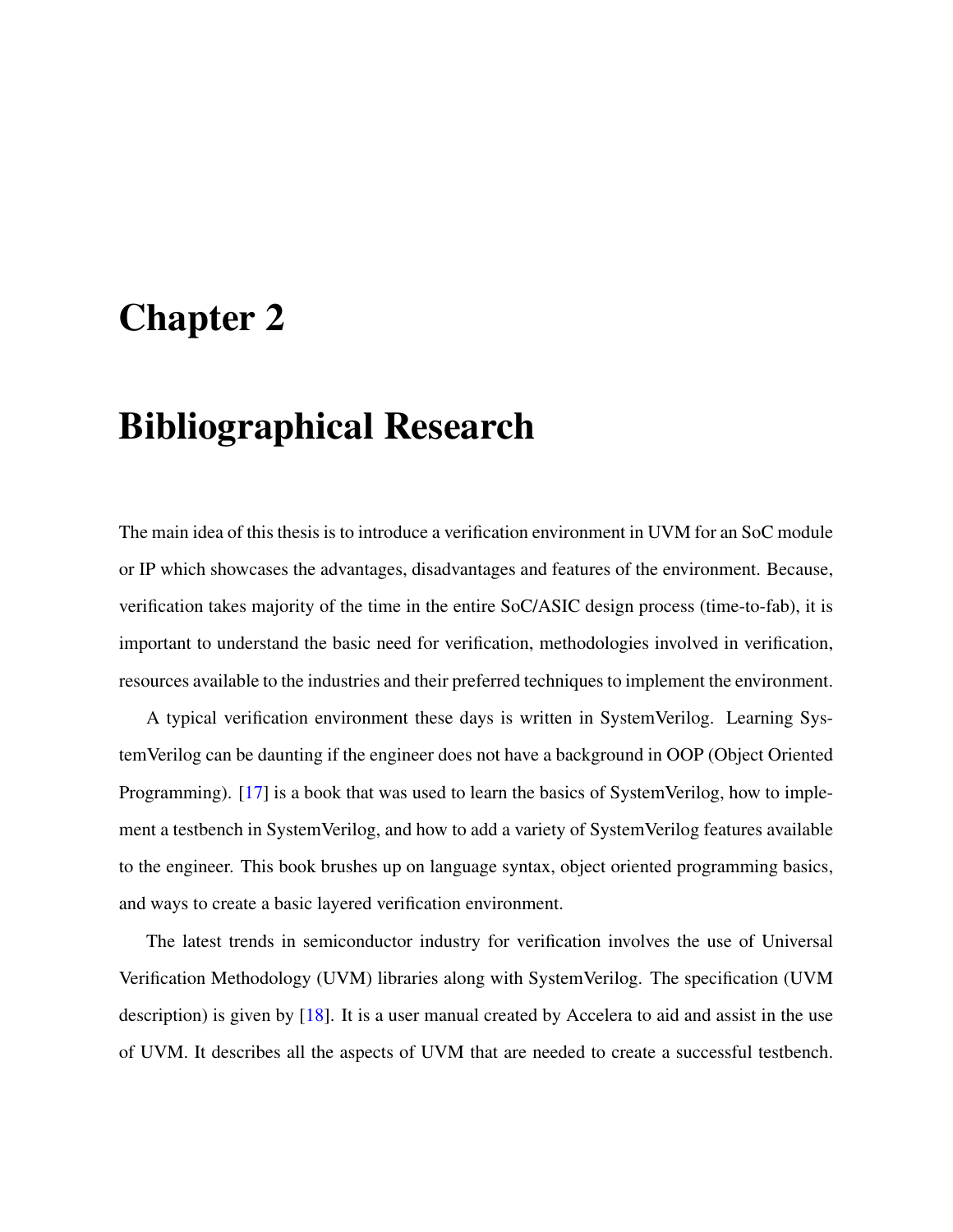[\[19\]](#page-62-5) was incredibly helpful throughout this project. This book describes in detail all the aspects related to UVM. Taking an example of a simple ALU, this book walks the user through the development of a UVM based test environment - starting from a simple driver -dut - tester and then adding tons of additional features each step of the way. The test environment used in this book was helpful in creating a basic skeleton for the testbench used in this project.

The DUT used in the project is a module in a large SoC. The DUT used is a SD/MMC Card Controller IP that was a part of an FPGA Core. General observation of this SoC introduced the author to the concept of reusable IP in SoCs. [\[20\]](#page-62-6), and [\[21\]](#page-62-7)shed light on this area. Increase in complicated standards and protocols have resulted in complex architectures of SoCs. This affects the time-to-market of these semiconductor products. Resultant need of rapid development of SoCs introduced IP reuse in SoC Design. An SoC architecture consists of proprietary modules like a bus IP (Wishbone and ARM AMBA), processor/core IP, various interfaces, controller IPs, etc. Assembling these modules to achieve the functionality desired is easier because these IPs are thoroughly verified, and they just have to be instantiated in the SoC.

Verification of these individual modules is done using industry standard UVM. A typical SoC may consist of over 20-25 blocks communicating with eachother. Hence, even though the IP is thoroughly verified, there comes a need to verify the IP modified to suit the requirements of SoC. All the modules in an SoC communicate through a common interface. The verification effort is decreased substantially if the environment can be reused to verify multiple blocks by reconfiguration of a few components in the testbench. [\[2\]](#page-60-2), [\[10\]](#page-61-3) and [\[16\]](#page-62-2) talk about reconfigurable verification environments. The idea of the testbench architecture used in this project is heavily influenced by the ideas of the authors of the above publications.

The IP block in this project is SD/MMC Controller which implements the SecureDigital protocol v2.0 given by www.sdcard.org [\[22\]](#page-62-8). This protocol describes in detail a variety of features available to chose from while implementing this protocol. A software implementation of this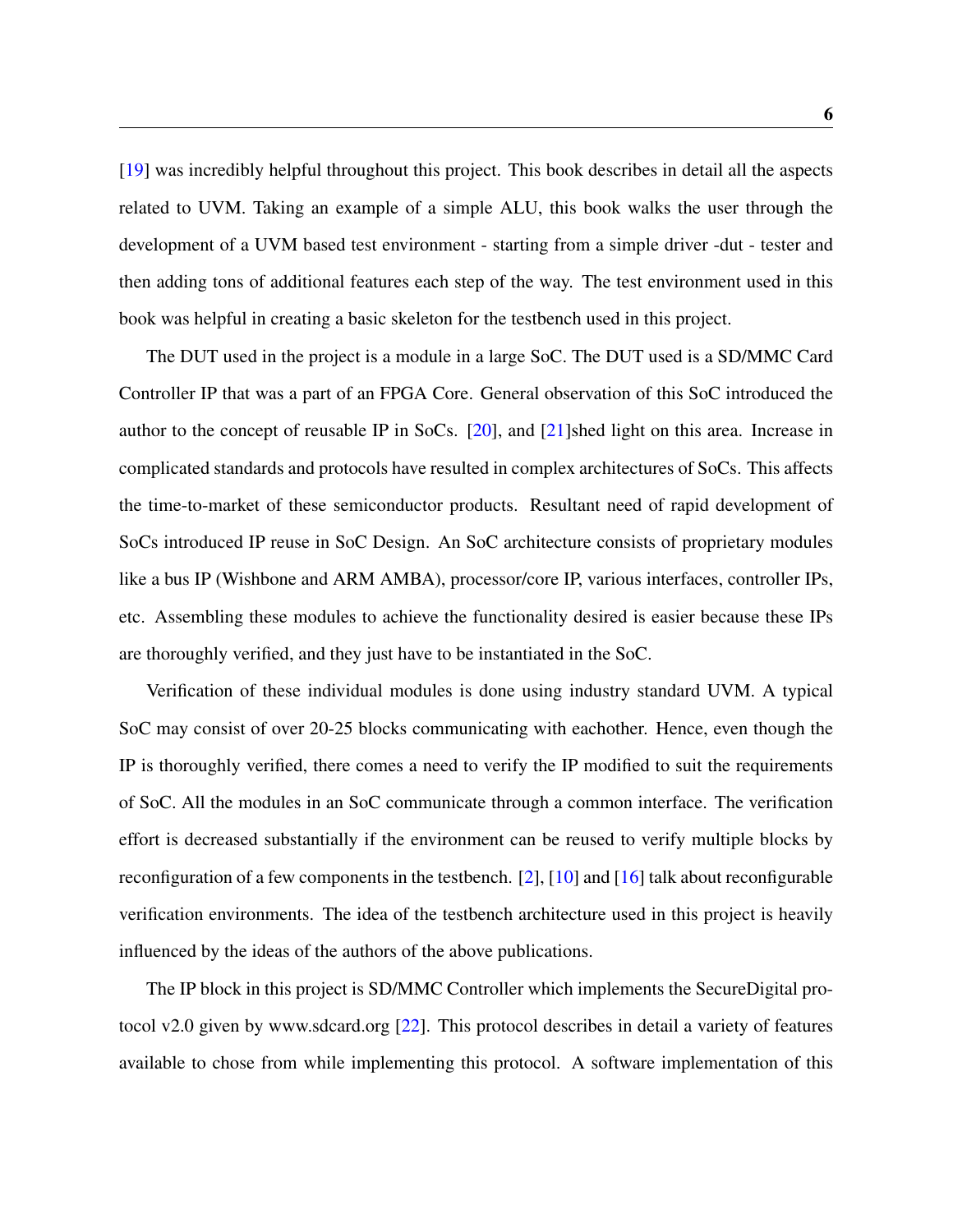protocol helped the author of this project to understand the flow of the protocol [\[12\]](#page-61-5). This paper talks about a software implementation of SD Card protocol on an FPGA. This protocol is then used to verify the operation of an image processing algorithm. [\[23\]](#page-62-9), [\[14\]](#page-62-0) and [\[11\]](#page-61-4) speak about different hardware implementation of the SD Card protocol. These references were useful in understanding the protocol in detail. It helped to bifurcate between critical and the optional parts of the protocol.

The verification environment created for this project was based on the environment explained in [\[19\]](#page-62-5). But, this environment needed scaling to verify a complicated IP like SD/MMC Controller IP. [\[24\]](#page-63-0) and [\[25\]](#page-63-1) describe verification environments created for similar IPs. They were used to add features to this current environment. The DUT in this environment is driven using a Bus Functional Model of Wishbone. This model helps in creating transactions that can be fed to the DUT. The outputs of the DUT generate responses and commands for the SD card model. [\[10\]](#page-61-3) describes usage of BFMs in a UVM test environment.

All other works cited here helped understanding the technical (syntactical) aspects of UVM and SystemVerilog, tweaking the test environment, and solving problems associated with UVM verification of an SoC Module,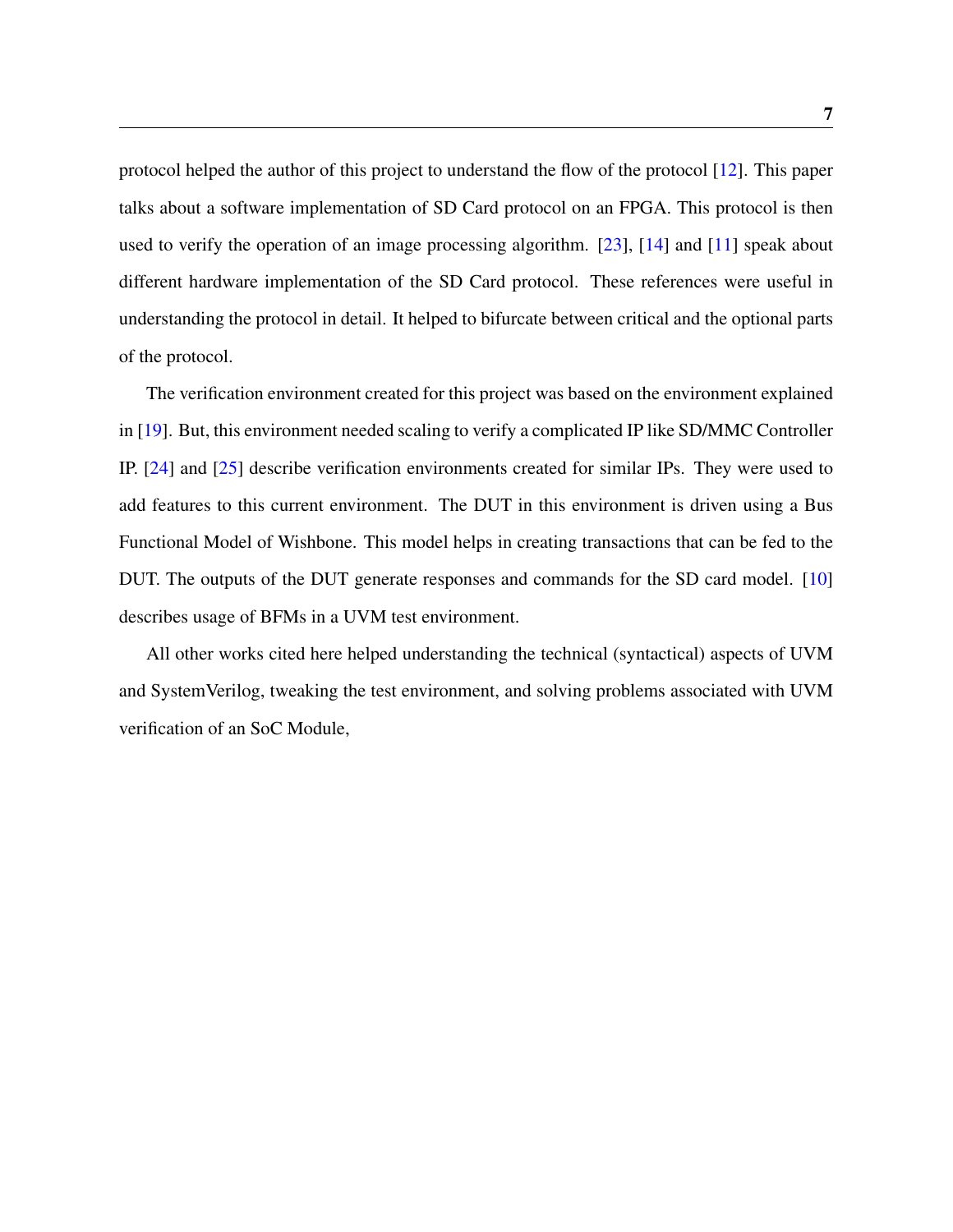## <span id="page-19-0"></span>Chapter 3

## SD/MMC Controller IP

This chapter deals with the SD/MMC protocol and controller architecture.

The Secure Digital (SD)/ Multimedia Memory Card (MMC) card protocol is given by SD Association (SDA) as a guideline to develop SD Host controllers[\[22\]](#page-62-8). This protocol was collectively developed as a joint effort by SanDisk, Panasonic and Toshiba as an improvement over their MMC cards. It is now an industry standard promoted by SDA to meet market demands for low cost, energy efficient, medium sized non-volatile memory[\[9\]](#page-61-2).

Natively, SD card supports SPI in low cost embedded systems because SPI is widely used and easy-to-implement interface[\[12\]](#page-61-5). The SD Card Controller acts as a mediator between the master controller (processor) and the SD card. It acts as an addressable sector which makes reading and writing data from and to SD cards possible. Secure Digital is divided into four categories based on their capacity and functions viz. Standard Capacity (SDSC), High Capacity (SDHC), eXtended Capacity (SDXC), and SDIO. The latter is used for data storage along with I/O functions. MMC card (Multimedia Memory Card) was developed as an upgraded version of SDSC. This IP (DUT) only supports SDSC – MMC cards. The controller has to be configured during initialization phase to support other type of cards. But due to absence of the need to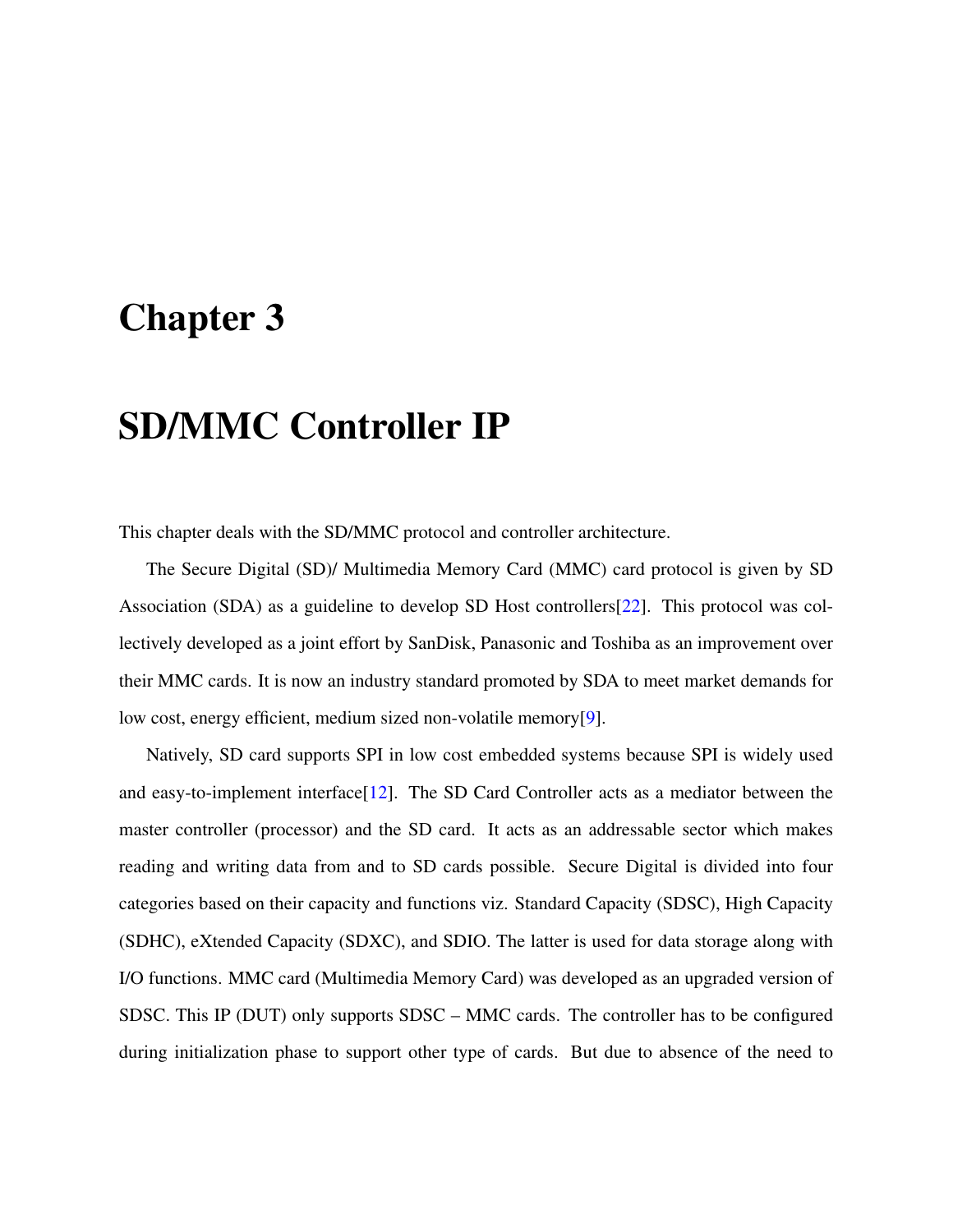support other types, this DUT is run in default SDSC mode.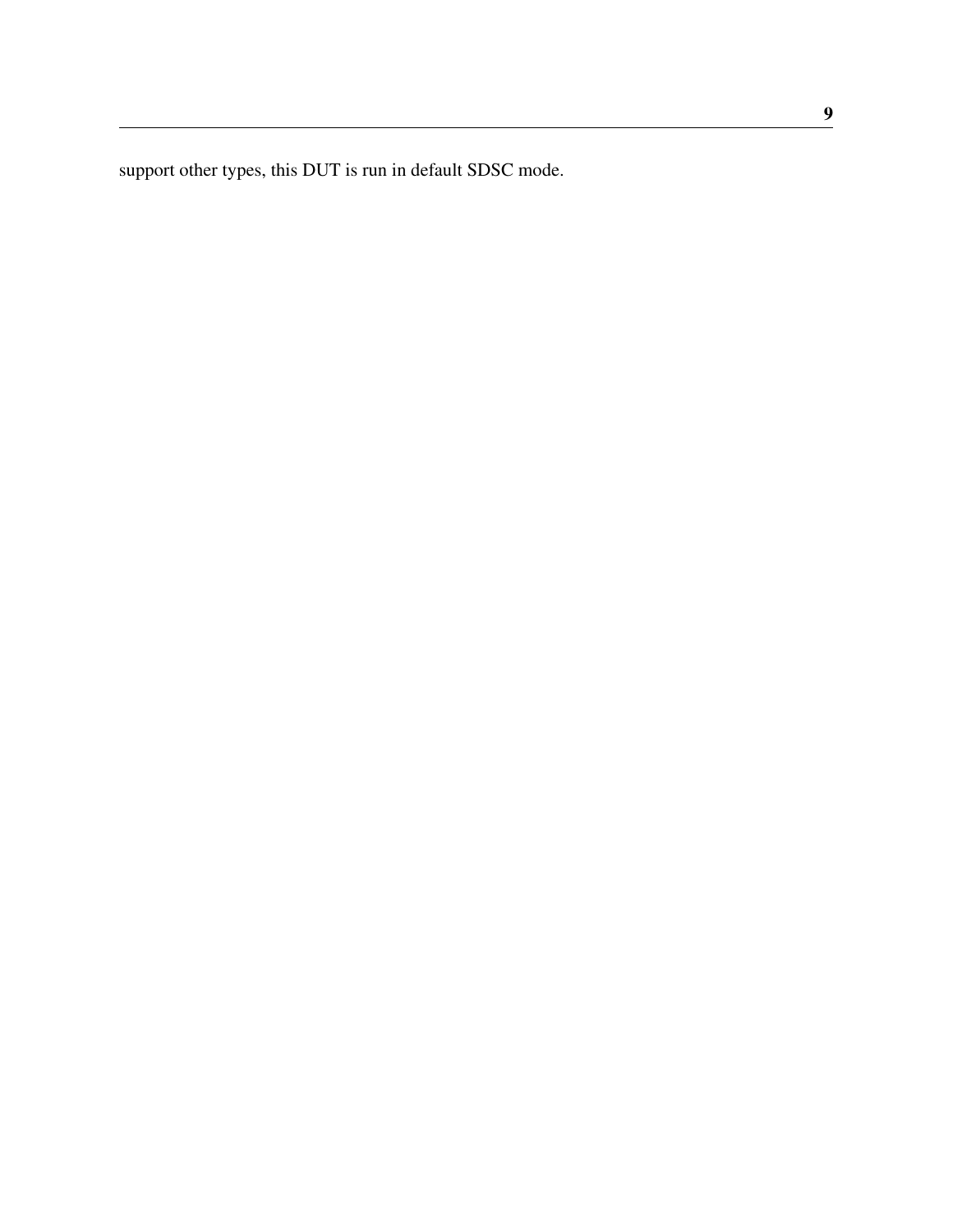## <span id="page-21-0"></span>3.1 SD Card Commands

<span id="page-21-1"></span>

| Command                                                       | Argument                                            | Response | Data           | Description                        |  |  |  |  |  |  |  |
|---------------------------------------------------------------|-----------------------------------------------------|----------|----------------|------------------------------------|--|--|--|--|--|--|--|
| CMD <sub>0</sub>                                              | None                                                | R1       | N <sub>o</sub> | <b>Software Reset</b>              |  |  |  |  |  |  |  |
| CMD1                                                          | None                                                | R1       | N <sub>o</sub> | Initialize SD card                 |  |  |  |  |  |  |  |
| ACMD41*                                                       | $*2$                                                | R1       | N <sub>o</sub> | For SDC: Initialize SD card        |  |  |  |  |  |  |  |
| CMD <sub>8</sub>                                              | $*3$                                                | R7       | N <sub>o</sub> | Voltage check                      |  |  |  |  |  |  |  |
| CMD9                                                          | None                                                | R1       | Yes            | Read CSD                           |  |  |  |  |  |  |  |
| CMD10                                                         | None                                                | R1       | Yes            | Read CID                           |  |  |  |  |  |  |  |
| CMD12                                                         | None                                                | R1b      | N <sub>o</sub> | Stop reading data                  |  |  |  |  |  |  |  |
| CMD16                                                         | Blocklength[31:0]                                   | R1       | N <sub>o</sub> | Change R/W block size              |  |  |  |  |  |  |  |
| CMD17                                                         | Addr $[31:0]$                                       | R1       | Yes            | Read a block                       |  |  |  |  |  |  |  |
| CMD18                                                         | Addr $[31:0]$                                       | R1       | Yes            | Read multiple blocks               |  |  |  |  |  |  |  |
| CMD <sub>23</sub>                                             | No_of_blocks[15:0]                                  | R1       | N <sub>o</sub> | For MMC only: Set number of        |  |  |  |  |  |  |  |
|                                                               |                                                     |          |                | blocks for next R/W                |  |  |  |  |  |  |  |
| ACMD23*                                                       | $No_of_blocks[15:0]$                                | R1       | N <sub>o</sub> | For SDC only: Set no. of blocks to |  |  |  |  |  |  |  |
|                                                               |                                                     |          |                | be erased before next R/W          |  |  |  |  |  |  |  |
| CMD24                                                         | Addr $[31:0]$                                       | R1       | Yes            | Write a block                      |  |  |  |  |  |  |  |
| CMD <sub>25</sub>                                             | Addr $[31:0]$                                       | R1       | Yes            | Write multiple blocks              |  |  |  |  |  |  |  |
| $CMD55*$                                                      | None                                                | R1       | N <sub>o</sub> | Leading command of ACMD[i]         |  |  |  |  |  |  |  |
|                                                               |                                                     |          |                | command                            |  |  |  |  |  |  |  |
| CMD58<br>R <sub>3</sub><br>N <sub>o</sub><br>Read OCR<br>None |                                                     |          |                |                                    |  |  |  |  |  |  |  |
|                                                               | Command* indicates a sequence of CMD55-ACMD command |          |                |                                    |  |  |  |  |  |  |  |

Table 3.1: SD Card Command words [\[1\]](#page-60-1)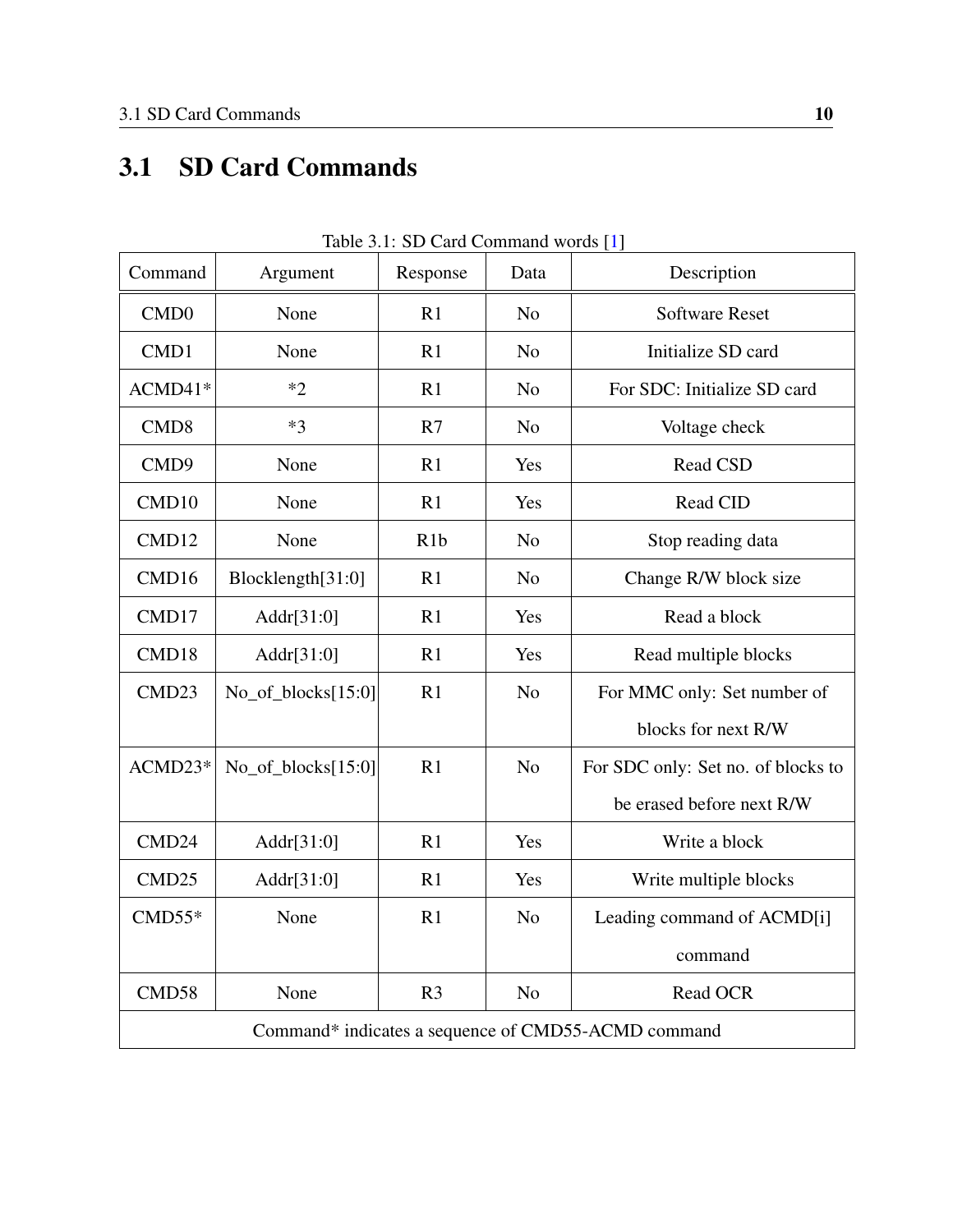The SD Card Controller has a fixed set of activation commands and responses that allows for proper communication with the SD card. Data is transmitted in an 8-bit/ word (byte) format. Each command has a fixed length of 6 bytes. The six bytes are as follows:

- 1. The first byte is the addition of 64 + the command number. For ex. For resetting the SD card, CMD0 has to be asserted. CMD0 has the command number 0. So 0x40 has to be written in the first byte of CMD0 register to assert a soft reset.
- 2. The next four bytes are the arguments passed along with the initial byte. These arguments generally contain data address or block length.
- 3. The last byte is CRC byte. CRC stands for Cyclic Redundancy Check, which looks for transmission errors. Most commands in SPI mode don't require CRC check and hence, it is disabled. For ex. For CMD0 (soft reset)  $0x95$  is sent, while in all other cases  $0xFF$  is sent.

### <span id="page-22-0"></span>3.2 SD Card Command frame:

The SD card receives a command whenever the DO (Data out) is set. The CS (chip select) is driven high to low before sending the command, and stays low throughout the operation[\[14\]](#page-62-0). The time between the command and the response is NCR (Command Response Time)[\[26\]](#page-63-2). To manage clock domain crossing or prevent data getting skipped, 8 pulses are inserted between command and response. While receiving data, DI (Data in) is reset. The responses from the Card are stored in R1 register. The value of this register indicates:  $0x01 =$ Command that was sent prior to response made the card go into Idle state  $0x00 =$  Card has been accepted and the card will await an event to take place. Any other bits set in R1 response indicates an error.

1.  $R1[1]$  = Erase Reset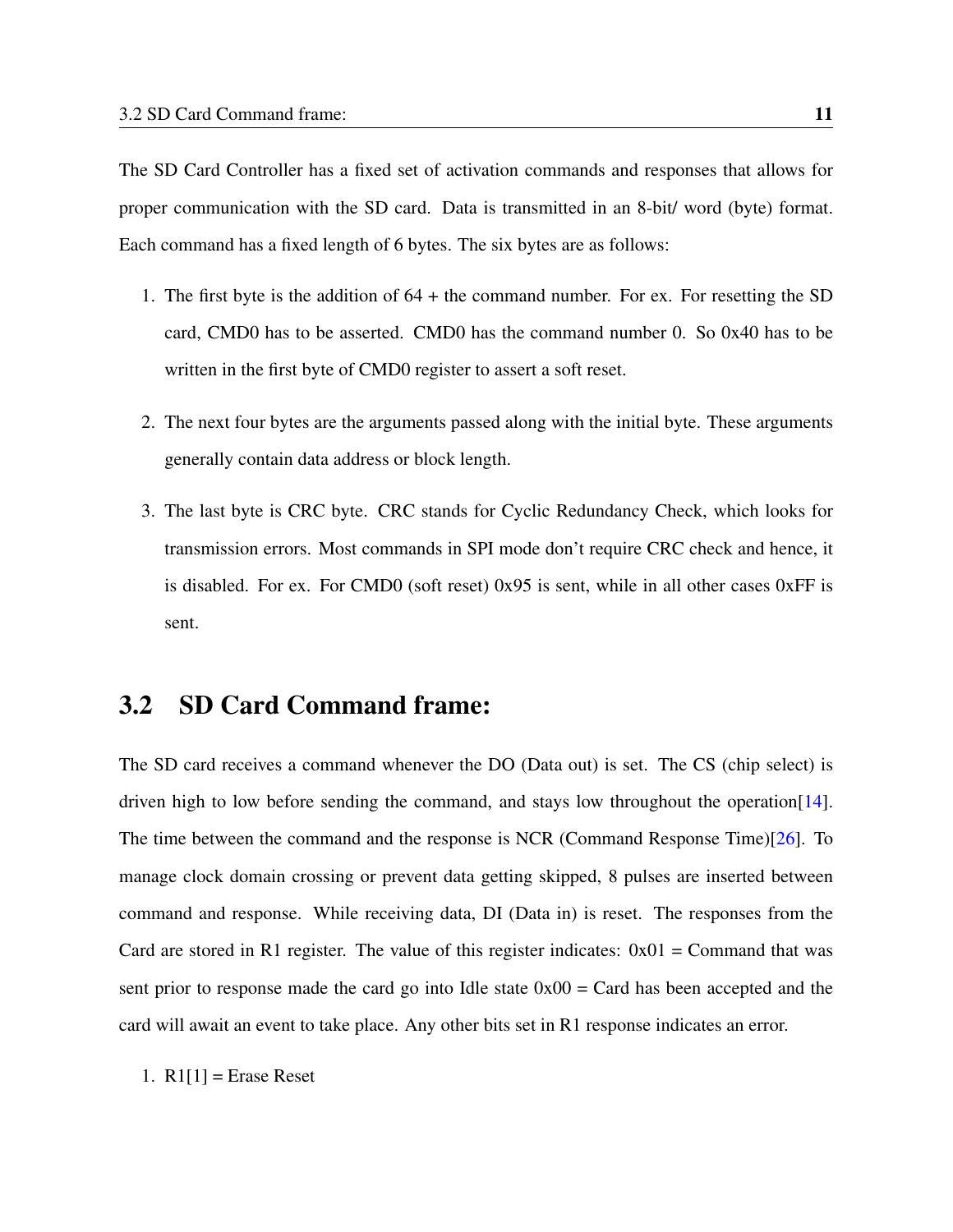- 2.  $R1[2] =$  Illegal Command
- 3. R1[3] = Command CRC error
- 4. R1[4] = Erase Sequence Error
- 5.  $R1[5] =$  Address Error
- 6.  $R1[6]$  = Parameter error

### <span id="page-23-0"></span>3.3 SD Card Architecture

The SD card contains a controller inherent to it which controls the functionality of the SD card. It handles card initialization protocol, flash memory accesses and communication with the SD card controller. Data transfer between the SD card controller and this inherent controller is performed in clock serial mode and in 512 byte blocks. The file system supported by this SD card controller is FAT12/FAT16[\[27,](#page-63-3) [28\]](#page-63-4).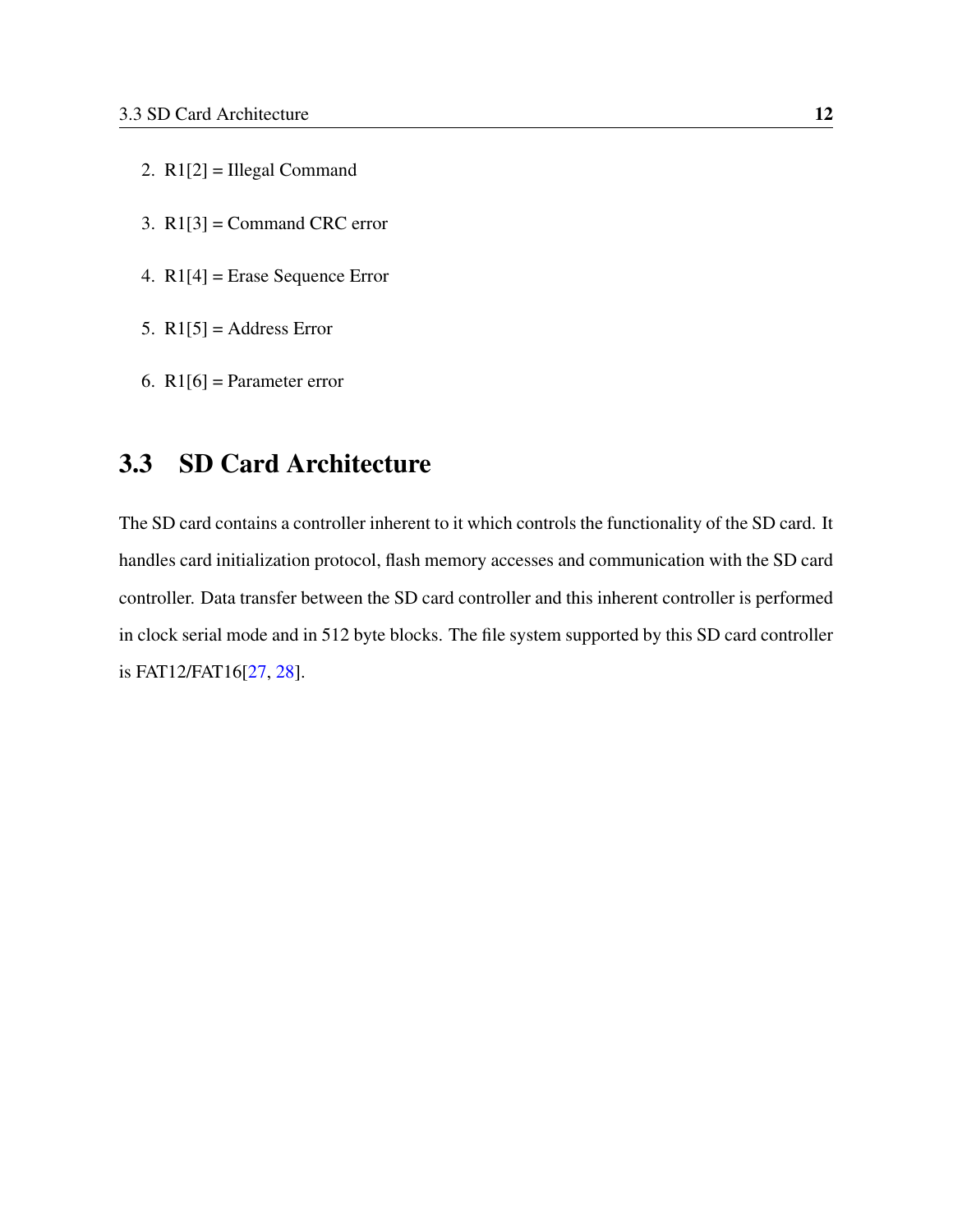#### Pinout



<span id="page-24-0"></span>Figure 3.1: SD Card Pinout

### Bus protocol

The default mode is standard SD mode, but is can be changed to support a slow SPI mode. This protocol selection is performed with the first reset command after power up. By default, the card starts in SD mode. To change it to SPI mode, a CS signal is asserted when the SD Card Controller asserts a reset command. This protocol selection once done, cannot be undone or changed until the next power cycle.

In SPI mode, card only uses 1 bit data bus. All the commands are in multiple of 1 byte. New response tokens are defined for operation in SPI mode.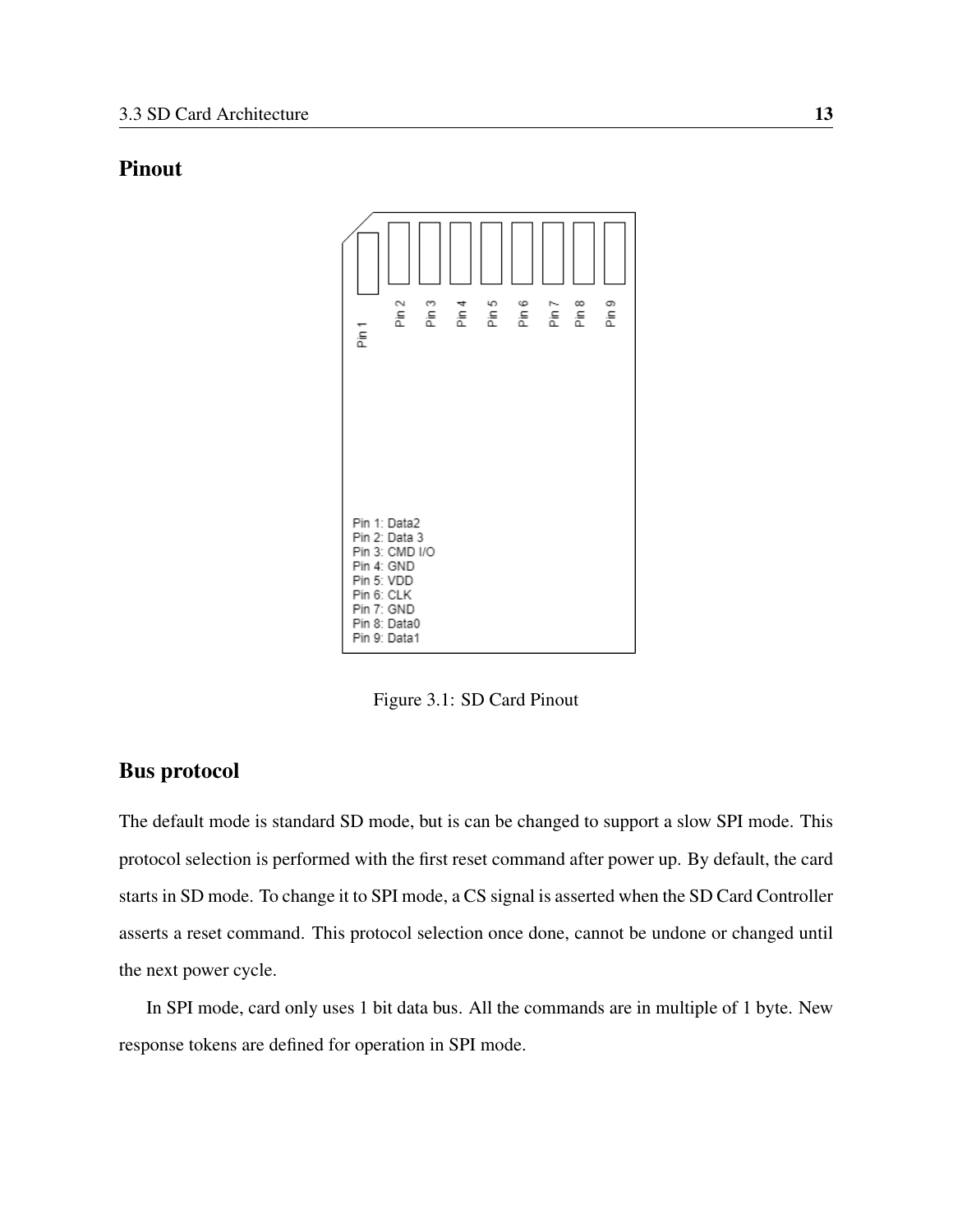### <span id="page-25-0"></span>3.4 SD Card Protocols

#### <span id="page-25-1"></span>3.4.1 Initializing the card

While initializing the card, the card is most probably in the idle state. Hence, only legal commands are CMD0, CMD1, ACMD41, CMD58 and CMD59. Any other command asserted will set R1[2] bit.

Initialization of SD and MMC card have some primary difference in the command sequence. The steps are mentioned below:

- 1. SPI clock is set to 400 kHz. This is essential for compatibility between SD card types. (SDSC and MMC in this case).
- 2. SD Card Controller instructs the SD card to communicate using SPI by setting SS and CS lines. Then, the SDCLK is toggled for 74 clock pulses before sending any command word. This step is necessary for the card to initialize all the internal registers.
- 3. CMD0 is asserted to reset the card. Bit sequence: 01 000000 00000000 00000000 00000000 00000000 1001010 1
- 4. CRC check is ignored in SPI mode. But, the card is expecting a CRC check after reset. Hence, a default value of 0x95 is sent with CMD0. To make this simple, this CRC byte is sent with every command.
- 5. The SD card responds with the message (00000001) which indicates that the card is now in Idle state. This message is received by holding CS line low and MOSI line high.
- 6. CMD58 is asserted to check the operating conditions register (OCR) of the SD card. This register contains information like voltage, version number, special functions, etc. This command returns a bit field containing allowed operating voltages (generally, between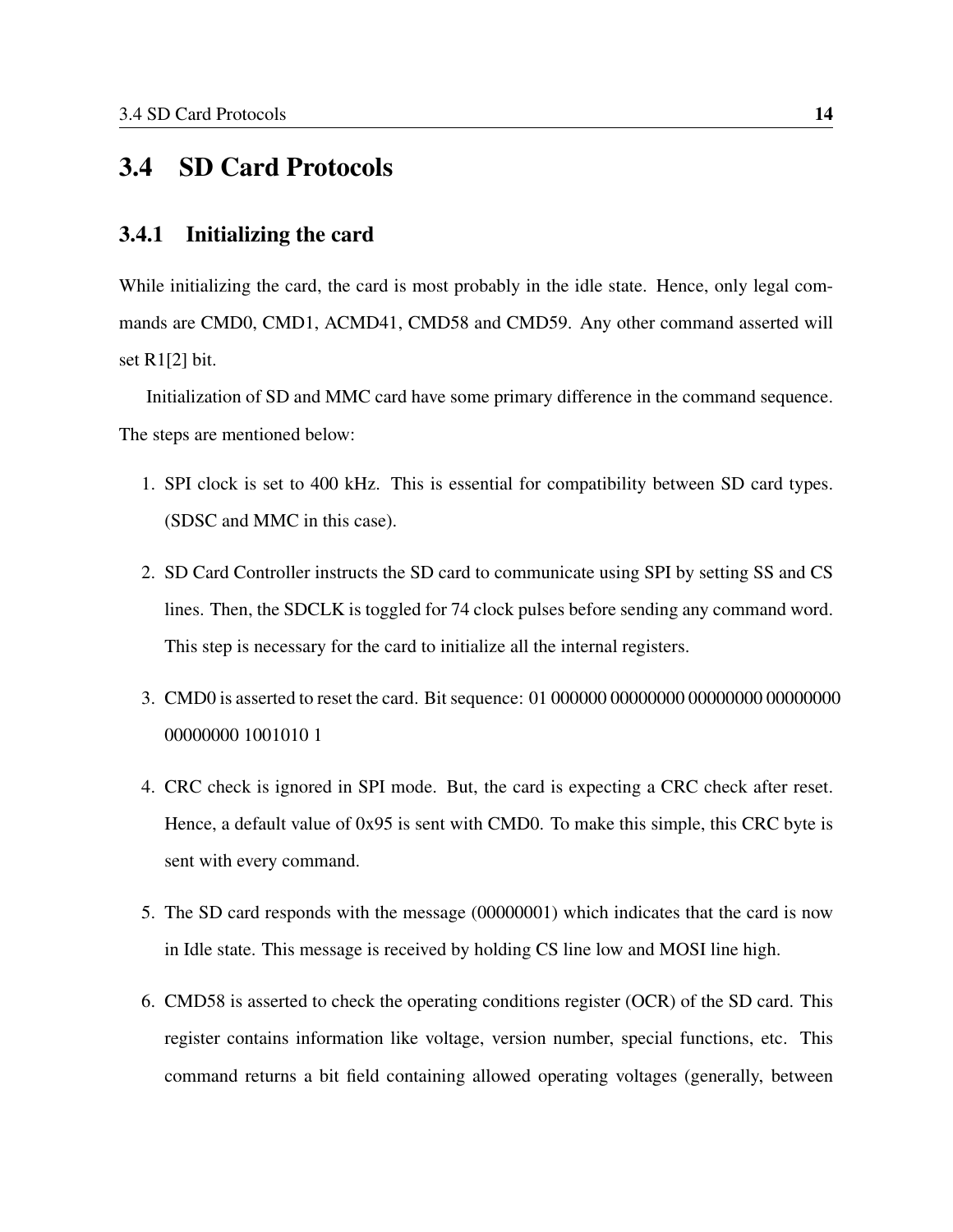2.7v to 3.6v). The SD card responds with a 40-bit word (say R2) where the first 8 bits are standard SD card response while the next 32 bits contain information specific to that SD card. R2[39:32] – If successful, the value will either be 00000001 or 00000101 depending on the SD card. R2[31:28] – Version number R2[27:12] – Reserved for additional/special functionality R2[11:8] – Voltage code R3[7:0] – CRC The response to this command tells if the SD card is compatible with this controller.

- 7. CMD55 and ACMD41 are asserted to initialize the SD card internally.
- 8. Step 7 may have to be repeated several times depending on the type of the card. The steps mentioned above also vary from card to card, and additional steps or more iterations of the above steps are needed to successfully initiate a card. SD Card initialization routine

#### <span id="page-26-0"></span>3.4.2 Data Transfer

In data transfer transactions, a data block is received or sent after the command response. This data block is transferred in the form of a data packet which consists of Token, Data Block and CRC. The format of this packet is shown below: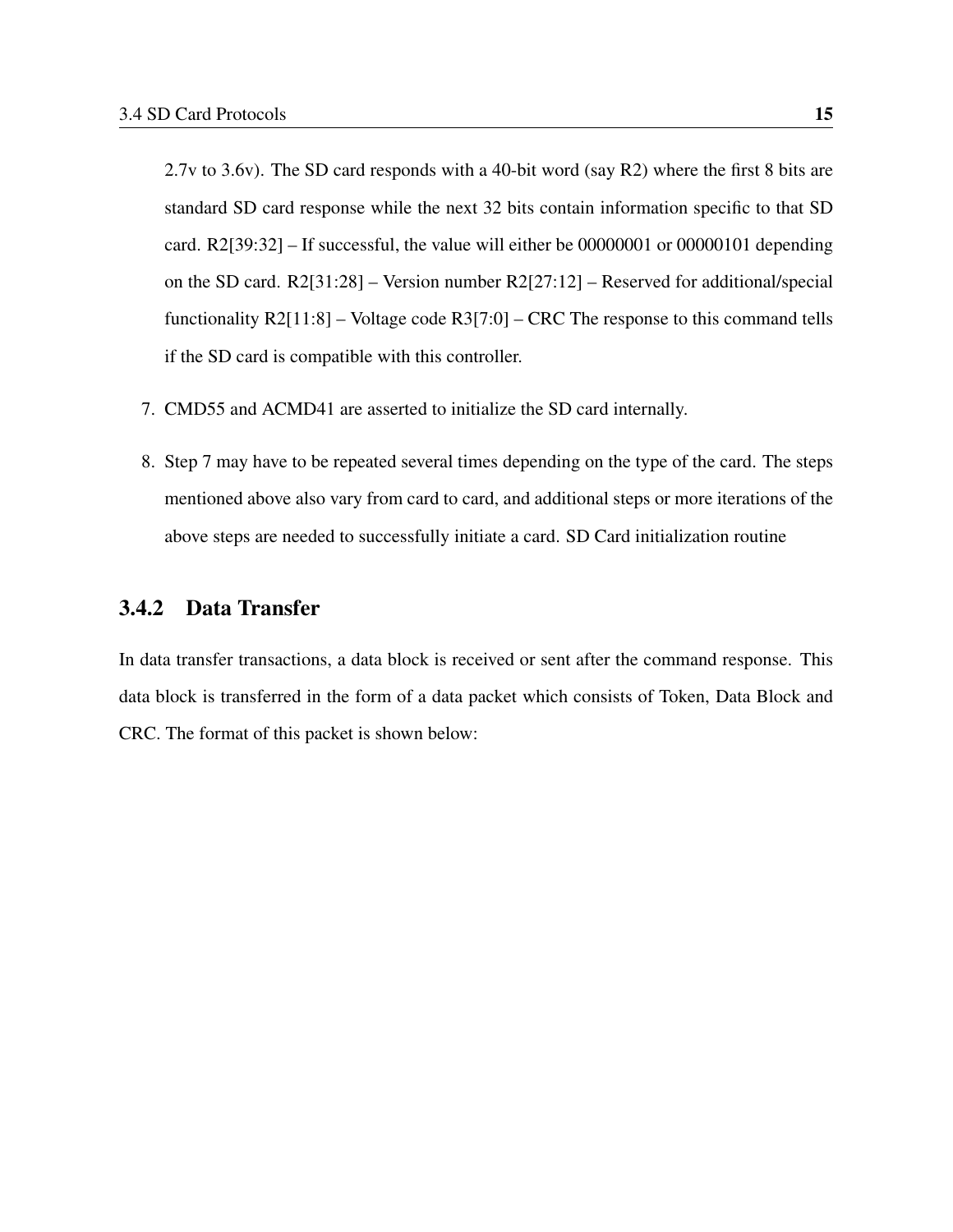#### 3.4 SD Card Protocols 16



101: Data rejected due to CRC error 110: Data rejected due to write error

Figure 3.2: SD Card Data Packet

<span id="page-27-0"></span>There are three data tokens depending on the CMD asserted. If a valid response cannot be sent by the SD card, an error packet is sent; described as the fourth byte in Fig. 2.2 is the registered Error packet. The fifth byte contains CRC errors.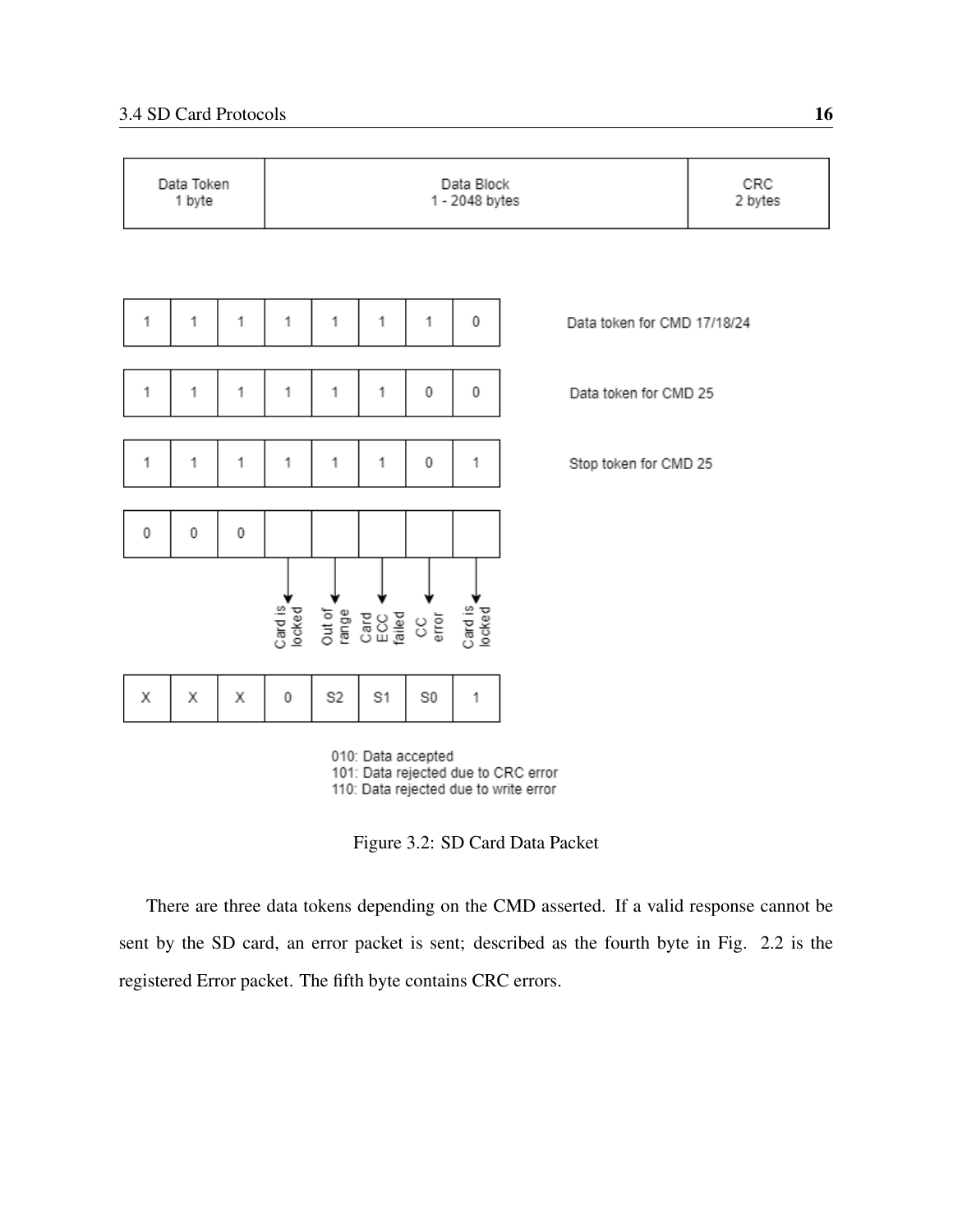#### <span id="page-28-0"></span>3.4.2.1 Writing a block of data to SD card

Once the card is initialized, data transfer operations are pretty straight forward. For writing a block of data:

- 1. CMD24 is asserted. Once, a valid response (11111110) is obtained, the host controller sends a data packet to the card.
- 2. The card sends a data response as soon as it received the data packet from the host controller. This response consists of a busy flag. The host controller must wait until the busy flag is cleared to perform a new transaction[\[29\]](#page-63-5).

#### <span id="page-28-1"></span>3.4.2.2 Reading a block of data from SD card

For reading a block of data:

- 1. CMD17 is asserted. Once, a valid response (11111110) is sent to the host controller and the card begins the read operation. The host controller then receives the block of data from the SD card.
- 2. Once the valid token is detected, the host controller obtains the data field and CRC bytes. The CRC bytes must be transmitted to the controller even though CRC information is not necessary.
- 3. If an error occurs, an error token is transmitted instead of data packet to the host controller[\[29\]](#page-63-5).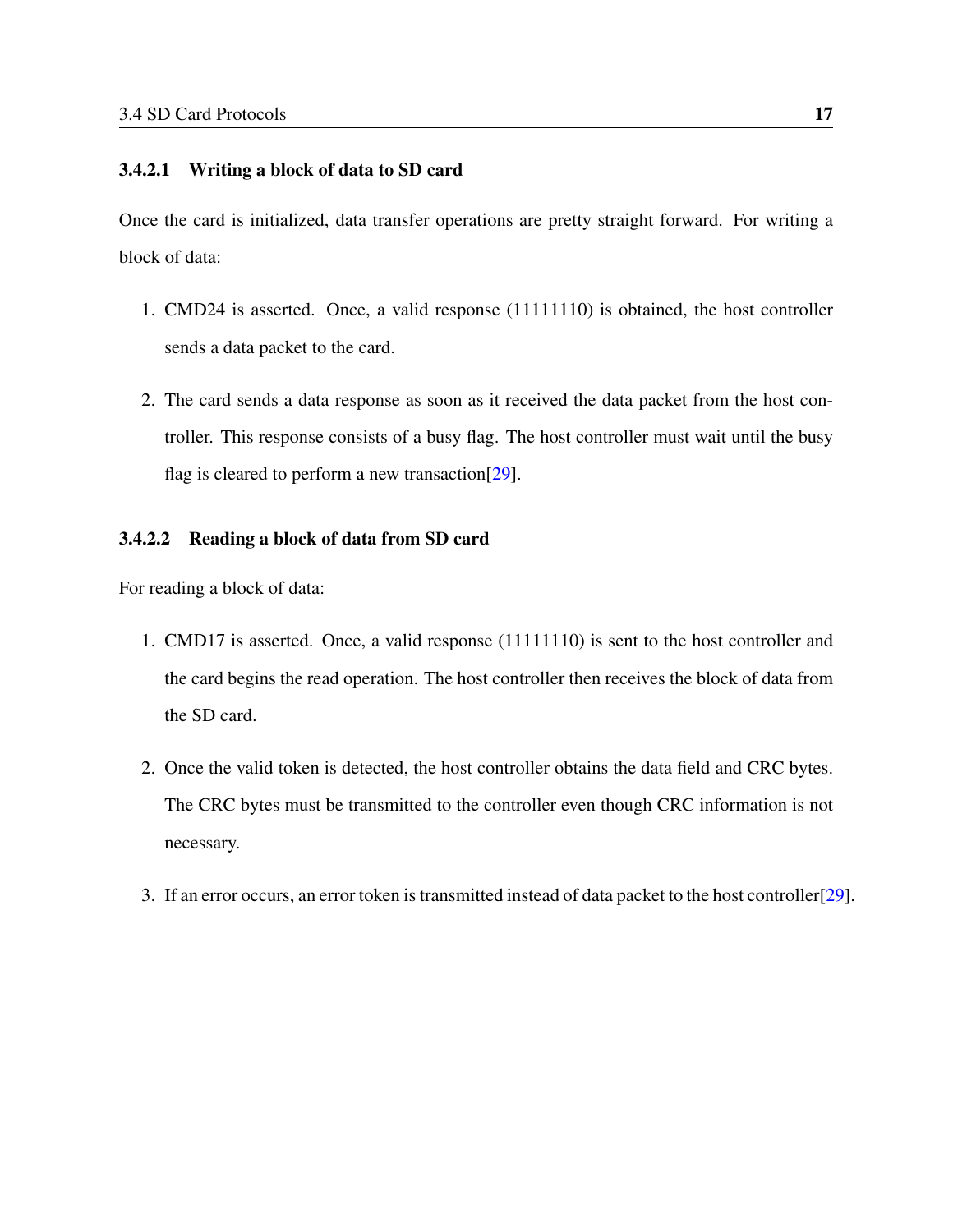## <span id="page-29-0"></span>Chapter 4

## Device Under Test

This chapter discuses in detail the DUT Architecture, Design modifications and Communication protocols.

The SD Card Controller IP operates as an SPI Master module. It supports SPI bus accesses and communication with SD/MMC Cards.

This module communicates with the master controller using wishbone interface. The interface is responsible for creating clocks and reset signals for the module. Register block contains all the registers that are to be written to or read from to successfully carry out a task like block\_read() or block\_write(). The values and the order in which those values are written to the register file is described in the SD protocol. Clock manager creates SPI clock. Power manager creates appropriate VDD signal for the SD card depending on the voltages supported by the card.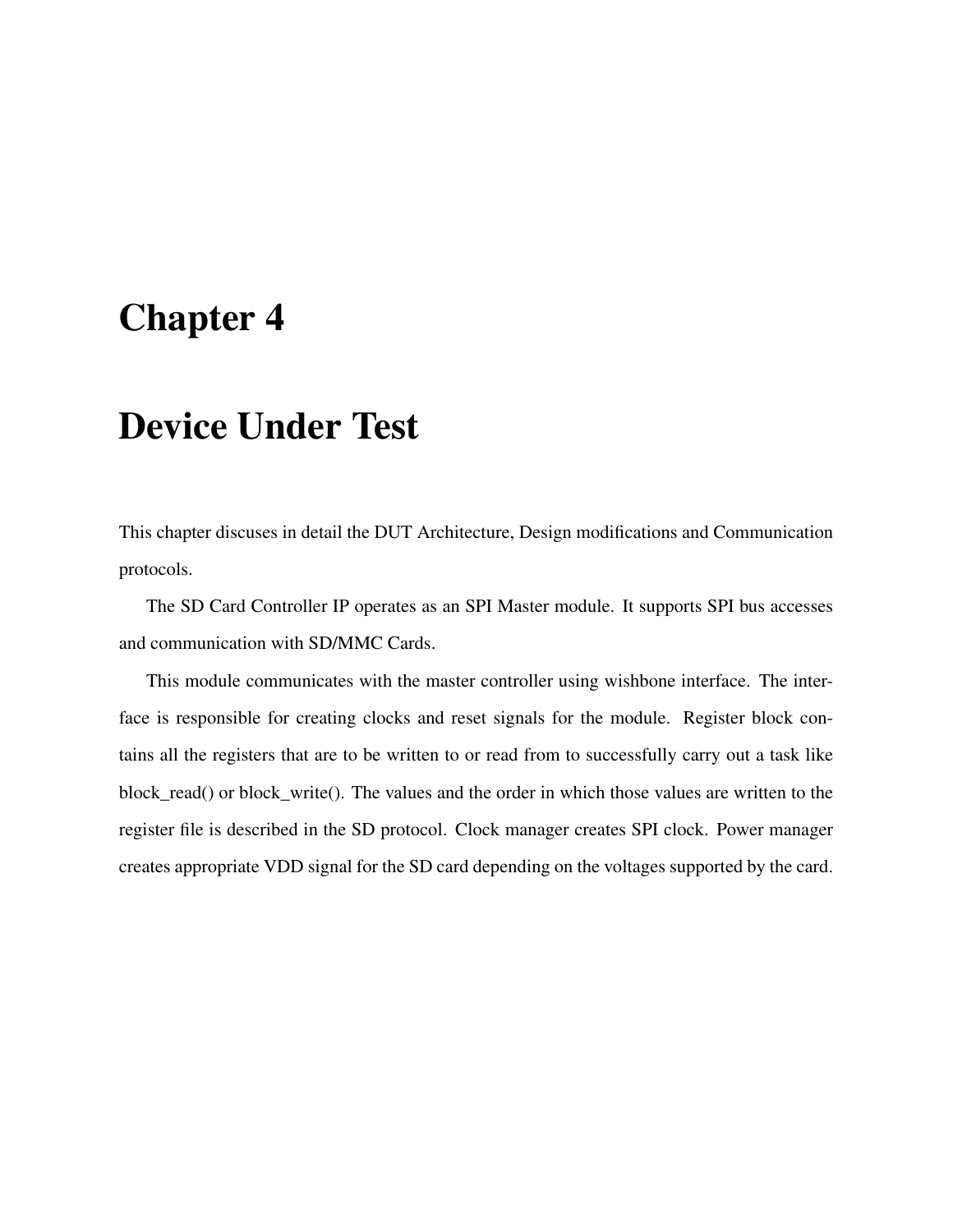

<span id="page-30-0"></span>Figure 4.1: SD/MMC Controller Architecture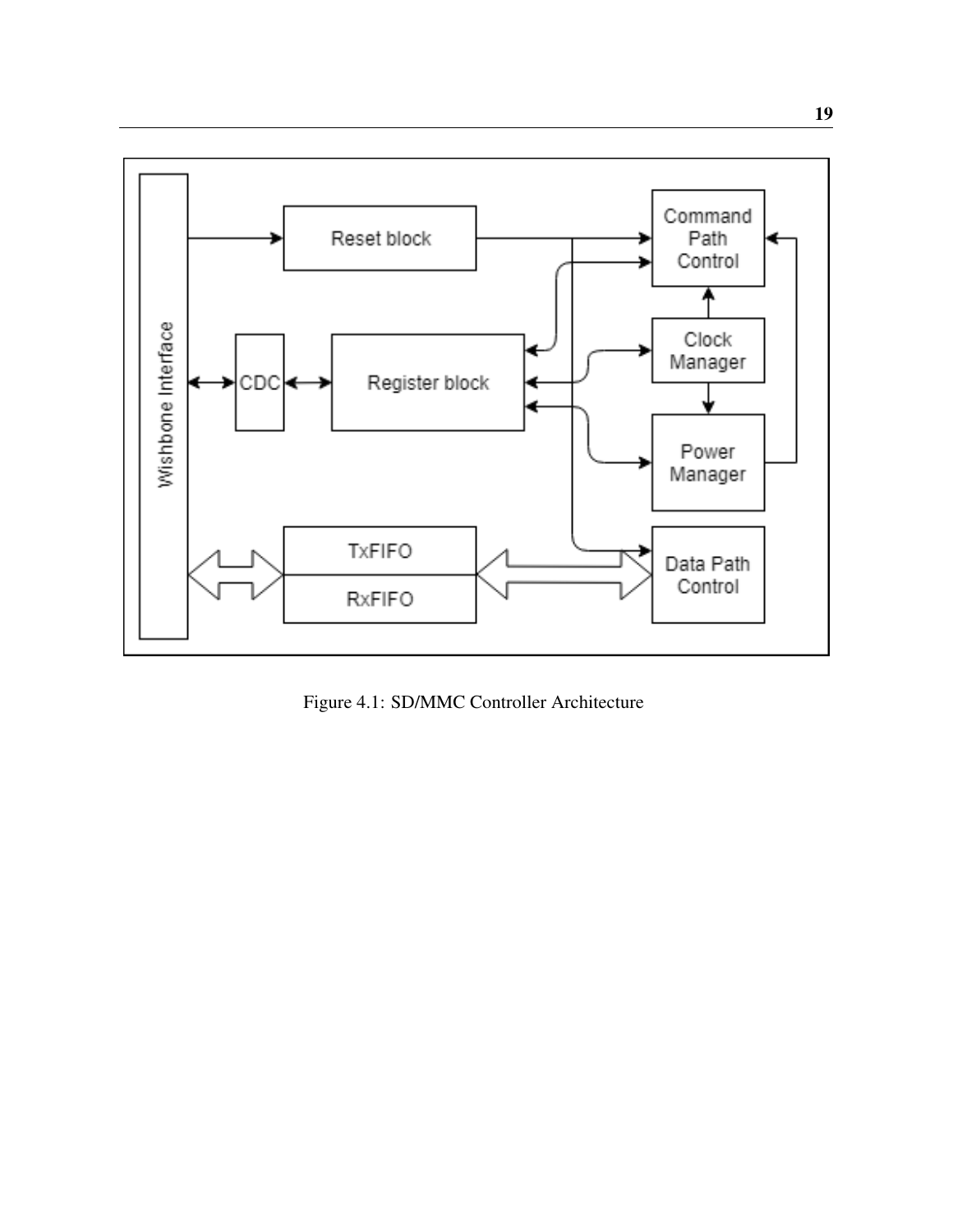### <span id="page-31-0"></span>4.1 IO Ports



<span id="page-31-2"></span>Figure 4.2: SD/MMC Controller IO ports

This DUT has a standard wishbone interface to communicate with the master controller (processor/mcu) and an SPI interface to communicate with the SD/MMC card.

### <span id="page-31-1"></span>4.2 Register File

The register description for each register is given below. A typical SD Card controller DUT consists of all these registers. A few registers are added to this controller especially to relieve the complicated SD card protocols. For eg. Initializing an SD card consists of 10-12 command assertions. This DUT enables the user to do the same operation using less than 3 steps. The simplified protocols for this DUT are described in the following sections.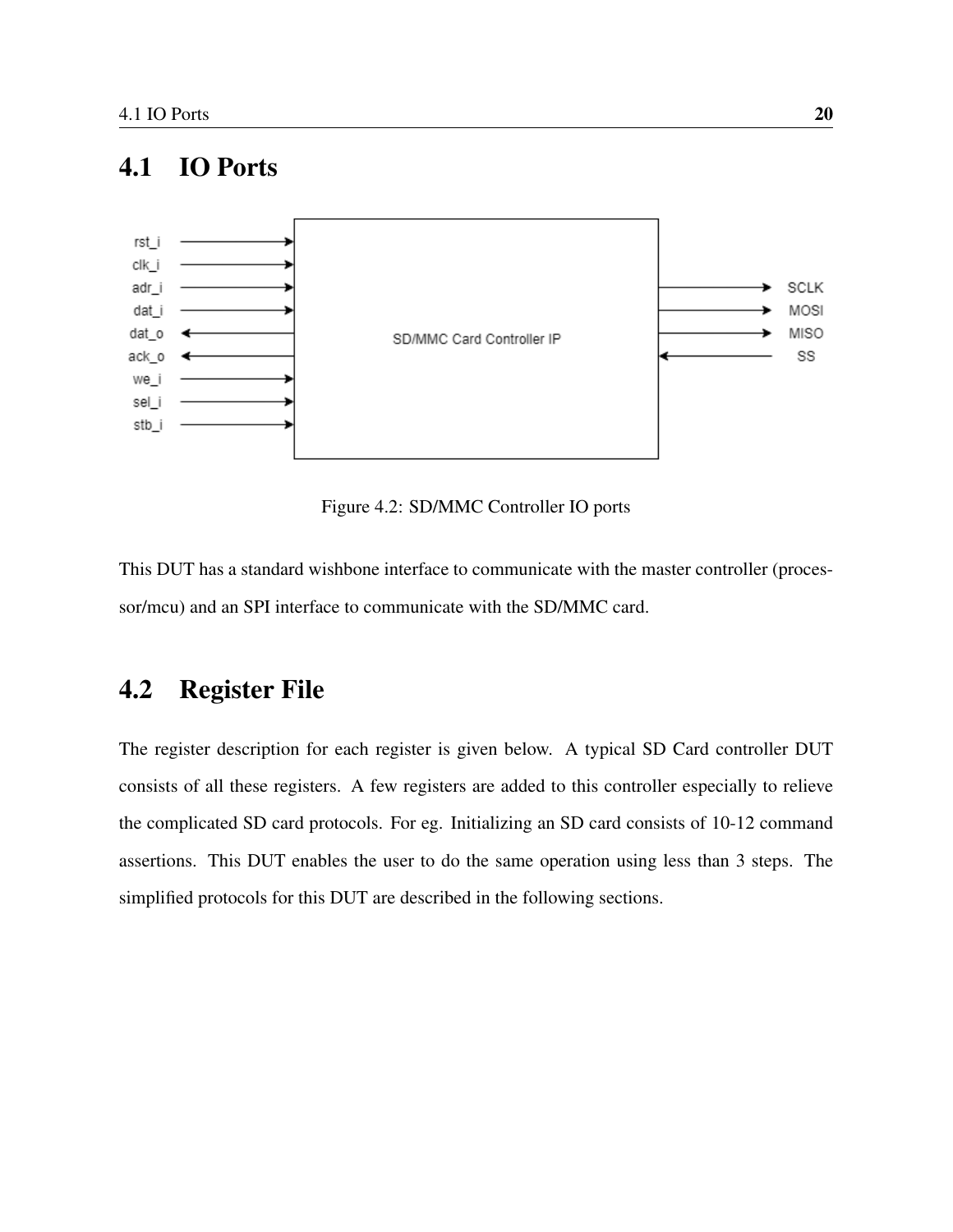<span id="page-32-0"></span>

| <b>Register Name</b>   | <b>Bit</b>      | <b>Description</b>          | <b>Default</b>   | R/W         |
|------------------------|-----------------|-----------------------------|------------------|-------------|
|                        | <b>Position</b> |                             | <b>Value</b>     |             |
| TRANS_ERROR_REG        | [5:4]           | 0: WRITE_NO_ERROR 1:        |                  | $\mathbf R$ |
|                        |                 | WRITE_CMD_ERROR 2:          |                  |             |
|                        |                 | WRITE_DATA_ERROR 3:         |                  |             |
|                        |                 | WRITE_BUSY_ERROR            |                  |             |
|                        | [3:2]           | 0: READ_NO_ERROR 1:         |                  | ${\bf R}$   |
|                        |                 | READ_CMD_ERROR 2:           |                  |             |
|                        |                 | READ_TOKEN_ERROR            |                  |             |
|                        | [1:0]           | 0: INIT_NO_ERROR 1:         |                  | ${\bf R}$   |
|                        |                 | INIT_CMD0_ERROR 2:          |                  |             |
|                        |                 | INIT_CMD1_ERROR             |                  |             |
| DIRECT_ACCESS_DATA_REG | [7:0]           | TX_DATA is set prior to     | $\boldsymbol{0}$ | W           |
|                        |                 | starting a direct access    |                  |             |
|                        |                 | transaction. SPI bus does   |                  |             |
|                        |                 | not define a read/write     |                  |             |
|                        |                 | transaction, hence, every   |                  |             |
|                        |                 | direct access transmission  |                  |             |
|                        |                 | begins by data transmission |                  |             |
|                        |                 | from master and ends by     |                  |             |
|                        |                 | data reception from the     |                  |             |
|                        |                 | slave.                      |                  |             |

Table 4.1: SD/MMC Controller Registers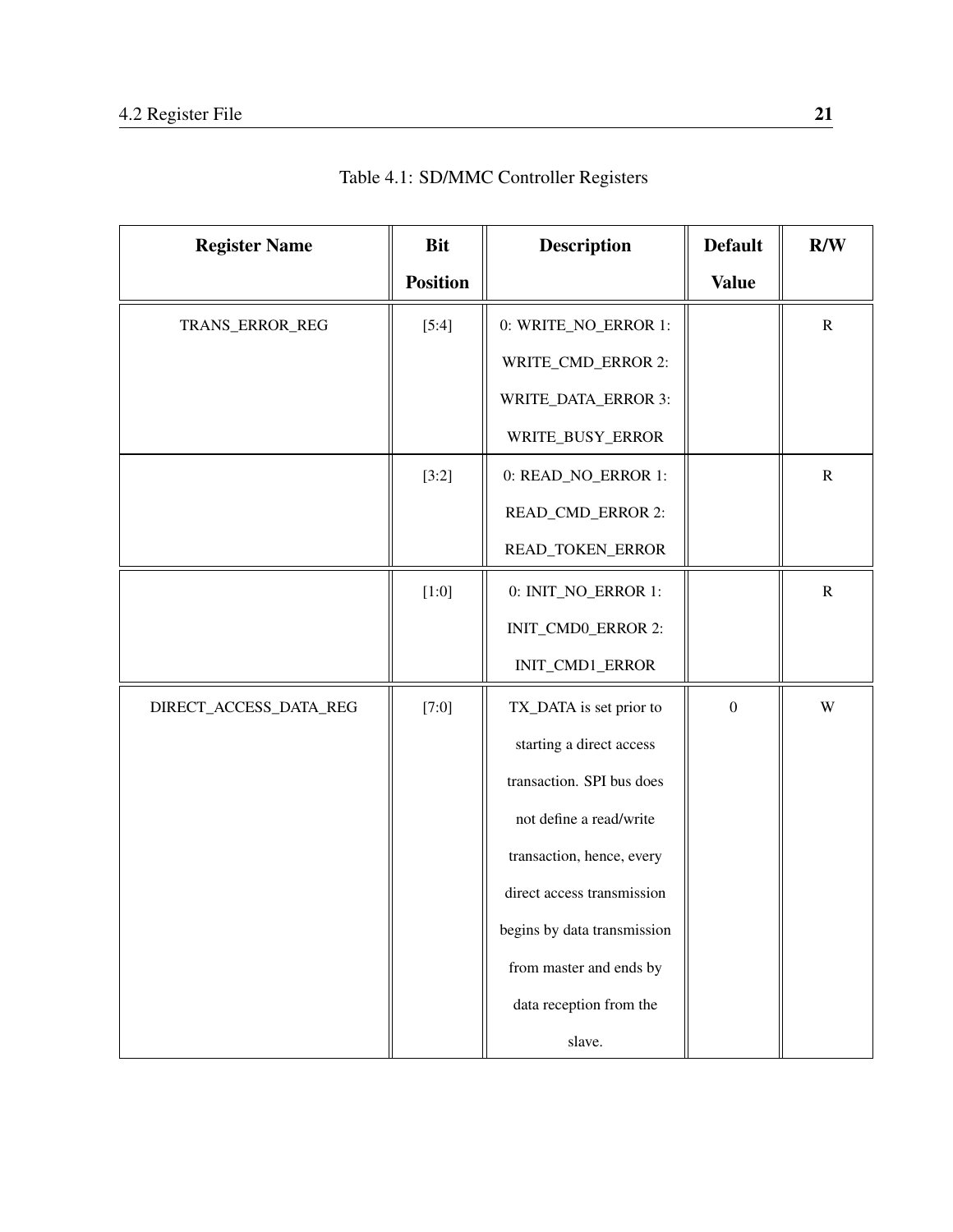| <b>Register Name</b> | <b>Bit</b>      | <b>Description</b><br><b>Default</b> |              | R/W       |
|----------------------|-----------------|--------------------------------------|--------------|-----------|
|                      | <b>Position</b> |                                      | <b>Value</b> |           |
| TRANS_ERROR_REG      | $[5:4]$         | 0: WRITE_NO_ERROR 1:                 |              | ${\bf R}$ |
|                      |                 | WRITE_CMD_ERROR 2:                   |              |           |
|                      |                 | WRITE_DATA_ERROR 3:                  |              |           |
|                      |                 | WRITE_BUSY_ERROR                     |              |           |
|                      | [7:0]           | Read the data obtained from          |              | ${\bf R}$ |
|                      |                 | TX_Data by reading                   |              |           |
|                      |                 | contents of this register            |              |           |
| TRANS_ERROR_REG      | $[5:4]$         | 0: WRITE_NO_ERROR 1:                 |              | ${\bf R}$ |
|                      |                 | WRITE_CMD_ERROR 2:                   |              |           |
|                      |                 | WRITE_DATA_ERROR 3:                  |              |           |
|                      |                 | WRITE_BUSY_ERROR                     |              |           |
|                      | [3:2]           | 0: READ_NO_ERROR 1:                  |              | ${\bf R}$ |
|                      |                 | READ_CMD_ERROR 2:                    |              |           |
|                      |                 | READ_TOKEN_ERROR                     |              |           |
|                      | [1:0]           | 0: INIT_NO_ERROR 1:                  |              | ${\bf R}$ |
|                      |                 | INIT_CMD0_ERROR 2:                   |              |           |
|                      |                 | INIT_CMD1_ERROR                      |              |           |

Table 4.1: SD/MMC Controller Registers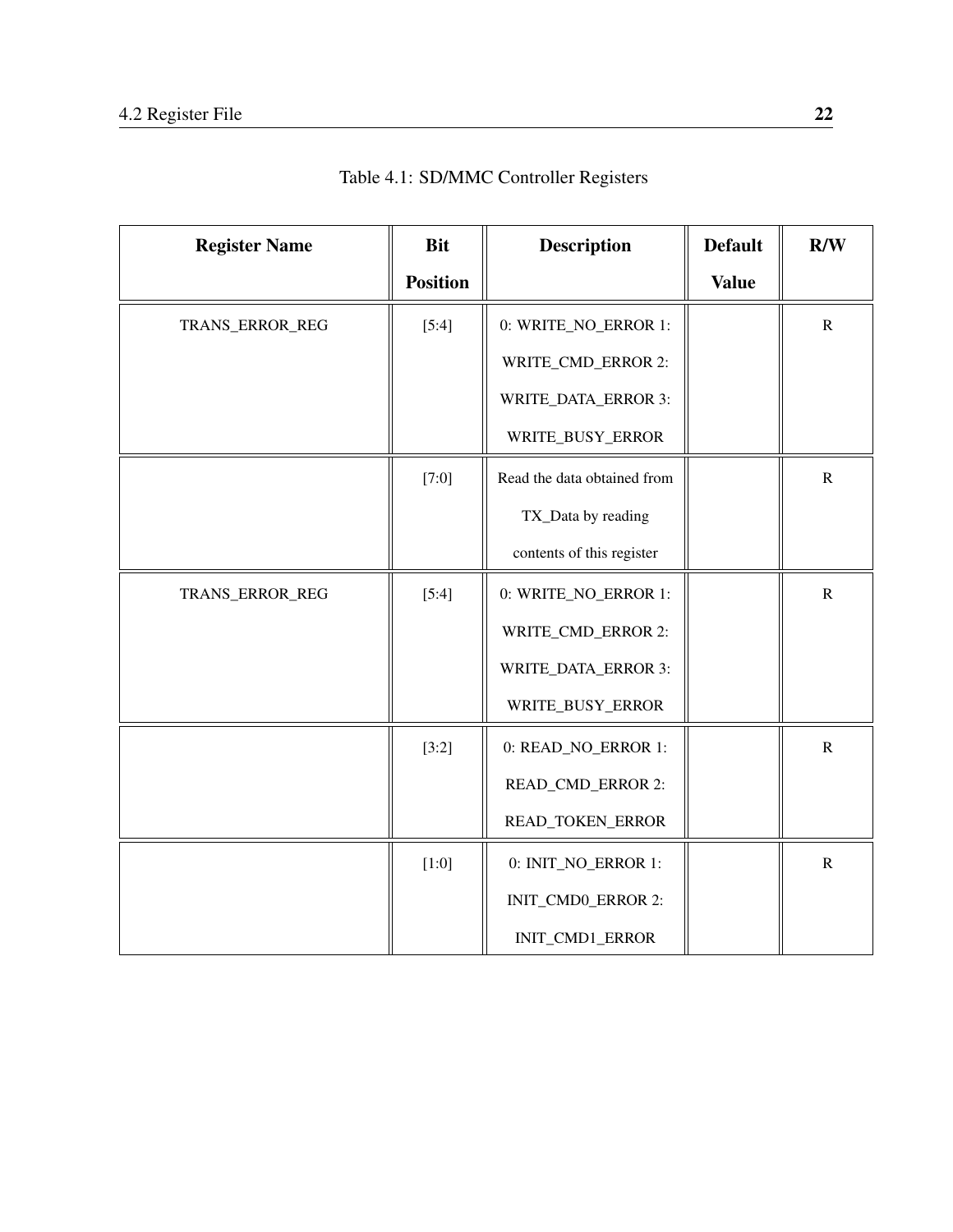| <b>Register Name</b>   | <b>Bit</b>      | <b>Description</b>          | <b>Default</b> | R/W         |
|------------------------|-----------------|-----------------------------|----------------|-------------|
|                        | <b>Position</b> |                             | <b>Value</b>   |             |
| TRANS_ERROR_REG        | [5:4]           | 0: WRITE_NO_ERROR 1:        |                | ${\bf R}$   |
|                        |                 | WRITE_CMD_ERROR 2:          |                |             |
|                        |                 | WRITE_DATA_ERROR 3:         |                |             |
|                        |                 | WRITE_BUSY_ERROR            |                |             |
| DIRECT_ACCESS_DATA_REG | [7:0]           | TX_DATA is set prior to     | $\mathbf{0}$   | $\mathbf W$ |
|                        |                 | starting a direct access    |                |             |
|                        |                 | transaction. SPI bus does   |                |             |
|                        |                 | not define a read/write     |                |             |
|                        |                 | transaction, hence, every   |                |             |
|                        |                 | direct access transmission  |                |             |
|                        |                 | begins by data transmission |                |             |
|                        |                 | from master and ends by     |                |             |
|                        |                 | data reception from the     |                |             |
|                        |                 | slave.                      |                |             |
|                        | [7:0]           | Read the data obtained from |                | $\mathbf R$ |
|                        |                 | TX_Data by reading          |                |             |
|                        |                 | contents of this register   |                |             |

Table 4.1: SD/MMC Controller Registers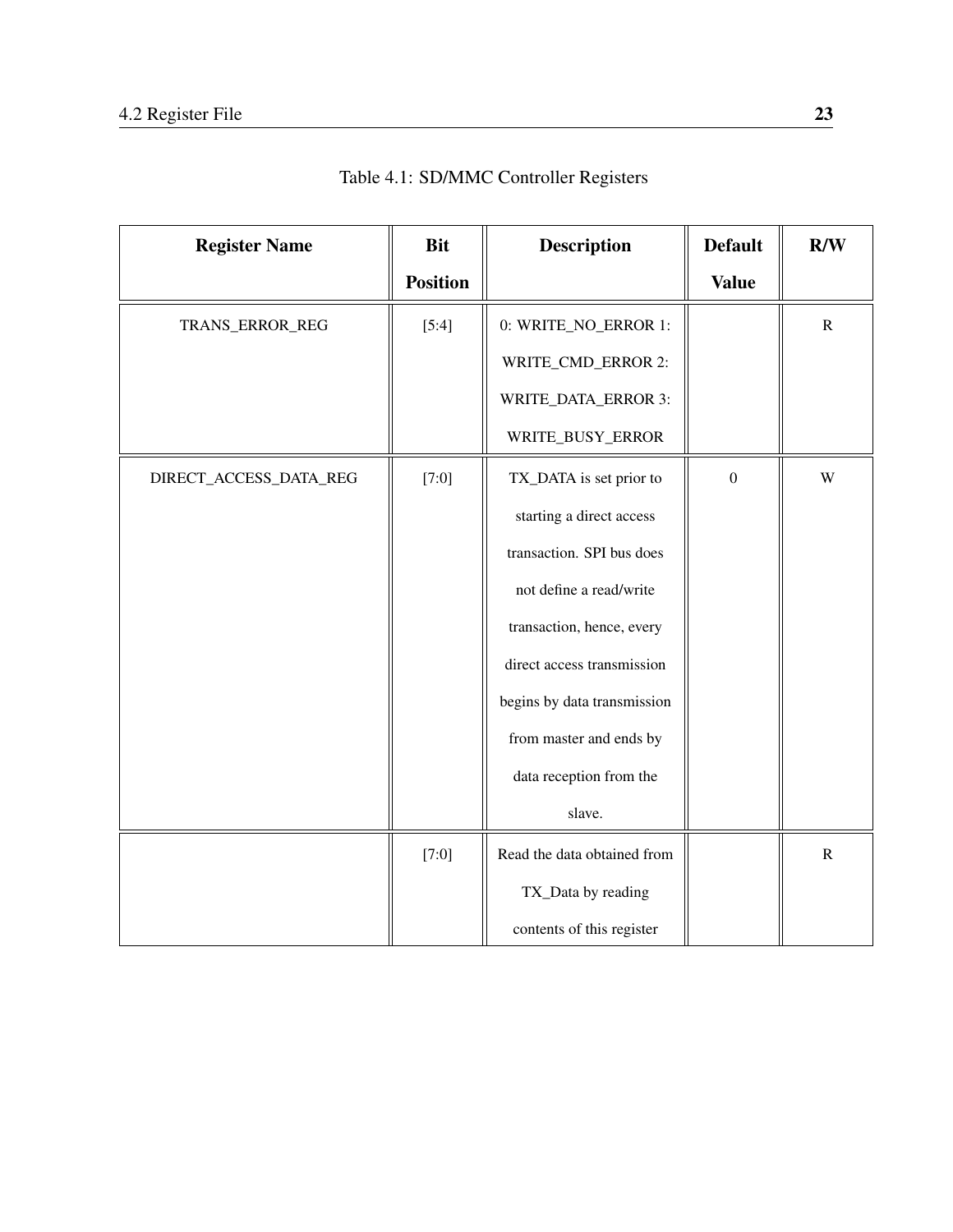| <b>Register Name</b> | <b>Bit</b>      | <b>Description</b>             | <b>Default</b>   | R/W       |
|----------------------|-----------------|--------------------------------|------------------|-----------|
|                      | <b>Position</b> |                                | <b>Value</b>     |           |
| TRANS_ERROR_REG      | [5:4]           | 0: WRITE_NO_ERROR 1:           |                  | ${\bf R}$ |
|                      |                 | WRITE_CMD_ERROR 2:             |                  |           |
|                      |                 | WRITE_DATA_ERROR 3:            |                  |           |
|                      |                 | WRITE_BUSY_ERROR               |                  |           |
| SD_ADDR_7_0_REG      | [7:0]           | Normally, this register is set | $\mathbf{0}$     | R/W       |
|                      |                 | to 0, because accesses to      |                  |           |
|                      |                 | memory occur on a 512 byte     |                  |           |
|                      |                 | data boundary. A value is      |                  |           |
|                      |                 | written to this register       |                  |           |
|                      |                 | before starting a read/write   |                  |           |
|                      |                 | operations                     |                  |           |
| SD_ADDR_15_8_REG     | [7:0]           | Normally, SD_ADDR[8] bit       | $\boldsymbol{0}$ | R/W       |
|                      |                 | is set to 0, because accesses  |                  |           |
|                      |                 | to memory occur on a 512       |                  |           |
|                      |                 | byte data boundary.            |                  |           |
| SD_ADDR_23_16_REG    | [7:0]           | Next 8 bits of SD_ADDR         | $\boldsymbol{0}$ | R/W       |
| SD_ADDR_31_24_REG    | [7:0]           | Next 8 bits of SD_ADDR         | $\boldsymbol{0}$ | R/W       |

Table 4.1: SD/MMC Controller Registers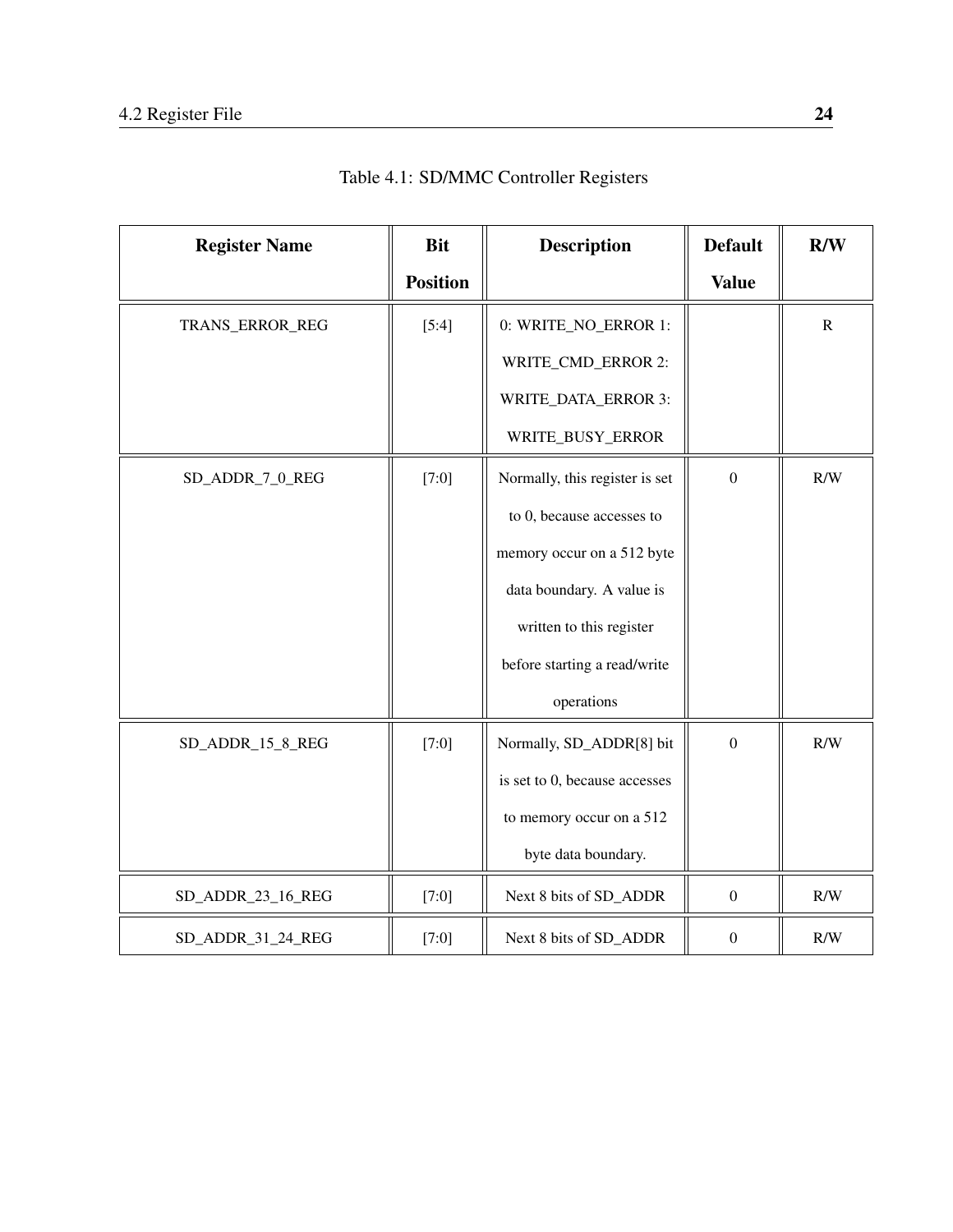| <b>Register Name</b> | <b>Bit</b>      | <b>Description</b>                 | <b>Default</b>   | R/W       |
|----------------------|-----------------|------------------------------------|------------------|-----------|
|                      | <b>Position</b> |                                    | <b>Value</b>     |           |
| TRANS_ERROR_REG      | [5:4]           | 0: WRITE_NO_ERROR 1:               |                  | ${\bf R}$ |
|                      |                 | WRITE_CMD_ERROR 2:                 |                  |           |
|                      |                 | WRITE_DATA_ERROR 3:                |                  |           |
|                      |                 | WRITE_BUSY_ERROR                   |                  |           |
| SPI_CLK_DEL_REG      | [7:0]           | This register controls the         | $\boldsymbol{0}$ | R/W       |
|                      |                 | clock frequency of SPI after       |                  |           |
|                      |                 | SD card initialization is          |                  |           |
|                      |                 | successful. To change this         |                  |           |
|                      |                 | frequency before                   |                  |           |
|                      |                 | initialization,                    |                  |           |
|                      |                 | SLOW_SPI_CLK constant              |                  |           |
|                      |                 | should be modified.                |                  |           |
|                      |                 | $SPI$ <sub>_CLK_DEL</sub> = $(SPI$ |                  |           |
|                      |                 | System Clock Freq. /               |                  |           |
|                      |                 | $(SPI\_CLK * 2) - 1$               |                  |           |
| RX_FIFO_DATA_REG     | [7:0]           | Fifo for 512 bytes of block        |                  | ${\bf R}$ |
|                      |                 | read data. Size of fifo is         |                  |           |
|                      |                 | equal to the SD/MMC block          |                  |           |
|                      |                 | size of 512 bytes                  |                  |           |

Table 4.1: SD/MMC Controller Registers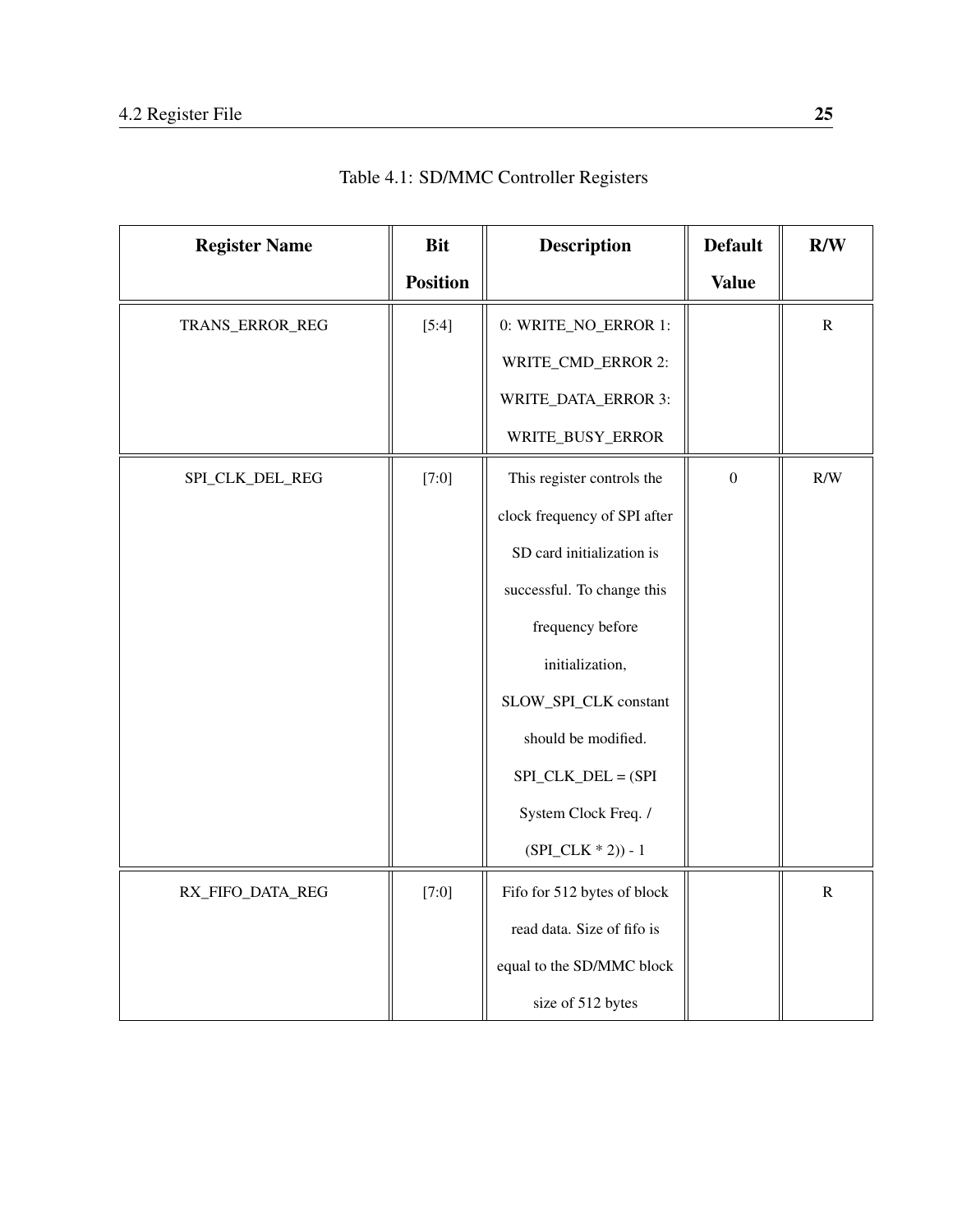| <b>Register Name</b>   | <b>Bit</b>      | <b>Description</b>             | <b>Default</b> | R/W         |
|------------------------|-----------------|--------------------------------|----------------|-------------|
|                        | <b>Position</b> |                                | <b>Value</b>   |             |
| TRANS_ERROR_REG        | [5:4]           | 0: WRITE_NO_ERROR 1:           |                | ${\bf R}$   |
|                        |                 | WRITE_CMD_ERROR 2:             |                |             |
|                        |                 | WRITE_DATA_ERROR 3:            |                |             |
|                        |                 | WRITE_BUSY_ERROR               |                |             |
| RX_FIFO_DATA_COUNT_MSB | [7:0]           | MSB of                         |                | ${\bf R}$   |
|                        |                 | FIFO_DATA_COUNT. It            |                |             |
|                        |                 | indicates the number of        |                |             |
|                        |                 | entries currently in the FIFO  |                |             |
| RX_FIFO_DATA_COUNT_LSB | [7:0]           | LSB of                         |                | $\mathbf R$ |
|                        |                 | FIFO_DATA_COUNT. It            |                |             |
|                        |                 | indicates the number of        |                |             |
|                        |                 | entries currently in the FIFO  |                |             |
| FIFO_FORCE_EMPTY       | $\overline{0}$  | 1: Forces FIFO EMPTY.          | $\mathbf{0}$   | W           |
|                        |                 | Deletes all the entries in the |                |             |
|                        |                 | FIFO. Self clearing            |                |             |
| TX_FIFO_DATA_REG       | [7:0]           | Fifo for 512 bytes of block    | $\mathbf{0}$   | W           |
|                        |                 | write data. Size of fifo is    |                |             |
|                        |                 | equal to the SD/MMC block      |                |             |
|                        |                 | size of 512 bytes              |                |             |

Table 4.1: SD/MMC Controller Registers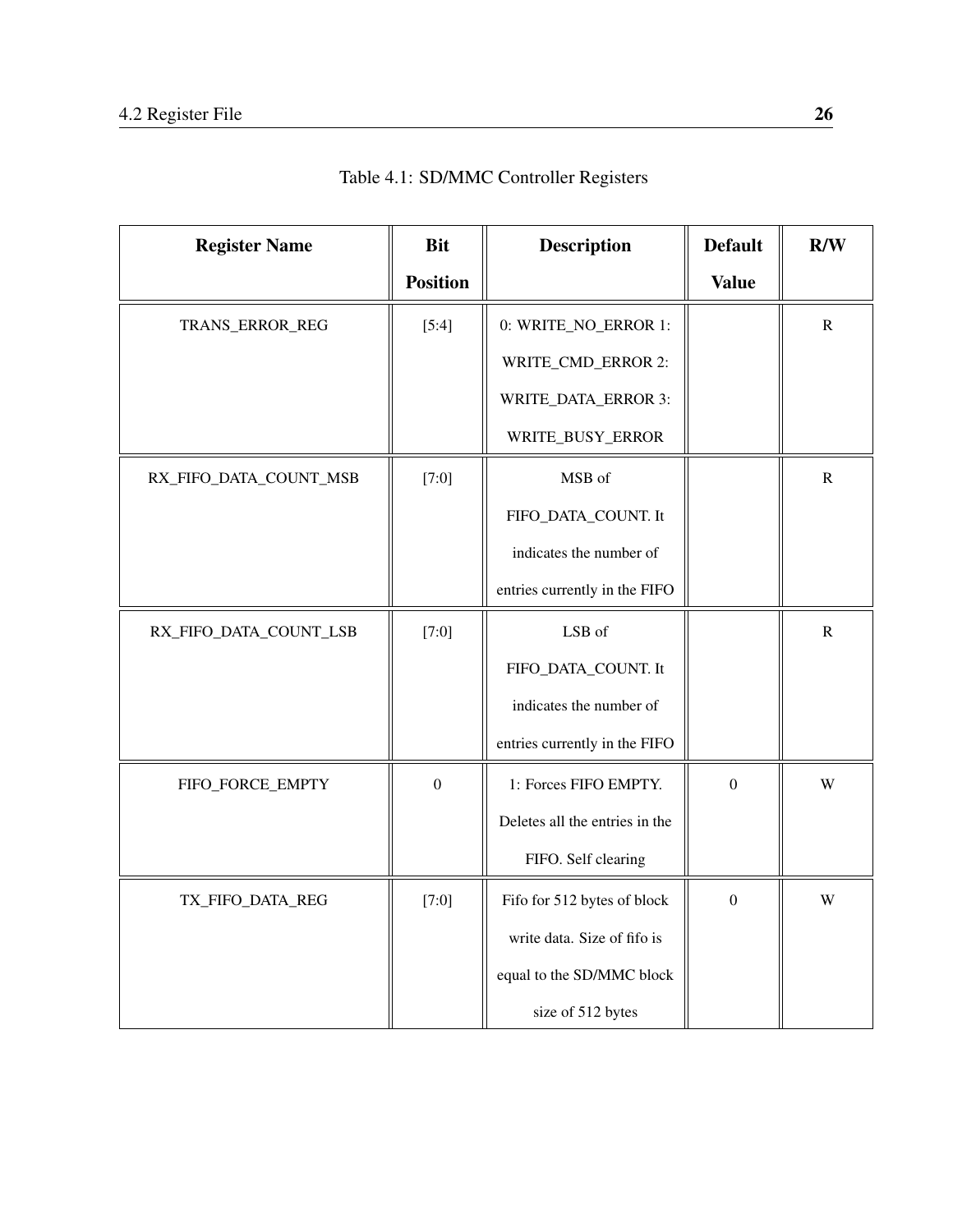| <b>Register Name</b> | <b>Bit</b>      | <b>Description</b>           | <b>Default</b> | R/W          |
|----------------------|-----------------|------------------------------|----------------|--------------|
|                      | <b>Position</b> |                              | <b>Value</b>   |              |
| TRANS_ERROR_REG      | [5:4]           | 0: WRITE_NO_ERROR 1:         |                | $\mathbb{R}$ |
|                      |                 | WRITE_CMD_ERROR 2:           |                |              |
|                      |                 | WRITE_DATA_ERROR 3:          |                |              |
|                      |                 | WRITE_BUSY_ERROR             |                |              |
| TX_FIFO_CONTROL_REG  | $\Omega$        | 1: Forces FIFO EMPTY.        | $\theta$       | W            |
|                      |                 | Deletes all entries in FIFO. |                |              |
|                      |                 | Self clearing.               |                |              |

Table 4.1: SD/MMC Controller Registers

## 4.3 Clocks

This module has two clocks. One is the SPI System Clock (spiSysClk) and the other is Wishbone Bus Clock (clk\_i). Both these clocks have a duty cycle of 50%. Wishbone clock is bounded by the value of spiSysClk. Max. frequency of clk\_i is (spiSysClk \* 5) while the minimum frequency is equal to the frequency of spiSysClk.

## 4.4 Simplified Protocols for this DUT

The creator of this DUT has internalized all protocol transactions. The protocol is implemented in the form of a request/action handshake. The type of transaction is determined by the value of SPI\_TRANS\_TYPE\_REG. The transaction can initialize the card, write a block of data to the card or read a block of data from the card. The transaction initiates once SPI\_TRANS\_CTRL\_REG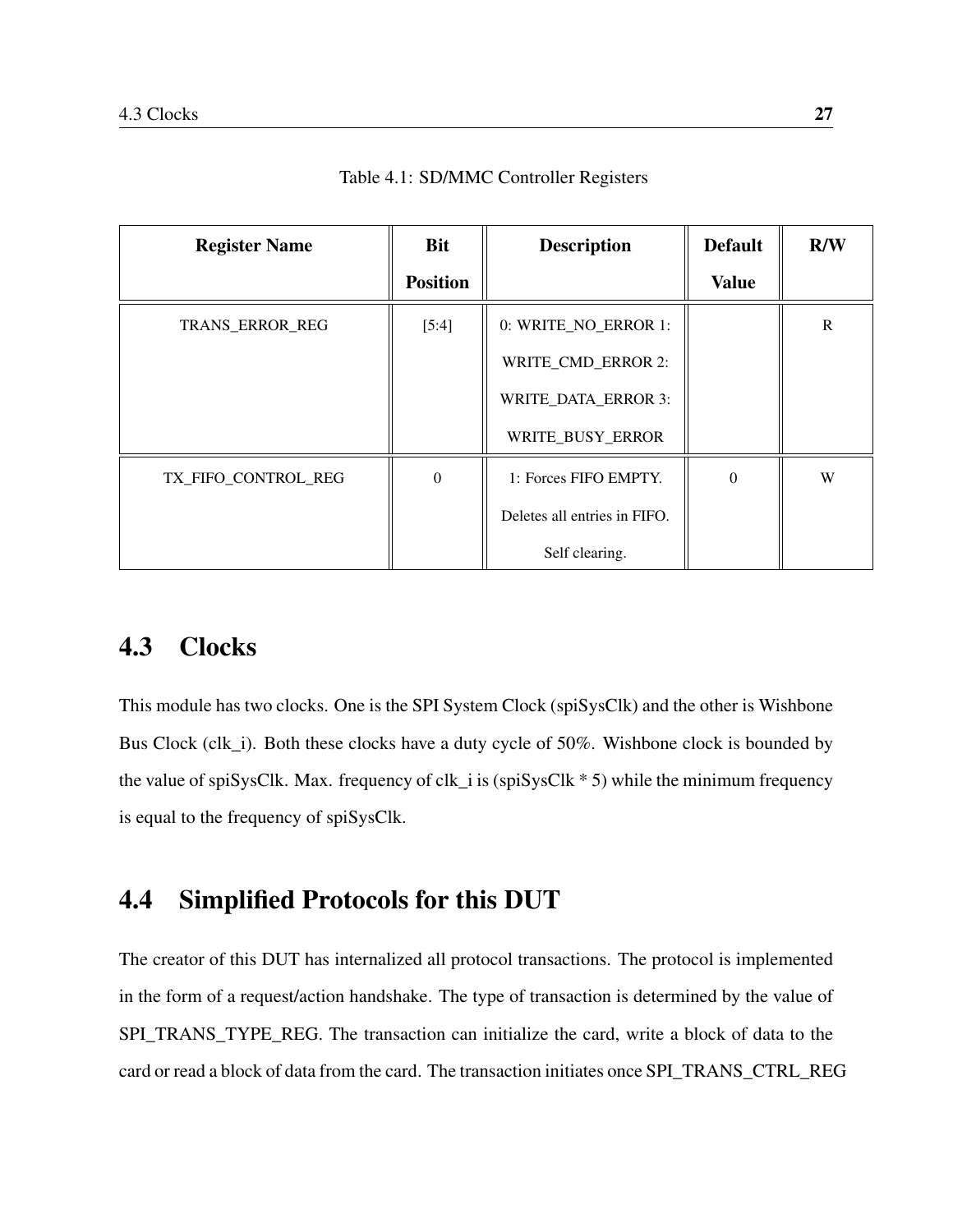register is set. Once, SPI\_TRANS\_STS\_REG is reset, error check is done by registering the contents of SPI\_TRANS\_ERROR\_REG. The transaction continues or ends depending on the type. Thus, this level automation has simplified the complex SD protocol[\[30\]](#page-63-0).

### 4.4.1 SD Card: Initialization

- 1. Set SPI\_TRANS\_TYPE\_REG = SPI\_INIT\_SD
- 2. Set SPI\_TRANS\_CTRL\_REG = SPI\_TRANS\_START
- 3. Wait for SPI\_TRANS\_STS\_REG != TRANS\_BUSY
- 4. Check for SPI\_TRANS\_ERROR\_REG [1:0] == INIT\_NO\_ERROR

### 4.4.2 SD Card: Block data write

- 1. Write 512 bytes to SPI\_TX\_FIFO\_DATA\_REG
- 2. Set the SD block address registers: SD\_ADDR\_7\_0\_REG, SD\_ADDR\_15\_8\_REG, SD\_ADDR\_23\_16\_R and SD\_ADDR\_31\_24\_REG
- 3. Set SPI\_TRANS\_TYPE\_REG = SPI\_RW\_READ\_SD\_BLOCK
- 4. Set SPI\_TRANS\_CTRL\_REG = SPI\_TRANS\_START
- 5. Wait for SPI\_TRANS\_STS\_REG != TRANS\_BUSY
- 6. Check for SPI\_TRANS\_ERROR\_REG[5:4] == WRITE\_NO\_ERROR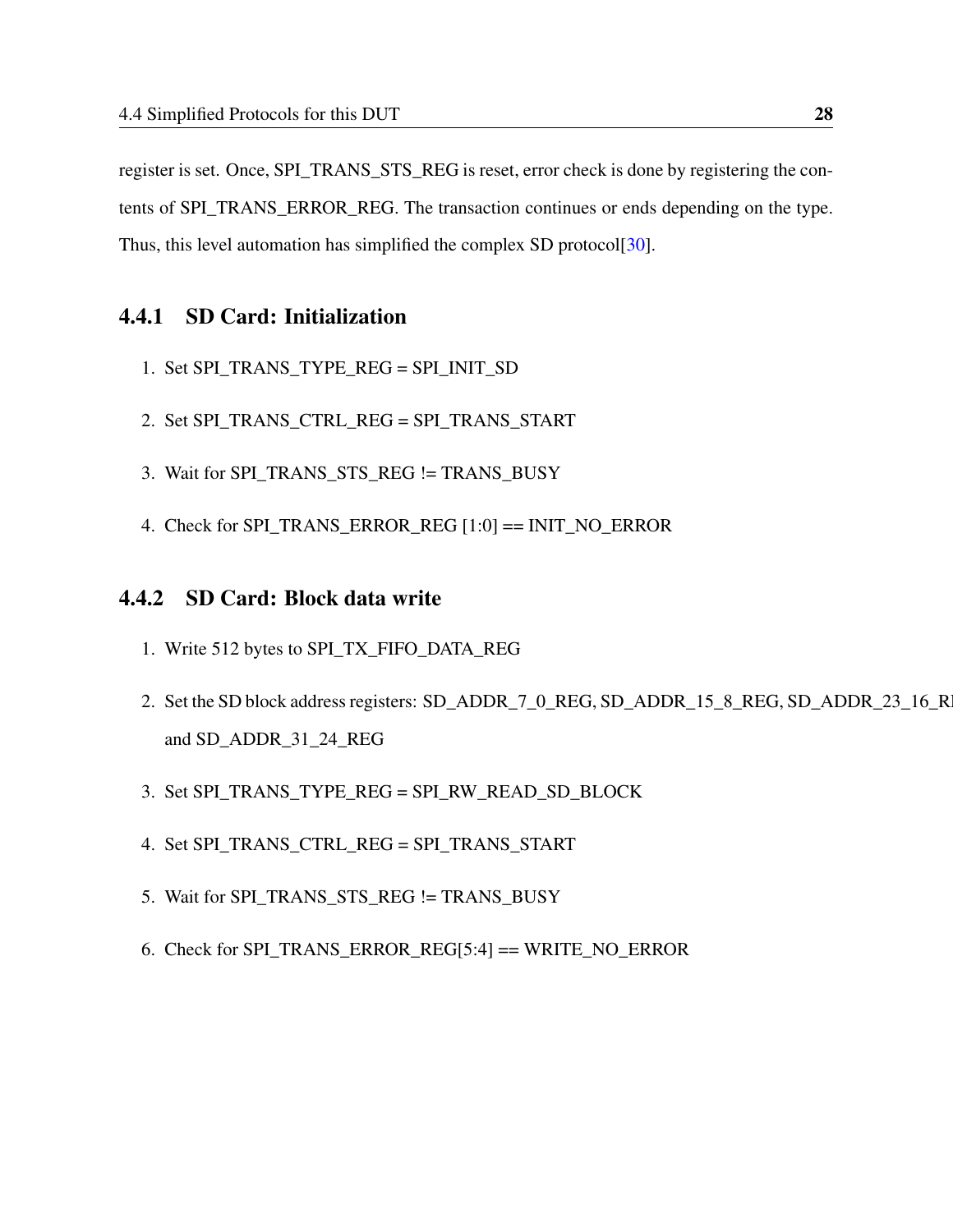### 4.4.3 SD Card: Block data read

- 1. Set the SD block address registers: SD\_ADDR\_7\_0\_REG, SD\_ADDR\_15\_8\_REG, SD\_ADDR\_23\_16\_REG and SD\_ADDR\_31\_24\_REG
- 2. Set SPI\_TRANS\_TYPE\_REG = SPI\_RW\_READ\_SD\_BLOCK
- 3. Set SPI\_TRANS\_CTRL\_REG = SPI\_TRANS\_START
- 4. Wait for SPI\_TRANS\_STS\_REG != TRANS\_BUSY
- 5. Check for SPI\_TRANS\_ERROR\_REG[3:2] == READ\_NO\_ERROR
- 6. Read 512 bytes from SPI\_RX\_FIFO\_DATA\_REG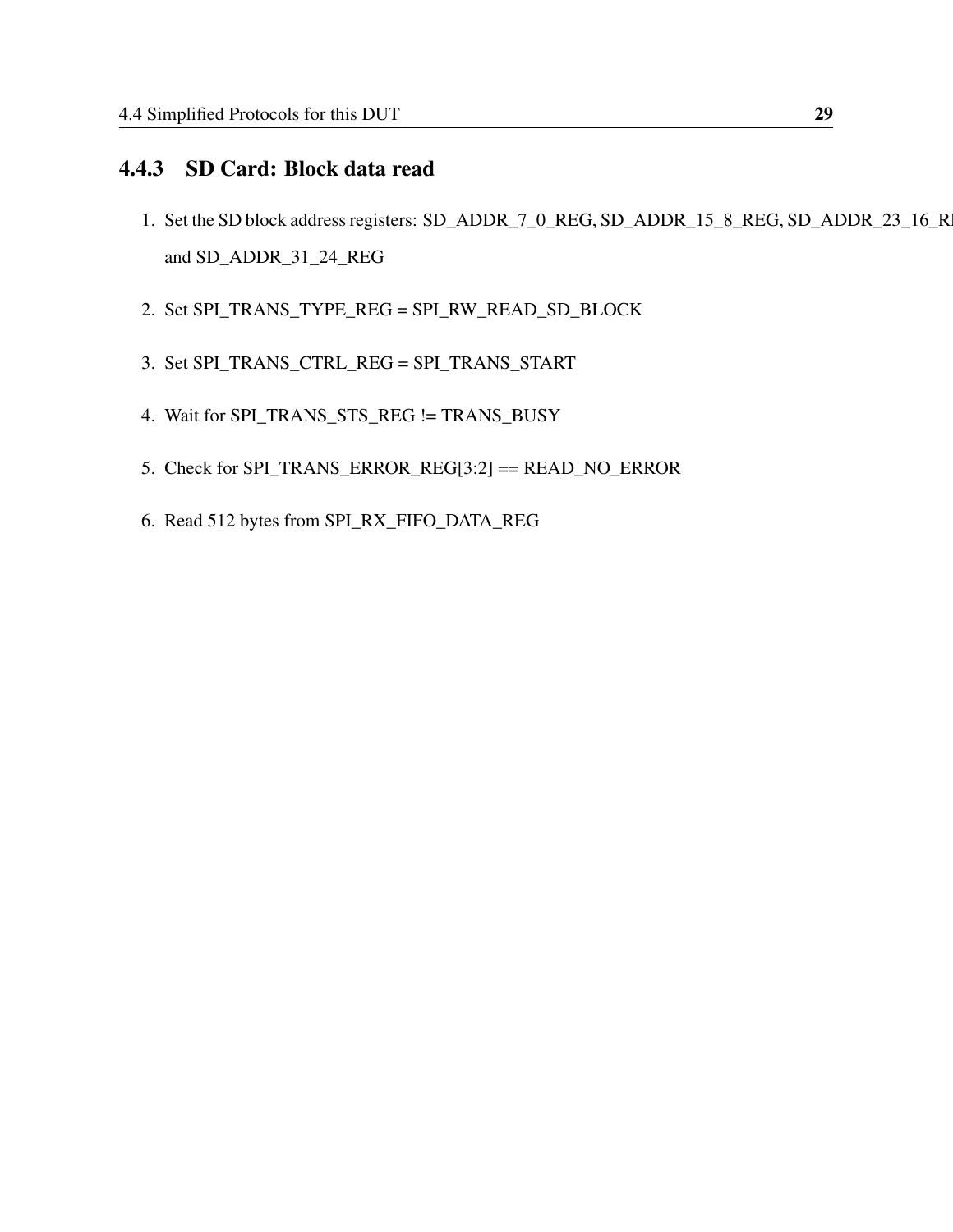# Chapter 5

# Verification Methodology

A test environment is a collection of verification components that are designed to check if the Device Under Test conforms to the design specifications. A typical test environment setup is as follows:

- 1. Generate stimulus, sequences, transactions based on the DUT input BFM
- 2. Reset the DUT
- 3. Feed the generated sequences to the DUT.
- 4. Run the tests. Insert property checking/assertions.
- 5. Capture the outputs generated by the DUT
- 6. Compare them to the expected outputs
- 7. Verify if they are correct. Verify if the assertions fail.
- 8. Create a log file for errors/mismatches/failures
- 9. Provide possible solutions.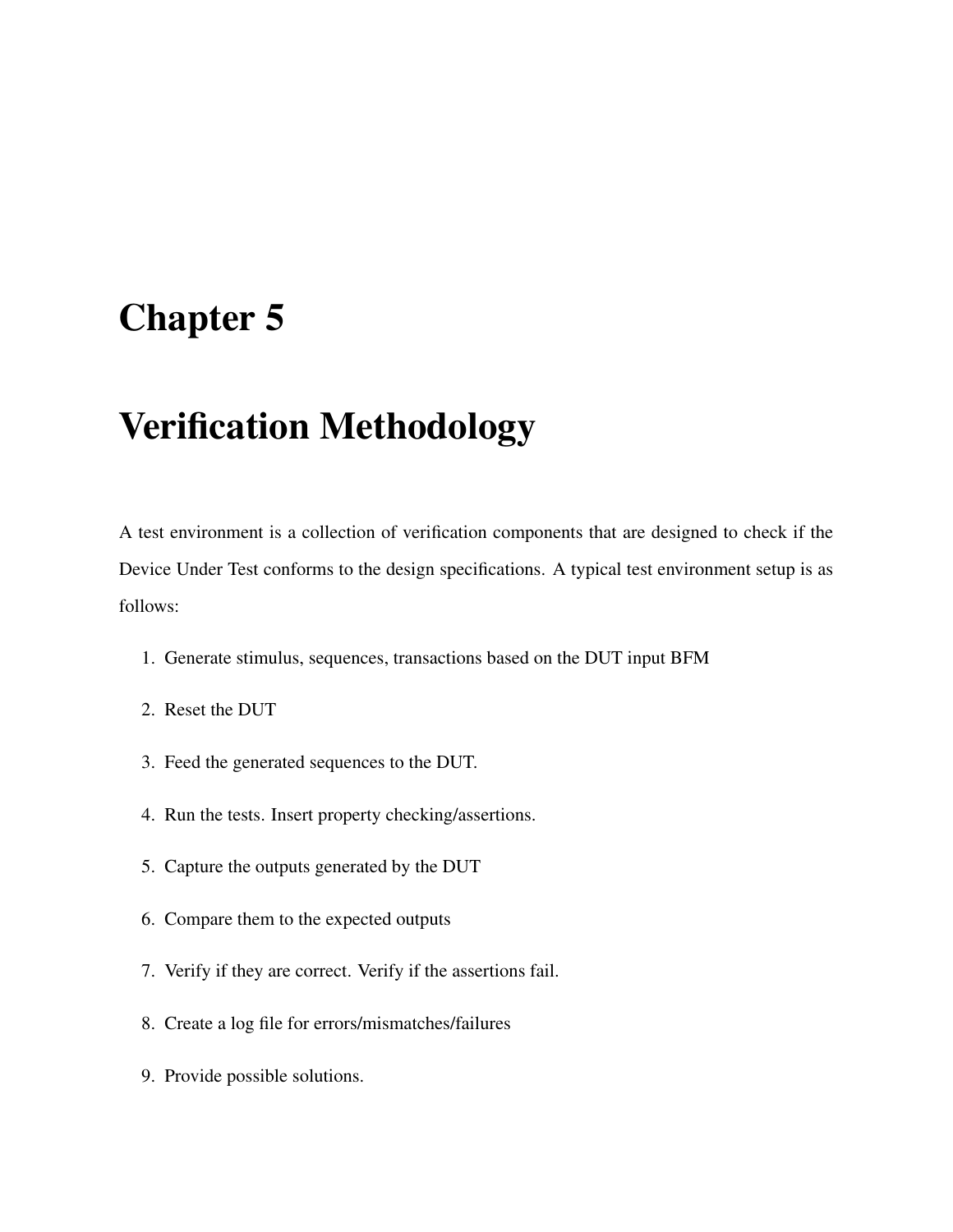All the above things can be done using a single file which merges all the components. But, as the complexity of the DUT increases, verification effort increases exponentially. Hence, the concept of layered test bench is used. Using a layered testbench (in SystemVerilog) involves creating various classes that do a particular task and communicate with each other to achieve the final aim of verifying the DUT.

Creating a layered test bench has various advantages. The testbench has a software like construct which supports OOP. It is good for verification of complex, high level DUTs where a lot of modules communicate with each other. In the test environment, each component (class) can be individually edited/tweaked to make it more feature-rich. The testbench can be reused to test a similar DUT by editing a few components to satisfy the requirements of that DUT. This testbench can interact with modules written in C too enabling a more diverse, inclusive test environment<sup>[\[19\]](#page-62-0)</sup>.

## 5.1 Layered Testbenches

### 5.1.1 Turning simulation into verification

Directed tests using Verilog to test the complete DUT is impractical as the level of abstraction and the complexity of DUTs increases. Hence, a good verification methodology takes into consideration the function DUT is supposed to perform. A test plan or verification plan is derived based on this function as it is broken down property by property. This verification plan includes methods to test each of these properties.

Complex systems should not be verified manually by looking at waveforms. This makes the verification effort difficult and time consuming. Instead, automating the function checking is done. This automation is a collection of verification metrics such as property checking as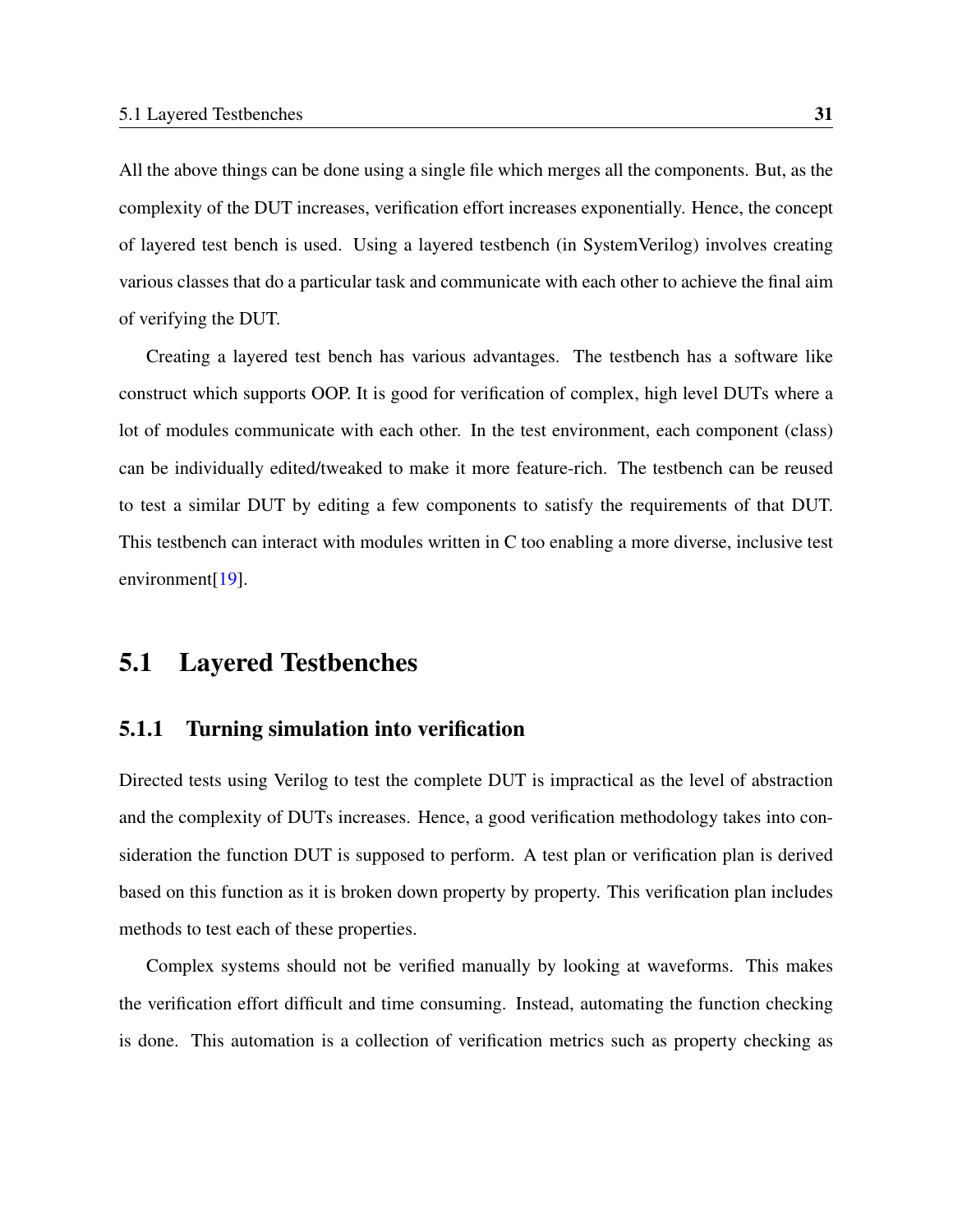described by the verification plan. To ease this process, a functionally correct model is created to form the basis on which the DUT is compared against. Ideally, a verification process should involve directed tests of low level modules to ensure 100% coverage, and then, as the level of abstraction increases, random stimulus should be inserted. Random test vectors test for bugs which would have been otherwise undiscoverable, while directed tests give good overall coverage. As a compromise between the two, constrained random tests are performed which helps achieve high coverage by making use of a series of good engineering judgements[\[31\]](#page-63-1).

### 5.1.2 3 C's of verification

Coverage, checkers and constraints play a key role in the verification process. Checkers ensure functional correctness. This is achieved by feeding random stimulus to a DUT to improving coverage. Checkers can be implemented in SystemVerilog as assertions or using procedural code. Recently, assertions are embedded inside the DUT and placed on external interfaces to ease the verification effort.

Coverage also provides a measure of completeness of testing. It indicates that the goals set in the test plan are met. When the simulation is done, SystemVerilog offers mechanism for coverage collection. They could be property based coverage (cover directives) or sample based coverage (covergroups).

Constraints help achieve test plan coverage goals by shaping the random vectors to ensure the DUT is tested for corner cases. Without constraints, it'd be difficult to discover these corner faults as the verification time will increase exponentially. Constraints ensure that corner cases are reached by statistically shaping the randomness of the generated test vectors.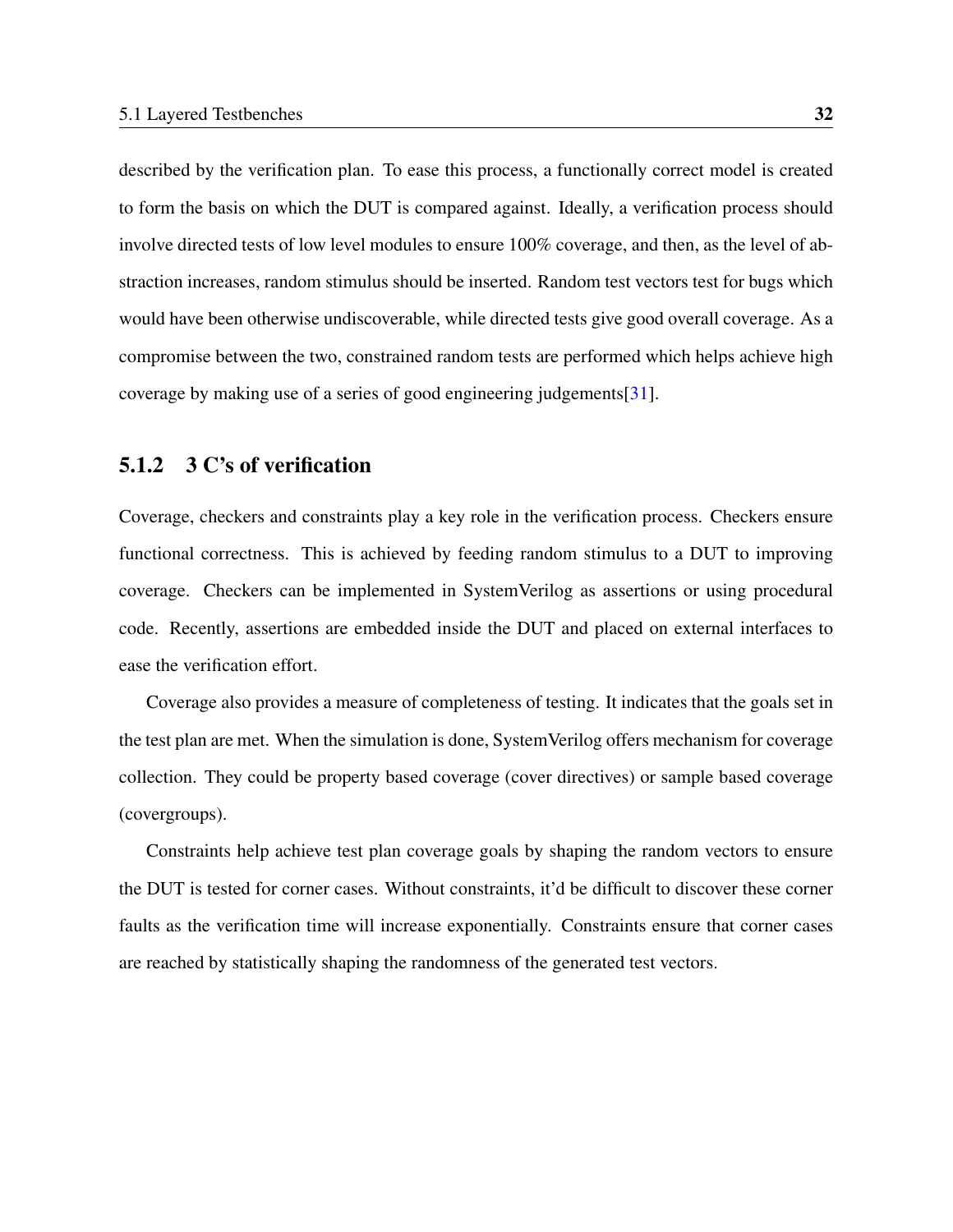### 5.1.3 Engineering effort

Using constraints in random stimulus generation, verification effort shifts from writing directed tests to designing automatic checkers and executable coverage models. This enables the random stimulus to efficiently utilize resources to achieve higher coverage goals. This also makes the verification process a little more predictable and transparent.

Using reusable environments saves engineering time. It allows flexibility to configure and use various verification components. Hence, to ensure reusability and take advantage of automation, a layered testbench architecture needs to be set. UVM architecture is thus designed, keeping in mind all the above points.

## 5.2 UVM

UVM is a library of SystemVerilog constructs. It was created by Accelera based on OVM (Open Verification Methodology v2.1.1). Its a method of verifying the functionality of digital hardware using simulation. This hardware can be verified at behavioral, register transfer (RTL) or transaction level using Verilog, SystemVerilog, SystemC, VHDL, etc. based on the abstraction level desired by the user [\[32\]](#page-63-2). UVM acts a bridge which facilitates simulation oriented methodologies, hardware acceleration or emulation. It also supports assertion based verification [\[18\]](#page-62-1).

Advantages of UVM [\[33\]](#page-64-0):

- 1. UVM Source Code is available.
- 2. Code reusability as a product, service or a framework.
- 3. Phasing extensions
- 4. Sequence Mechanism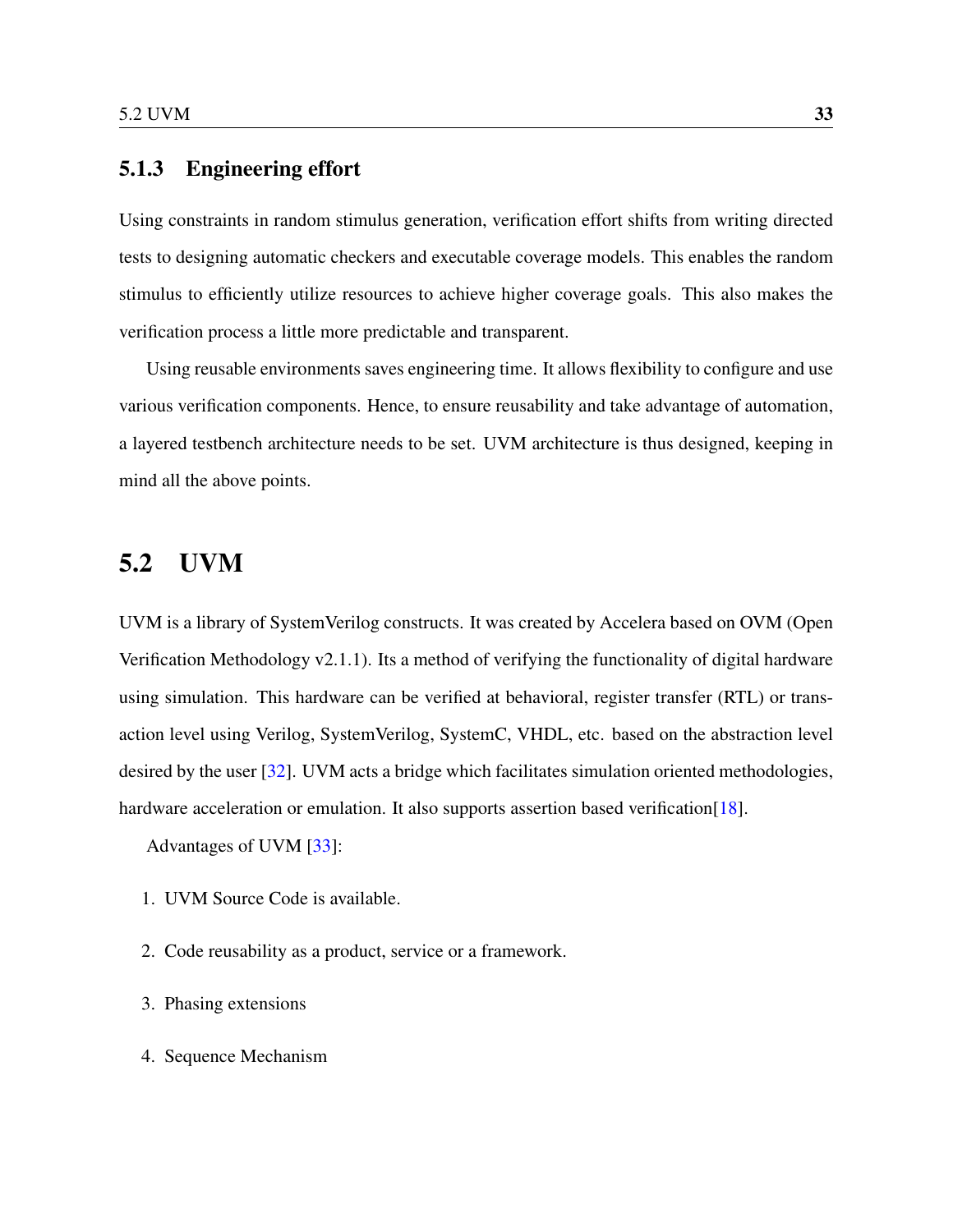- 5. TLM interfaces
- 6. Resource Database
- 7. End of Test Mechanism
- 8. Command line processor

# 5.3 UVM based test environment verification of SD/MMC Controller IP

### 5.3.1 UVM classes

UVM library contains all the blocks that are needed for quick development of a reusable verification environment in SystemVerilog.

Based on the usage and applications, UVM classes are divided into following categories:

Globals Classes included in this category contain a small list of data types, variables, functions and tasks that are scoped by uvm\_pkg.

Base These classes consist of basic blocks that are needed to build any verification environment. They pass information between components and ports using interfaces. The core base classes used in this testbench are described in the following sections. uvm\_object, uvm\_component, uvm\_transaction and uvm\_root are core base classes that facilitate the modularity and reusability of the test bench.

Reporting These classes provide a functionality that enables the user to issue messages, errors, reports, logs, etc.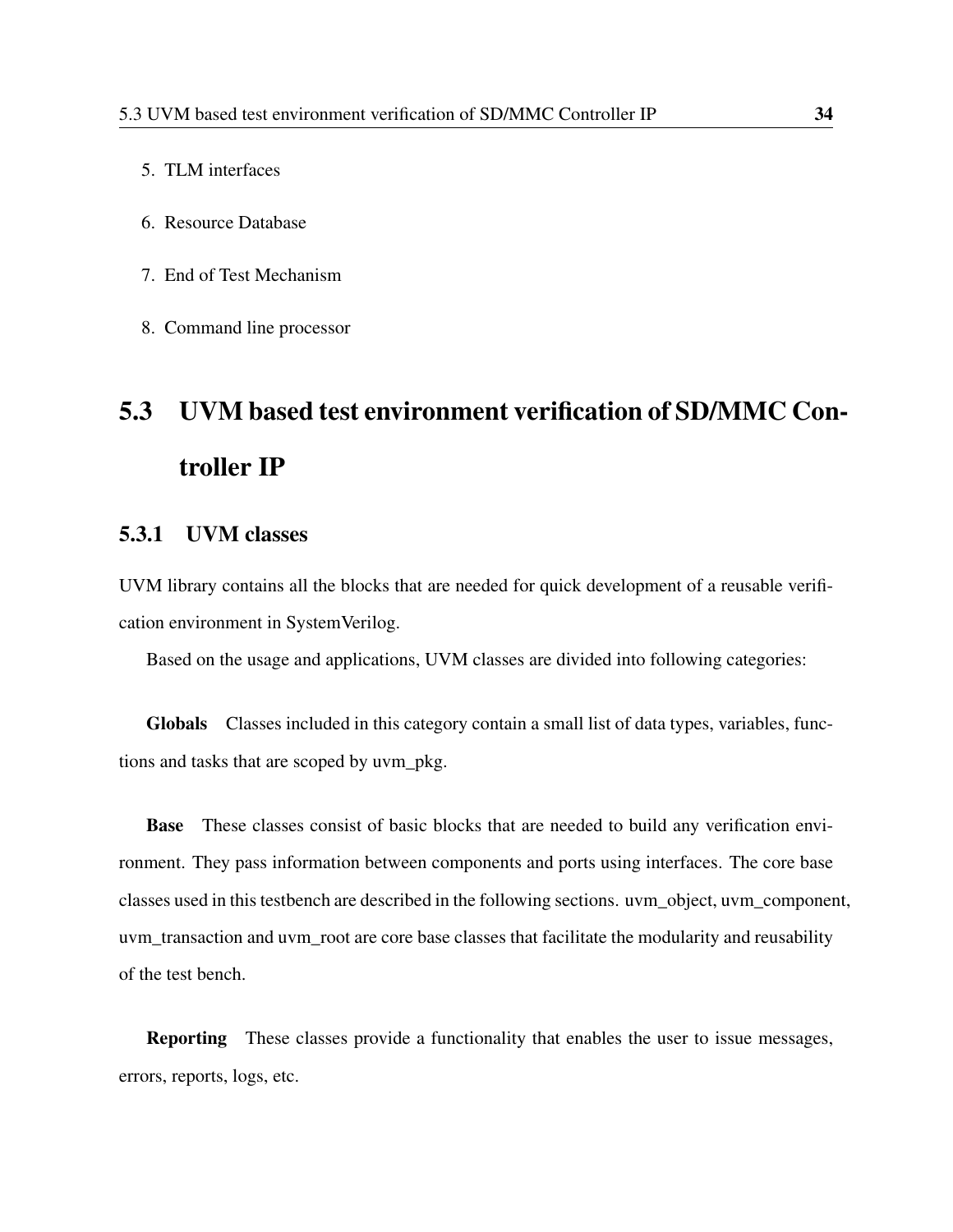Factory The Factory is used to create UVM objects and components based on the configuration provided by the user. Using this class type allows the user to configure the hierarchy dynamically without breaking encapsulation.

Phasing All UVM classes are simulated in phases. The classes in this section describe the phasing capability provided by UVM.

Configuration and Resources They are a set of classes that provide configuration database. This database is used to store and load properties that are needed at configuration time as well as run time.

Synchronization These classes are used for synchronization of processes.

Containers These classes contain parameterized data structures that provide queue and pool services.

Policies Each class in this type are used to perform a particular task like printing, comparing, recording, etc. for a uvm\_object-based objects. They are not included in uvm\_object to enable user to print and compare without modifying the object class.

TLM This library provides an elaborate abstract transaction-level interfaces and ports that are used to transport data, which are generally whole transactions (objects) at one time. TLM ports are inherently more reusable and modular.

Components This library forms the foundation of UVM. They encapsulate behavior or classes like drivers, scoreboards, etc. All the components are derived from this library directly or indirectly.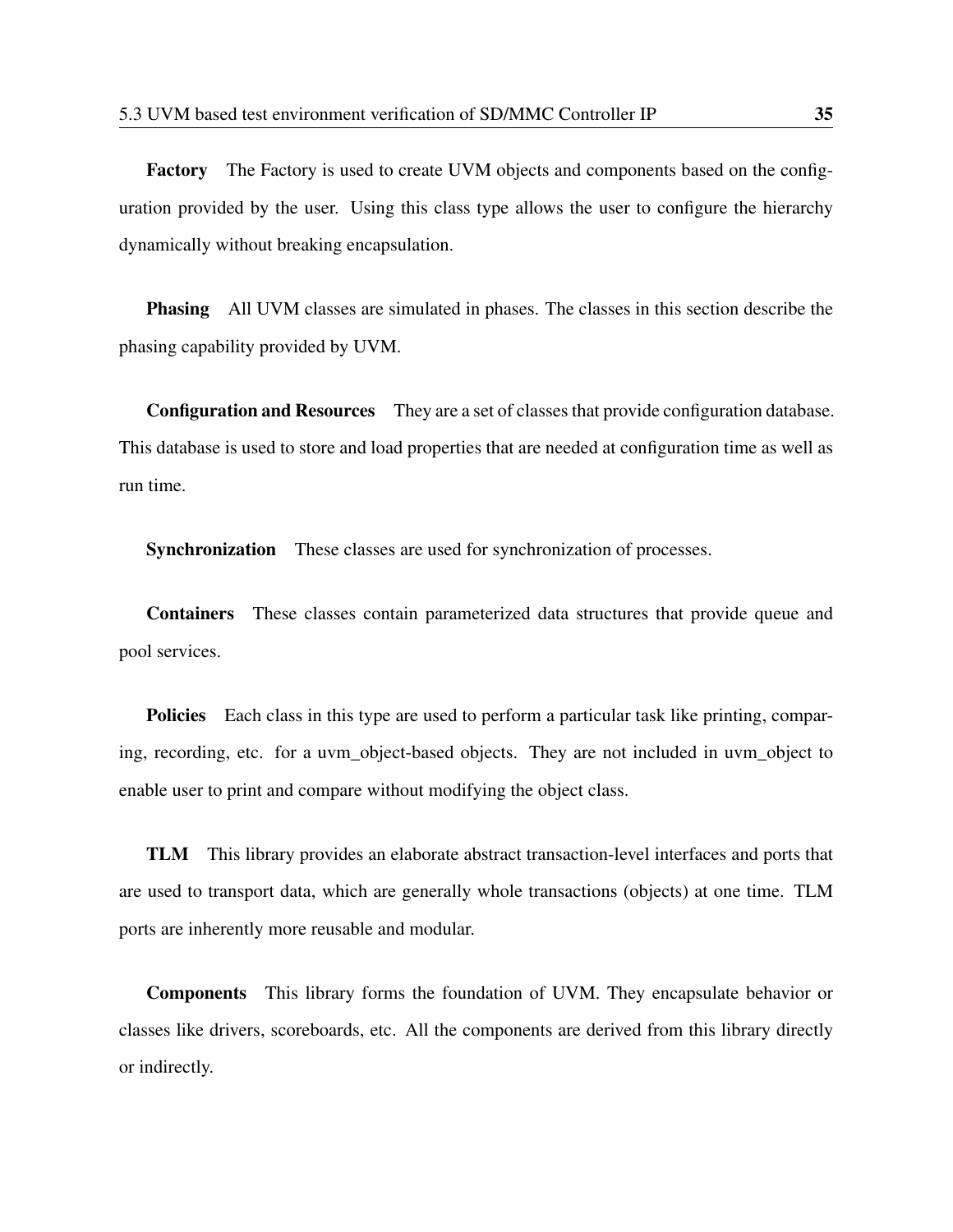Sequencers Sequencers act like data arbiters that control transaction flow from multiple stimuluses.

Sequences Sequences encapsulate user defined methods that generate multiple sequence based transactions.

Macros Macros are used to improve productivity.

Register Layers These are abstract classes that are used to perform read/write operations to memory models inside the DUT.

Command Line Processor This library provides an interface to decode command line arguments.

### 5.3.2 Test plan

SD/MMC controller is verified like any other memory. Data is written to a location, and then read back. If the data that is read matches the data that was written, the controller functions properly [\[34\]](#page-64-1).

The stimulus to the controller is 32 bit address and 8 bit data. Both of these stimuli are randomized. The address is constrained to address only 2 MB  $(2^{21}$  locations) of memory, because only that much memory is instantiated in the SD Model. This controller only reads and writes data in multiples of a 512 byte block, an additional constraint that the start address of the data block to be written or read is less than  $(2^{21} - 512 - 1)$ . This ensures that the data block doesn't go out of bounds.

The operation of this DUT at a very abstract level can be divided into 4 tasks: write\_to\_controller\_fifo, read\_from\_controller\_fifo, write\_to\_sd\_card and read\_from\_sd\_card. Initially, the test plan was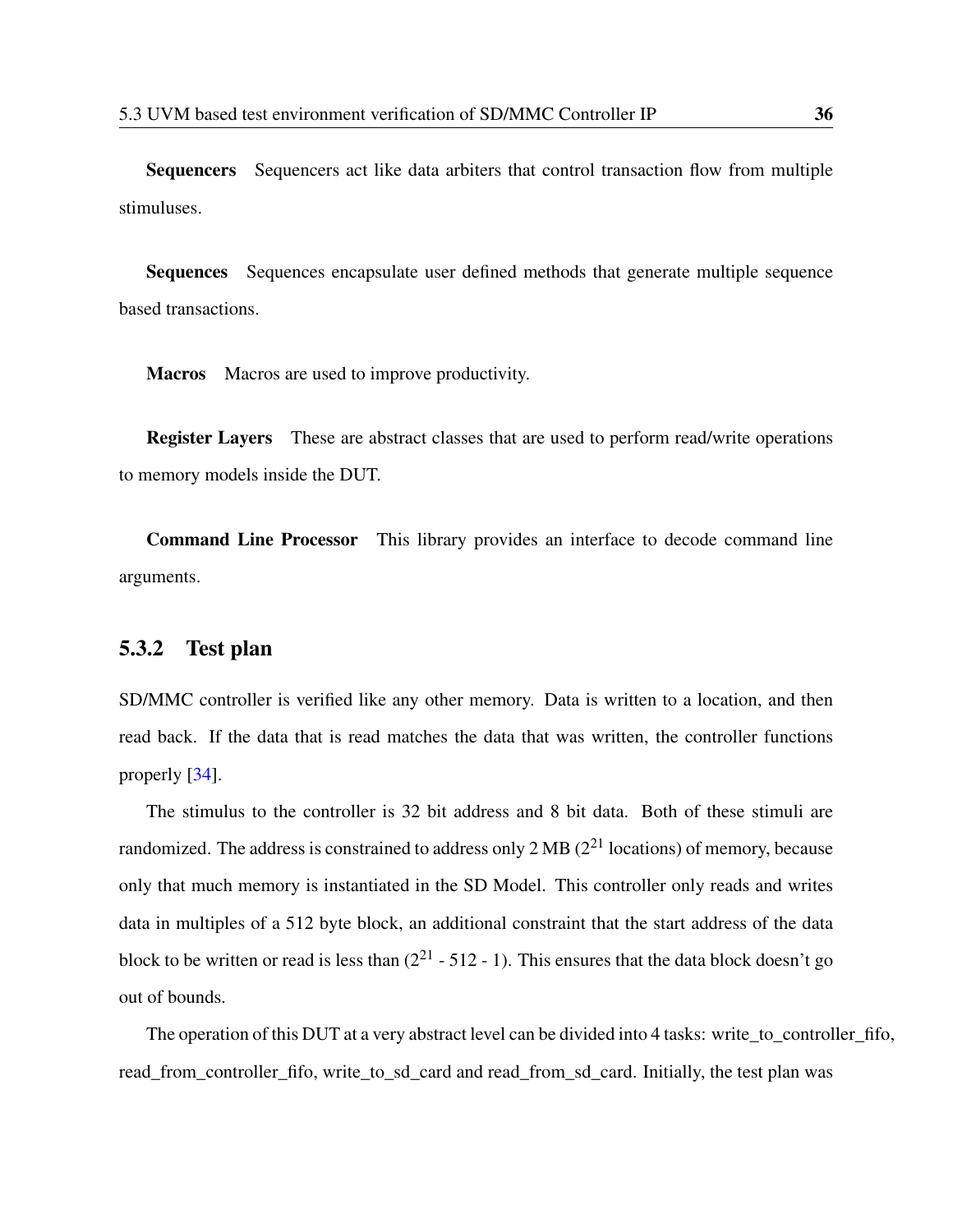to randomize these 4 tasks, so that they can read/write to any location in the SD card and at the same time, the data inside the FIFO can be manipulated. But, due to absence of an interrupt mechanism, synchronizing these tasks between the stimulus generator (sequencer in UVM) and checker (monitor/scoreboard in UVM) would have been really difficult.

To avoid the above complications, a simpler test plan is created. The stimulus generator generates random address and data values and feed it to the write\_to\_fifo\_task. After receiving an acknowledgement that the data has been successfully written to the TX\_FIFO, a command sequence directing the DUT to write the data stored in the FIFO to the SD card is sent. The stimulus generator waits for a fixed amount of time and then, it polls for a TRANS\_BUSY flag. Once, the the busy flag is reset, the stimulus generator sends a command sequence to the DUT to read the data block from the SD card back to the RX\_FIFO in the DUT. The data from the RX\_FIFO is captured in the monitor by calling the task read\_from\_controller\_fifo. To synchronize the two events, a handshaking method is established between the stimulus generator (driver) and the checker (monitor). Two events, run\_monitor and run\_driver are created. The driver generator waits for run\_driver to be triggered before it fetches the next write sequence from the sequencer. At the same time, once the driver has successfully sent a read\_from\_sd\_card command sequence to the controller, run\_monitor event is triggered, which tells the monitor to start capturing the data from the controller's RX\_FIFO. The data written to the TX\_FIFO by the driver and the data captured from the RX\_FIFO by the monitor are both compared in scoreboard using TLM FIFOs. The scoreboard keeps a track of successful read and write transaction.

Functional coverage is obtained by creating coverpoints in the driver, where the random data from the sequencer is received.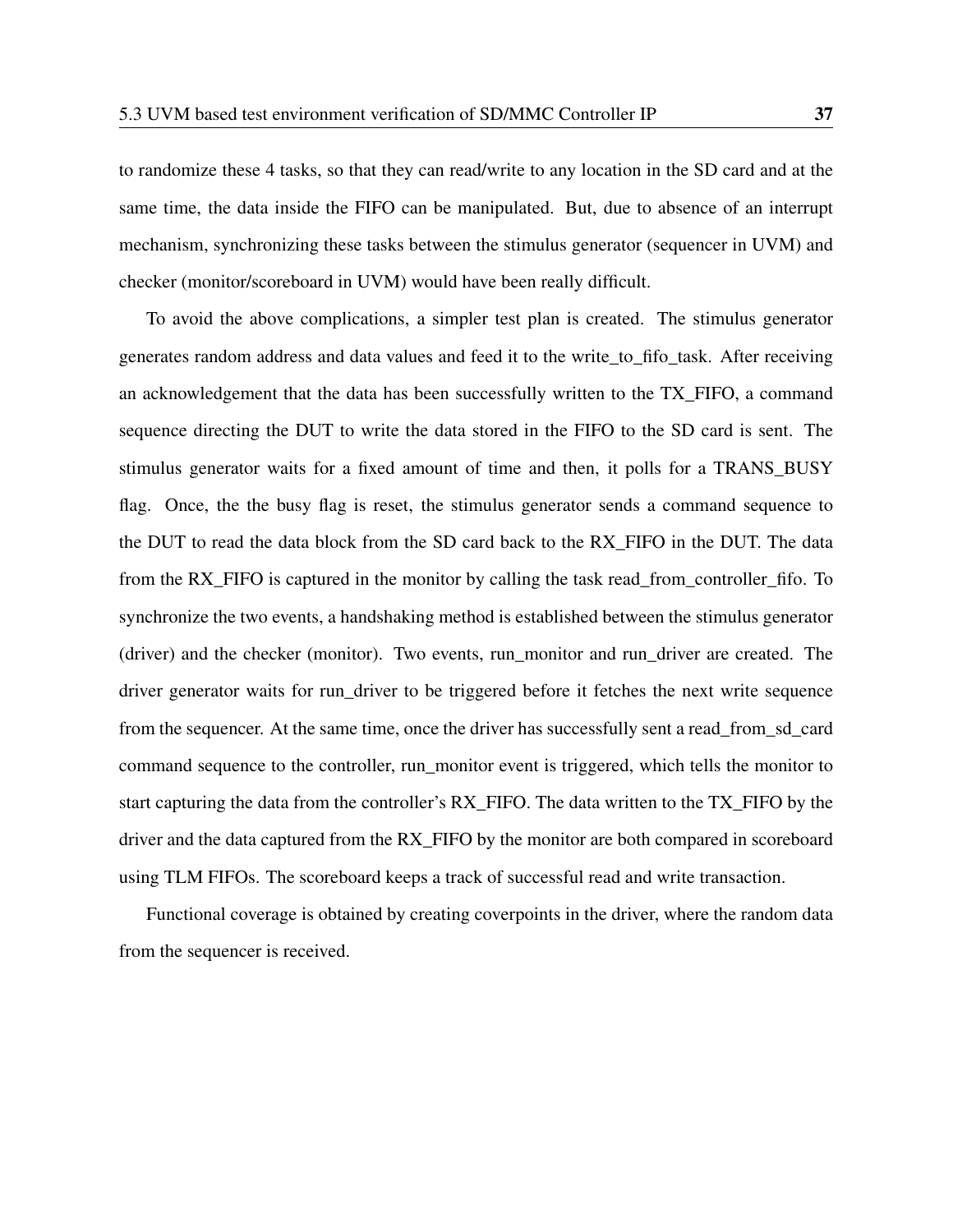

Figure 5.1: Testbench architecture

### 5.3.3 Testbench Architecture

Fig. 4.1 describes the testbench architecture implemented in this project. The following subsections describe each block in detail. Fig. 4.1 is a very broad overview of the architecture. Many more blocks function inside these classes in shadows.

#### 5.3.3.1 DUT

The DUT in this architecture refers to the SD/MMC controller IP from Opencores. This DUT is modified to include an interrupt controller and a card detect which can be read via wishbone by the master core.

#### 5.3.3.2 Top module

This module connects the DUT and the verification environment components. It can be used to instantiate multiple agents to drive the same DUT on different systems.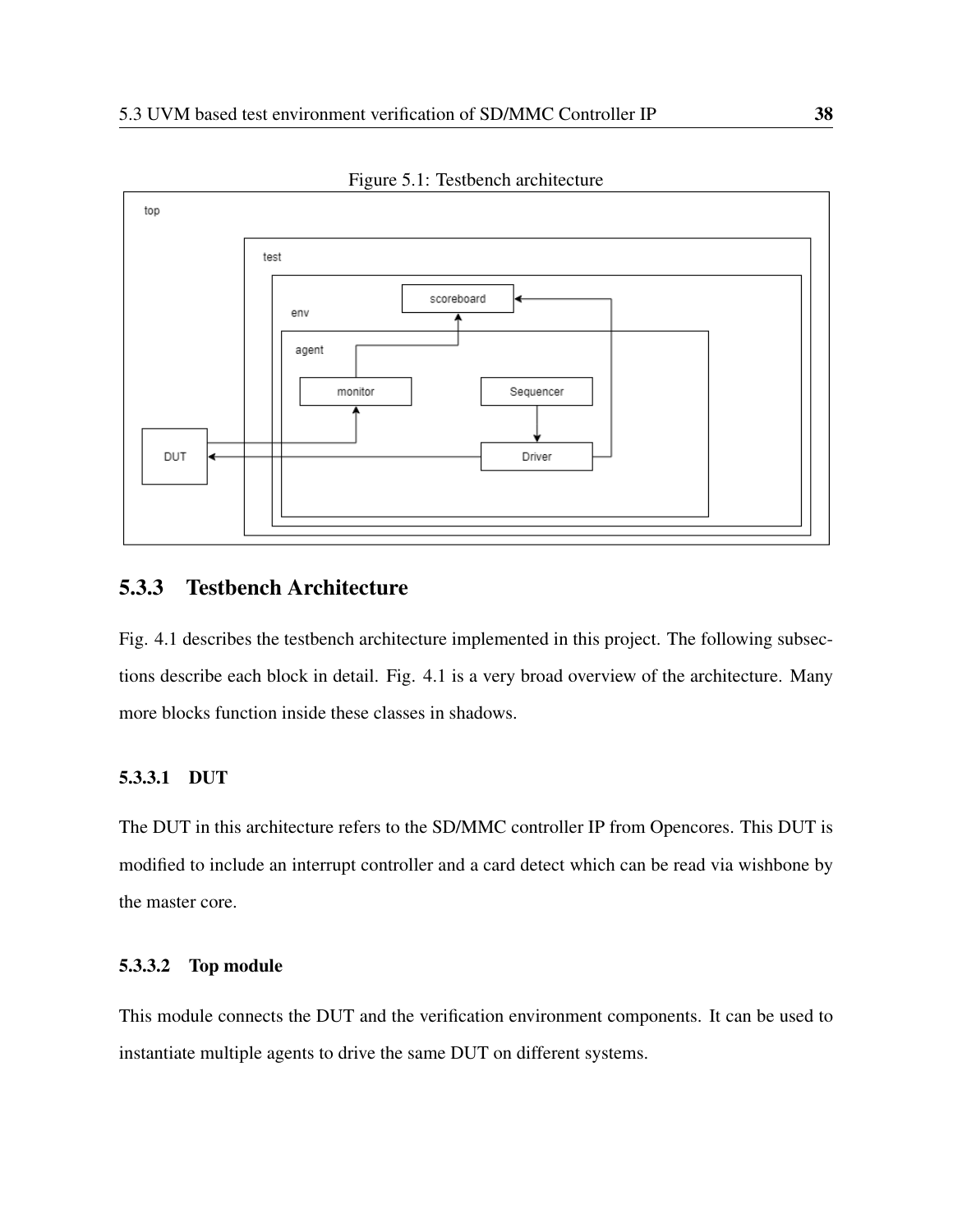#### 5.3.3.3 Interface

Interface encapsulates connectivity and functionality. All the modules instantiated within the environment can be connected using a single interface. This adds a level of abstraction and granularity to connections between the modules. This enables addition and deletion of ports throughout the system by just editing one interface.

#### 5.3.3.4 Agent

Agent can be of two types: active or passive. Active agents contain all the three components viz. driver, sequencer and monitor. A passive agent only contains the monitor; it samples DUT signals, but doesn't drive the DUT.

#### 5.3.3.5 Sequencer, Driver and Monitor

A sequencer consists of transaction items that are declared using factory mechanism. These transaction consists of a sequence of stimulus for the DUT to perform a protocol or a functional operation like sd\_init(), sd\_block\_write() and sd\_block\_read() in this test bench. These sequences contain a series of tasks that are called. The driver drives the DUT using these tasks. The sequencer sequences these tasks for the driver. Monitor samples the data from the DUT for comparison in the scoreboard.

#### 5.3.3.6 Coverage and Scoreboard

Scoreboard is a comparator which compares samples from the monitor against a database or table or vectors to verify if the data processed by DUT is correct. Coverage offers coverpoints inside the test environment to ensure visibility and observability.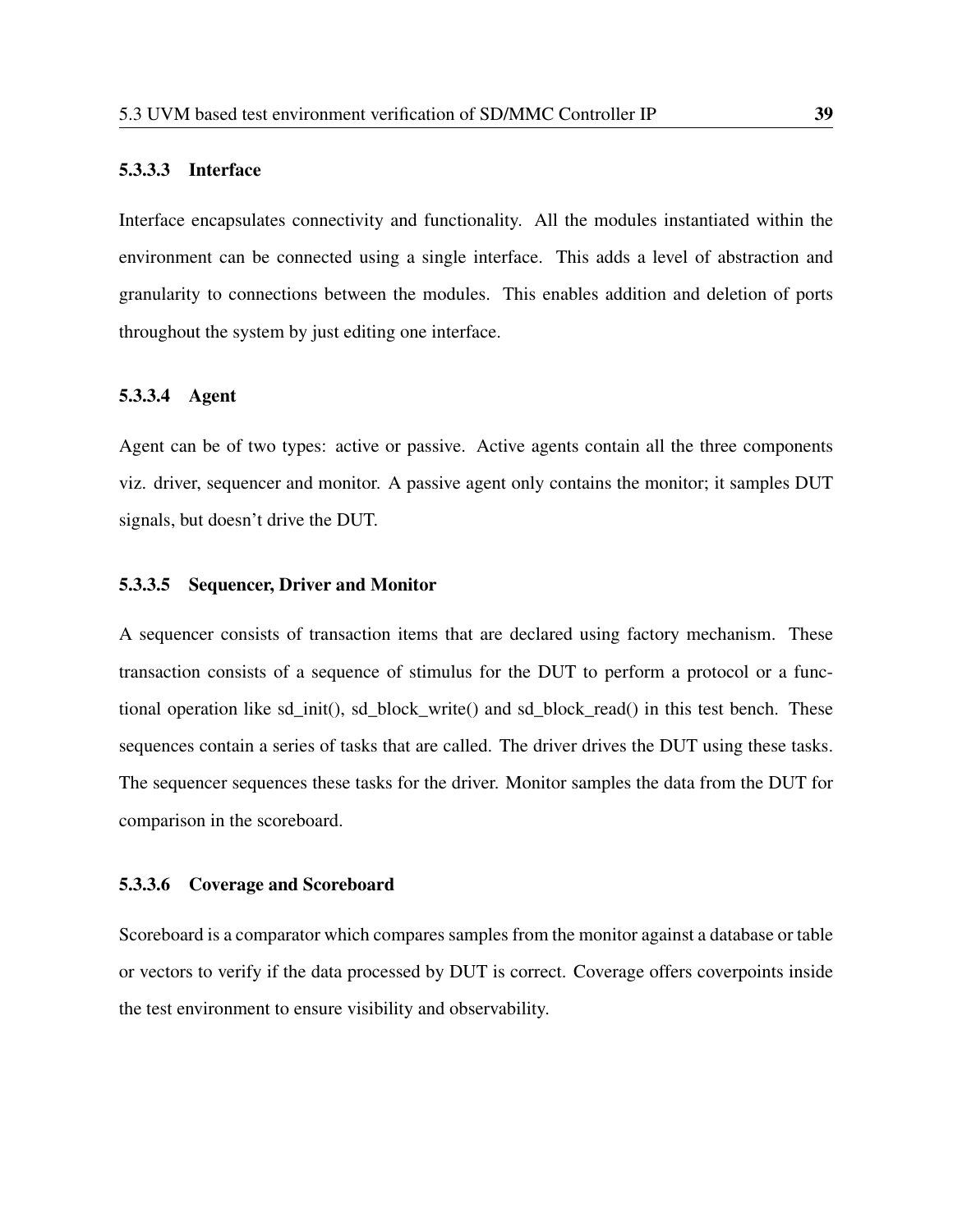#### 5.3.3.7 Environment

Environment consists of static and dynamic components. DUT, interfaces, anything physical are static components. Dynamic components are the components that are generated or modified at run time. The environment encapsulates the agent, scoreboard, coverage collector, sequencers, configuration databases, etc.

#### 5.3.3.8 Test

Test defines the test scenario for the testbench. A UVM testbench is activated when run\_test() method is called. run\_test() method is specified inside the initial block. A user can add testcases by providing arguments to run\_test().

#### 5.3.3.9 Sequence item

This item consists of data fields required for stimulus generation.Stimulus is generated by randomizing sequences. Data in sequence item is defined as rand data type. Constraints are also added.

#### 5.3.3.10 Sequence

Sequence generates series of sequence\_items and sends it to driver using sequencer.

#### 5.3.3.11 Wishbone BFM

Wishbone BFM acts as a Verilog module that generates stimulus signals for the SD/MMC controller IP. Typically, this BFM is instantiated inside sd\_mmc\_tb\_top module, but in this environment, this BFM is stripped down and tasks from this BFM are inserted directly in the driver.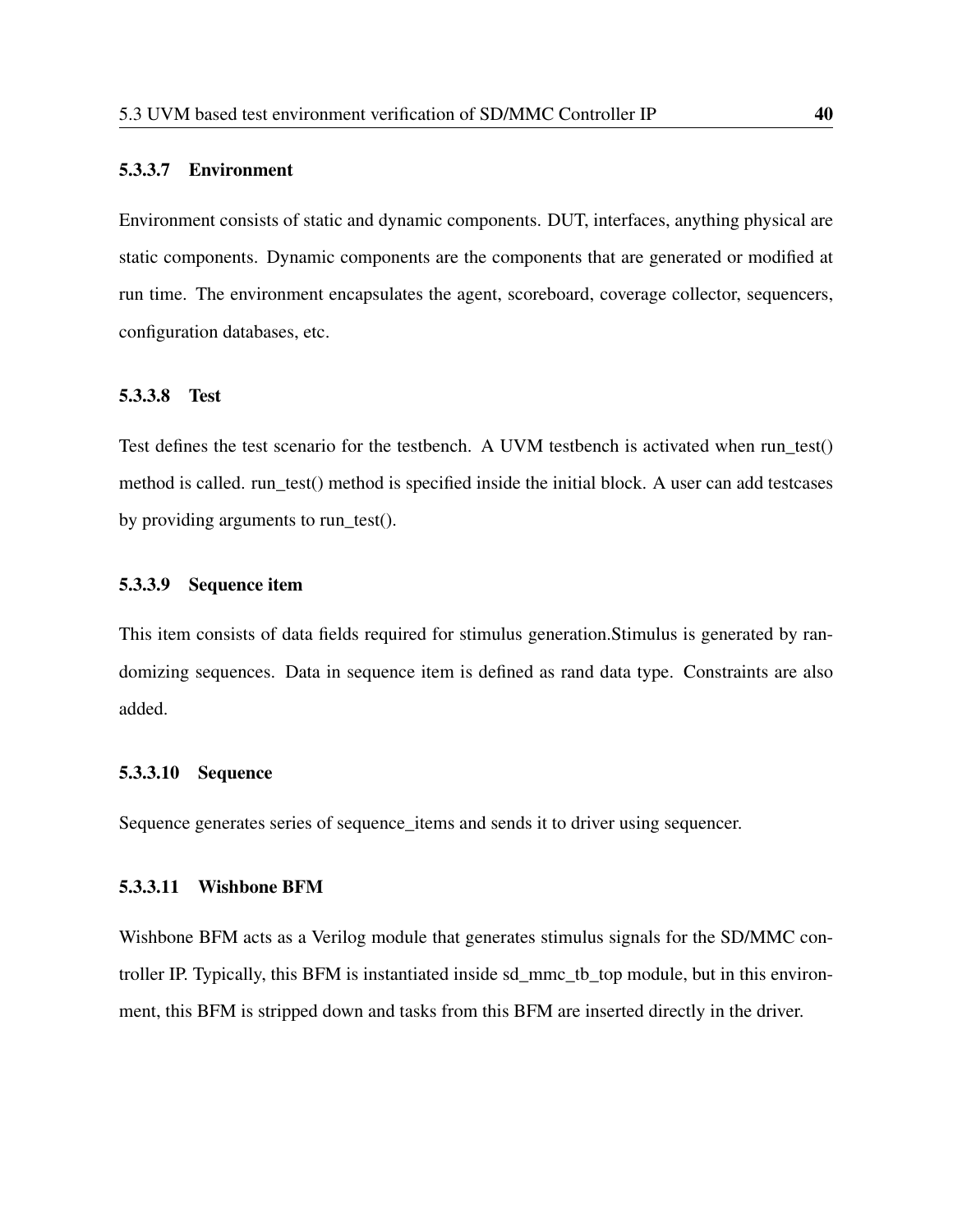### 5.3.3.12 SD card model

SD card model acts as the output device that connects to the SD/MMC controller. It is a memoryless model.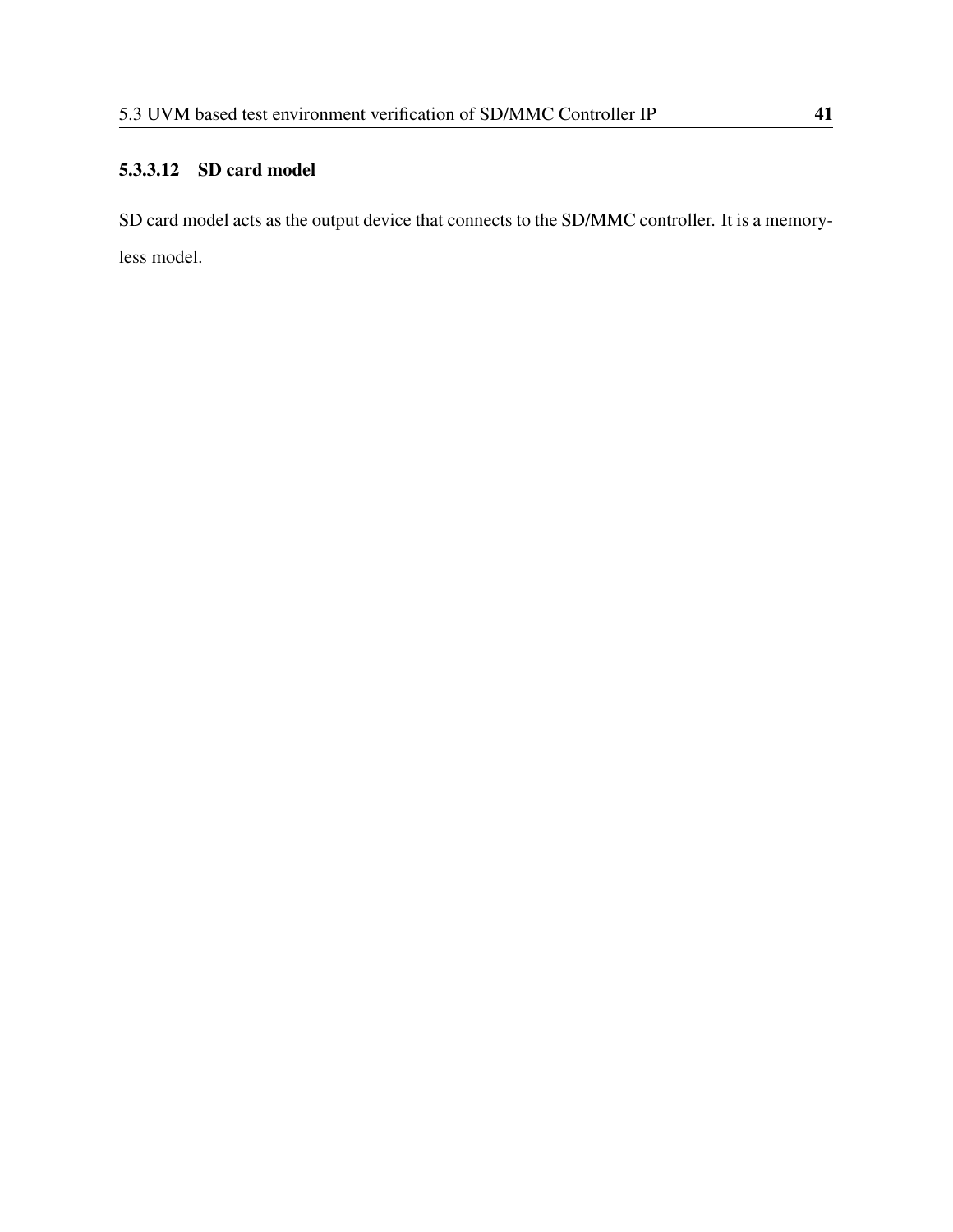# Chapter 6

# Results and Discussion

This chapter presents the results of the test environment. The post-simulation tasks are listed below:

• The DUT is verified using test sequences generated by the test environment and comparing the outputs with the expected data. This data is available in the scoreboard in a 512 byte packet.

The "SD/MMC Controller IP" was Synthesized on a different technology nodes using two different synthesis options, RTL logic synthesis and DFT Synthesis with a full scan methodology. Area, Power, Timing and DFT coverage analysis for the 32nm, 65nm, 180nm is tabulated in [6.1](#page-54-0)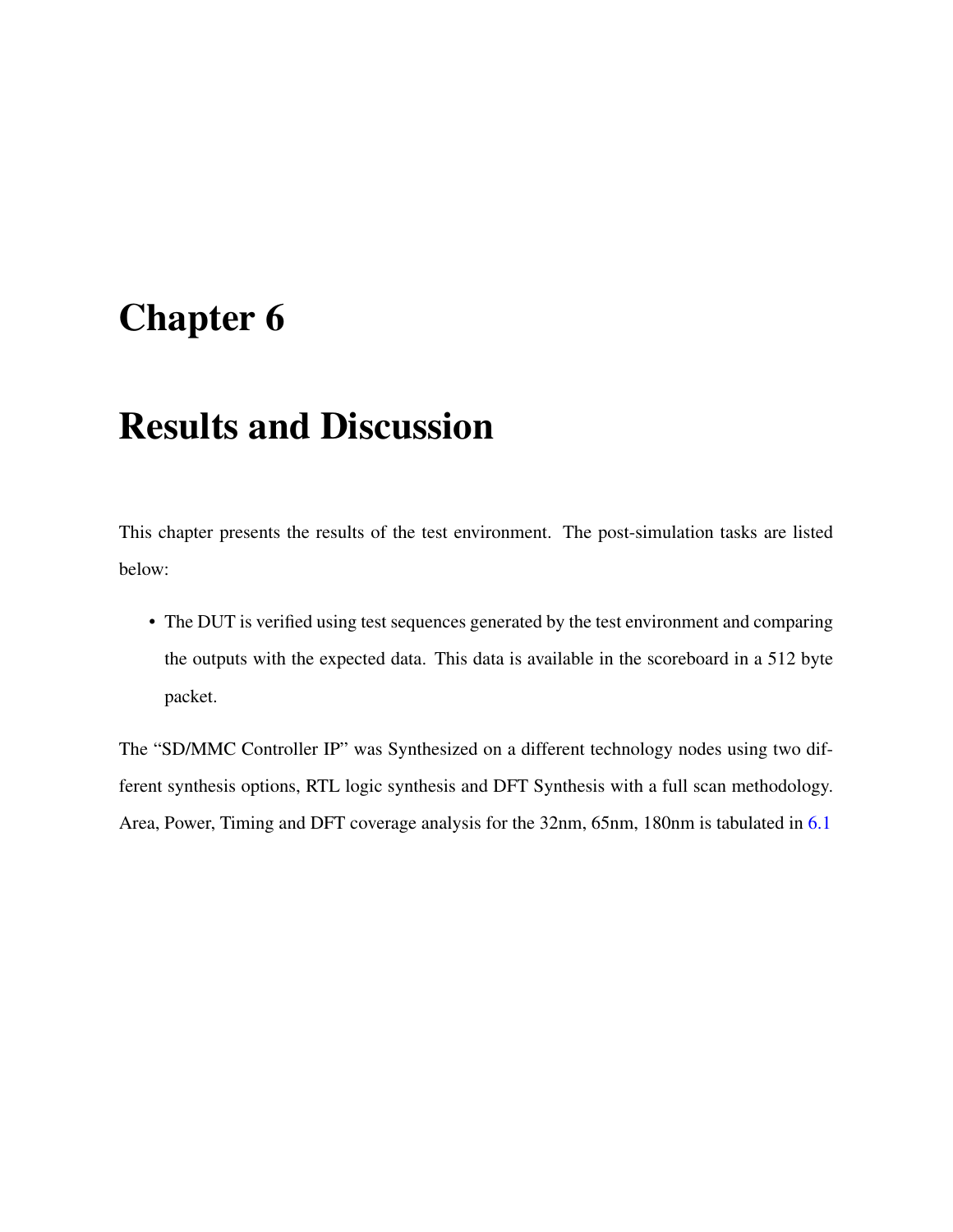| $\mathbb{Q}$<br>Baseline == 0<br>FT Cursor-Baseline ▼ = 190,483,200,000ps |                     | Baseline = 0 |                                                |                  |                  |                             |                  |                        |                                                                                       |                              |  |
|---------------------------------------------------------------------------|---------------------|--------------|------------------------------------------------|------------------|------------------|-----------------------------|------------------|------------------------|---------------------------------------------------------------------------------------|------------------------------|--|
|                                                                           |                     |              |                                                |                  |                  |                             |                  |                        |                                                                                       | TimeA = $190,483,200,000$ ps |  |
| Name                                                                      | <b>Ø▼</b> Cursor Ø▼ | ш            |                                                | 20,000,000,000ps | 40,000,000,000ps | 60,000,000,000ps            | 80,000,000,000ps |                        | 100,000,000,000ps  120,000,000,000ps  140,000,000,000ps  160,000,000,000ps  180,000,▶ |                              |  |
| ⊶ <mark>⊡</mark> ack                                                      |                     |              |                                                |                  |                  |                             |                  |                        |                                                                                       |                              |  |
| 由 The addr [31:0]                                                         | 'h 00000500         |              | <b>ининк≯</b> 00000078                         |                  |                  |                             | 00000500         |                        |                                                                                       |                              |  |
| 由 The adr(7.0)                                                            | $h$ 10              |              | <b>Rx</b>                                      |                  |                  | <b>I</b> Exc                |                  |                        | <b>RX</b>                                                                             |                              |  |
| ⊶ <mark>⊡</mark> ∙ck                                                      |                     |              |                                                |                  |                  |                             |                  |                        |                                                                                       |                              |  |
| 自 · 「 data[7:0]                                                           | 'h xx               | xx           |                                                |                  |                  |                             |                  |                        |                                                                                       |                              |  |
| Fig. dataRead[7:0]                                                        | 'h FB               | $\boxed{01}$ | Yoo                                            |                  |                  | $\sqrt{01}$<br>$\boxed{00}$ |                  | 01                     | К оо                                                                                  |                              |  |
| d Ta dataWord[15:0]                                                       | 'h xxxx             | KXXX         |                                                |                  |                  |                             |                  |                        |                                                                                       |                              |  |
| 由 Ta dataWrite[7:0]                                                       | 'h 01               | <b>R</b> x   | $\left\{ 01 \right\}$                          |                  |                  |                             |                  |                        |                                                                                       |                              |  |
| o Tai                                                                     | $d$ 32              |              |                                                |                  |                  |                             |                  |                        |                                                                                       |                              |  |
| énnement                                                                  | 'd 16               |              |                                                |                  |                  |                             |                  |                        |                                                                                       |                              |  |
| ∣én¶ak                                                                    | d 512               | ь            | 512                                            |                  |                  |                             |                  |                        |                                                                                       |                              |  |
| 由 Fig. master Din[7:0]                                                    | 'h FB               |              | $\begin{bmatrix} 0 & 0 \\ 0 & 0 \end{bmatrix}$ |                  |                  | $\sqrt{100}$                |                  |                        | $\sqrt{100}$                                                                          |                              |  |
| The master Dout [7:0]                                                     | 'h xx               | <b>NX</b>    | <b>R</b> ead                                   |                  |                  | xx<br>xx                    |                  | <b>N</b> <sub>20</sub> | kw                                                                                    |                              |  |
| - <mark>⊡ r</mark> st                                                     |                     |              |                                                |                  |                  |                             |                  |                        |                                                                                       |                              |  |
| <b>E</b> spiCS_n                                                          |                     |              |                                                |                  |                  |                             |                  |                        |                                                                                       |                              |  |
| 画 spiClk                                                                  |                     |              |                                                |                  |                  |                             |                  |                        |                                                                                       |                              |  |
| . SpiMaster DataIn                                                        |                     |              |                                                |                  |                  |                             |                  |                        |                                                                                       |                              |  |
| ·图 spiMasterDataOut                                                       |                     |              |                                                |                  |                  |                             |                  |                        |                                                                                       |                              |  |
| <b>E</b> spiSys Clk                                                       |                     |              |                                                |                  |                  |                             |                  |                        |                                                                                       |                              |  |
| 国 stb                                                                     |                     |              |                                                |                  |                  |                             |                  |                        |                                                                                       |                              |  |
| <b>In we</b>                                                              |                     |              |                                                |                  |                  |                             |                  |                        |                                                                                       |                              |  |
|                                                                           |                     |              |                                                |                  |                  |                             |                  |                        |                                                                                       |                              |  |
|                                                                           |                     |              |                                                |                  |                  |                             |                  |                        |                                                                                       |                              |  |

Figure 6.1: DUT Simulation

<span id="page-54-0"></span>

|                     |                                    |           | ノ⊥        |                   |
|---------------------|------------------------------------|-----------|-----------|-------------------|
|                     |                                    | 32nm      | 65nm      | 180 <sub>nm</sub> |
|                     | Combinational Area $(\mu m^2)$     | 145792.78 | 20903.4   | 145792.78         |
|                     | Buf/Inv Area $(\mu m^2)$           | 6935.544  | 684.72    | 6935.544          |
| Area                | Non-Combinational Area $(\mu m^2)$ | 778261.15 | 103228.28 | 778261.15         |
|                     | Total Area $(\mu m^2)$             | 924053.94 | 124231.68 | 924053.94         |
|                     | Internal Power (W)                 | 0.0200    | 6.268E-09 | 0.0200            |
|                     | Switching Power (W)                | 5.733E-04 | 1.755E-07 | 5.733E-04         |
| Power               | Leakage Power (W)                  | 3.981E-06 | 1.310E-07 | 3.981E-06         |
|                     | Total Power (W)                    | 0.0206    | 3.128E-7  | 0.0206            |
| Timing              | Slack (ns)                         | 14.3880   | 17.4700   | 14.4070           |
| <b>DFT</b> Coverage | $(\%)$                             | 100       | 100       | 100               |

Table 6.1: Area, Power, Timing and DFT Coverage of AES Encryption

DUT Simulation, Wishbone Simulation, RX\_FIFO, TX\_FIFO, Console Window and the final Memory Map are given below.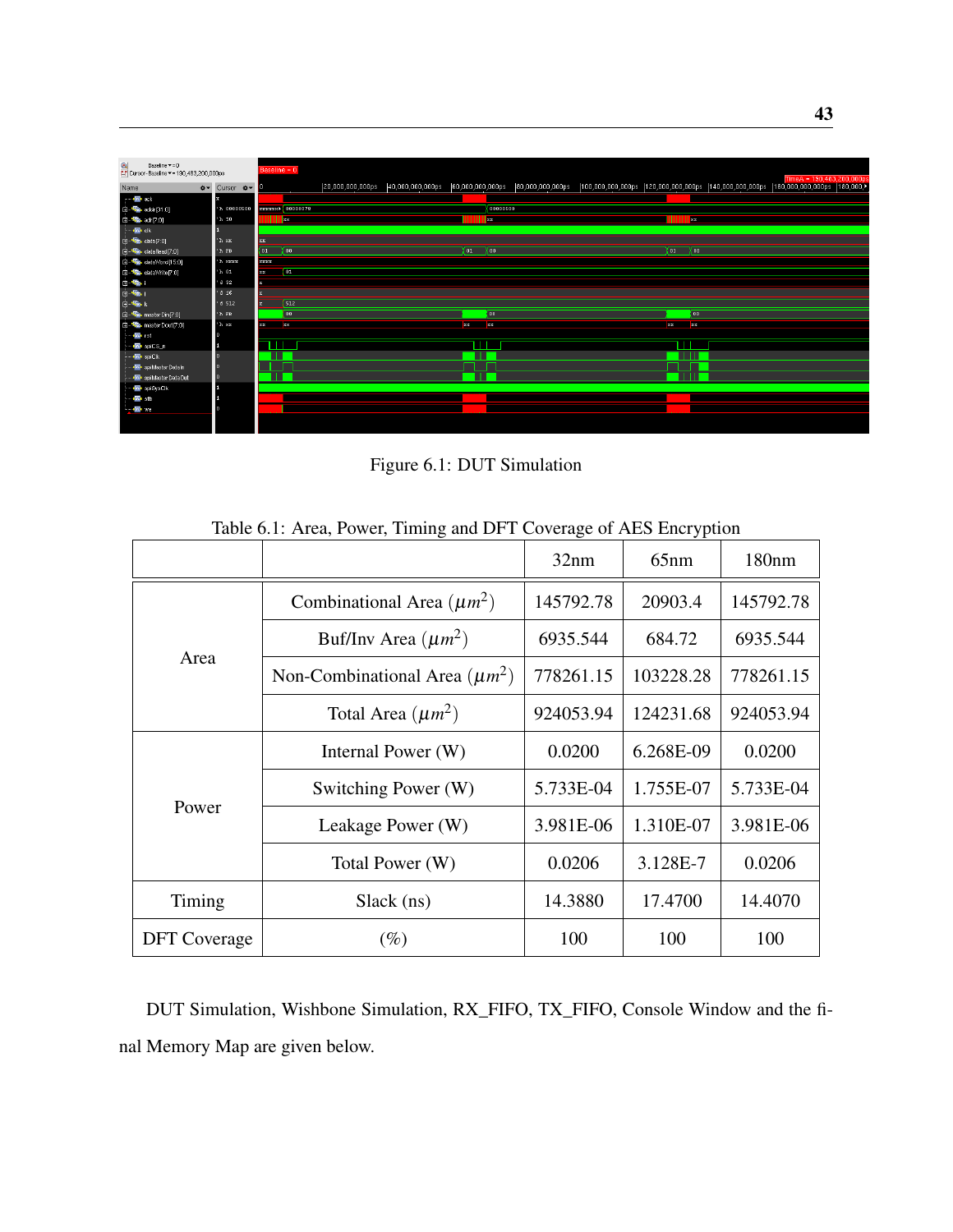





Figure 6.3: Console Window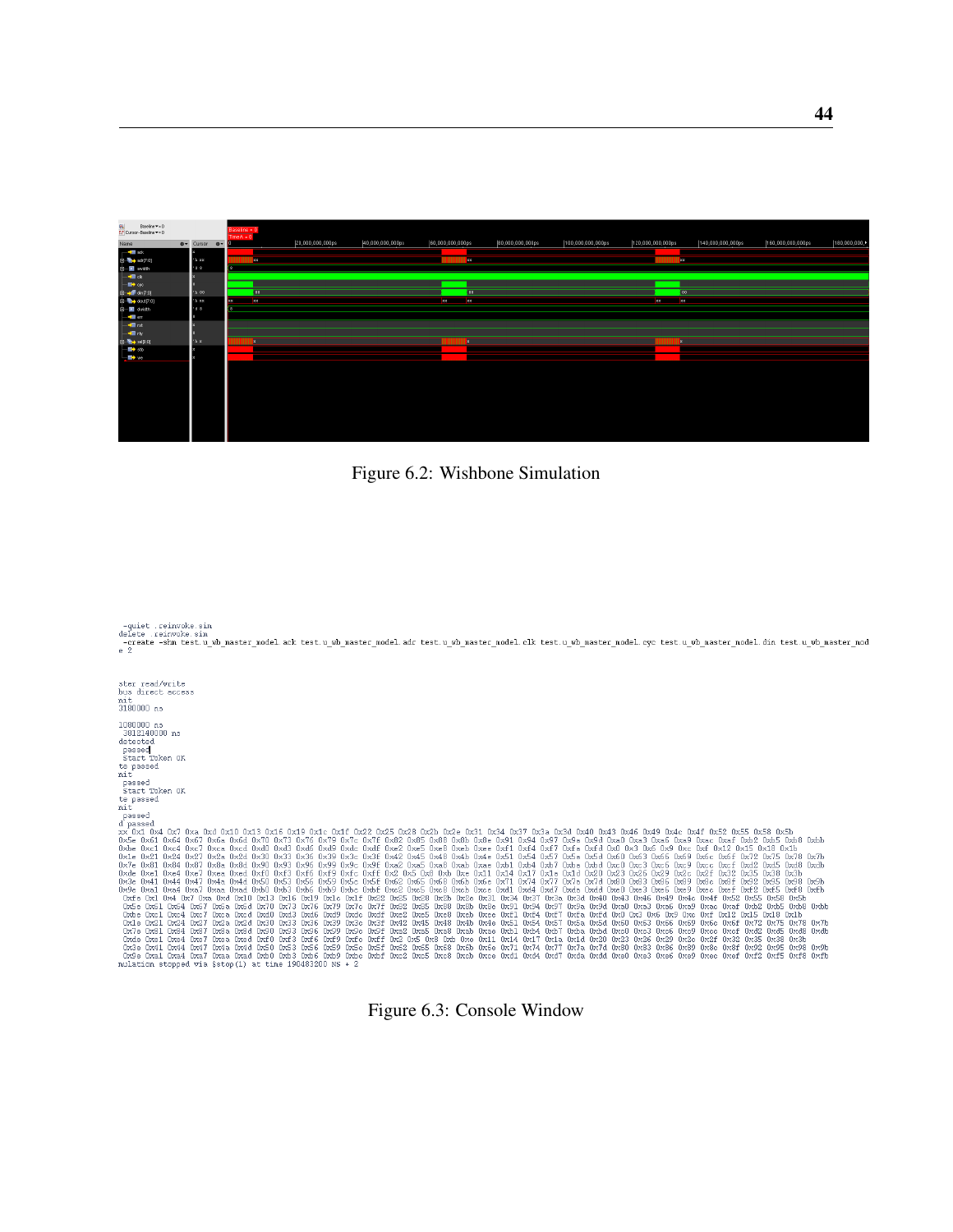|                                                                                                                                                                           | n.   |           |       |         | 4                                                                                            | 5. |  | 81 |  |  |  | 9 10 11 12 13 14 15 16 17 18 19 20 21 22 23 24 25 26 27 28 29 30 31 32                       |  |  |  |  |  |  |  |  |
|---------------------------------------------------------------------------------------------------------------------------------------------------------------------------|------|-----------|-------|---------|----------------------------------------------------------------------------------------------|----|--|----|--|--|--|----------------------------------------------------------------------------------------------|--|--|--|--|--|--|--|--|
|                                                                                                                                                                           | 0101 |           | 04 07 |         | 0a 0D 10 13 16 19 10 17 22 25 28 28 28 27 34 37 3A 3D 40 43 46 49 40 47 52 55 58 58 58 57 61 |    |  |    |  |  |  |                                                                                              |  |  |  |  |  |  |  |  |
|                                                                                                                                                                           |      | 331641671 |       | 6A   6D |                                                                                              |    |  |    |  |  |  | 70 73 76 79 70 77 78 82 85 88 88 89 80 91 94 97 9A 9D AO A3 A6 A9 AC AF B2 B5 B8 BB BE C1 C4 |  |  |  |  |  |  |  |  |
| -661071                                                                                                                                                                   |      |           |       |         |                                                                                              |    |  |    |  |  |  |                                                                                              |  |  |  |  |  |  |  |  |
| 99 2A 2D 30 33 36 39 30 31 42 45 48 48 41 51 54 57 5A 5D 60 63 66 69 60 61 61 72 75 78 78 71 75 81 84 87 8A                                                               |      |           |       |         |                                                                                              |    |  |    |  |  |  |                                                                                              |  |  |  |  |  |  |  |  |
| 1132   8D   90   93   96   99   90   97   A2   A5   A8   AB   AE   B1   B4   B7   BA   BD   C0   C3   C6   C9   C0   C7   D2   D5   D8   DB   DE   E1   E4   E7   EA   ED |      |           |       |         |                                                                                              |    |  |    |  |  |  |                                                                                              |  |  |  |  |  |  |  |  |
| 165 PO F3 F6 F9 FC FF 02 05 08 OB 0E 11 14 17 1A 1D 20 23 26 29 20 2F 32 35 38 38 38 41 44 47 4A 4D 50                                                                    |      |           |       |         |                                                                                              |    |  |    |  |  |  |                                                                                              |  |  |  |  |  |  |  |  |
| 19815315615915015716216516816816817117417717A17D1801831861891801881981981981981981A11A41A71AA1AD1801B3                                                                    |      |           |       |         |                                                                                              |    |  |    |  |  |  |                                                                                              |  |  |  |  |  |  |  |  |
|                                                                                                                                                                           |      |           |       |         |                                                                                              |    |  |    |  |  |  |                                                                                              |  |  |  |  |  |  |  |  |
| 264 19 10 1F 22 25                                                                                                                                                        |      |           |       |         |                                                                                              |    |  |    |  |  |  | 28 28 28 26 31 34 37 3A 3D 40 43 46 49 40 4F 52 55 58 58 58 58 64 67 68 60 70 73 76 79       |  |  |  |  |  |  |  |  |
| 297                                                                                                                                                                       |      | 70 I 7F   |       |         |                                                                                              |    |  |    |  |  |  |                                                                                              |  |  |  |  |  |  |  |  |
| 330 DF E2 E5 E8 EB EE F1 F4 F7 FA FD 00 03 06 09 00 07 12 15 18 18 1E 21 24 27 2A 2D 30 33 36 39 30 37                                                                    |      |           |       |         |                                                                                              |    |  |    |  |  |  |                                                                                              |  |  |  |  |  |  |  |  |
| 363 42 45 48 48 47 51 54 57 58 50 60 63 66 69 60 67 72 75 78 78 78 78 81 84 87 88 80 90 93 96 99 90 97 82                                                                 |      |           |       |         |                                                                                              |    |  |    |  |  |  |                                                                                              |  |  |  |  |  |  |  |  |
| 13961 AS AS AB AE B1 B4 B7 BA BD   CO   C3   C6   C9   CC   CF   D2   D5   D8   DB   DE   E1   E4   E7   EA   ED   F0   F3   F6   F9   FC   FF   02   05                  |      |           |       |         |                                                                                              |    |  |    |  |  |  |                                                                                              |  |  |  |  |  |  |  |  |
| 429 08 0B 0E 11                                                                                                                                                           |      |           |       |         |                                                                                              |    |  |    |  |  |  | 14 17 18 10 20 23 26 29 20 27 32 35 38 38 38 41 44 47 48 40 50 53 56 59 50 57 62 65 68       |  |  |  |  |  |  |  |  |
| 1462   66   67   78   79   78   79   78   79   80   81   82   86   89   80   81   82   93   98   98   98   84   84   87   88   89   80   89   80   87   02   05   08   08 |      |           |       |         |                                                                                              |    |  |    |  |  |  |                                                                                              |  |  |  |  |  |  |  |  |
| 495   ce   d1   d4   d7   da   dd   e0   e3   e6   e9   ec   ef   e2   e5   e8   eb   ee                                                                                  |      |           |       |         |                                                                                              |    |  |    |  |  |  |                                                                                              |  |  |  |  |  |  |  |  |
|                                                                                                                                                                           |      |           |       |         |                                                                                              |    |  |    |  |  |  |                                                                                              |  |  |  |  |  |  |  |  |

Figure 6.4: RX\_FIFO Memory Map

|                                                                                                                                                                               |             |  | 4 | .S. I | -61 | 8 I |  |  |  |  |  |  |  |  |  |  |  | 9 10 11 12 13 14 15 16 17 18 19 20 21 22 23 24 25 26 27 28 29 30 31 32                               |  |
|-------------------------------------------------------------------------------------------------------------------------------------------------------------------------------|-------------|--|---|-------|-----|-----|--|--|--|--|--|--|--|--|--|--|--|------------------------------------------------------------------------------------------------------|--|
|                                                                                                                                                                               | 01011041071 |  |   |       |     |     |  |  |  |  |  |  |  |  |  |  |  | 0a 0D 10 13 16 19 10 17 22 25 28 28 28 28 31 34 37 38 30 40 43 46 49 40 47 52 55 58 58 58 58 61      |  |
|                                                                                                                                                                               |             |  |   |       |     |     |  |  |  |  |  |  |  |  |  |  |  | 33 64 67 68 60 70 73 76 79 70 77 82 85 88 88 87 91 94 97 98 90 80 83 86 89 80 87 88 89 80 81 81 82 8 |  |
|                                                                                                                                                                               | 661c71      |  |   |       |     |     |  |  |  |  |  |  |  |  |  |  |  | CA CD DO D3 D6 D9 DC DF E2 E5 E8 EB EE F1 F4 F7 FA FD 00 03 06 09 00 07 12 15 18 18 1E 21 24 27      |  |
|                                                                                                                                                                               | 9912A       |  |   |       |     |     |  |  |  |  |  |  |  |  |  |  |  | 2D 30 33 36 39 30 37 42 45 48 48 48 47 51 54 57 58 50 60 63 66 69 60 67 72 75 78 78 77 8 18 4 87 88  |  |
| 132   8D   90   93   96   99   90   97   A2   A3   A5   A8   AB   AE   B1   B4   B7   BA   BD   C0   C3   C6   C9   CC   CF   D2   D5   D5   DB   DE   E1   E4   E7   EA   ED |             |  |   |       |     |     |  |  |  |  |  |  |  |  |  |  |  |                                                                                                      |  |
| 165 FO F3 F6 F9 FC FF 02 05 08 08 0E 11 14 17 1A 1D 20 23 26 29 20 2F 32 35 38 38 3E 41 44 47 4A 4D 50                                                                        |             |  |   |       |     |     |  |  |  |  |  |  |  |  |  |  |  |                                                                                                      |  |
| 198 53 56 59 50 56 57 62 65 68 66 67 1 74 77 7A 70 80 83 86 89 80 87 92 95 98 98 98 14 A4 A7 AA AD B0 B3                                                                      |             |  |   |       |     |     |  |  |  |  |  |  |  |  |  |  |  |                                                                                                      |  |
| 231 B6 B9 BC BF C2 C5 C8 CB CE D1 D4 D7 DA DD E0 E3 E6 E9 EC EF F2 F5 F8 FB FE 01 04 07 0A 0D 10 13 16                                                                        |             |  |   |       |     |     |  |  |  |  |  |  |  |  |  |  |  |                                                                                                      |  |
| 264 19                                                                                                                                                                        |             |  |   |       |     |     |  |  |  |  |  |  |  |  |  |  |  | 10 1F 22 25 28 28 28 27 31 34 37 3A 3D 40 43 46 49 40 4F 52 55 58 58 58 56 164 67 6A 6D 70 73 76 79  |  |
| 29717cl                                                                                                                                                                       |             |  |   |       |     |     |  |  |  |  |  |  |  |  |  |  |  | 7F 82 85 88 8B 8E 91 94 97 9A 9D AO A3 A6 A9 AC AF B2 B5 B8 BB BE C1 C4 C7 CA CD DO D3 D6 D9 DC      |  |
| 330 DF E2 E5 E8 EB EE F1 F4 F7 FA FD 00 03 06 09 00 07 12 15 18 18 18 21 24 27 2A 2D 30 33 36 39 30 3F                                                                        |             |  |   |       |     |     |  |  |  |  |  |  |  |  |  |  |  |                                                                                                      |  |
| 363 42 45 48 48 48 48 51 54 57 58 50 60 63 66 69 60 67 72 75 78 78 78 61 84 87 88 80 90 93 96 99 90 97 82                                                                     |             |  |   |       |     |     |  |  |  |  |  |  |  |  |  |  |  |                                                                                                      |  |
| 3961A51A81AB1AE1B11B41B71BA1BD1C01C31C61C91CC1CF1D21D51D81DB1DE1E1E41E71EA1ED1F01F31F61F91FC1FF102105                                                                         |             |  |   |       |     |     |  |  |  |  |  |  |  |  |  |  |  |                                                                                                      |  |
| 429 08 08 08 08 11 14 17 1A 1D 20 23 26 29 20 27 32 35 38 38 38 41 44 47 4A 4D 50 53 56 59 50 57 62 65 68                                                                     |             |  |   |       |     |     |  |  |  |  |  |  |  |  |  |  |  |                                                                                                      |  |
| 462   6B   6E   71   74   77   7A   7D   80   83   86   89   80   87   92   95   98   98   98   91 A1   A4   A7   AA   AD   B0   B3   B6   B9   B0   BF   02   05   08   08   |             |  |   |       |     |     |  |  |  |  |  |  |  |  |  |  |  |                                                                                                      |  |
| 495   CE   D1   D4   D7   DA   DD   E0   E3   E6   E9   EC   EF   F2   F5   F8   FB   FE                                                                                      |             |  |   |       |     |     |  |  |  |  |  |  |  |  |  |  |  |                                                                                                      |  |
|                                                                                                                                                                               |             |  |   |       |     |     |  |  |  |  |  |  |  |  |  |  |  |                                                                                                      |  |

Figure 6.5: TX\_FIFO Memory Map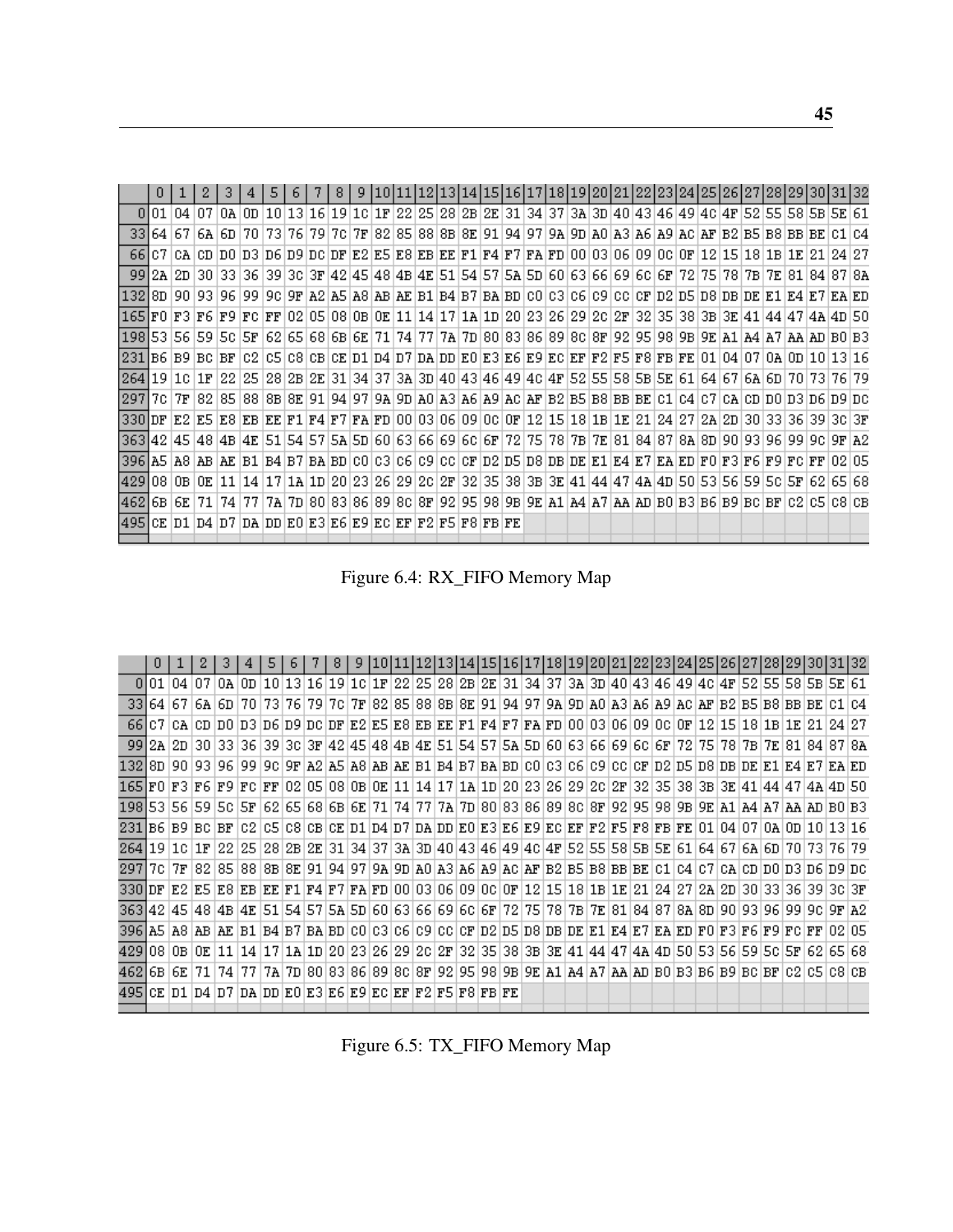|                                          | $\mathbf{0}$ | 1               | $\overline{2}$ | 3                  |    |      |       |                                         |  |       |                   |     |    |       |                                                                                          |    |  |  |                      |             |  |          |      |                                                                                                                                                                                           |          |           |          |                |         |                            |            |             |                            |                |
|------------------------------------------|--------------|-----------------|----------------|--------------------|----|------|-------|-----------------------------------------|--|-------|-------------------|-----|----|-------|------------------------------------------------------------------------------------------|----|--|--|----------------------|-------------|--|----------|------|-------------------------------------------------------------------------------------------------------------------------------------------------------------------------------------------|----------|-----------|----------|----------------|---------|----------------------------|------------|-------------|----------------------------|----------------|
|                                          |              |                 |                |                    |    |      |       |                                         |  |       |                   |     |    |       |                                                                                          |    |  |  |                      |             |  |          |      |                                                                                                                                                                                           |          |           |          |                |         |                            |            |             |                            | 00 00 00       |
|                                          |              |                 |                |                    |    |      |       |                                         |  |       |                   |     |    |       |                                                                                          |    |  |  |                      |             |  |          |      |                                                                                                                                                                                           |          |           |          |                |         |                            |            |             |                            |                |
|                                          |              |                 |                |                    |    |      |       |                                         |  |       |                   |     |    |       |                                                                                          |    |  |  |                      |             |  |          |      |                                                                                                                                                                                           |          |           |          |                | 52 55   |                            |            |             | 58 5B 5E 61 64 67 6A       |                |
|                                          |              | 156 6p 70 73 76 |                |                    | 79 | 70 I | 7F 82 |                                         |  |       |                   |     |    |       |                                                                                          |    |  |  |                      |             |  |          |      | 85 88 88 88 88 91 94 97 9A 9D A0 A3 A6 A9 AC AF B2 B5 B8 BB BE C1 C4 C7 CA CD D0 D3 D6 D9 DC DF E2 E5                                                                                     |          |           |          | E8 EB          |         |                            |            |             |                            | 03 06          |
|                                          |              |                 |                |                    |    |      |       | 208 09 00 0F 12 15 18 18 1E 21 24       |  |       | 27 2A 2D 30 33 36 |     |    |       | 39 30 3F 42 45 48 4B 4E 51 54 57                                                         |    |  |  |                      |             |  |          |      | 5A 5D 60 63 66 69 6C 6F 72 75 78                                                                                                                                                          | 7B 7E 81 |           | 84       | 87             | 8A 8D   | 90                         |            |             |                            |                |
|                                          |              |                 |                |                    |    |      |       |                                         |  |       |                   |     |    |       |                                                                                          |    |  |  |                      |             |  |          |      | 260 A5 A8 AB AE B1 B4 B7 BA BD C0 C3 C6 C9 CC CF D2 D5 D8 DB DE E1 E4 E7 EA ED F0 F3 F6 F9 FC FF 02 05 08 0B 0E 11 14 17 1A 1D 20                                                         |          |           |          | 23 26 29       |         | 2c.                        | 2F         | 32 35       |                            | 38 3B 3E       |
|                                          |              |                 |                |                    |    |      |       |                                         |  |       |                   |     |    |       |                                                                                          |    |  |  |                      |             |  |          |      | 312 41 44 47 48 40 50 53 56 59 50 57 62 65 68 68 67 1 74 77 7A 7p 80 83 86 89 80 87 92 95 98 98 41 A4 A7 AA ap 50 98 98 68 9 80 68 7 8 4 7 AA ap 60 8 7 62 65 68 68 68 68 68 7 1 24 77 28 |          |           |          |                |         |                            |            |             |                            |                |
|                                          |              |                 |                |                    |    |      |       |                                         |  |       |                   |     |    |       |                                                                                          |    |  |  |                      |             |  |          |      | 364 DD E0 E3 E6 E9 E0 EF E2 E5 E9 EB EE 01 04 07 0A 0D 10 13 16 19 10 12 12 25 28 28 28 28 13 34 37 3A 3D 40 43 46 49 46 49 62 55 58                                                      |          |           |          | ISB.           |         |                            |            |             | SE 61 64 67 6A 6D 70 73 76 |                |
|                                          |              |                 |                |                    |    |      |       | 416 79 70 7F 82 85 88 8B 8E 91 94       |  |       |                   |     |    |       |                                                                                          |    |  |  |                      |             |  |          |      | 97 9A 9D AO A3 A6 A9 AC AF B2 B5 B8 BB BE C1 C4 C7 CA CD DO D3 D6 D9 DC DF E2 E5 E8 EB EE F1                                                                                              |          |           |          |                |         | F4 F7 FA FD 00 03 06 09    |            |             |                            | $0c$ $0r$ $12$ |
|                                          |              |                 |                | 468 15 18 18 1E 21 |    |      |       | 24 27 2A 2D 30                          |  | 33 36 | 39                | 3cl |    |       | 3F 42 45 48 4B 4E 51                                                                     |    |  |  | 54 57 5A 5D 60 63    | 66 69 60 6F |  | 72 75 78 | 7B I | 7E 81 84 87 8A 8D                                                                                                                                                                         |          |           | 90       | 93             | 96 99   | 19 C                       | 9F         |             | A2 A5 A8 AB AE             |                |
|                                          |              |                 |                |                    |    |      |       | 520 B1 B4 B7 BA BD C0 C3 C6 C9 CC CF D2 |  |       |                   |     |    |       | D5 D8 DB DE E1 E4 E7 EA ED F0 F3 F6 F9 FC FF                                             |    |  |  |                      |             |  |          |      | 02 05 08 08 0E 11 14 17 1A 1D 20 23 26                                                                                                                                                    |          |           | 29 20 2F |                |         | 32 35 38                   | 3в         | 3E 41       |                            | 44 47 4A       |
|                                          |              |                 |                |                    |    |      |       |                                         |  |       |                   |     |    |       |                                                                                          |    |  |  |                      |             |  |          |      | 572 4D 50 53 56 59 50 57 62 65 68 68 68 67 71 74 77 7A 7D 80 83 86 89 80 80 81 98 98 98 98 81 A4 A7 AA AD B0 B3 B6 B9 B0 B7 02 05 08 08 08 08 09 104 D7 DA DD E0 E3 3                     |          |           |          |                |         |                            |            |             |                            |                |
|                                          |              |                 |                |                    |    |      |       | 624 E9 EC EF F2 F5 F8 FB FE 00 00 00 00 |  |       |                   |     |    |       |                                                                                          |    |  |  |                      |             |  |          |      |                                                                                                                                                                                           |          |           |          |                | lon on. |                            |            |             |                            | na ina ina     |
|                                          |              |                 |                |                    |    |      |       |                                         |  |       |                   |     |    |       |                                                                                          |    |  |  |                      |             |  |          |      |                                                                                                                                                                                           |          |           |          |                |         |                            |            | 00 00 00 00 |                            | 00 00 00       |
|                                          |              |                 |                |                    |    |      |       |                                         |  |       |                   |     |    |       |                                                                                          |    |  |  |                      |             |  |          |      |                                                                                                                                                                                           |          |           |          |                |         |                            |            |             |                            | 00 00 00       |
|                                          |              |                 |                |                    |    |      |       |                                         |  |       |                   |     |    |       |                                                                                          |    |  |  |                      |             |  |          |      |                                                                                                                                                                                           |          |           |          |                |         |                            |            |             |                            |                |
|                                          |              |                 |                |                    |    |      |       |                                         |  |       |                   |     |    |       |                                                                                          |    |  |  |                      |             |  |          |      |                                                                                                                                                                                           |          |           |          |                |         |                            |            |             |                            |                |
|                                          |              |                 |                |                    |    |      |       |                                         |  |       |                   |     |    |       |                                                                                          |    |  |  |                      |             |  |          |      |                                                                                                                                                                                           |          |           |          |                |         |                            |            |             |                            |                |
|                                          |              |                 |                |                    |    |      |       |                                         |  |       |                   |     |    |       |                                                                                          |    |  |  |                      |             |  |          |      |                                                                                                                                                                                           |          |           |          |                |         |                            |            |             |                            | 00 00 00       |
|                                          |              |                 |                |                    |    |      |       |                                         |  |       |                   |     |    |       |                                                                                          |    |  |  |                      |             |  |          |      |                                                                                                                                                                                           |          |           |          |                |         |                            |            |             |                            |                |
|                                          |              |                 |                |                    |    |      |       |                                         |  |       |                   |     |    |       |                                                                                          |    |  |  |                      |             |  |          |      |                                                                                                                                                                                           |          |           |          |                |         |                            |            |             |                            |                |
|                                          |              |                 |                |                    |    |      |       |                                         |  |       |                   |     |    |       |                                                                                          |    |  |  |                      |             |  |          |      |                                                                                                                                                                                           |          |           |          |                |         |                            |            |             |                            | 00 00 00       |
|                                          |              |                 |                |                    |    |      |       |                                         |  |       |                   |     |    |       |                                                                                          |    |  |  |                      |             |  |          |      |                                                                                                                                                                                           |          |           |          |                |         |                            |            |             |                            | 00 00 00       |
|                                          |              |                 |                |                    |    |      |       |                                         |  |       |                   |     |    |       |                                                                                          |    |  |  |                      |             |  |          |      |                                                                                                                                                                                           |          |           |          |                |         |                            |            |             |                            | 00 00 00       |
|                                          |              |                 |                |                    |    |      |       |                                         |  |       |                   |     |    |       |                                                                                          |    |  |  |                      |             |  |          |      |                                                                                                                                                                                           |          |           |          |                |         |                            |            |             |                            |                |
|                                          |              |                 |                |                    |    |      |       |                                         |  |       |                   |     |    |       |                                                                                          |    |  |  |                      |             |  |          |      |                                                                                                                                                                                           |          |           |          |                |         |                            |            |             |                            |                |
| $1352$ D9 DC DF E2 E5 E8 EB EE F1 F4     |              |                 |                |                    |    |      |       |                                         |  |       |                   |     |    |       | F7 FA FD 00 03 06 09 00 0F 12 15 18 1B 1E 21 24 27 2A 2D 30 33 36                        |    |  |  |                      |             |  |          |      | 39 30 3F 42 45 48 4B 4E 51                                                                                                                                                                |          |           | 54       | 57             | 5A 5D   |                            |            |             |                            | 60 6F 72       |
| 1404 75 78 78 7E 81 84 87 8A 8D 90       |              |                 |                |                    |    |      |       |                                         |  | 93 96 |                   |     |    |       |                                                                                          |    |  |  |                      |             |  |          |      | 99 90 97 B2 B5 B8 BB BE B1 B4 B7 BB BD 00 03 06 09 00 07 D2 D5 D8 DB DE E1 E4 E7 EA ED F0 F3 F6 F9                                                                                        |          |           |          |                |         |                            | FC FF      |             |                            | 08 OB OE       |
| 1456 11 14 17 1A 1D 20 23 26 29 20 2F 32 |              |                 |                |                    |    |      |       |                                         |  |       |                   |     |    |       | 35 38 38 3E 41 44 47 4A 4D 50 53                                                         |    |  |  | 56 59 50 5F          |             |  |          |      | 62 65 68 68 6E 71 74 77 7A 7D 80 83 86 89 80 8F                                                                                                                                           |          |           |          |                | 92 95   |                            | 98 9B      | 9E A1       |                            | A4 A7 AA       |
|                                          |              |                 |                |                    |    |      |       |                                         |  |       |                   |     |    |       |                                                                                          |    |  |  |                      |             |  |          |      | 1508 AD B0 B3 B6 B9 BC BF c2 c5 c8 c8 c8 cE D1 D4 D7 DA DD E0 E3 E6 E9 Ec EF F2 F5 F8 FB FE 01 04 07 0A 0D 10 13 16 19 1c 1F 22 25 28 28 28 28 28 134 37 3A 3D 40 43 46                   |          |           |          |                |         |                            |            |             |                            |                |
| 1560 49 40 4F 52 55                      |              |                 |                |                    |    |      |       | 58 5B 5E 61 64                          |  |       | 67 6A 6D 70 73 76 |     | 79 | 70 7F |                                                                                          | 82 |  |  | 85 88 8B 8E 91 94 97 |             |  |          |      | 9A 9D AO A3 A6 A9 AC AF B2 B5 B8 BB                                                                                                                                                       |          | <b>BE</b> |          | C1 C4 C7 CA CD |         |                            | 00 D.3 D.6 |             |                            | DF E2          |
|                                          |              |                 |                |                    |    |      |       |                                         |  |       |                   |     |    |       | 1612 E5 E8 EB EE F1 F4 F7 FA FD 00 03 06 09 00 0F 12 15 18 18 18 12 24 27 2A 2D 30 33 36 |    |  |  |                      |             |  |          |      | 39 30 3F 42 45 48 4B 4E 51 54                                                                                                                                                             |          |           |          |                |         | 57 5A 5D 60 63 66 69 60 6F |            |             |                            | 7B 7E          |
|                                          |              |                 |                |                    |    |      |       |                                         |  |       |                   |     |    |       |                                                                                          |    |  |  |                      |             |  |          |      |                                                                                                                                                                                           |          |           |          |                |         |                            |            |             |                            | 14 17 1A       |
|                                          |              |                 |                |                    |    |      |       |                                         |  |       |                   |     |    |       |                                                                                          |    |  |  |                      |             |  |          |      |                                                                                                                                                                                           |          |           |          |                |         |                            |            |             |                            |                |
|                                          |              |                 |                |                    |    |      |       |                                         |  |       |                   |     |    |       |                                                                                          |    |  |  |                      |             |  |          |      |                                                                                                                                                                                           |          |           |          |                |         |                            |            |             |                            |                |
|                                          |              |                 |                |                    |    |      |       |                                         |  |       |                   |     |    |       |                                                                                          |    |  |  |                      |             |  |          |      |                                                                                                                                                                                           |          |           |          |                |         |                            |            |             |                            |                |
|                                          |              |                 |                |                    |    |      |       |                                         |  |       |                   |     |    |       |                                                                                          |    |  |  |                      |             |  |          |      |                                                                                                                                                                                           |          |           |          |                |         |                            |            |             |                            | 100 00 00      |
|                                          |              |                 |                |                    |    |      |       |                                         |  |       |                   |     |    |       |                                                                                          |    |  |  |                      |             |  |          |      |                                                                                                                                                                                           |          |           |          |                |         |                            |            |             |                            |                |
|                                          |              |                 |                |                    |    |      |       |                                         |  |       |                   |     |    |       |                                                                                          |    |  |  |                      |             |  |          |      |                                                                                                                                                                                           |          |           |          |                |         |                            |            |             |                            | 00 00 00       |
|                                          |              |                 |                |                    |    |      |       |                                         |  |       |                   |     |    |       |                                                                                          |    |  |  |                      |             |  |          |      |                                                                                                                                                                                           |          |           |          |                |         |                            |            |             |                            | 00 00 00       |
|                                          |              |                 |                |                    |    |      |       |                                         |  |       |                   |     |    |       |                                                                                          |    |  |  |                      |             |  |          |      |                                                                                                                                                                                           |          |           |          |                |         |                            |            |             |                            |                |
|                                          |              |                 |                |                    |    |      |       |                                         |  |       |                   |     |    |       |                                                                                          |    |  |  |                      |             |  |          |      |                                                                                                                                                                                           |          |           |          |                |         |                            |            |             |                            |                |

Figure 6.6: Memory Map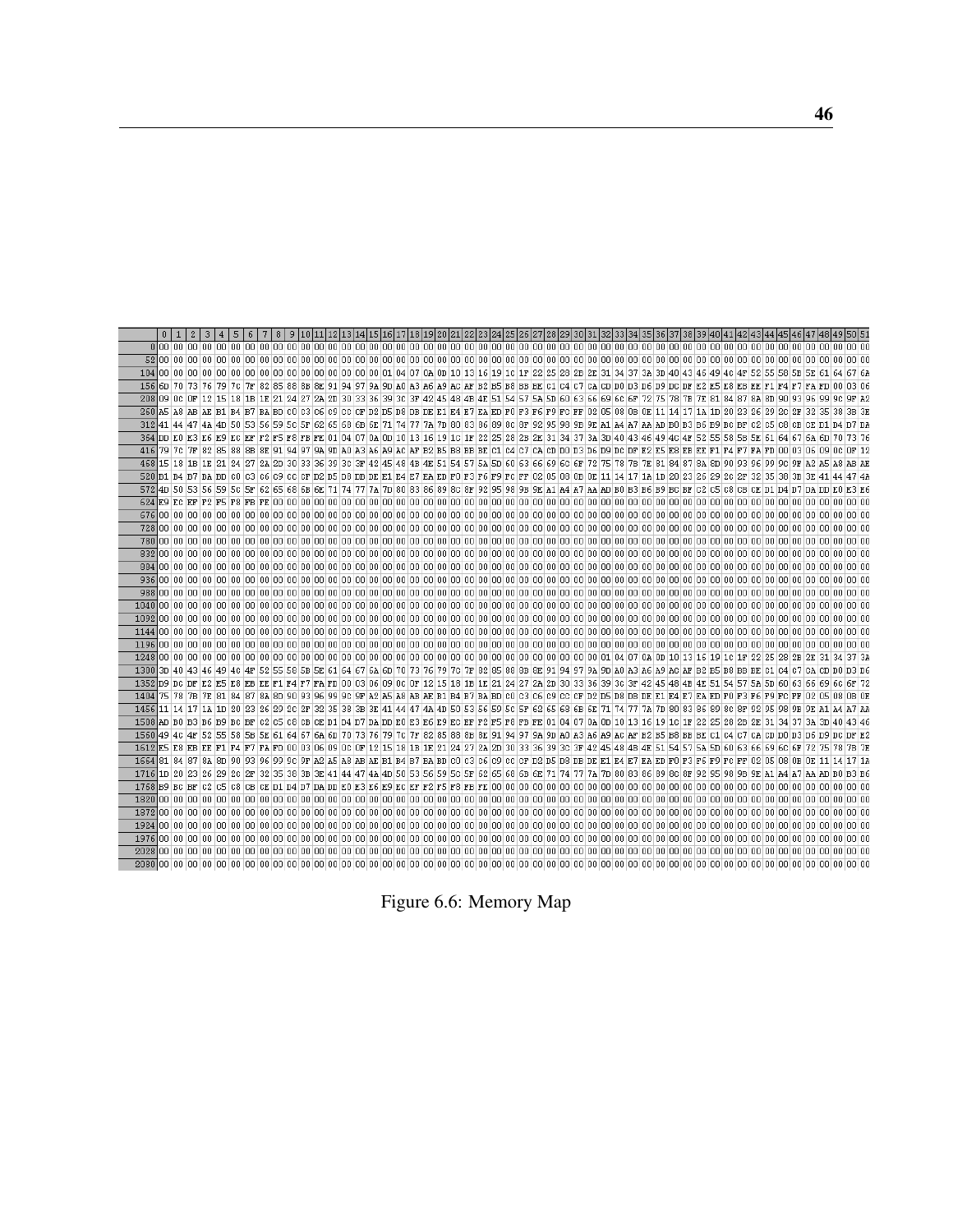## Chapter 7

# Conclusion

A verification IP is developed using UVM to verify a SD/MMC controller IP created by Open-Cores.org. SystemVerilog with UVM classes is studied to create a completely reusable and reconfigurable test environment. This environment thoroughly randomizes the data and address to be written to the SD card. Protocol checking is done by asserting properties. This VIP enables the user to have control on the stimulus generator and monitor to validate the operation of the DUT and debug it incase it fails.

## 7.1 Future Work

The DUT and the verification environment presented in this paper has a tremendous scope for improvement. Some of the ideas are presented below:

• An interrupt controller for the DUT can be developed to enable the micro-controller to directly read the interrupt register using wishbone bus. This interrupt pin/register would also make the verification job easier. This was one of the goals set before this projects and not achieved.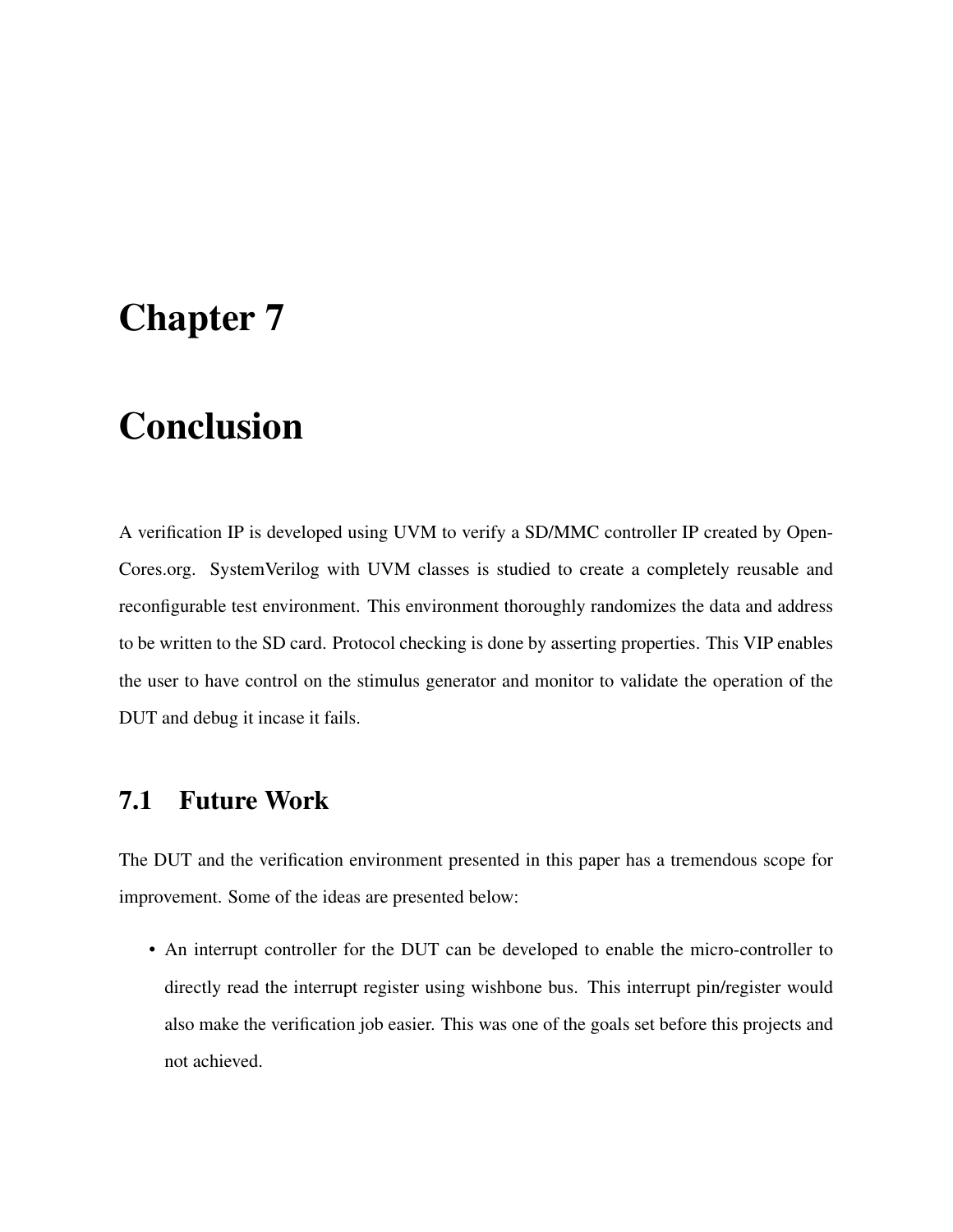- The verification environment can be modified to not have hard time constraints to wait for the read and write operations to be finished. Instead of having events across monitor and driver - which is not an ideal - the interrupt pin can be polled.
- The four tasks read\_from\_fifo, write\_to\_fifo, read\_from\_sd\_card and write\_to\_sd\_card can be randomized in the sequencer to have completely randomized test sequences for the DUT. This would also reveal corner cases and the behavior of the DUT when it encounters them.
- Functional Coverage can be improved by creating a wide range of stimulus vectors.
- SD card model can be improved to act as an SD as well as MMC card. So that the test sequences can further be randomized. In this environment, the DUT sends both the initialization procedures for SD and MMC card and the model responds the SD card procedure which tells the DUT that the card detected was an SD card.
- The test environment can be further parameterized to make it more reusable.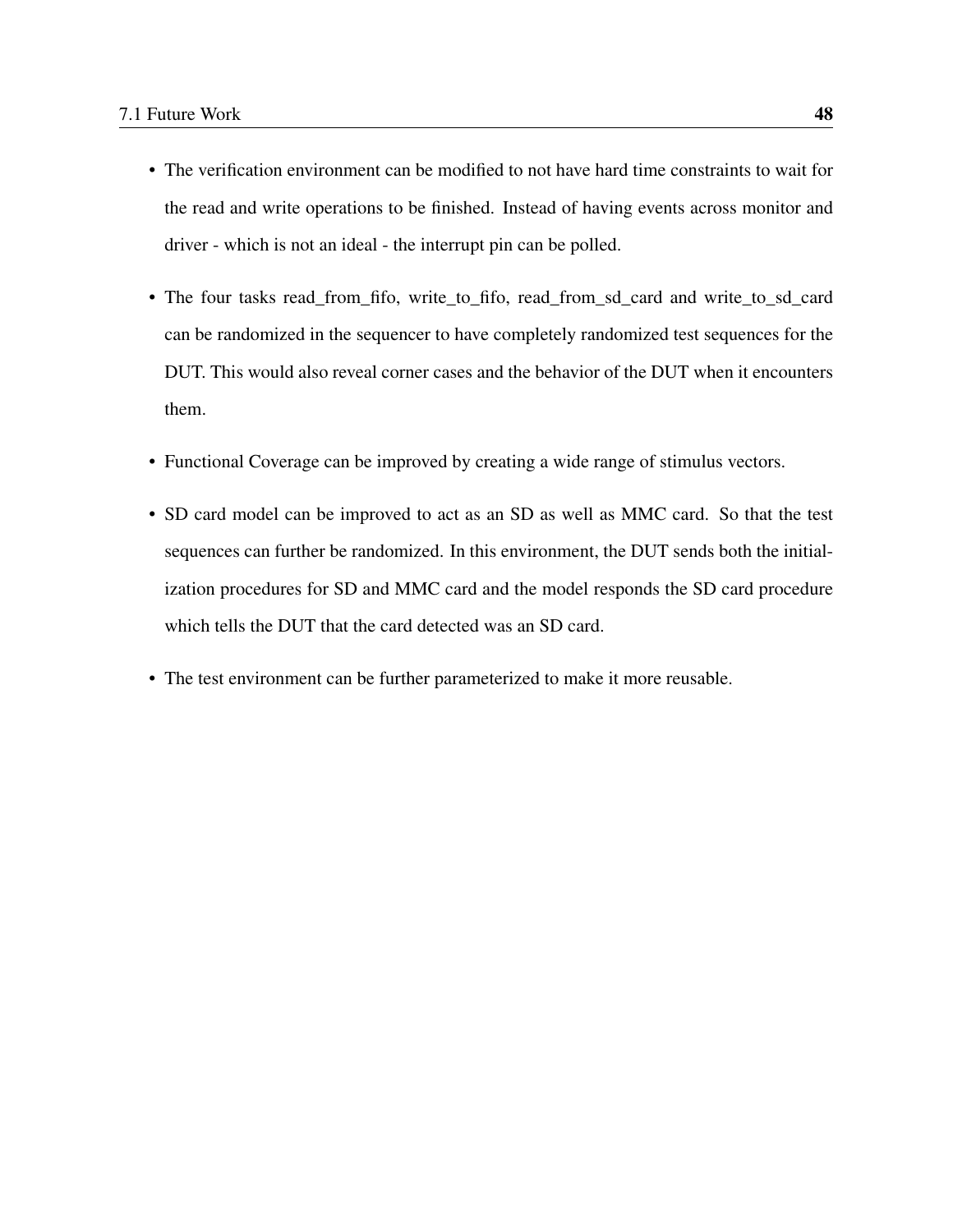## References

- [1] T. Martin, *The Insider's Guide To The NXP LPC2300/2400 based Microcontrollers*, M. Beach, Ed. Hitex (UK) Ltd., 2007.
- [2] V. S. Rashmi, G. Somayaji, and S. Bhamidipathi, "A Methodology To Reuse Random Ip Stimuli In An Soc Functional Verification Environment," in *2015 19th International Symposium on VLSI Design and Test*, June 2015, pp. 1–5.
- [3] P. J. Ma, Y. Jiang, K. Li, and J. Y. Shi, "Functional Verification Of Network Processor," in *2011 International Conference on Electronics, Communications and Control (ICECC)*, Sept 2011, pp. 1472–1475.
- [4] P. Rashinkar, P. Paterson, and L. Singh, *System-on-a-Chip Verification Methodology and Techniques*. Springer US, 2002.
- [5] I. Kastelan and Z. Krajacevic, "Synthesizable SystemVerilog Assertions as a Methodology for SoC," in *2009 First IEEE Eastern European Conference on the Engineering of Computer Based Systems*, Sept 2009, pp. 120–127.
- [6] S. A. Wadekar, "A RTL Level Verification Method For Soc Designs," in *IEEE International [Systems-on-Chip] SOC Conference, 2003. Proceedings.*, Sept 2003, pp. 29–32.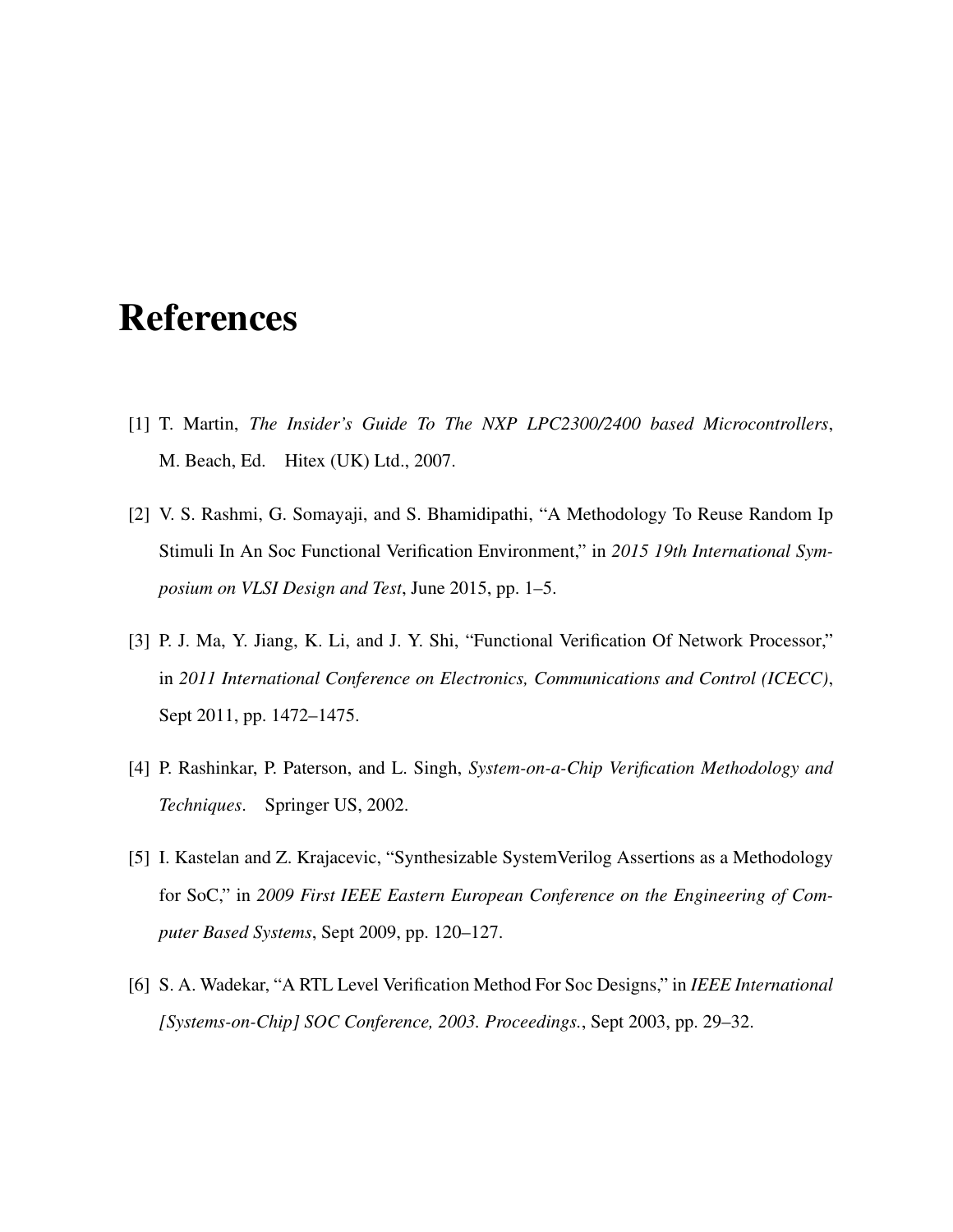- [7] N. Gupta and C. Harakchand, "Embracing the FPGA Challenge for Processor Design Verification," in *2014 15th International Microprocessor Test and Verification Workshop*, Dec 2014, pp. 39–43.
- [8] K. Kayamuro, T. Sasaki, Y. Fukazawa, and T. Kondo, "A Rapid Verification Framework for Developing Multi-core Processor," in *2016 Fourth International Symposium on Computing and Networking (CANDAR)*, Nov 2016, pp. 388–394.
- [9] K. Yasufuku, N. Oshiyama, T. Saito, Y. Miyamoto, Y. Nakamura, R. Terauchi, A. Kondo, T. Aoyama, M. Takahashi, Y. Oowaki, and R. Bandai, "A Uhs-ii Sd Card Controller With 240mb/s Write Throughput And 260mb/s Read Throughput," in *2014 IEEE Asian Solid-State Circuits Conference (A-SSCC)*, Nov 2014, pp. 29–32.
- [10] A. El-Yamany, "Echoing The "generality Concept" Through The Bus Functional Model Architecture In Universal Verification Environments," in *2016 17th International Workshop on Microprocessor and SOC Test and Verification (MTV)*, Dec 2016, pp. 77–80.
- [11] Y. Yang, Y. Yang, L. Niu, H. Wang, and B. Liu, "Hardware System Design Of Sd Card Reader And Image Processor On Fpga," in *2011 IEEE International Conference on Information and Automation*, June 2011, pp. 577–580.
- [12] Y. Yang, Y. Yang, T. Yu, and Y. Zheng, "Software Design Of Sd Card Reader And Image Processor Based On Fpga," in *2011 International Conference on Mechatronic Science, Electric Engineering and Computer (MEC)*, Aug 2011, pp. 1864–1867.
- [13] R. Sethulekshmi, S. Jazir, R. A. Rahiman, R. Karthik, S. Abdulla M, and S. Sree Swathy, "Verification Of A Risc Processor Ip Core Using Systemverilog," in *2016 International Conference on Wireless Communications, Signal Processing and Networking (WiSPNET)*, March 2016, pp. 1490–1493.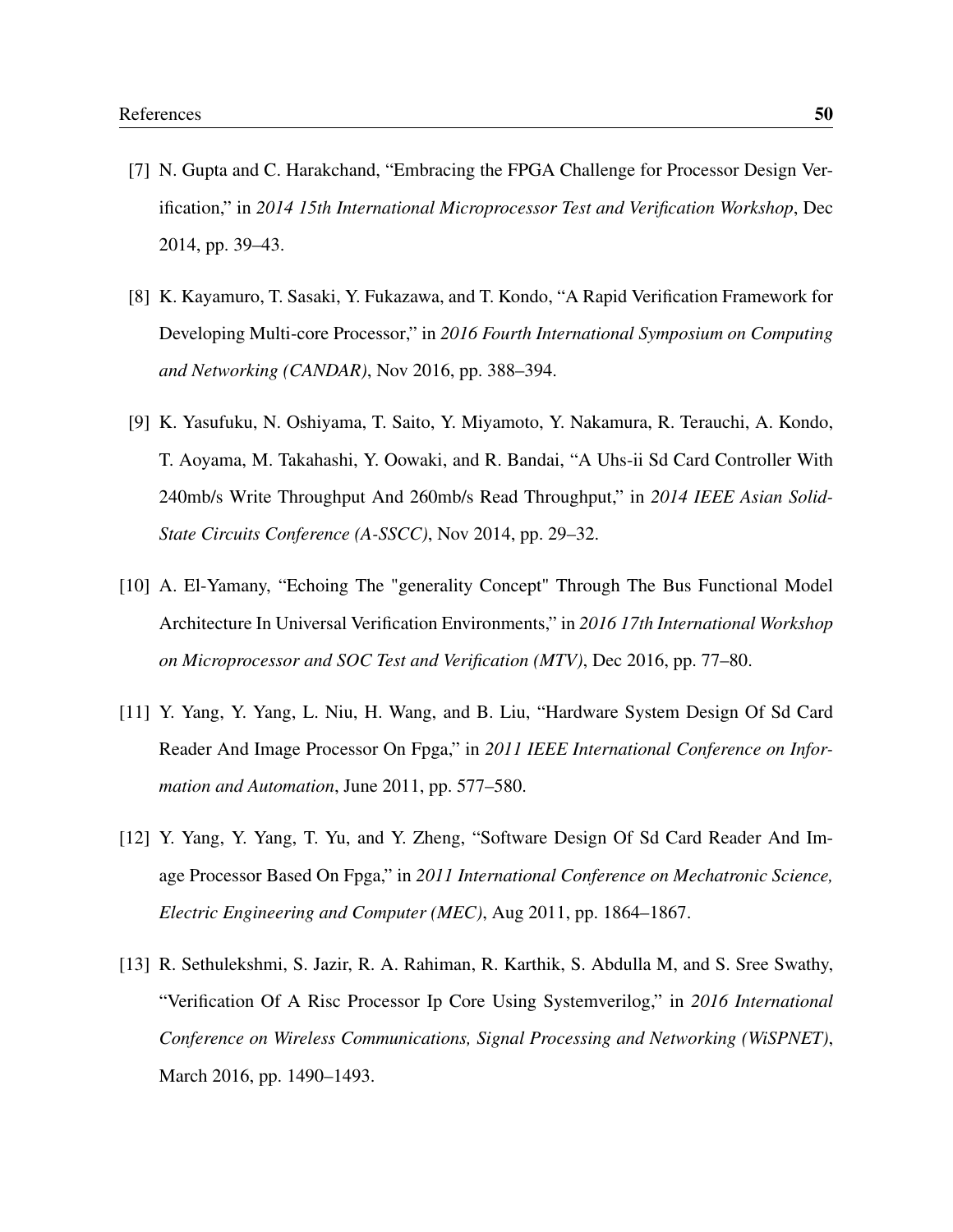- [14] P. Zhou, T. Wang, X. Wang, and Y. Wang, "Hardware Implementation Of A Low Power Sd Card Controller," in *2014 IEEE International Conference on Signal Processing, Communications and Computing (ICSPCC)*, Aug 2014, pp. 158–161.
- [15] C. E. Cummings and T. Fitzpatrick, "OVM & UVM Techniques for Terminating Tests," 2011. [Online]. Available: [http://www.sunburst-design.com/papers/](http://www.sunburst-design.com/papers/CummingsDVCon2011_UVM_TerminationTechniques.pdf) [CummingsDVCon2011\\_UVM\\_TerminationTechniques.pdf](http://www.sunburst-design.com/papers/CummingsDVCon2011_UVM_TerminationTechniques.pdf)
- [16] Y. N. Yun, J. B. Kim, N. D. Kim, and B. Min, "Beyond UVM for practical SoC verification," in *2011 International SoC Design Conference*, Nov 2011, pp. 158–162.
- [17] C. Spear and G. Tumbush, *SystemVerilog for Verification, Third Edition: A Guide to Learning the Testbench Language Features*. Springer Publishing Company, Incorporated, 2012.
- <span id="page-62-1"></span>[18] *Universal Verification Methodology (UVM) 1.2 User's Guide - Accellera*.
- <span id="page-62-0"></span>[19] R. Salemi, *The UVM Primer*. Boston Light Press, October 29, 2013.
- [20] S. Sarkar, G. S. Chanclar, and S. Shinde, "Effective IP reuse for high quality SOC design," in *Proceedings 2005 IEEE International SOC Conference*, Sept 2005, pp. 217–224.
- [21] D. Stow, I. Akgun, R. Barnes, P. Gu, and Y. Xie, "Cost Analysis And Cost-driven Ip Reuse Methodology For Soc Design Based On 2.5d/3d Integration," in *2016 IEEE/ACM International Conference on Computer-Aided Design (ICCAD)*, Nov 2016, pp. 1–6.
- [22] *SD Host Controller Simplified Specification given by www.sdcard.org*.
- [23] C. S. Lin, K. Y. Chen, Y. H. Wang, and L. R. Dung, "A NAND Flash Memory Controller for SD/MMC Flash Memory Card," in *2006 13th IEEE International Conference on Electronics, Circuits and Systems*, Dec 2006, pp. 1284–1287.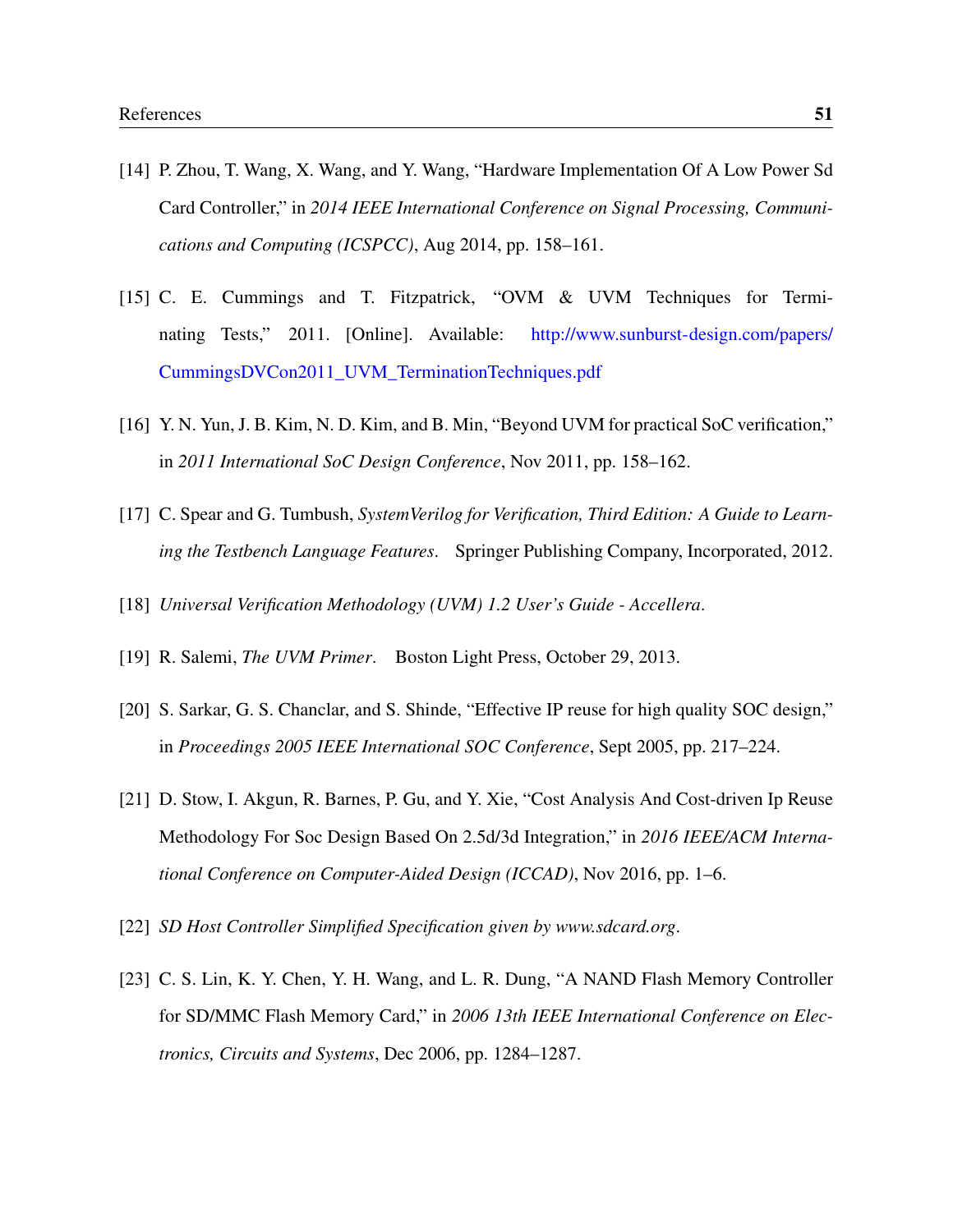- [24] A. El-Yamany, S. El-Ashry, and K. Salah, "Coverage Closure Efficient UVM Based Generic Verification Architecture for Flash Memory Controllers," in *2016 17th International Workshop on Microprocessor and SOC Test and Verification (MTV)*, Dec 2016, pp. 30–34.
- [25] G. Visalli, "UVM-based verification of ECC module for flash memories," in *2017 European Conference on Circuit Theory and Design (ECCTD)*, Sept 2017, pp. 1–4.
- [26] C. S. Lin, K. Y. Chen, Y. H. Wang, and L. R. Dung, "A NAND Flash Memory Controller for SD/MMC Flash Memory Card," in *2006 13th IEEE International Conference on Electronics, Circuits and Systems*, Dec 2006, pp. 1284–1287.
- [27] O. Elkeelany and V. S. Todakar, "Data Archival To Sd Card Via Hardware Description Language," *IEEE Embedded Systems Letters*, vol. 3, no. 4, pp. 105–108, Dec 2011.
- [28] ——, "Data Concentration And Archival To Sd Card Via Hardware Description Language," in *2011 IEEE GLOBECOM Workshops (GC Wkshps)*, Dec 2011, pp. 625–630.
- [29] S. Kim, C. Park, and S. Ha, "Architecture Exploration of NAND Flash-based Multimedia Card," in *2008 Design, Automation and Test in Europe*, March 2008, pp. 218–223.
- <span id="page-63-0"></span>[30] S. Fielding, *spiMaster IP Core Specification*, 2008.
- <span id="page-63-1"></span>[31] M. Courtnoy, "SoC Verification Growing Up Fast," Breker Verification Systems, Tech. Rep., 2013.
- <span id="page-63-2"></span>[32] K. Fathy and K. Salah, "An Efficient Scenario Based Testing Methodology Using UVM," in *2016 17th International Workshop on Microprocessor and SOC Test and Verification (MTV)*, Dec 2016, pp. 57–60.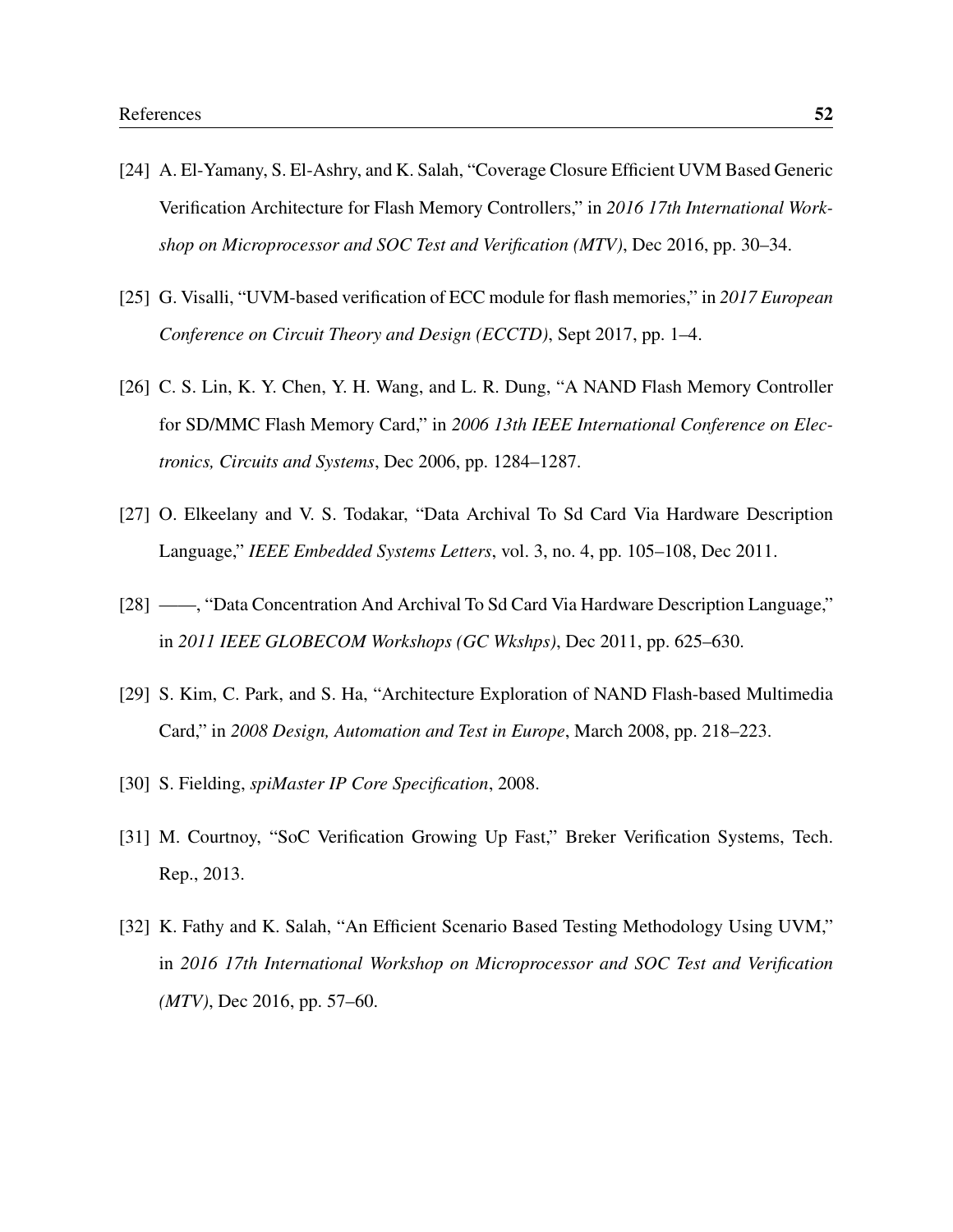- <span id="page-64-0"></span>[33] G. Sharma, L. Bhargava, and V. Kumar, "Automated Coverage Register Access Technology on UVM Framework for Advanced Verification," in *2018 IEEE International Symposium on Circuits and Systems (ISCAS)*, May 2018, pp. 1–4.
- <span id="page-64-1"></span>[34] K. Khalifa, "Extendable generic base verification architecture for flash memory controllers based on UVM," in *2017 IEEE 21st International Conference on Computer Supported Cooperative Work in Design (CSCWD)*, April 2017, pp. 584–589.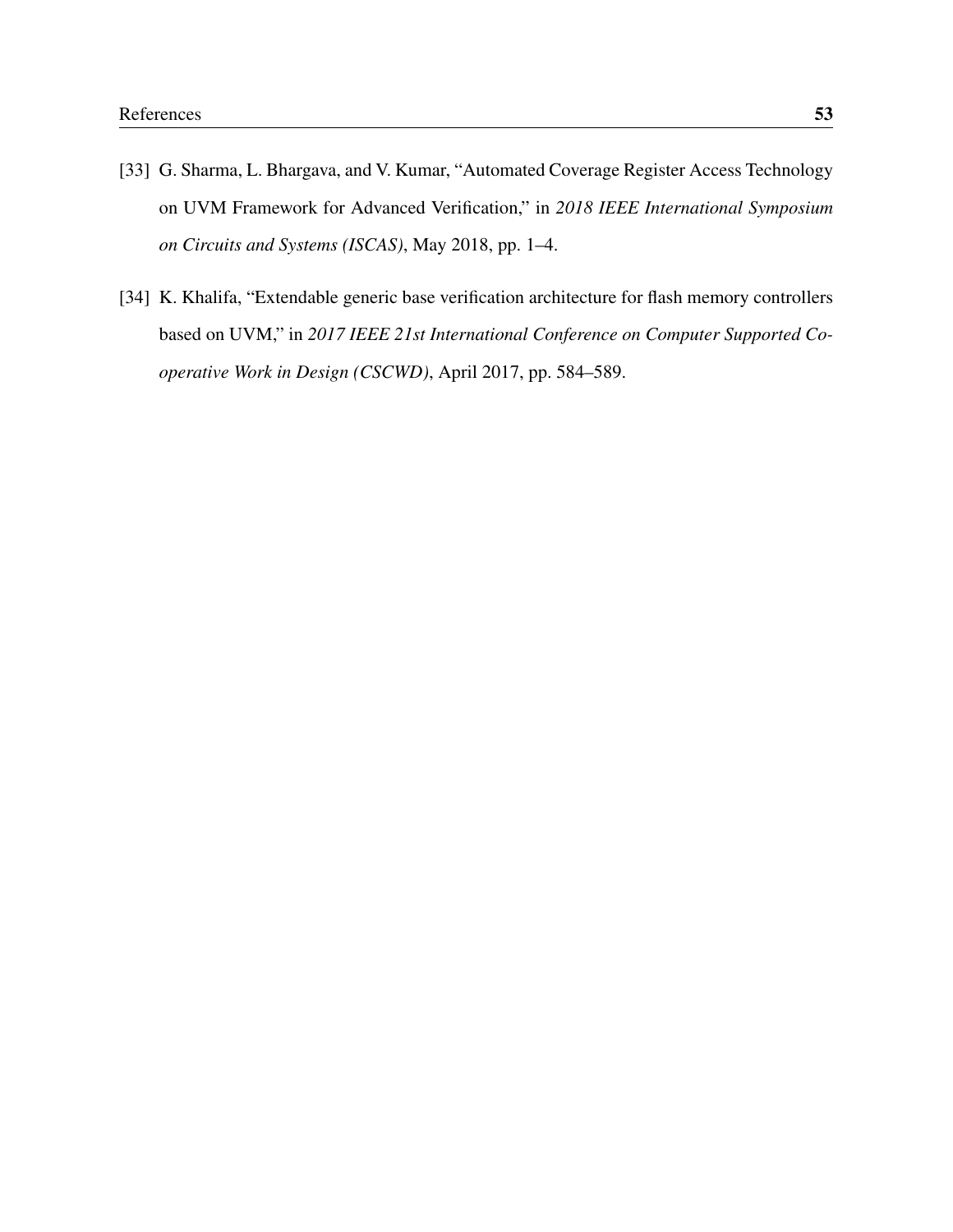# Appendix I

# Source Code

## I.1 Agent

```
1 class sd_mmc_agent extends uvm_agent;
2 'uvm_component_utils (sd_mmc_agent)
3
4 uvm_event run_mon ;
5 uvm_event run_drv;
6
7 sd_mmc_sequencer sa_seqr;
8 sd_mmc_driver sa_drvr;
9 sd_mmc_monitor_before sa_mon ;
10
11
12 function new (string name, uvm_component parent);
13 super.new (name, parent);
```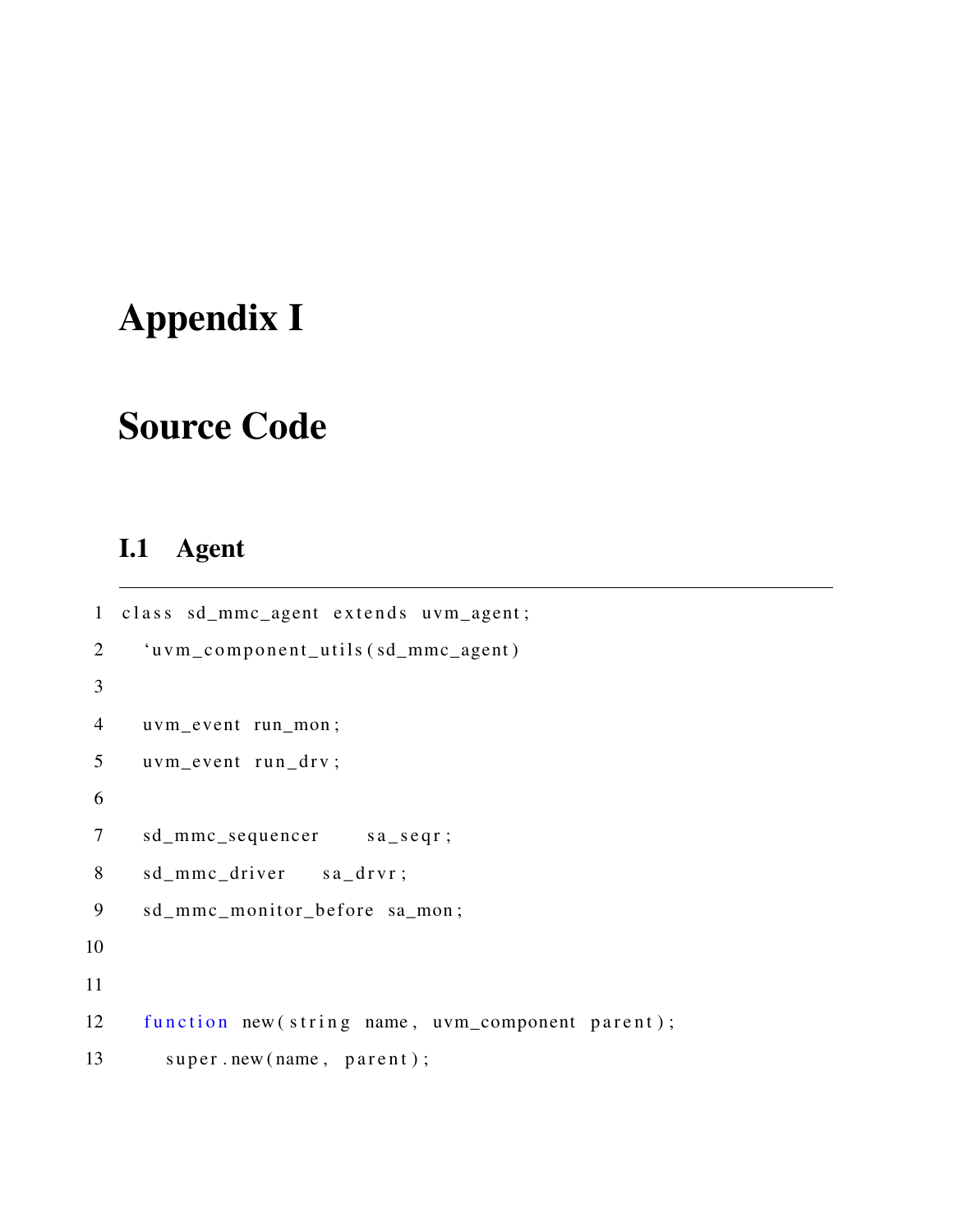```
14 end function: new
15
16 function void build phase (uvm phase phase);
17 super.build_phase(phase);
18
19
20
21 sa seq r = sd mmc sequencer :: type id :: c r e a t e ( . name ("
          sa\_seqr"), . parent (this));
22 sa_drvr = sd_mmc_driver:: type_id:: create (.name("sa_drvr")
          , . parent (\text{this}) ;
23 sa_mon = sd\_mmc\_monitor\_before::type_id::create( .name( " )sa\_mon'), . parent (this));
24 // sa_mon_after = sd_mmc_monitor_after :: type_id :: create (.
          name("sa\_mon\_after"),. parent (this));
25 end function: build_phase
26
27 function void connect_phase (uvm_phase phase);
28 super.connect_phase(phase);
29
30 sa_drvr.seq_item_port.connect(sa_seqr.seq_item_export);
31 end function
32
33 end class: sd_mmc_agent
```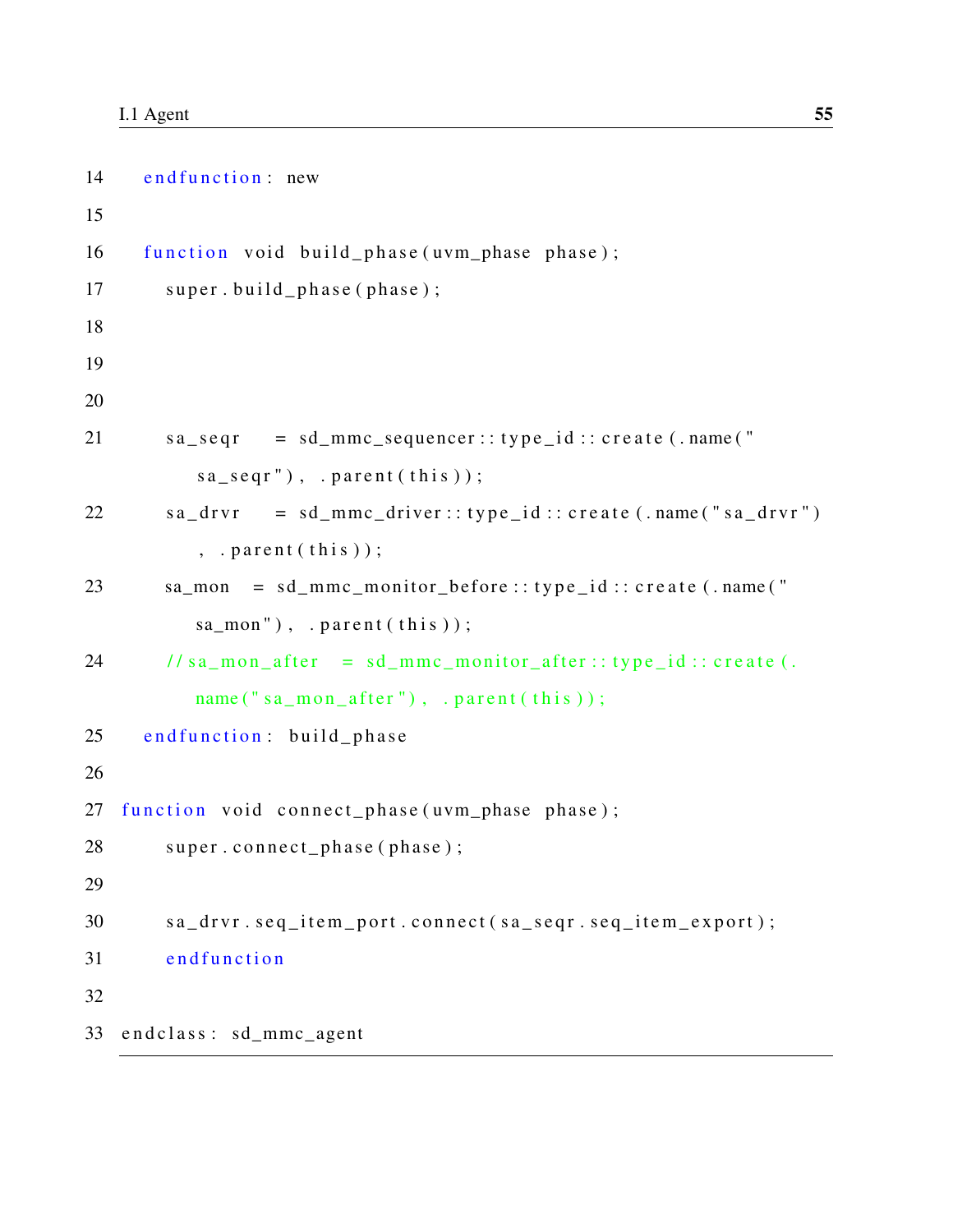## I.2 Config

```
1 class sd_mmc_configuration extends uvm_object;
2 'uvm_object_utils (sd_mmc_configuration)
3
4 function new (string name = ");
5 super.new (name);
6 end function: new
```

```
7 end class: sd_mmc_configuration
```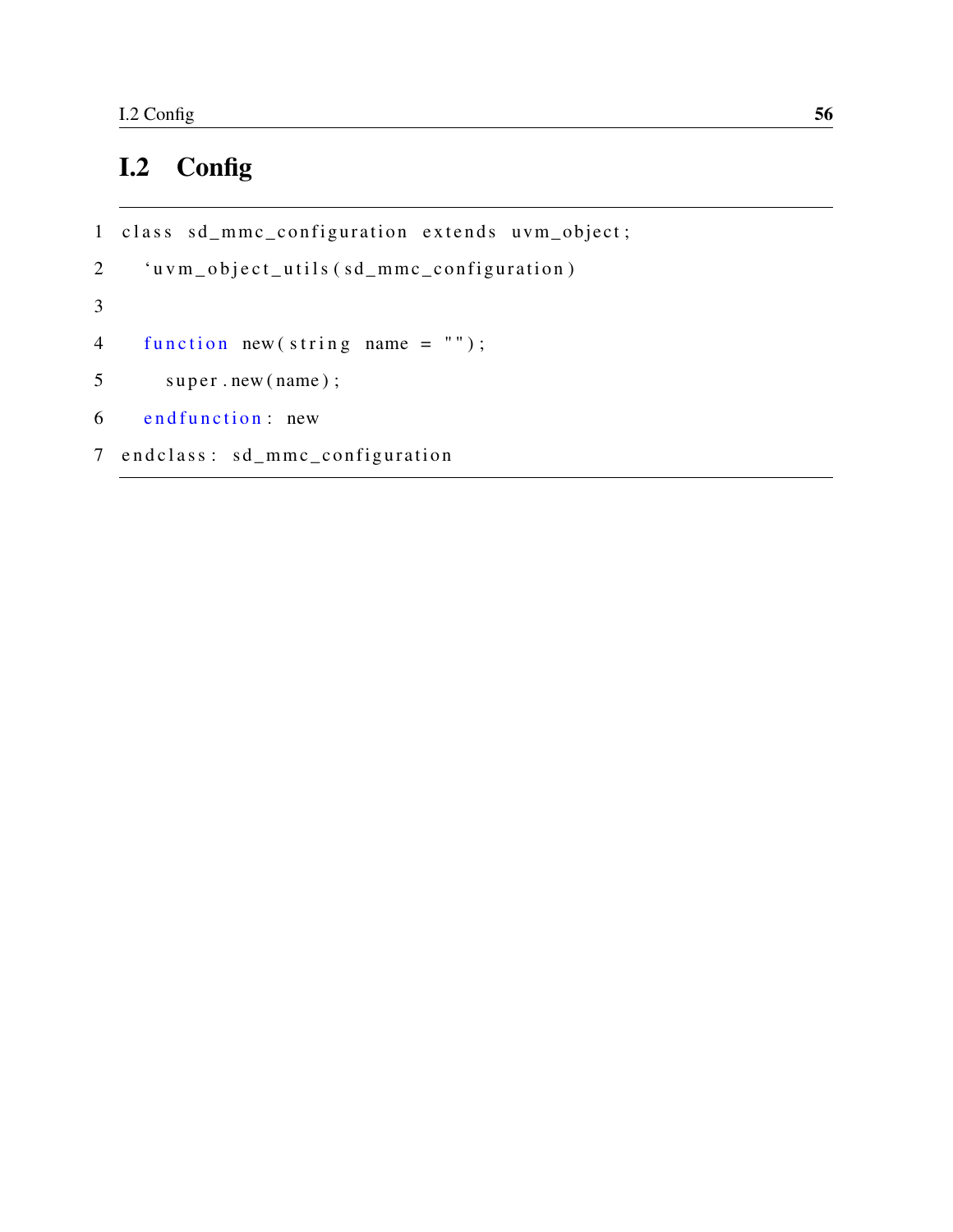## I.3 Driver

```
1 class sd_mmc_driver extends uvm_driver#( sd_mmc_transaction );
2 'uvm_component_utils (sd_mmc_driver)
3 frame a ;
4 virtual sd_mmc_if vif;
5 \qquad \text{sd\_mmc\_transaction} \quad \text{sd\_tx ;}6 uvm_put_port #(frame) put_port_h;
7 integer i;
8 integer j;
9 integer k;
10 reg [31:0] add r ;11 \text{ reg } [31:0] \text{ addr1};12 bit dir;
13 logic [7:0] respByte;14 logic [7:0] rxByte;15 logic [1:0] smSt;16 \text{ reg } [7:0] \text{ cnt};17 // integer i;
18 uvm_event run_mon ;
19 uvm_event run_drv;
20 uvm_event_pool p1 ;
21
22 // reg spiSysClk;
23
```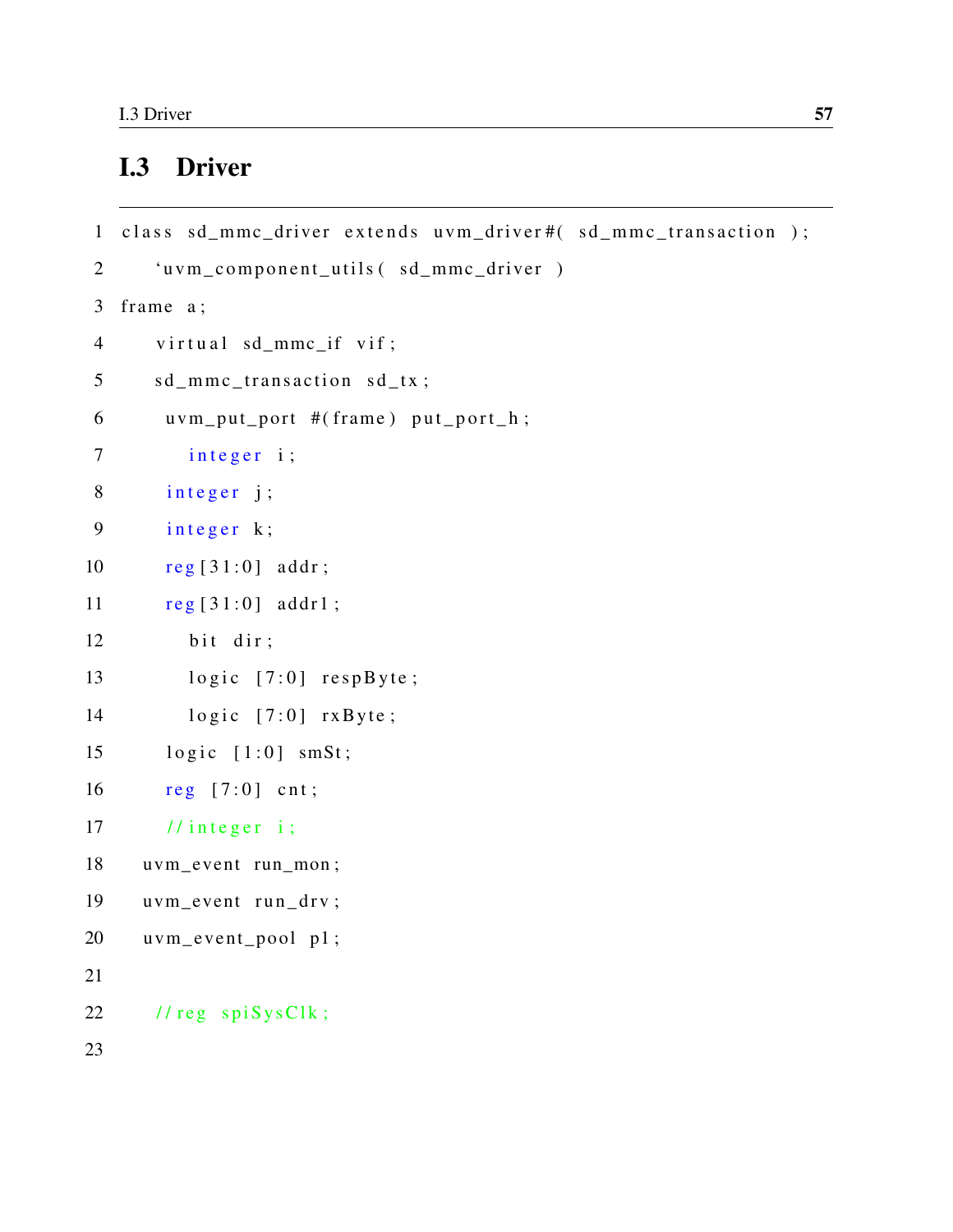```
24 function new (string name, uvm_component parent );
25 super . new (name, parent);
26 end function: new
27
28 function void build_phase ( uvm_phase phase );
29 super.build_phase(phase);
30 void '( uvm_resource_db#( virtual sd_mmc_if )::
            read_by_name
31 ( \text{scope} ( \text{if } s "), \text{name} \text{name} \text{end} \text{minc}_if "), \text{val} ( \text{vif} ) )
             ;
32
33 p1= uvm_event_pool :: get\_global\_pool ();
34 run_drv=p1.get ("run_drv");
35 run_mon=p1.get ("run_mon");
36 put _port _h = new ("put _port _h", this);
37
38 end function: build_phase
39
40 task run phase ( uvm phase phase );
41 phase . \text{raise\_objection}(. \text{obj}(\text{this}));42
43
44 begin
45
46 vif. rst_i = 0;
```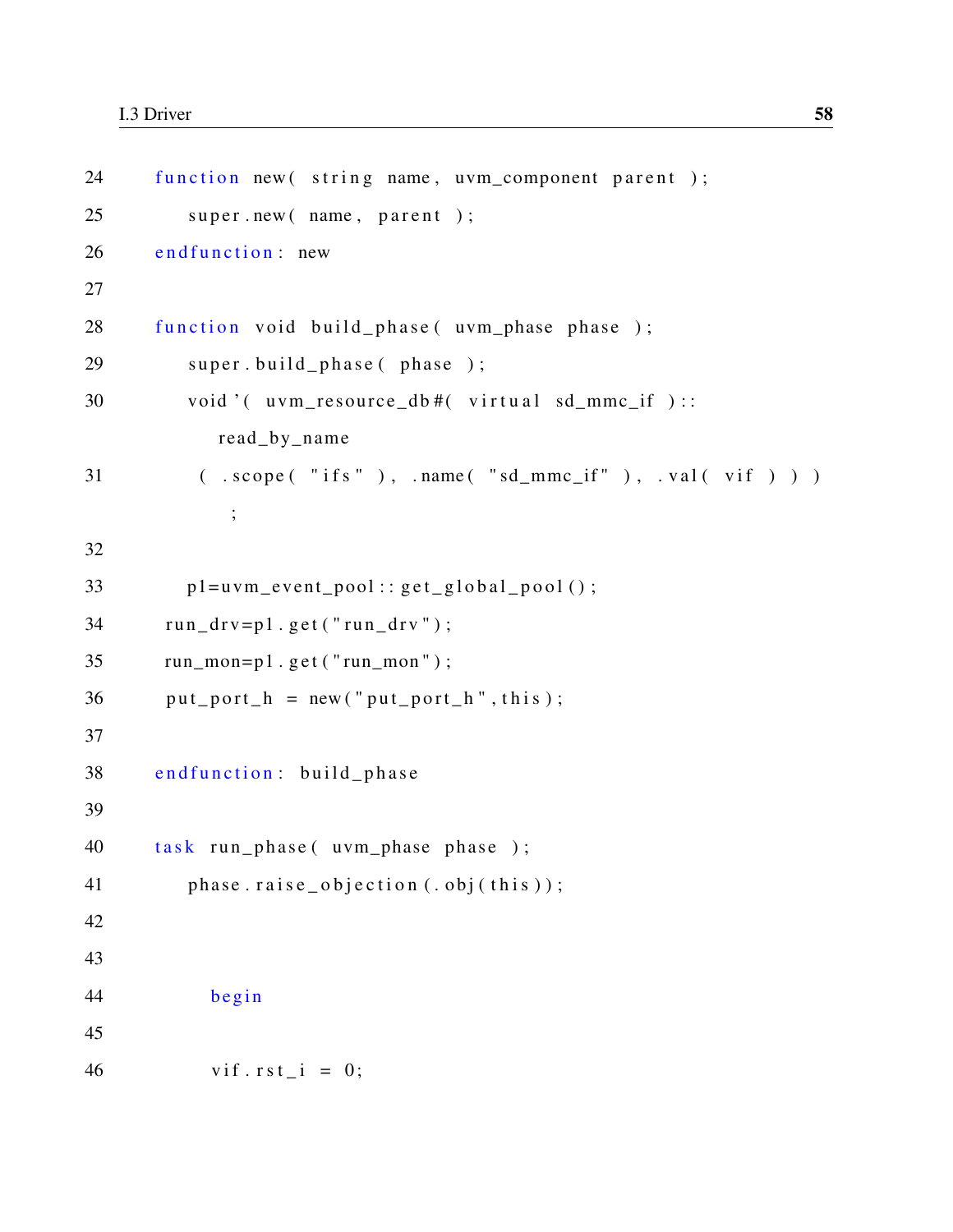| 47 | $@(posedge vif. clk_i);$     |
|----|------------------------------|
| 48 | $v$ if. $r$ st_i = 1;        |
| 49 | $@(posedge \ vif. \,clk_i);$ |
| 50 | vif. $rst_i = 1$ ;           |
| 51 | $@(posedge \ vif. \,clk_i);$ |
| 52 | $v$ if. $rst_i = 1;$         |
| 53 | $@(posedge vif. clk_i);$     |
| 54 | $v$ if. $rst_i = 1;$         |
| 55 | $@(posedge \ vif. \,clk_i);$ |
| 56 | $v$ if.rst_i = 1;            |
| 57 | $@(posedge \ vif. \,clk_i);$ |
| 58 | $v$ if.rst_i = 1;            |
| 59 | $@(posedge vif. clk_i);$     |
| 60 | $v$ if.rst_i = 1;            |
| 61 | $@(posedge \ vif. \,clk_i);$ |
| 62 | $v$ if.rst_i = 1;            |
| 63 | $@(posedge vif. clk_i);$     |
| 64 | vif. $rst_i = 0;$            |
| 65 |                              |
| 66 |                              |
| 67 | config_dut(vif.data_o);      |
| 68 | \$display ("Before Init");   |
| 69 |                              |
| 70 |                              |
| 71 | init (vif.data_o);           |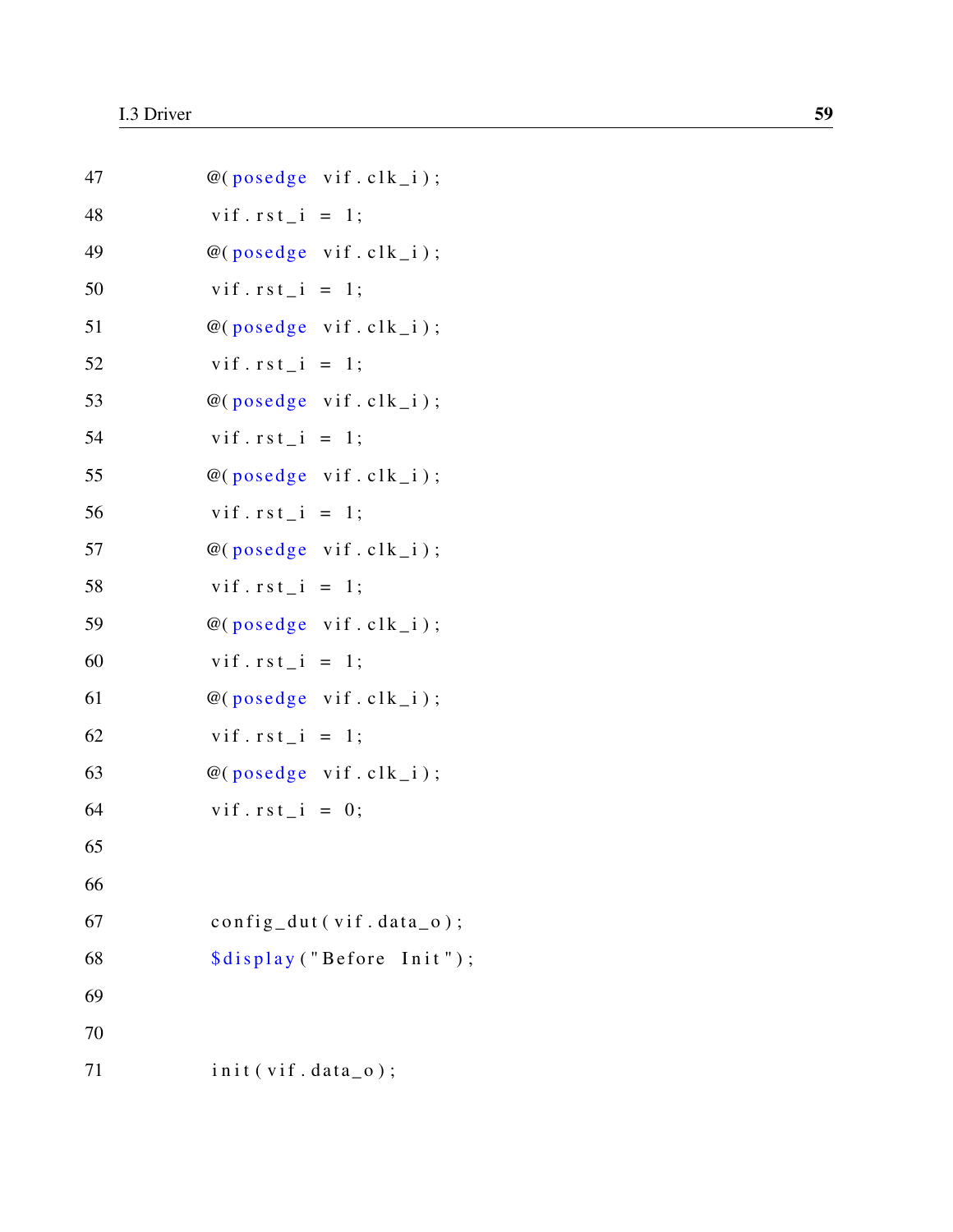| 72 |                                                |
|----|------------------------------------------------|
| 73 |                                                |
| 74 |                                                |
| 75 | $empty_{fit}($ );                              |
| 76 |                                                |
| 77 | forever begin                                  |
| 78 | seq_item_port.get_next_item(sd_tx);            |
| 79 | $addr1 = sd_tx.address;$                       |
| 80 | $\delta$ display ("addr = %x", sd_tx.address); |
| 81 | seq_item_port.item_done();                     |
| 82 | wb_block_write(sd_tx.address);                 |
| 83 | rd_cmd_from_sd(vif.data_o);                    |
| 84 |                                                |
| 85 | $put\_port\_h . put(a);$                       |
| 86 |                                                |
| 87 | end                                            |
| 88 |                                                |
| 89 |                                                |
| 90 |                                                |
| 91 |                                                |
| 92 | \$write ("Tests done");                        |
| 93 | \$stop;                                        |
| 94 | end                                            |
| 95 |                                                |
| 96 | phase.drop_objection(.obj(this));              |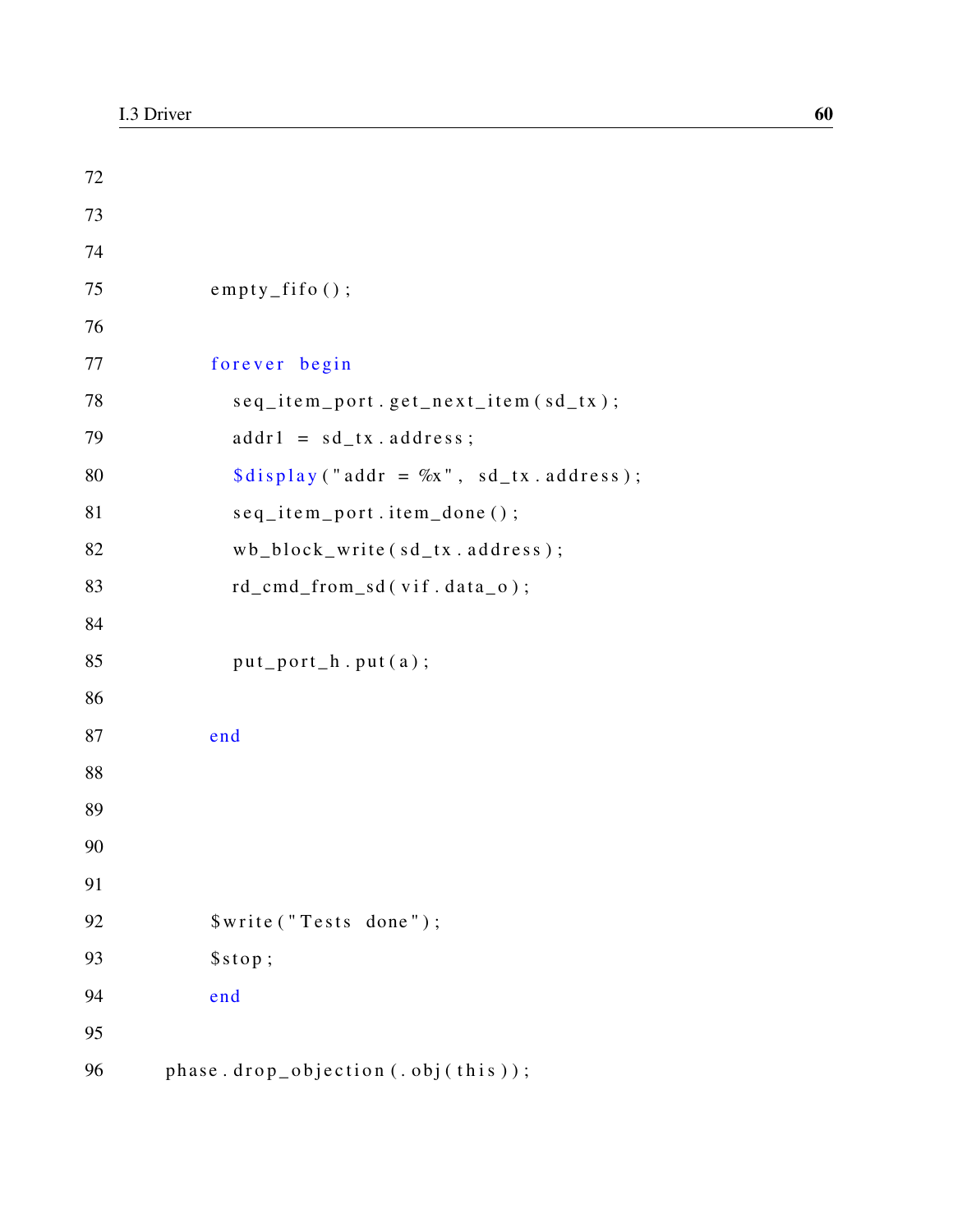```
97
        endtask: run_phase
98
99
100
101 task wb_block_write();
102 input [31:0] address;
103
104 begin
105
       init (vif.data_o);
      empty_fifo();
106
107
       set\_addr (addr);
      for (i = 0; i < 512; i = i + 1)108
         begin{bmatrix}b \\ c \\ d\end{bmatrix}109
110
           seq\_item\_port.get\_next\_item(sd_t x);w_to_fifo(sd_t x.data);111
112
113
           a[i]=sd_{tx}.data;seq_item_port.item_done();
114
115
         end
116
       wr\_cmd\_to\_sd(vif.data_o);117 end
118 endtask: wb_block_write
119
120 task wb_block_read();
121 input [31:0] address;
```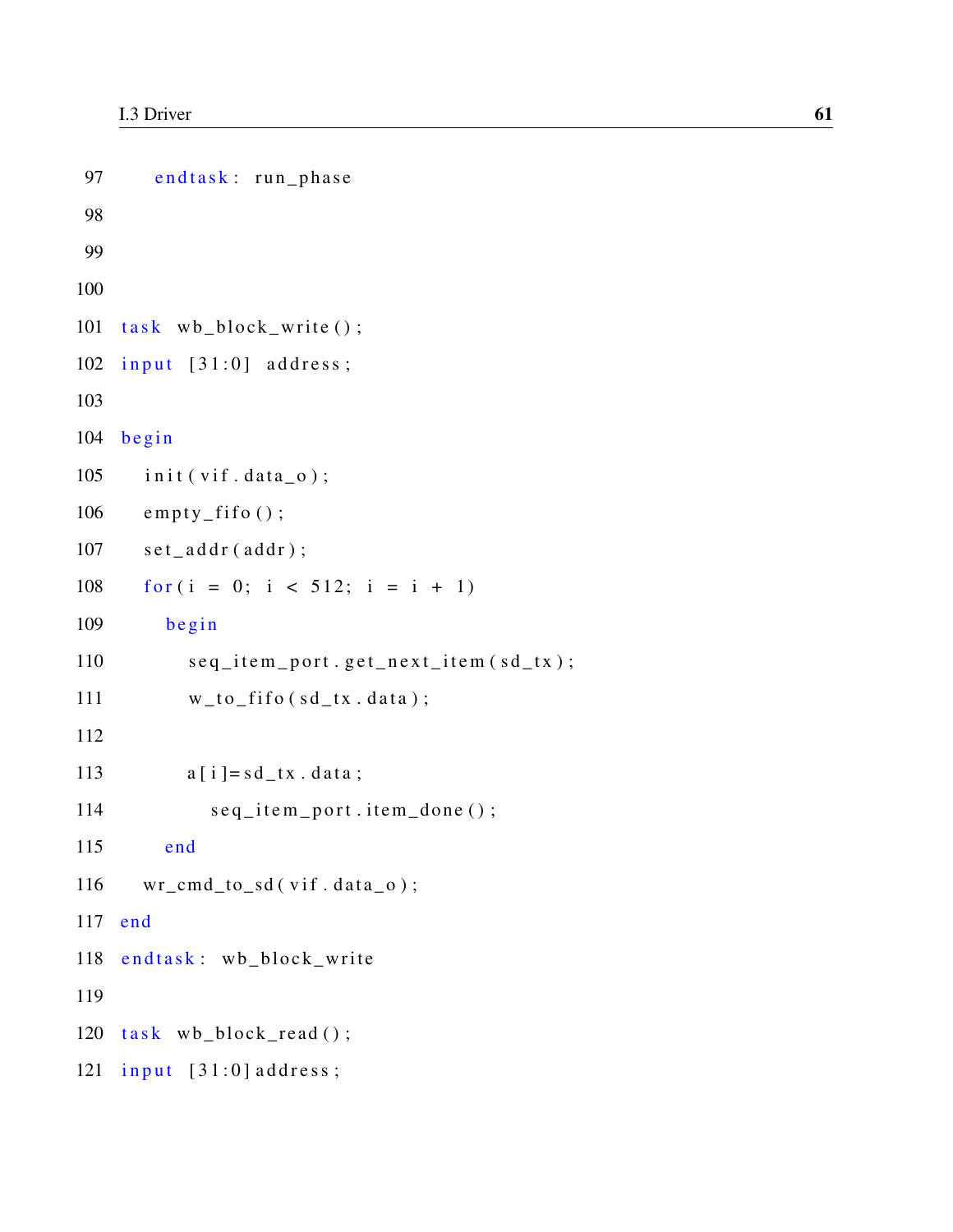| 122 |                                   |
|-----|-----------------------------------|
|     | 123 begin                         |
| 124 | $init(vif.data_o);$               |
| 125 | $set\_addr$ ( $addr$ );           |
| 126 | for $(i = 0; i < 512; i = i + 1)$ |
| 127 | begin                             |
| 128 | $r_from_fif\omega$ ();            |
| 129 | end                               |
| 130 | rd_cmd_from_sd(vif.data_o);       |
| 131 | $run\_mon. trigger();$            |
| 132 | $run_drv$ . wait_trigger();       |
|     | 133 end                           |
|     | 134 endtask: wb_block_read        |
| 135 |                                   |
| 136 |                                   |
| 137 |                                   |
| 138 |                                   |
|     | 139 task wb_read;                 |
| 140 | input delay;                      |
| 141 | integer delay;                    |
| 142 |                                   |
| 143 | $input$ $[7:0]$<br>a;             |
| 144 | output $[7:0]$ d;                 |
| 145 |                                   |
| 146 | begin                             |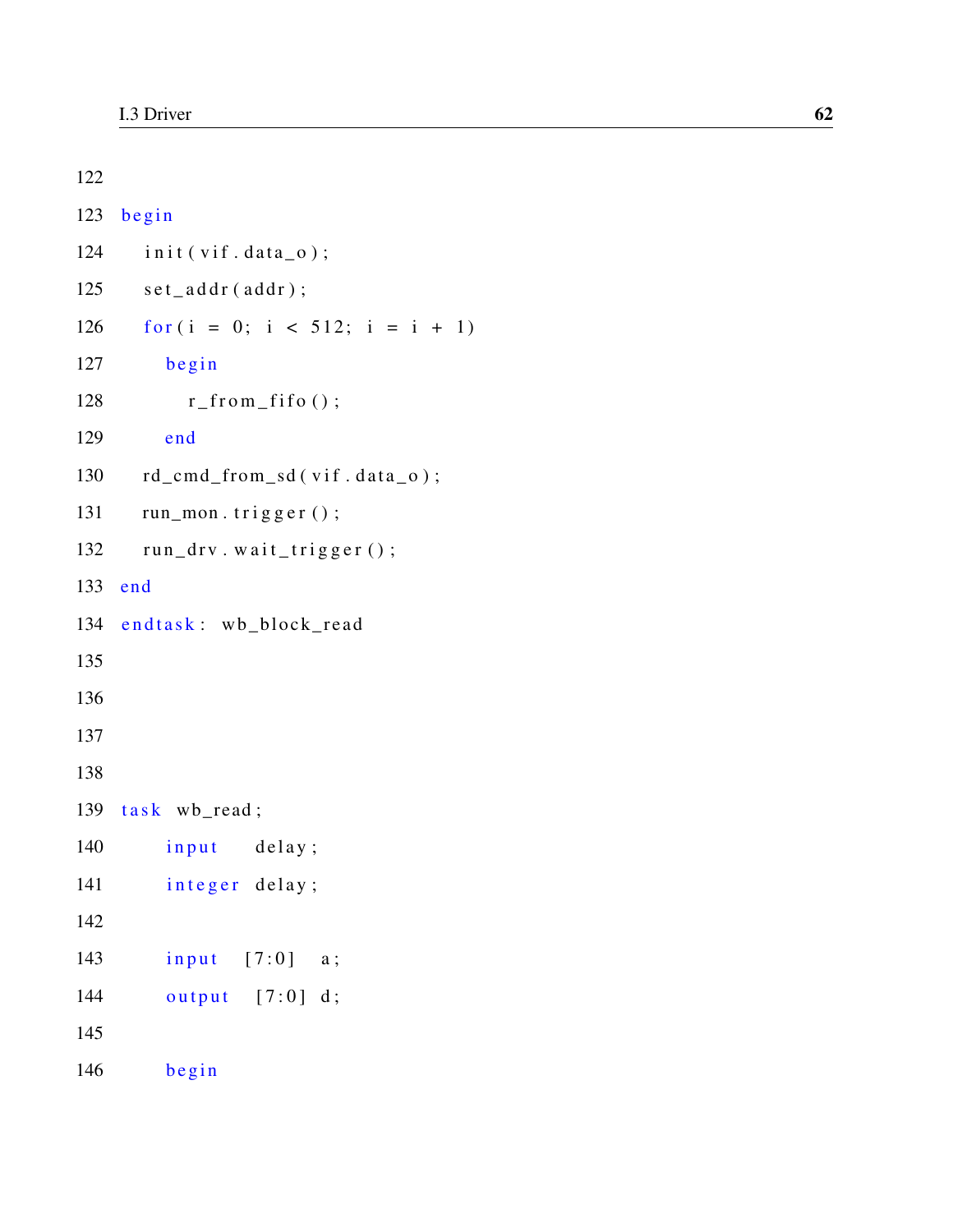```
147
148 // wait initial delay
149 repeat (delay) \mathcal{Q}(\text{posedge vif.clk}_i);150
151 /// assert wishbone signals
152 //#1;
153 vif. address i = a;
154 vif . data_i = {8{1'bc}};155
156 vif.strobe_i = 1'b1;
157 vif. we i = 1' b0;
158
159 @(posedge vif. clk_i);160
161 // wait for acknowledge from slave
162 while (\sim \text{vir} \cdot \text{ack}_0) \ @(\text{posedge} \text{vir} \cdot \text{clk}_i);163
164 // negate wishbone signals
165 //#1;
166
167 vif.strobe_i = 1'bz;
168 vif. address_i = \{8\{1'bz\}\};169 vif.data_i = {8{1'bc}};170 v if we i = 1 ' hz;
171
```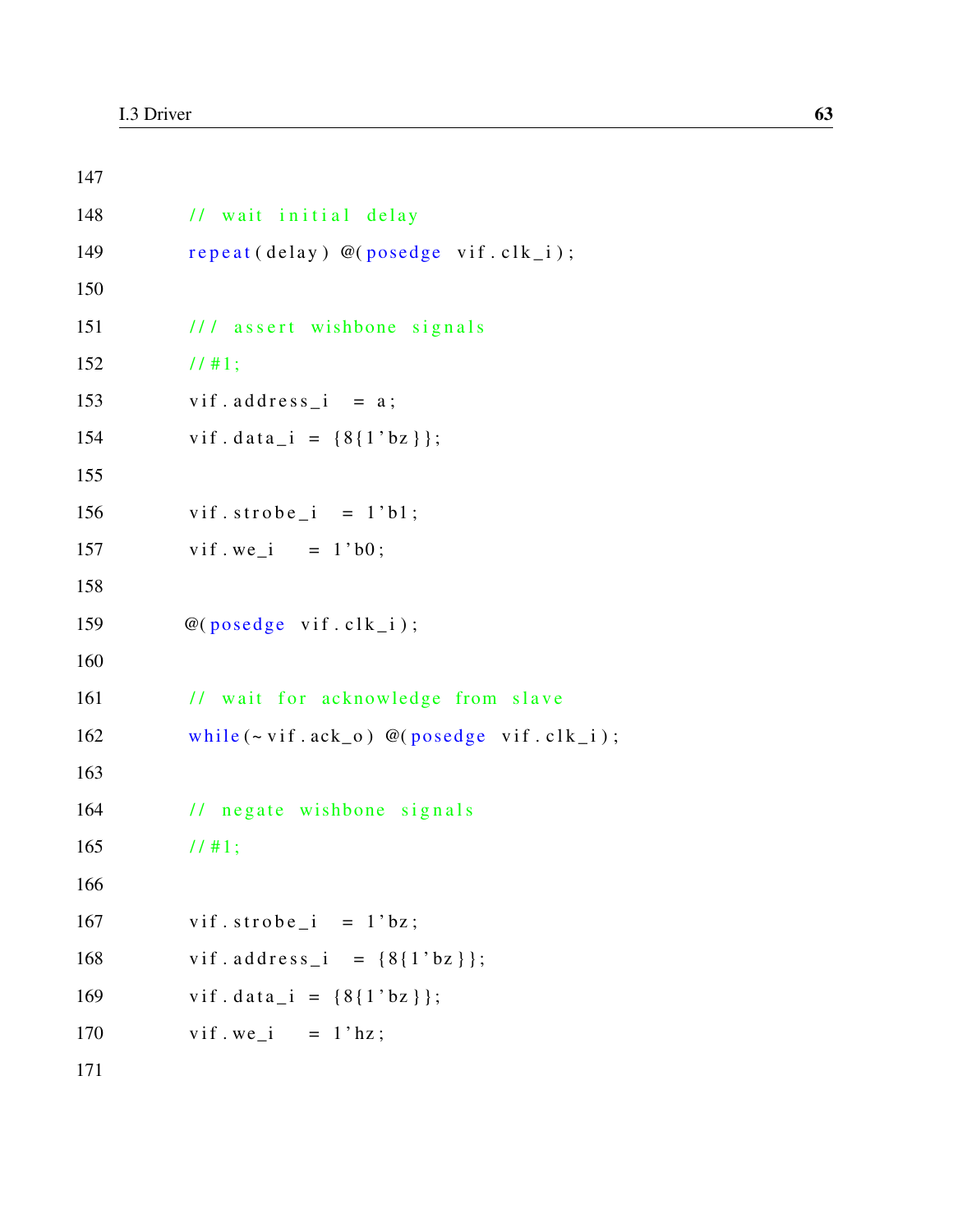| 172 | $d = vif.data_o;$                    |
|-----|--------------------------------------|
| 173 |                                      |
| 174 | end                                  |
|     | 175 endtask                          |
| 176 |                                      |
|     | 177 task wb_write;                   |
| 178 | input delay;                         |
| 179 | integer delay;                       |
| 180 |                                      |
| 181 | input [7:0] a;                       |
| 182 | input [7:0] d;                       |
| 183 |                                      |
| 184 | begin                                |
| 185 |                                      |
| 186 | // wait initial delay                |
| 187 | repeat (delay) @(posedge vif.clk_i); |
| 188 |                                      |
| 189 | // assert wishbone signal            |
| 190 | 11#1;                                |
| 191 | vif. $address_i = a;$                |
| 192 | $v$ if.data_i = d;                   |
| 193 | $\ddot{\phantom{1}}$                 |
| 194 | vif.strobe_i = $1$ 'bl;              |
| 195 | vif.we_i = $1'$ b1;                  |
| 196 |                                      |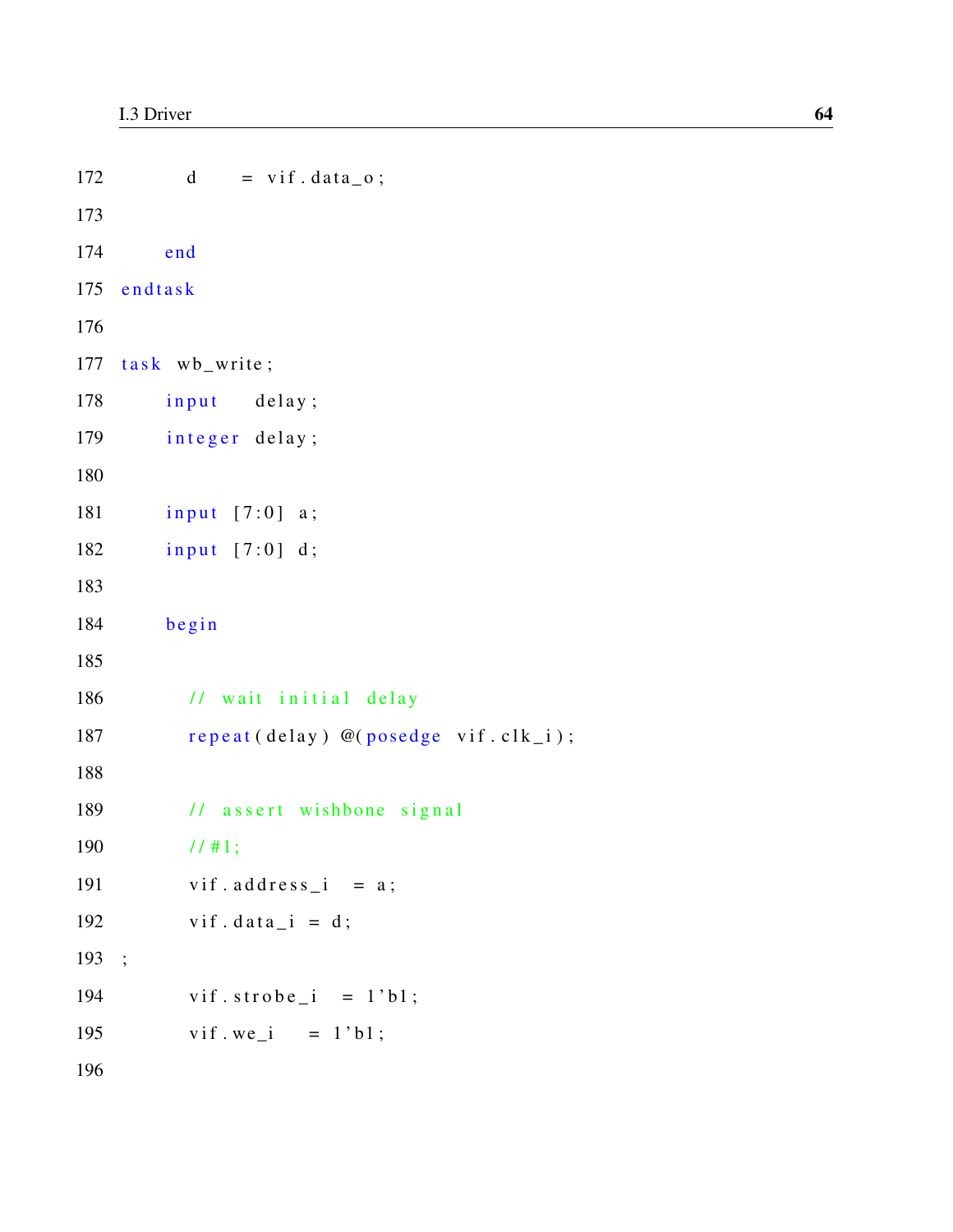```
@(posedge vif.clk_i);197
198
           // wait for acknowledge from slave
199
           while (\sim \text{vif .ack}_0) @(posedge vif.clk_i);
200
201
202
           // negate wishbone signals
203
           11#1;204
           vif .strobe_i = 1'bz;205
           vif. address_i = \{8\{1'bz\}\};206
           vif.data_i = {8{1'bc}};207
           vif.we_i = 1' hz;
208
209
210
211
         end
212
      endtask213
214
215
216
    task config_dut;
217
218 input [7:0] dataRead;
219
220
221 begin
```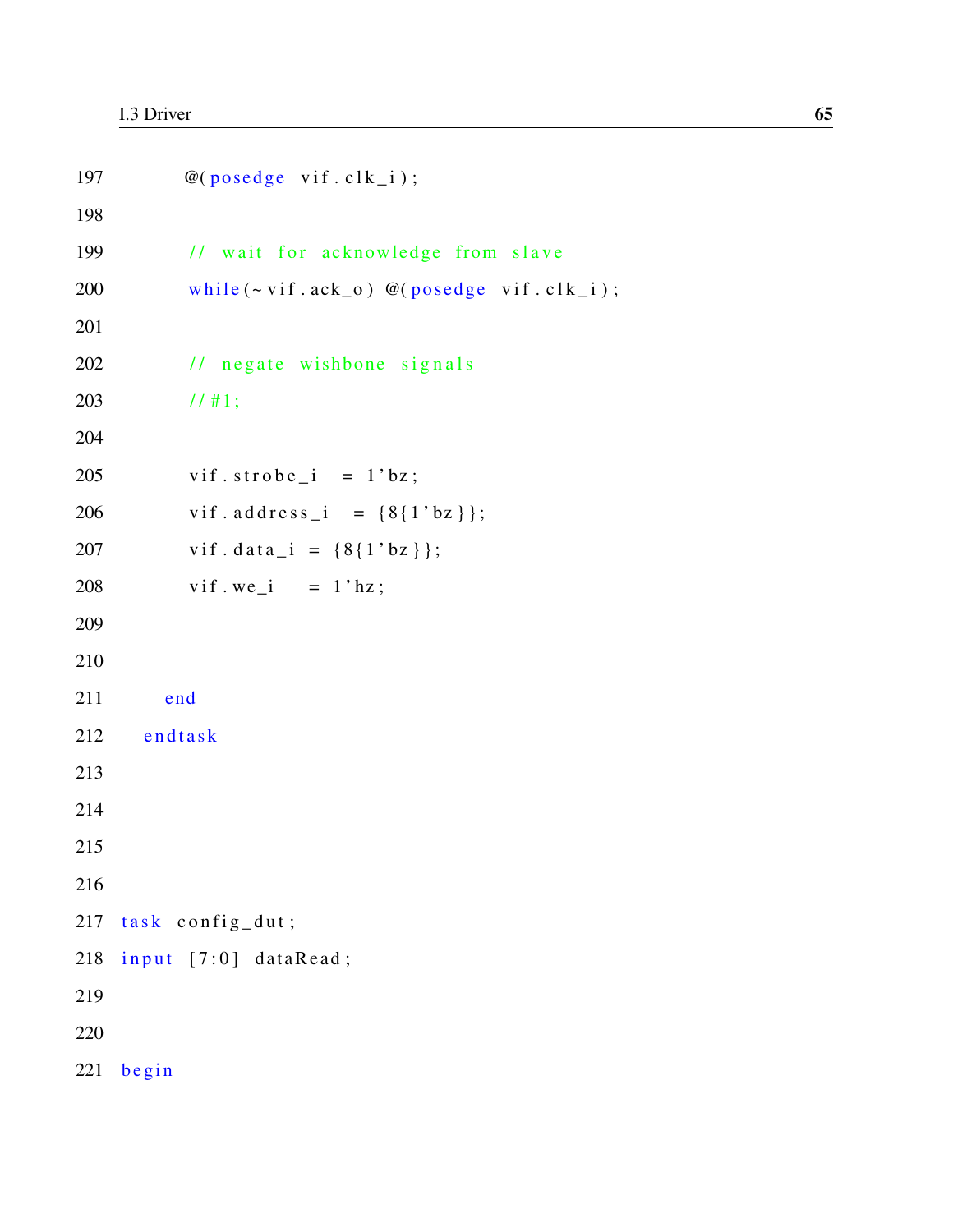| 222 | $/$ *                                                              |
|-----|--------------------------------------------------------------------|
| 223 | \$write ("Testing register read/write\n");                         |
| 224 | wb_write(1, 'CTRL_STS_REG_BASE+'SPI_CLK_DEL_REG, 8'h10);           |
|     | 1/b                                                                |
| 225 | wb_write(1, 'CTRL_STS_REG_BASE+'SD_ADDR_7_0_REG, 8'h78); //7       |
| 226 | $wb\_write(1, 'CTRL_STS\_REG_BASE+'SD_ADDR_15_8\_REG , 8'h0);$ //8 |
| 227 | $wb\_write(1, 'CTRL_STS\_REG_BASE+'SD_ADDR_23_16\_REG , 8'h0);$    |
|     | 1/9                                                                |
| 228 | wb_write $(1, 'CTRL_STS\_REG_BASE+'SD_ADDR_31_24\_REG, 8'h0);$     |
|     | 1/a                                                                |
| 229 | $*$                                                                |
| 230 |                                                                    |
| 231 |                                                                    |
| 232 | \$write("Testing SPI bus direct access\n");                        |
| 233 | wb_write(1, 'CTRL_STS_REG_BASE+'TRANS_TYPE_REG, {6'b000000,        |
|     | 'DIRECT_ACCESS }); $1/2$                                           |
| 234 | wb_write(1, 'CTRL_STS_REG_BASE+'DIRECT_ACCESS_DATA_REG, 8'         |
|     | $h5f$ ; //6                                                        |
| 235 | wb_write(1, 'CTRL_STS_REG_BASE+'TRANS_CTRL_REG, {7'                |
|     | b0000000, 'TRANS_START }); //3, 1                                  |
| 236 | wb_read(1, 'CTRL_STS_REG_BASE+'TRANS_STS_REG, dataRead);           |
|     | 1/4                                                                |
| 237 | while $(dataRead[0] == 'TRANS_BUSY)$                               |
| 238 | wb_read(1, 'CTRL_STS_REG_BASE+'TRANS_STS_REG, dataRead);           |
|     | 1/4                                                                |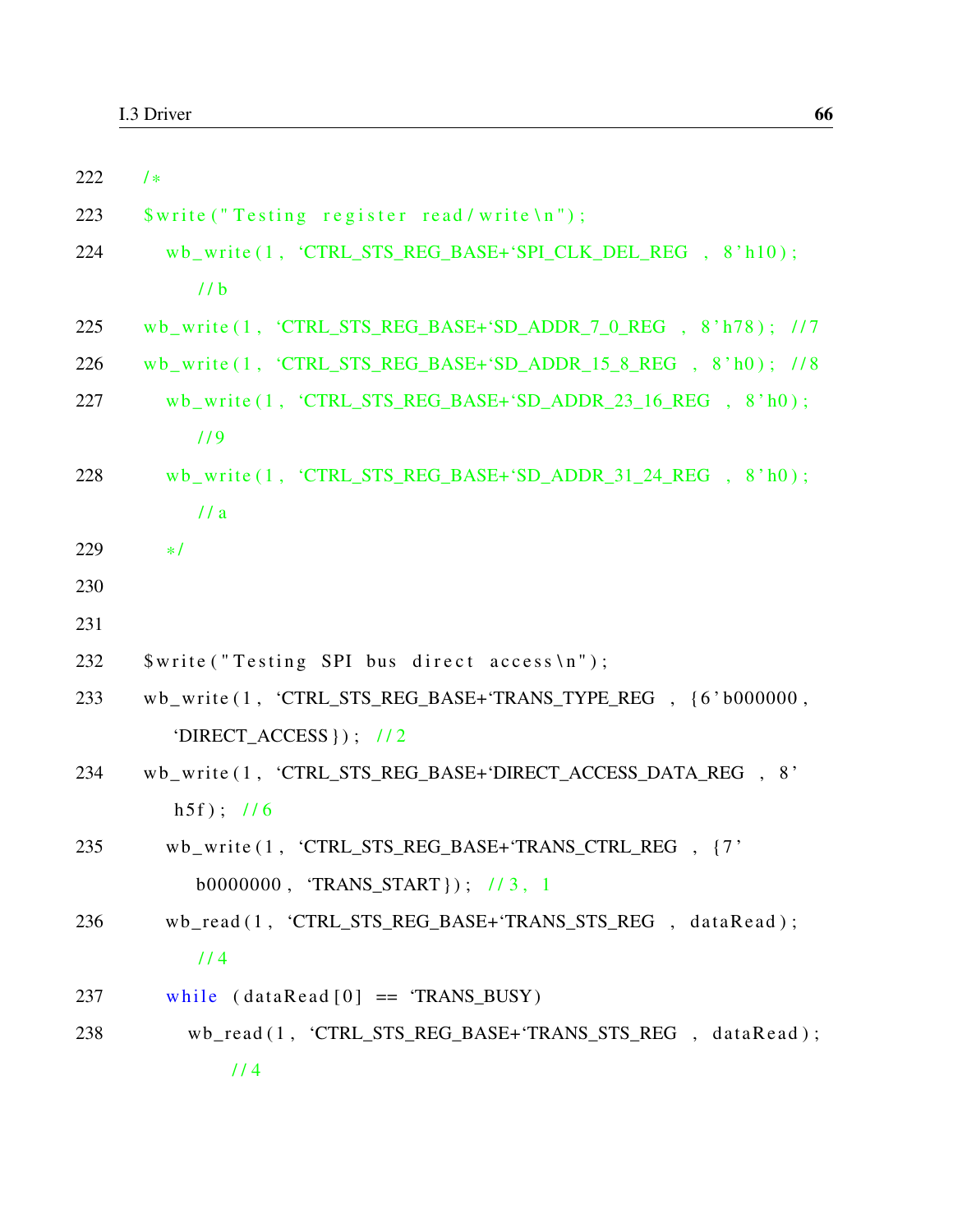| 239 |                                                                    |
|-----|--------------------------------------------------------------------|
| 240 | // write one byte to spi bus, and wait for complete                |
| 241 | wb_write(1, 'CTRL_STS_REG_BASE+'DIRECT_ACCESS_DATA_REG, 8'         |
|     | haa); $/6$                                                         |
| 242 | wb_write(1, 'CTRL_STS_REG_BASE+'TRANS_CTRL_REG, {7'                |
|     | $b00000000$ , 'TRANS_START }); //3                                 |
| 243 | wb_read(1, 'CTRL_STS_REG_BASE+'TRANS_STS_REG, dataRead);           |
| 244 | while $(dataRead[0] == 'TRANS_BUSY)$                               |
| 245 | wb_read(1, 'CTRL_STS_REG_BASE+'TRANS_STS_REG, dataRead);           |
| 246 |                                                                    |
| 247 |                                                                    |
|     | 248 end                                                            |
|     | 249 endtask                                                        |
| 250 |                                                                    |
|     | 251 task init;                                                     |
| 252 | $input$ [7:0] dataRead;                                            |
| 253 |                                                                    |
| 254 |                                                                    |
| 255 |                                                                    |
| 256 | begin                                                              |
| 257 |                                                                    |
| 258 | $\text{Write}("Testing SD init\{n"\};$                             |
| 259 | $wb\_write(1, 'CTRL_STS\_REG_BASE+'TRANS_TYPE\_REG , \{6\}b00000,$ |
|     | ' $INT\_SD$ });                                                    |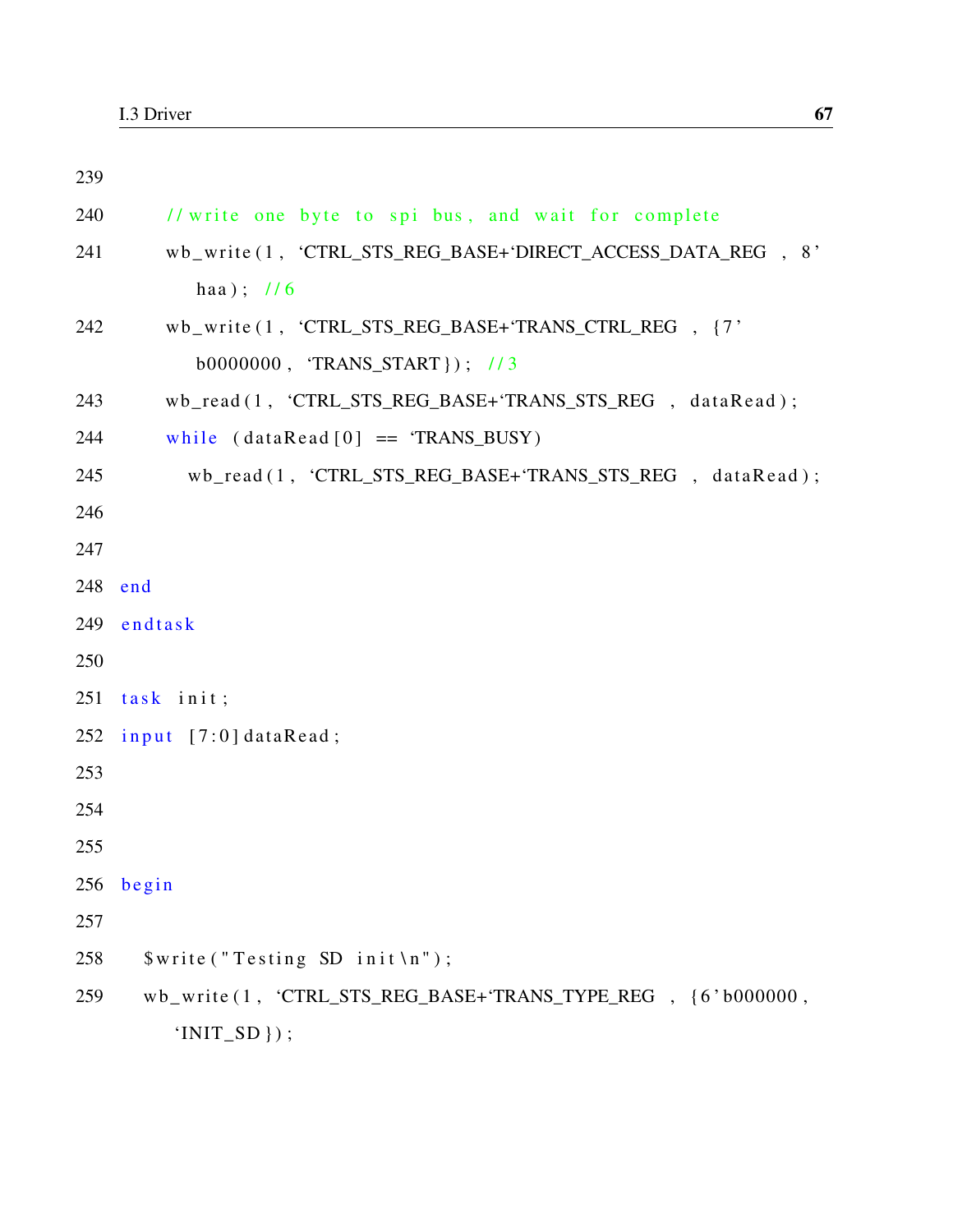```
260 wb_write (1, 'CTRL_STS_REG_BASE+'TRANS_CTRL_REG, {7'
          b0000000 , 'TRANS_START} ) ;
261 #60000;
262 wb_read (1, 'CTRL_STS_REG_BASE+'TRANS_STS_REG, dataRead);
263 while (dataRead[0] == 'TRANS BUSY)264 wb_read (1, 'CTRL_STS_REG_BASE+'TRANS_STS_REG, dataRead);
265 wb_read (1, 'CTRL_STS_REG_BASE+'TRANS_ERROR_REG, dataRead);
266
267 if (dataRead [1:0] == 'INIT_NO_ERROR)268 $write('SD init test passed\n'n');269 e l s e
270 $write ("\rightarrow ERROR: SD init test failed. Error code = 0x
            %01x \n\cdot n", dataRead [1:0] );
271
272 end
273 endtask
274
275
276
277 task empty fifo;
278 wb_write (1, 'TX_FIFO_BASE+'FIFO_CONTROL_REG, 8'h01);
279 endtask
280
281
282 task w_to_fifo;
```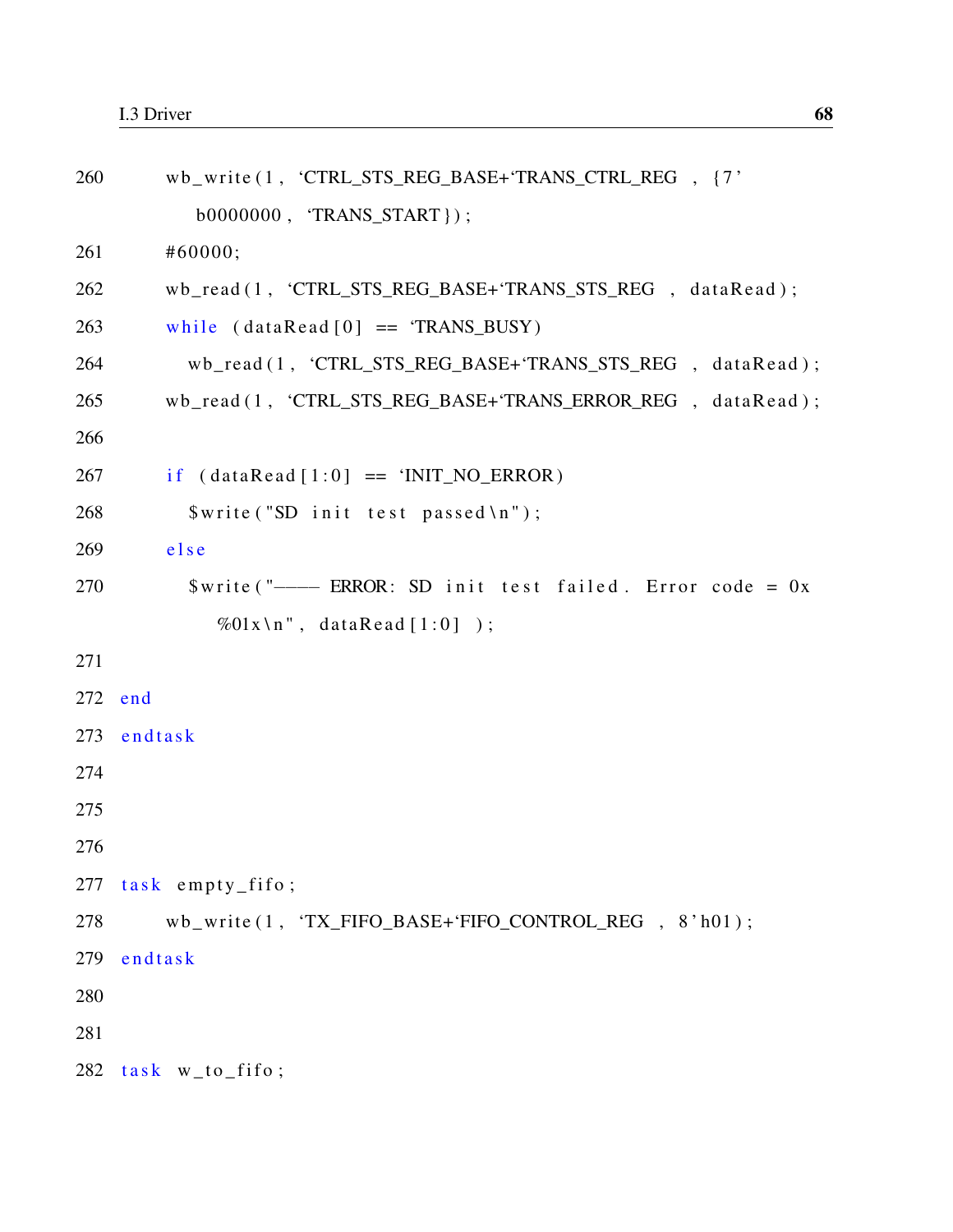```
283 input [7:0] data Write;
284
285 begin
286 wb_write (1, 'TX_FIFO_BASE+'FIFO_DATA_REG, dataWrite);
287 end
288 endtask
289
290
291 task r_f from _f if o;
292 reg [7:0] dataRead;
293 begin
294 wb_read (1, 'RX_FIFO_BASE+'FIFO_DATA_REG, dataRead);
295 end
296 endtask
297
298
299 task set_addr;
300 input [31:0] addr;
301
302 begin
303 wb_write (1, 'CTRL_STS_REG_BASE+'SD_ADDR_7_0_REG, addr [7:0]);
          / / 7
304 wb_write (1, 'CTRL_STS_REG_BASE+'SD_ADDR_15_8_REG, addr
           [15:8]); //8
```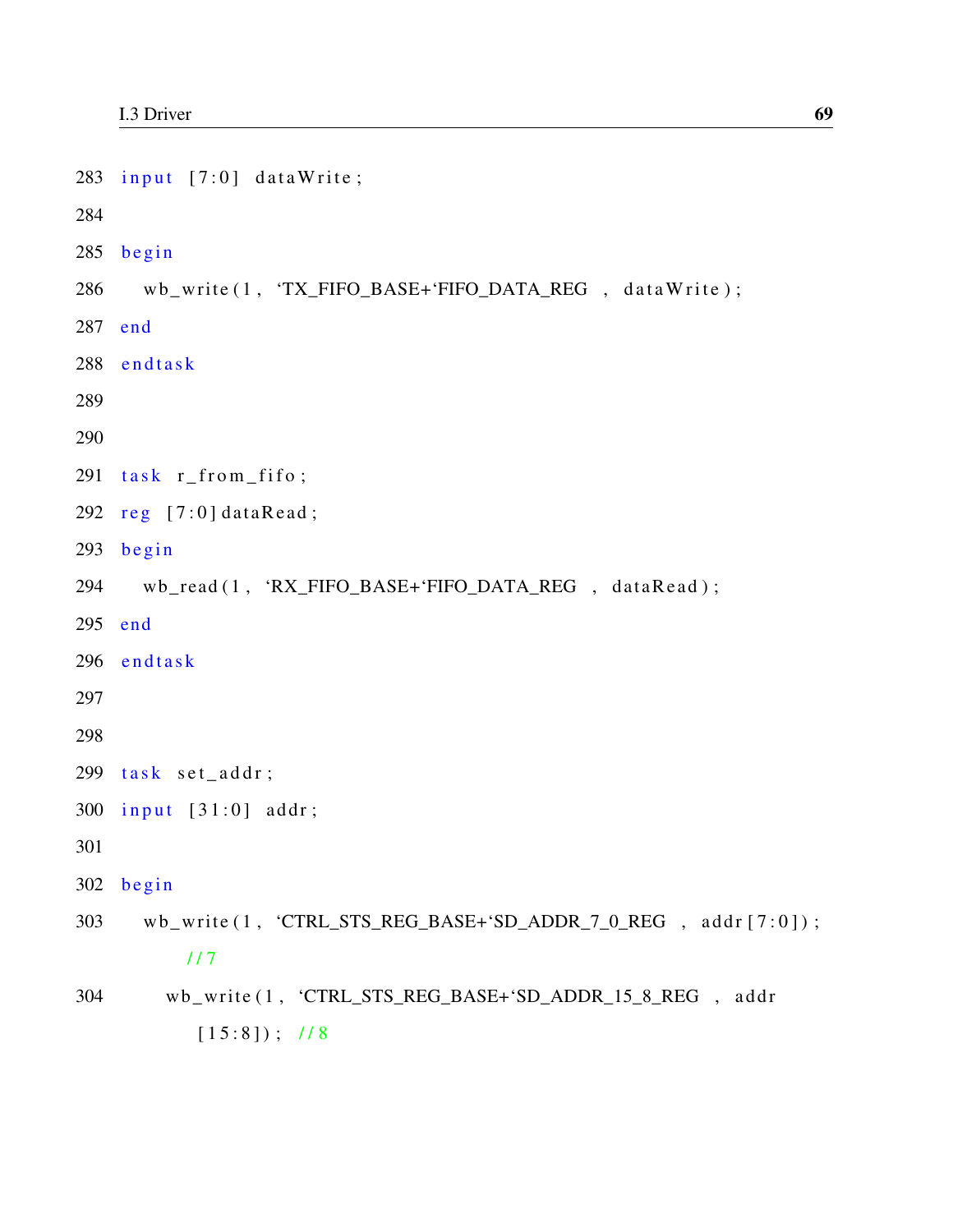| 305 | wb_write(1, 'CTRL_STS_REG_BASE+'SD_ADDR_23_16_REG, addr    |
|-----|------------------------------------------------------------|
|     | $[23:16]$ ; //9                                            |
| 306 | wb_write(1, 'CTRL_STS_REG_BASE+'SD_ADDR_31_24_REG, addr    |
|     | $[31:24])$ ; //a                                           |
| 307 | end                                                        |
| 308 | endtask                                                    |
| 309 |                                                            |
| 310 |                                                            |
| 311 | task wr_cmd_to_sd;                                         |
| 312 |                                                            |
| 313 | input [7:0] dataRead;                                      |
| 314 |                                                            |
| 315 | begin                                                      |
| 316 |                                                            |
| 317 | wb_write(1, 'CTRL_STS_REG_BASE+'TRANS_TYPE_REG, {6'b000000 |
|     | , 'RW_WRITE_SD_BLOCK $\}$ ) ;                              |
| 318 | wb_write(1, 'CTRL_STS_REG_BASE+'TRANS_CTRL_REG, {7'        |
|     | b0000000, 'TRANS_START });                                 |
| 319 | #100000;                                                   |
| 320 | #8000000;                                                  |
| 321 | #8000000;                                                  |
| 322 | #8000000;                                                  |
| 323 | #8000000;                                                  |
| 324 | #8000000;                                                  |
| 325 | #8000000;                                                  |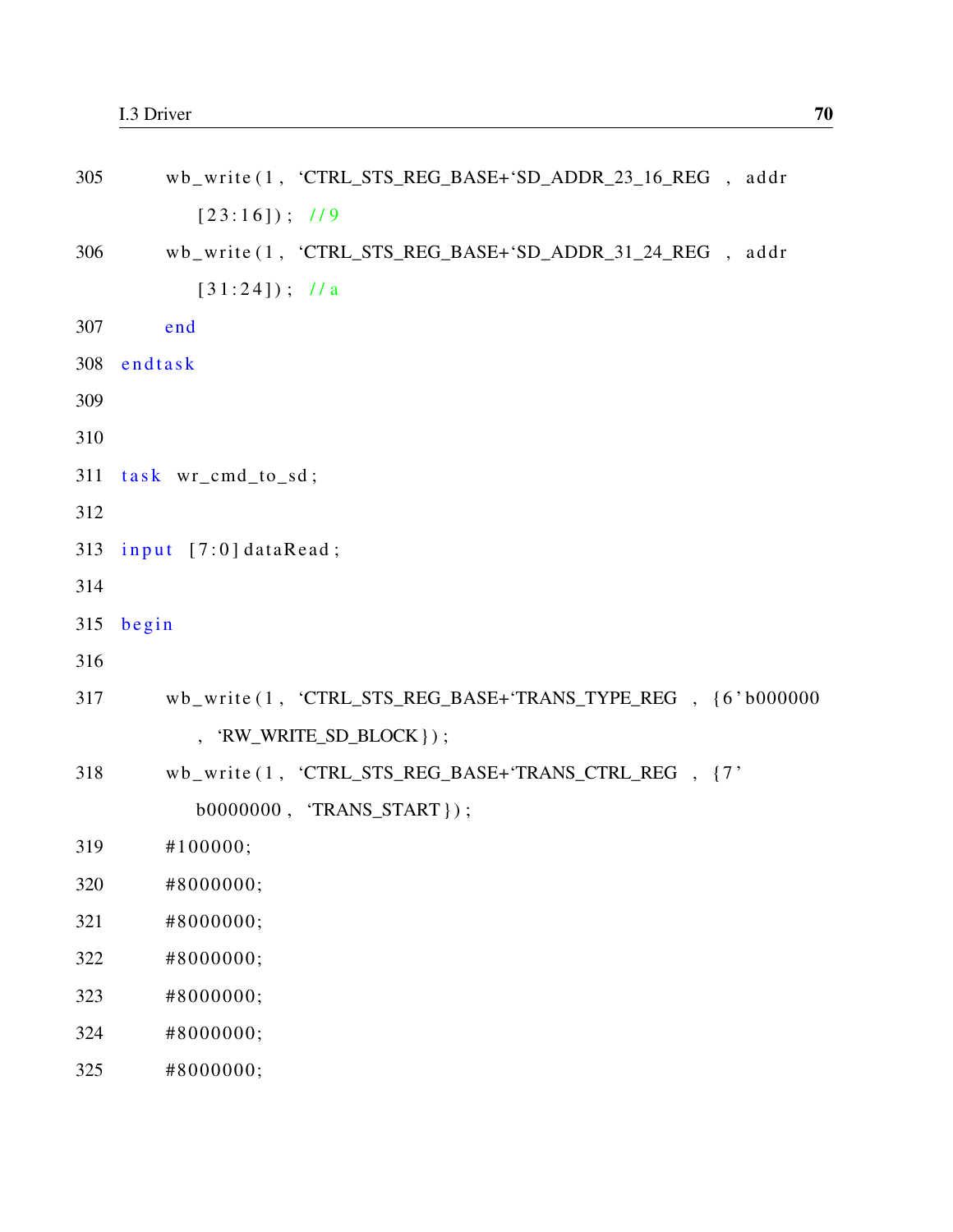| 326 | #8000000;                                                   |
|-----|-------------------------------------------------------------|
| 327 | wb_read(1, 'CTRL_STS_REG_BASE+'TRANS_STS_REG, dataRead);    |
| 328 |                                                             |
| 329 | if $(dataRead[0] == 'TRANS_BUSY) begin$                     |
| 330 | \$write ("--- ERROR: SD block write failed to complete \n") |
|     | $\vdots$                                                    |
| 331 | end                                                         |
| 332 | else begin                                                  |
| 333 | wb_read(1, 'CTRL_STS_REG_BASE+'TRANS_ERROR_REG, dataRead    |
|     | );                                                          |
| 334 | $if (dataRead[5:4] == 'WRITE_NO_ERROR)$                     |
| 335 | \$write ("SD block write passed\n");                        |
| 336 | else                                                        |
| 337 | \$write ("---- ERROR: SD block write failed. Error code     |
|     | $= 0x\%01x \ln^{\prime\prime}$ , dataRead [5:4] );          |
| 338 | end                                                         |
| 339 | end                                                         |
| 340 | endtask                                                     |
| 341 |                                                             |
| 342 |                                                             |
| 343 | task rd_cmd_from_sd;                                        |
| 344 |                                                             |
| 345 | $input$ [7:0] dataRead;                                     |
| 346 |                                                             |
| 347 | begin                                                       |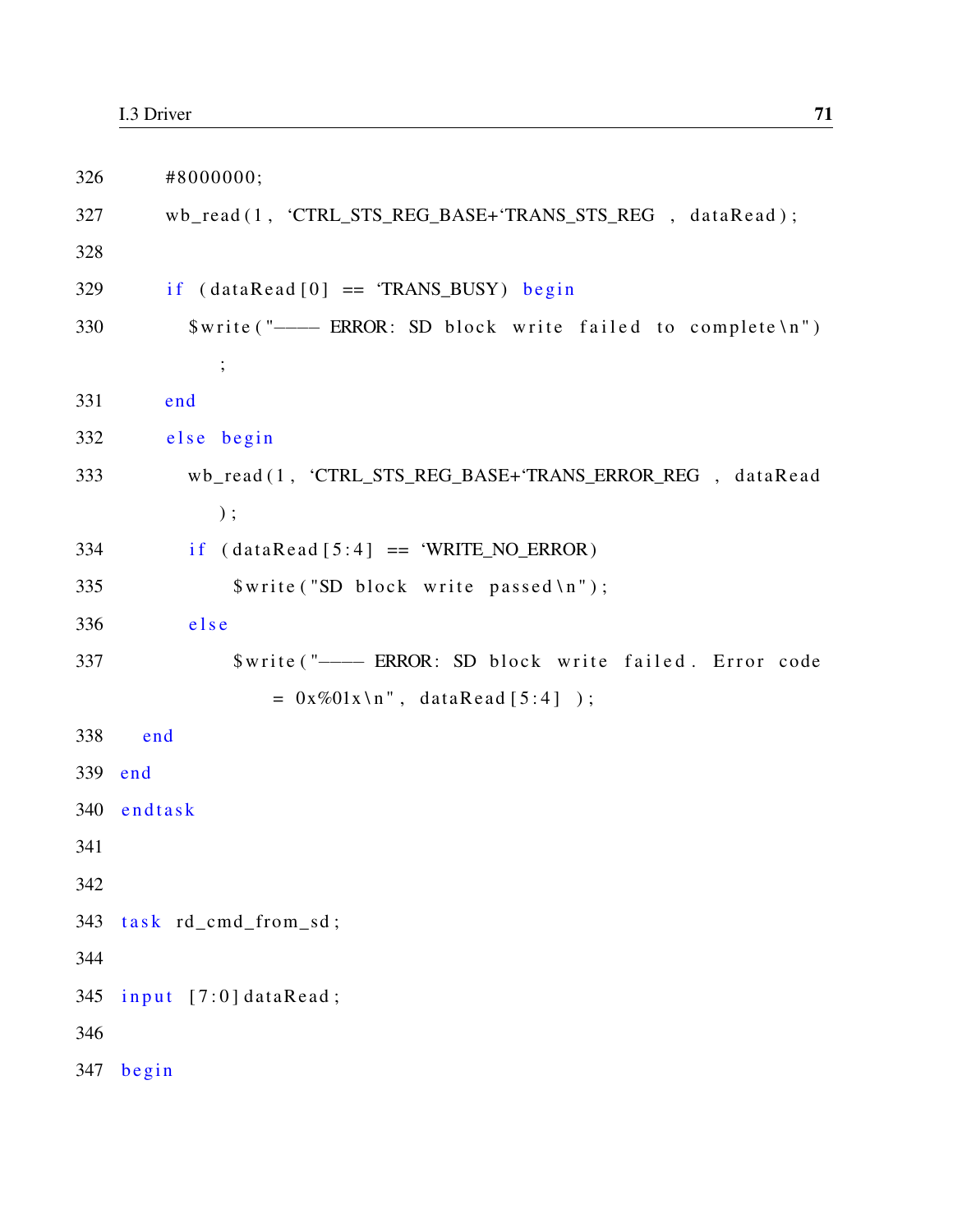```
348 wb_write (1, 'CTRL_STS_REG_BASE+'TRANS_TYPE_REG, {6'b000000,
       'RW_READ_SD_BLOCK} ) ;
349 wb_write (1, 'CTRL_STS_REG_BASE+'TRANS_CTRL_REG , {7'
         b0000000 , 'TRANS_START} ) ;
350 #100000;
351 #8000000;
352 #8000000;
353 #8000000;
354 #8000000;
355 #8000000;
356 #8000000;
357 #8000000;
358 wb_read (1, 'CTRL_STS_REG_BASE+'TRANS_STS_REG, dataRead);
359
360 if (dataRead [3:2] == 'READ_NO_ERROR) begin361 $write ("SD block read passed \n");
362 for (j=0; j < 16; j=j+1) begin
363 $write ("Data 0x\%0x = ", j*32);
364 for (i=0; i < 32; i=i+1) begin
365 wb_read (1, 'RX_FIFO_BASE+'FIFO_DATA_REG, dataRead);
366 $write ("0x\%0x", dataRead);
367 end
368 $write ("\n");
369 end
370 end
```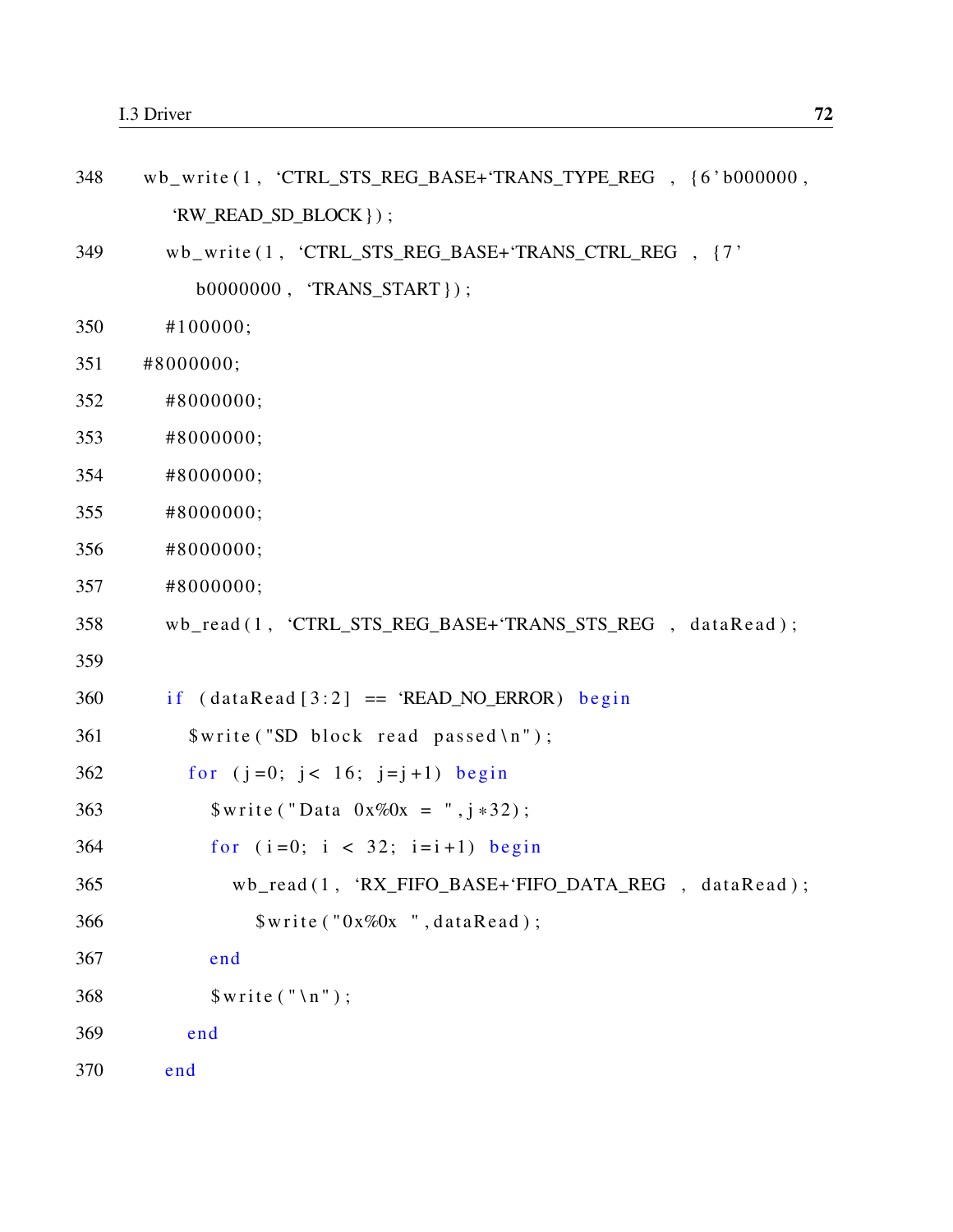371 else  $\text{Write}$  ("--- ERROR: SD block read failed. Error code = 0x 372  $%01x\ln$ ", dataRead [3:2]); 373 374 375 end 376 endtask 377 378 379 endclass: sd\_mmc\_driver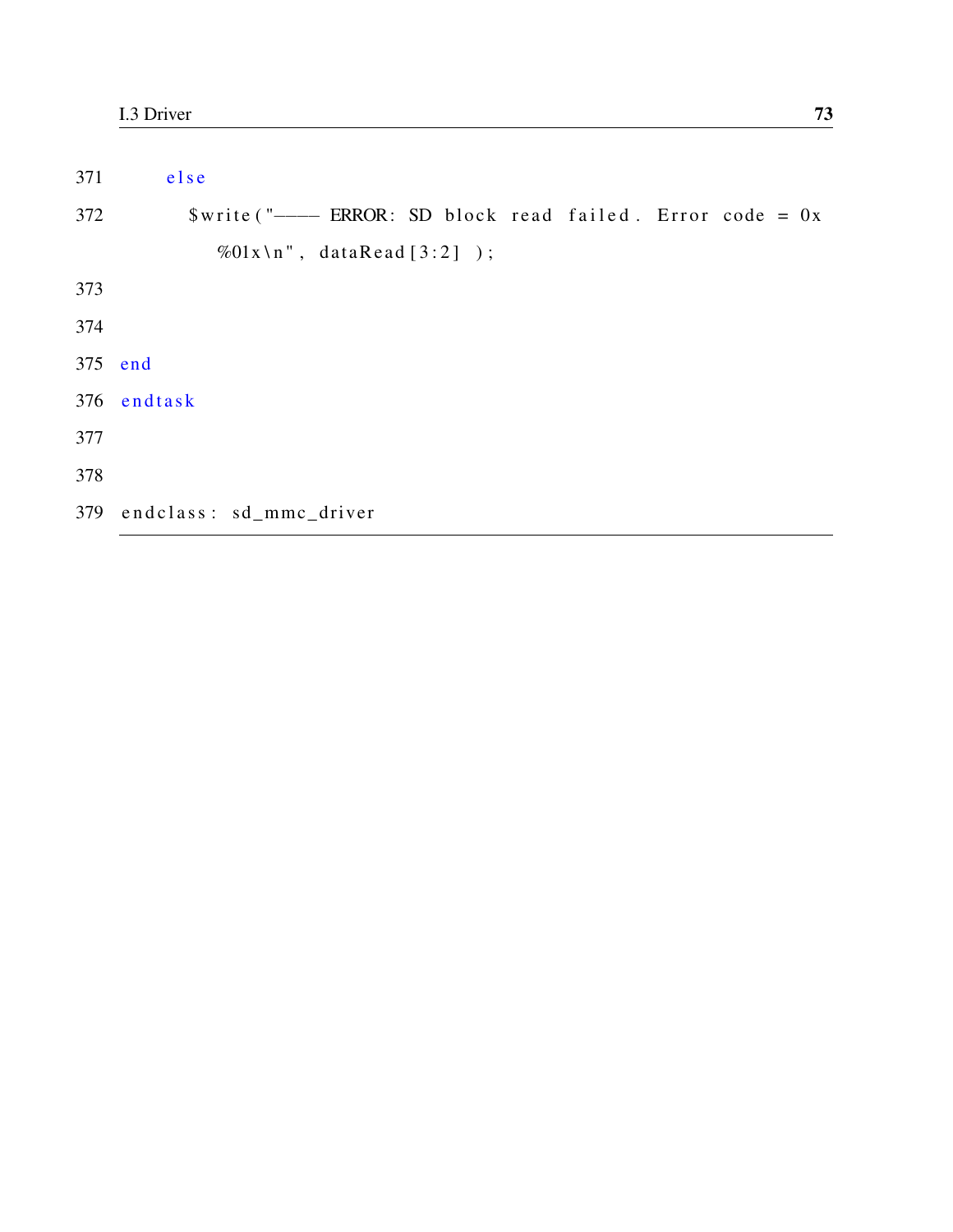#### I.4 Environment

```
1 class sd mmc env extends uvm env;
2 'uvm_component_utils (sd_mmc_env)
3
4 sd_mmc_agent sa_agent;
5 sd_mmc_scoreboard sa_sb;
6 uvm_tlm_fifo \#(frame) fifo_h1;
7
8 uvm_tlm_fifo \#(\text{frame}) fifo_h2;
9 function new (string name, uvm_component parent);
10 super . new (name, parent);
11 end function: new
12
13 function void build phase (uvm phase phase);
14 super.build_phase(phase);
15 sa_agent = sd_mmc_agent :: type_id :: create (.name ("sa_agent")
          , . parent (\text{this}) ;
16 sa_sb = sd_mmc_scoreboard :: type_id :: create (.name("sa_sb")
          , . parent (\text{this}) ;
17 fif o _ h 1 = new ("fif o _ h 1", this);
18 \text{fifo\_h2 = new('ffo\_h2'', this)};19 end function: build phase
20
21 function void connect_phase (uvm_phase phase);
```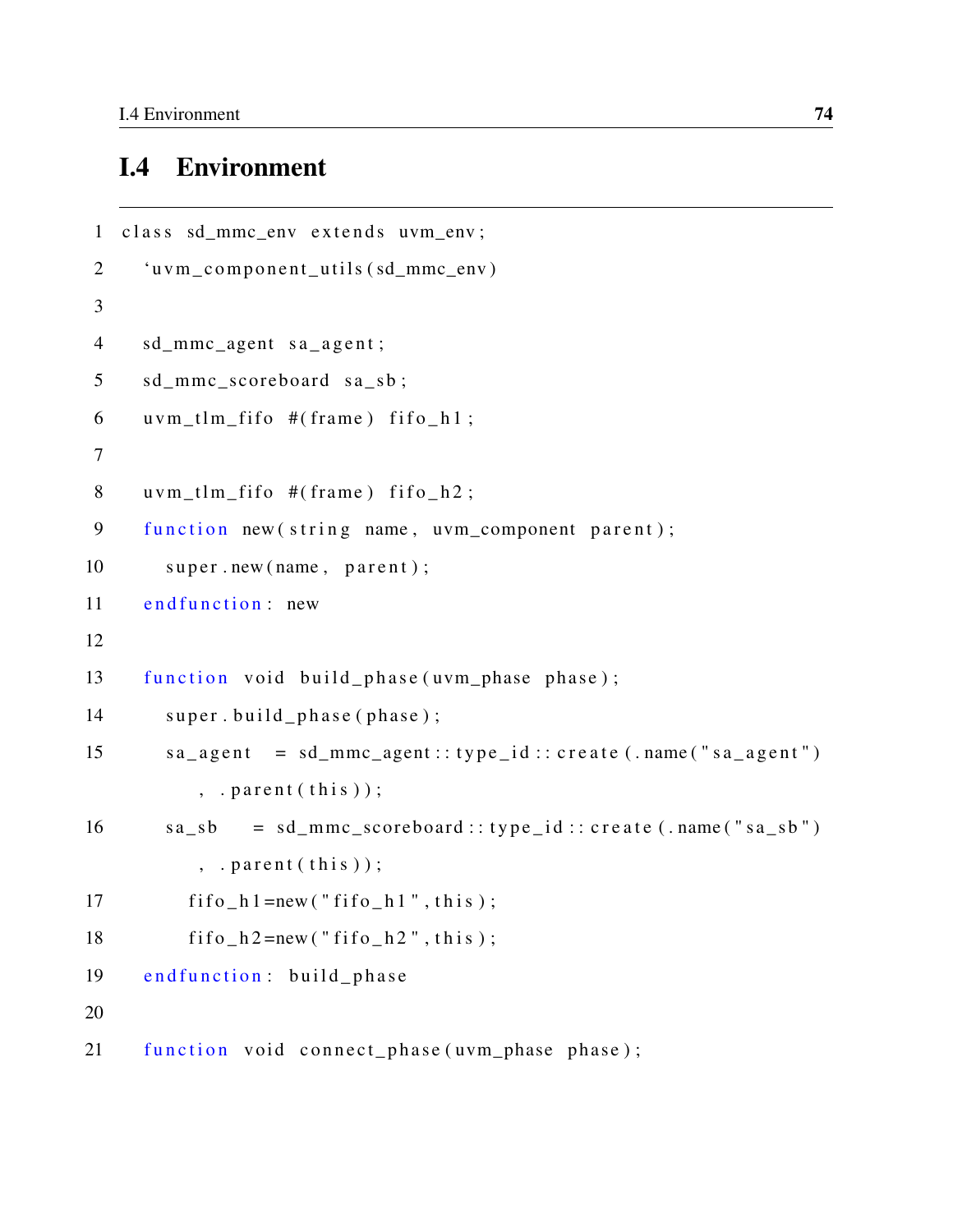| 22 | super.connect_phase(phase);                              |
|----|----------------------------------------------------------|
| 23 | sa_agent.sa_drvr.put_port_h.connect(fifo_h1.put_export); |
| 24 | sa_agent.sa_mon.put_port_h1.connect(fifo_h2.put_export); |
| 25 | $sa_s b. get\_port_h1.connect(fifo_h1.get_export);$      |
| 26 | $sa_s b. get_port_h2. connect(fifo_h2.get_export);$      |
| 27 |                                                          |
| 28 | endfunction: connect_phase                               |
| 29 | endclass: sd_mmc_env                                     |
|    |                                                          |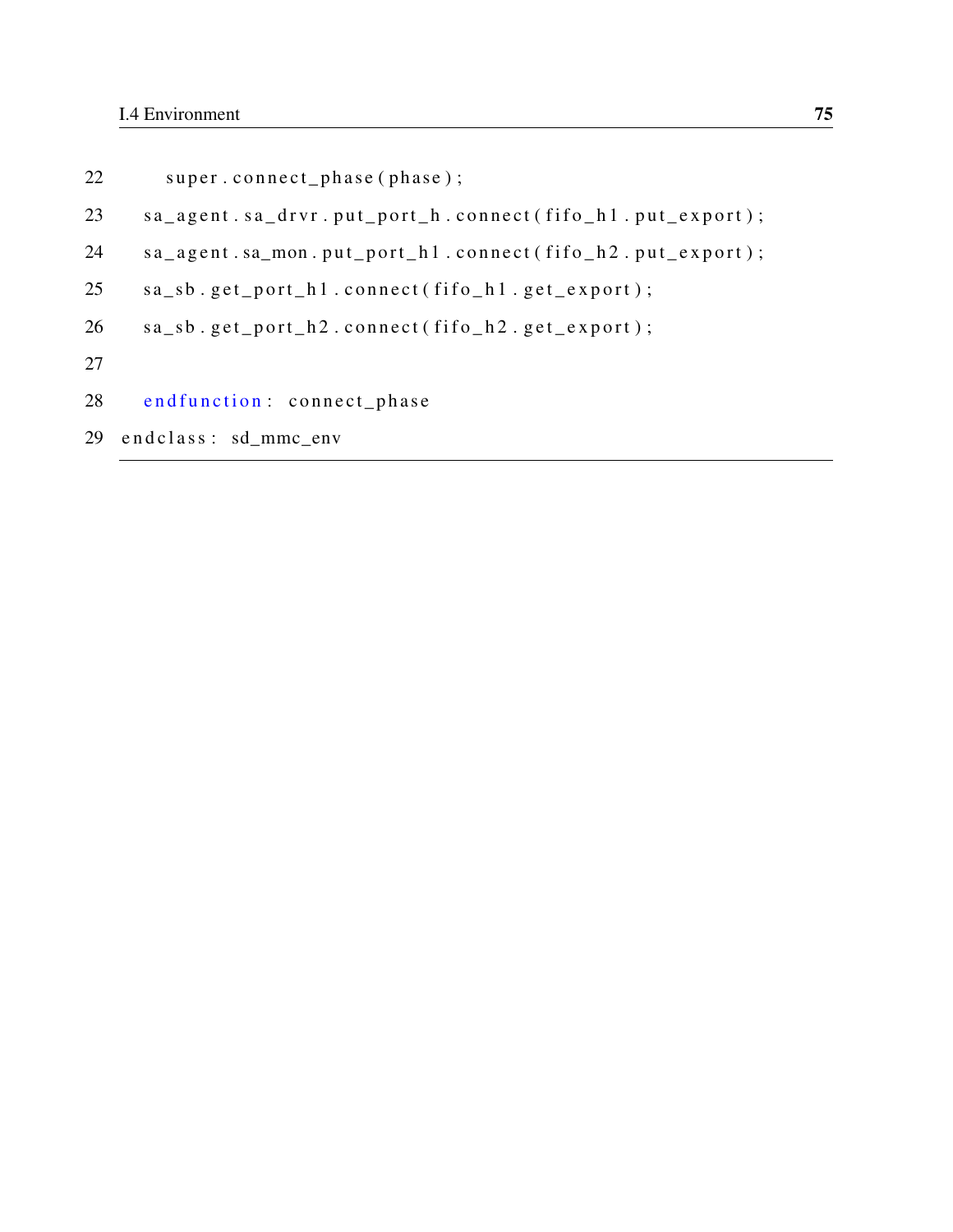#### **Interface**  $I.5$

```
1 interface sd_mmc_if ;
      logic clk_i;\overline{2}\overline{3}logic rst_i;logic [7:0] address_i;
 \overline{4}logic [7:0] data<sub>-</sub>i;
 5\overline{)}6
      logic [7:0] data_o;
 \overline{7}8
9
      logic strobe_i;
      logic we_i;
10
11
12
      logic ack_0;
13
14 // SPI logic clock
      logic spiSysClk;
15
16
17 // SPI bus
      logic spiClkOut;
18
19
      logic spiDataIn;
      logic spiDataOut;
20
      logic spiCS_n;
21
22
23
```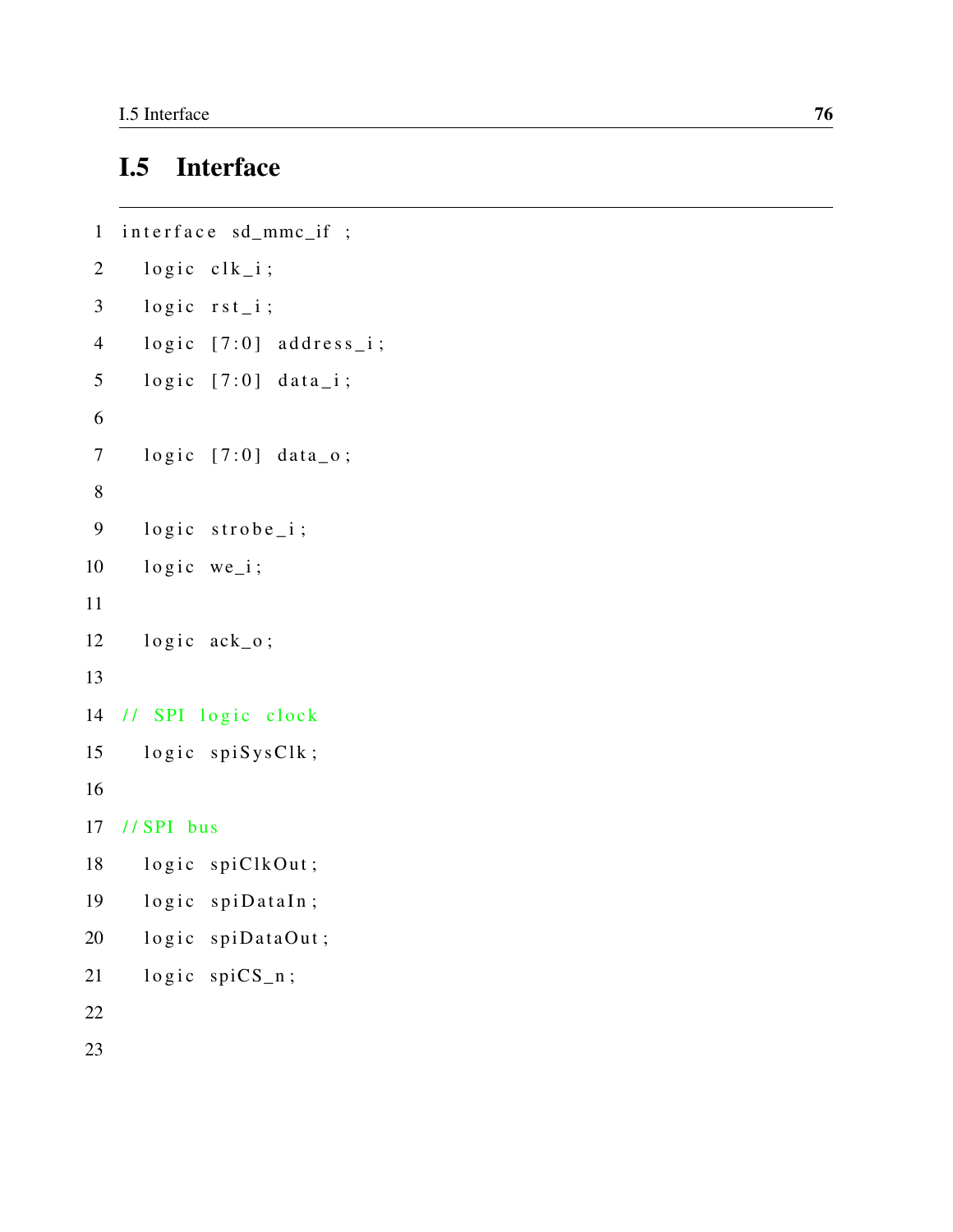```
24 \qquad \qquad \text{logic} \quad \text{scan}\_\text{in}0;
25 logic scan_en;
26 logic test_mode;
27 \qquad \qquad logic scan_out0;
28
29 // clocking sd_mmc_cb @ (posedge clk_i);
30 // default input #1step output #1ns;
31 // output data o, ack o, scan out0, spiClkOut, spiDataOut
      , spinCS_n;32 // input rst_i, address i, data i, strobe i, we i,
      spiSysClk, spiDataIn, scan_in0, scan_en, test_model;
33 // end clocking: master cb
34
35 // modport master_mp( input clk_i, rst_i, address_i, data_i,
      strobe_i, we_i, spiSysClk, spiDataIn, scan_in0, scan_en,
      test mode, output data o, ack o, scan out0, spiClkOut,
      spiDataOut, spiCS_n);
36 // modport master_sync_mp ( clocking master_cb );
37
38 // wb_master_model wb1 (clk_i,rst_i,address_i,data_i,
      data_o,1'b1, strobe_i, we_i,1'b1, ack_o,1'b0,1'b0);
39
40 endinterface: sd mmc if
```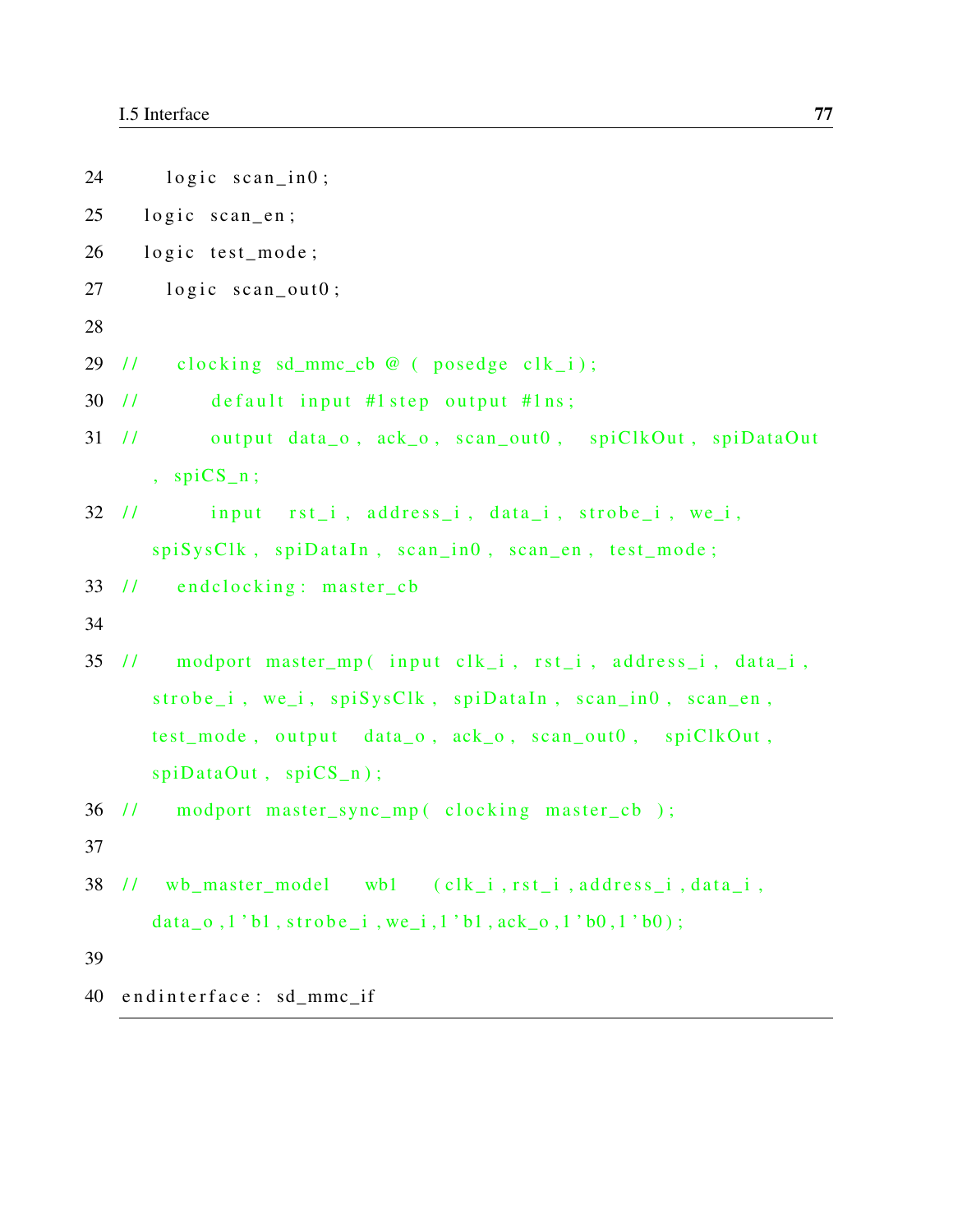### I.6 Monitor

```
1 class sd mmc monitor before extends uvm monitor;
2 'uvm component utils (sd mmc monitor before)
3 frame a ;
4 uvm_put_port \#(\text{frame}) put_port_h1;
5 uvm_event_pool p1 ;
6 virtual sd_mmc_if vif;
7 uvm event run mon;
8 uvm event run drv;
9
10 integer i;
11
12 function new (string name, uvm_component parent);
13 super . new (name, parent);
14 end function : new
15
16 function void build_phase(uvm_phase phase);
17 super.build_phase(phase);
18
19 void '(uvm_resource_db#(virtual sd_mmc_if)::read_by_name
20 (.~scope('ifs''), .name('sd\_mmc_if''), .val(vif)));21
22 p1= uvm_event_pool :: get\_global\_pool ();
23 run_drv=p1.get ("run_drv");
```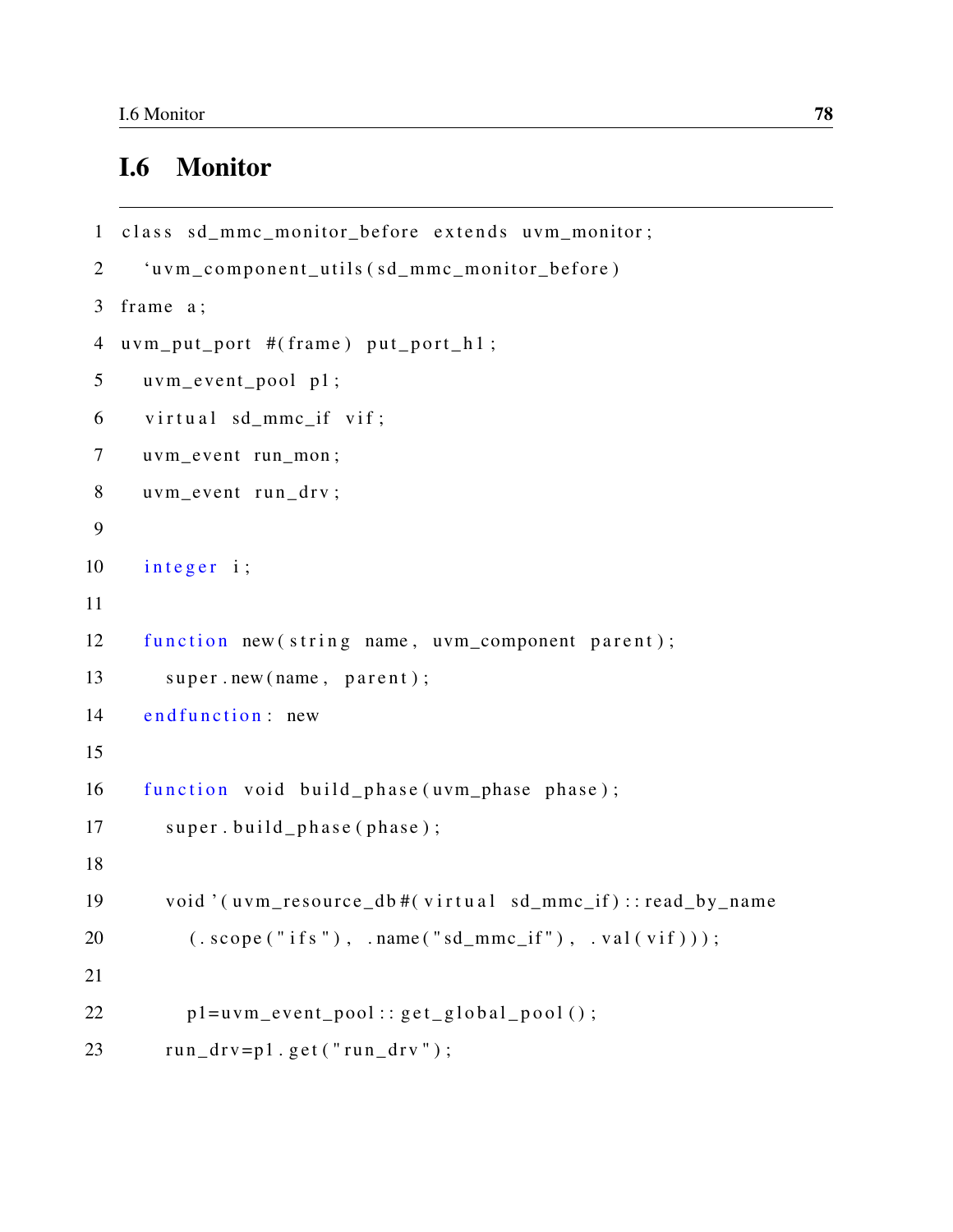```
24 run_mon=p1 . get ("run_mon");
25 put _port _h 1 = new ("put _port _h 1", this );
26
27 end function: build_phase
28
29 task run_phase (uvm_phase phase);
30 forever begin
31 reg [7:0] dataRead;
32 i = 0;
33 run_mon. wait_trigger();
34 repeat (512) begin
35 $display ("Before Init_ monitor");
36 r_f from_f fif o (dataRead);
37 \qquad \qquad \text{a} \lceil i \rceil = \text{dataRead};
38 \t i = i + 1;39
40 end
41 put_port_h1.put(a);
42 run_drv.trigger();
43 end
44
45 endtask: run_phase
46
47
48
```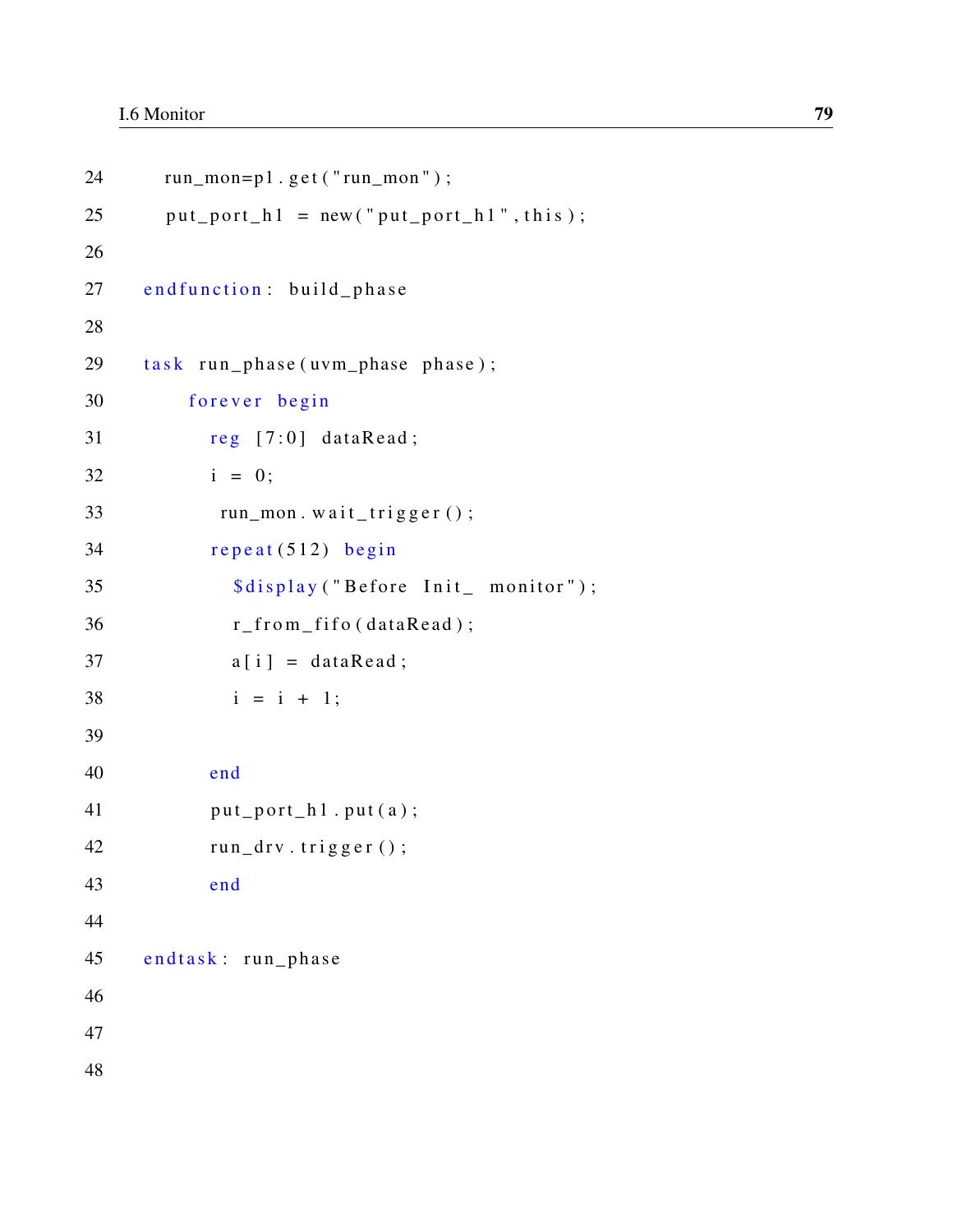```
49
50
51
52
53
54 task r_f from f if o;
55 output [7:0] dataRead;
56
57 begin
58 wb_read (1, 'RX_FIFO_BASE+'FIFO_DATA_REG, dataRead);
59 end
60 endtask
61
62
63 task wb_read;
64 input delay;
65 integer delay;
66
67 input [7:0] a;
68 output [7:0] d;
69
70 begin
71
72 // wait initial delay
73 repeat (delay) \mathcal{Q}(posedge \; vit. \;clk_i);
```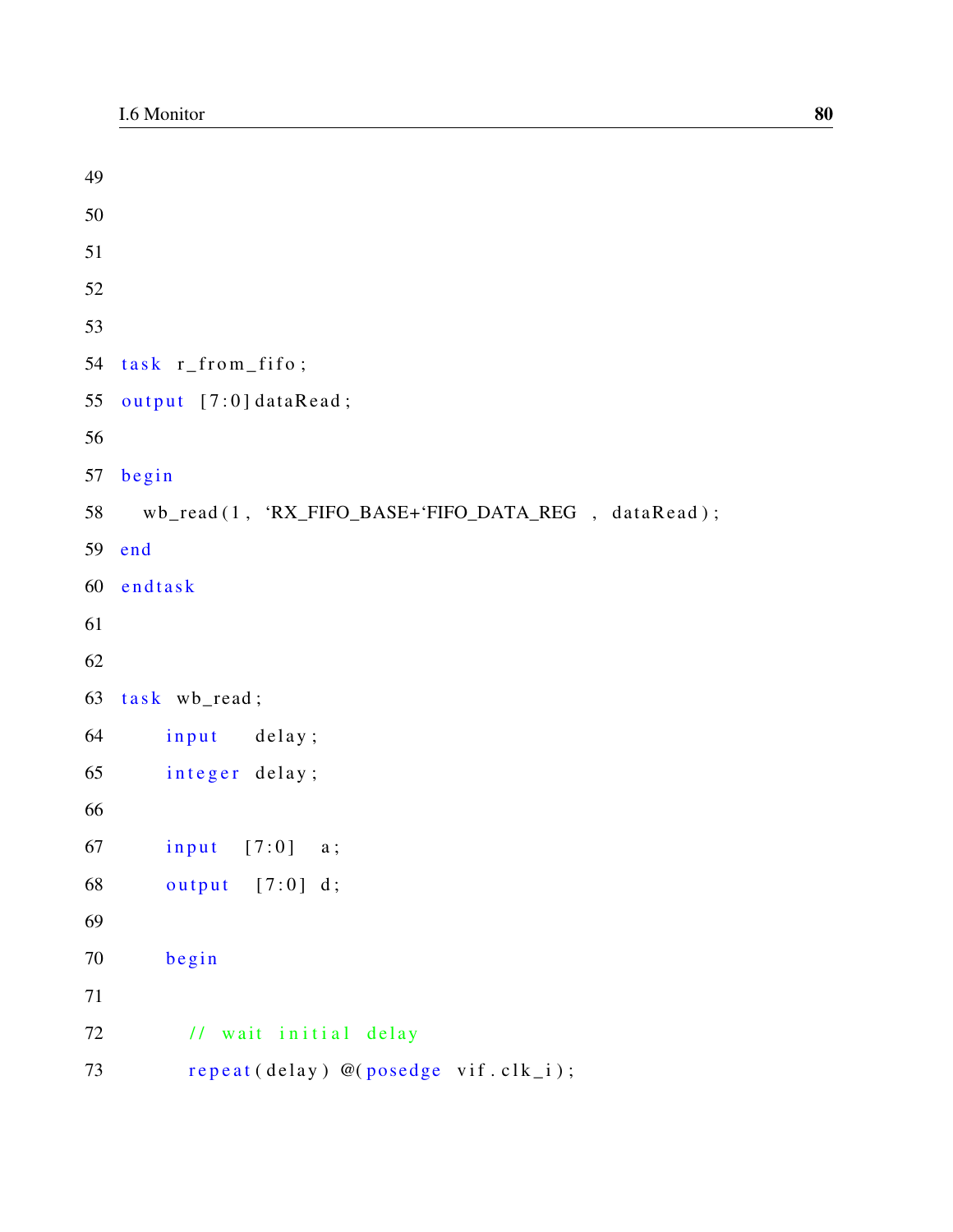```
74
75
          /// assert wishbone signals
76
          11#1;
          vif.address_i = a;77
          vif.data_i = {8{1 'bx }};78
79
80
          vif.strobe_i = 1'b1;
          vif.we_i = 1'b0;
81
82
         @(posedge vif.clk_i);83
84
          // wait for acknowledge from slave
85
          while (\sim \text{vif.ack}_0) @(posedge vif.clk_i);
86
87
          // negate wishbone signals
88
          11#1;89
90
91
          vif.strobe_i = 1'bx;
          vif.address_i = {8{1'bx}};92
          vif.data_i = {8{1'bx}} ;
93
94
          vif.we_i = 1' hx;
95
96
         \mathbf d= vif. data_o;
97
98
       end
```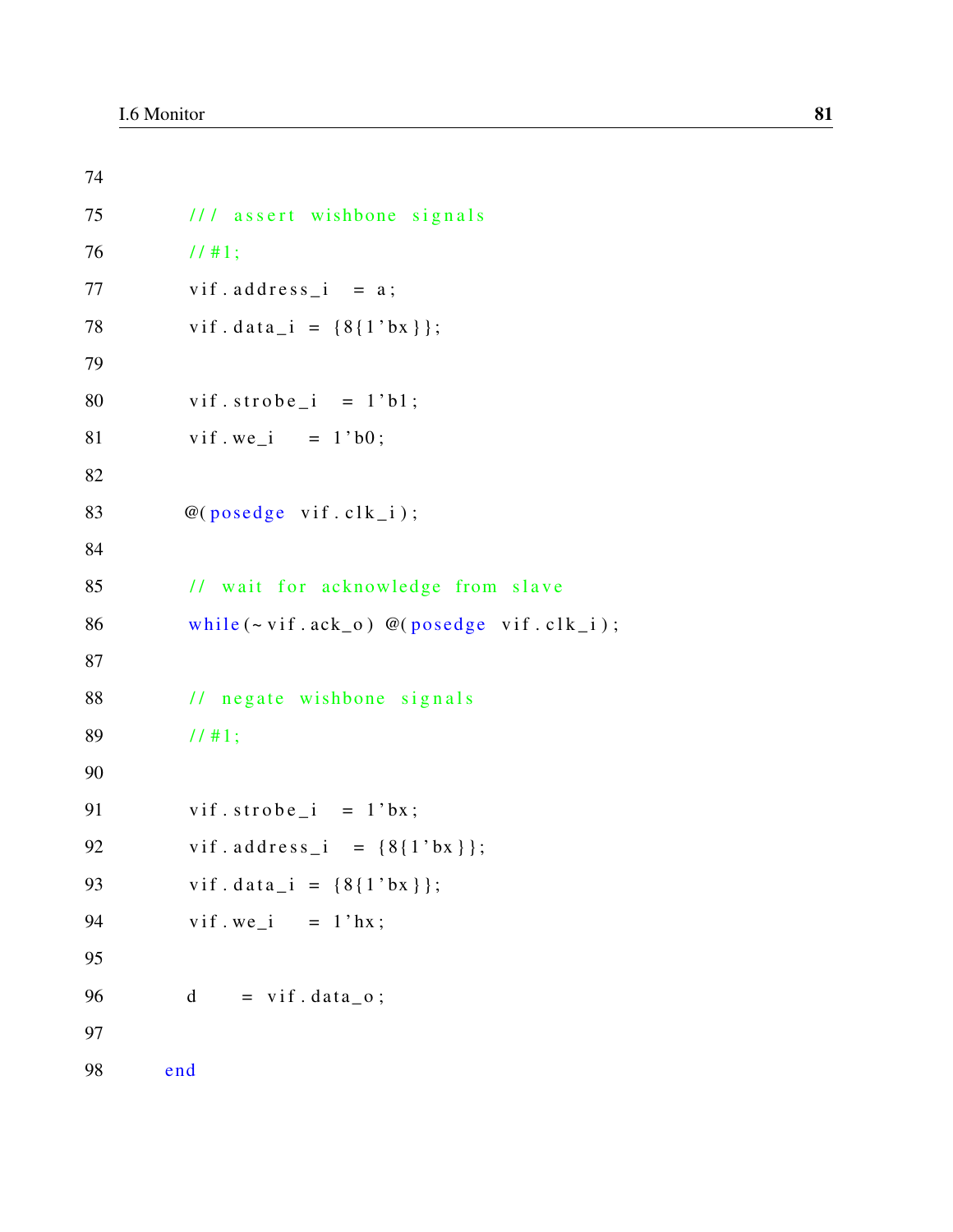| 99  | endtask                             |
|-----|-------------------------------------|
| 100 |                                     |
| 101 |                                     |
| 102 |                                     |
| 103 |                                     |
| 104 |                                     |
| 105 |                                     |
| 106 |                                     |
| 107 |                                     |
| 108 |                                     |
| 109 |                                     |
|     | 110 endclass: sd_mmc_monitor_before |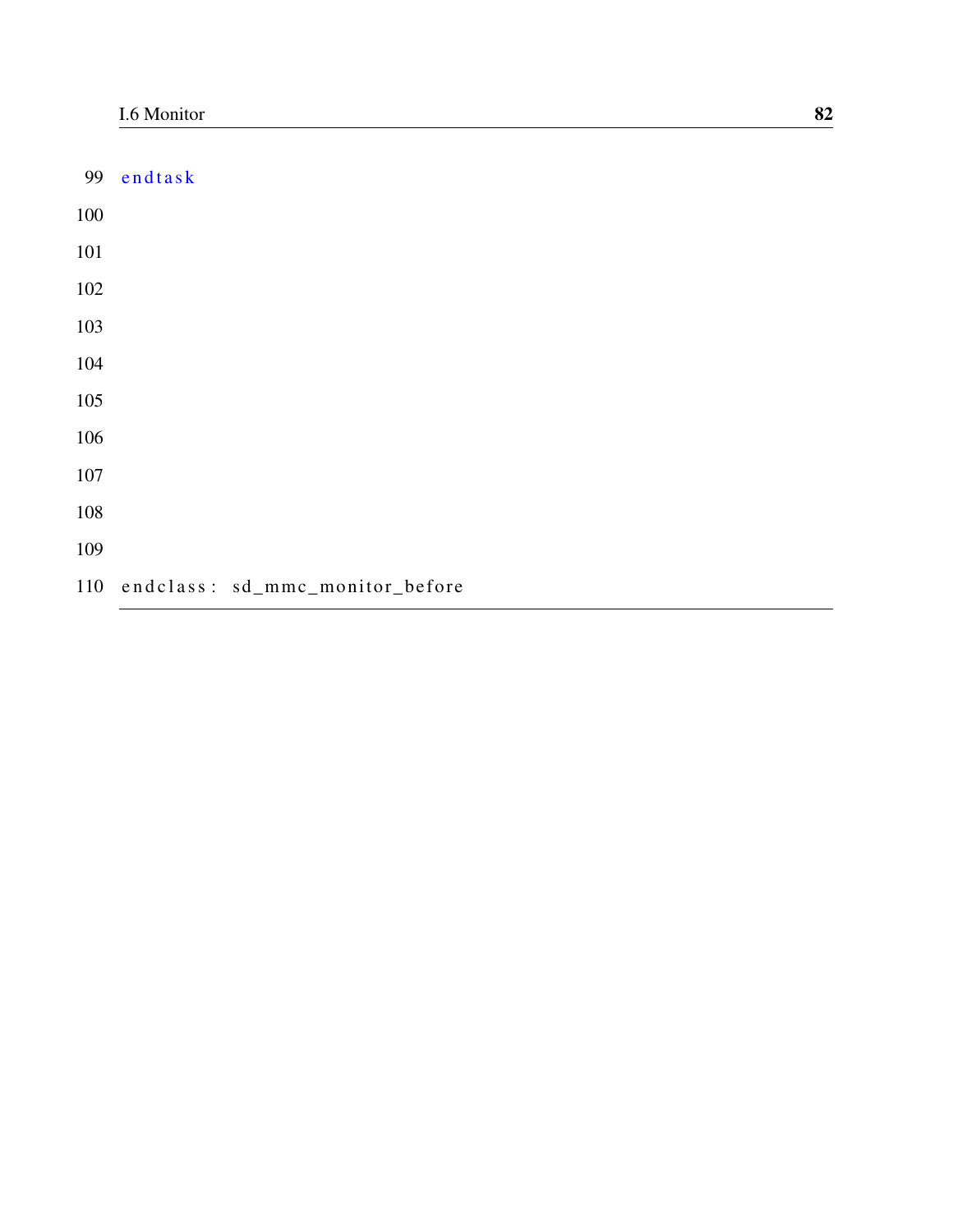## I.7 Package

```
1 package sd_mmc_pkg ;
2
3 import uvm_pkg::*;
4
5 'include "sd_mmc_sequencer.sv"
6 'include "sd\_mmc\_monitor.sv"
7 'include "sd_mmc_driver.sv"
8 'include "sd_mmc_agent.sv"
9 'include "sd_mmc_scoreboard.sv"
10 'include "sd_mmc_config.sv"
11 'include "sd_mmc_env.sv"
12 'include "sd_mmc_test.sv"
13
14
15 endpackage : sd_mmc_pkg
```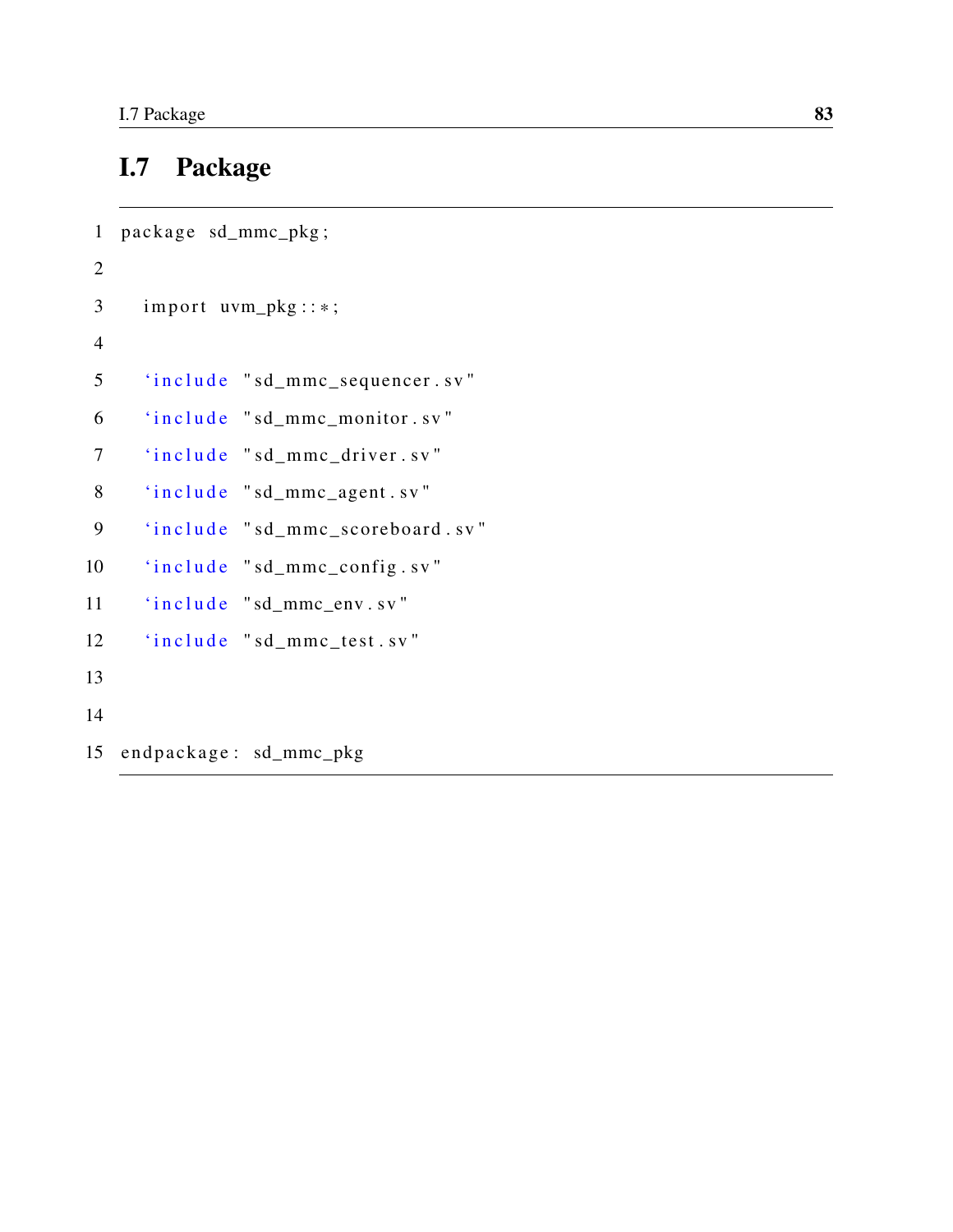#### I.8 Scoreboard

```
1
2
3 class sd_mmc_scoreboard extends uvm_scoreboard;
4 ' u v m _ c omponent _utils (sd_mmc_scoreboard)
5
6
7 uvm_get_port #(frame) get_port_h1;
8 uvm\_get\_port #(frame) get\_port\_h2;
9
10 frame a;
11
12 frame b;
13
14 function new (string name, uvm_component parent);
15 super.new (name, parent);
16 end function: new
17
18 function void build_phase(uvm_phase phase);
19 super.build_phase(phase);
20
21 get port h1 = new("get port_h1", this);22
23 get_port_h2 = new("get\_port_h2", this);
```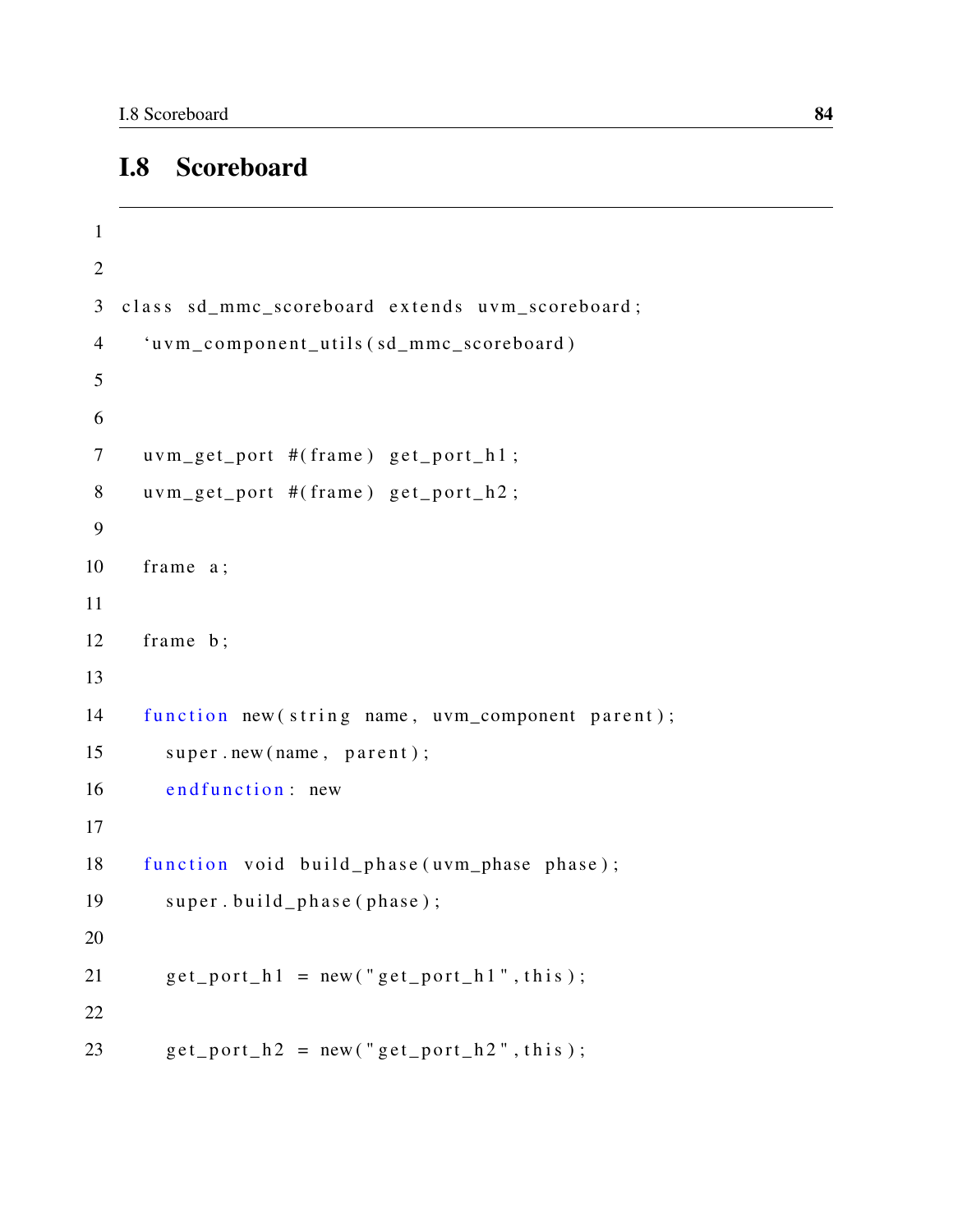```
24
25
26 end function: build_phase
27
28 task run();
29 forever begin
30 integer i = 0;
31 get_port_h1.get(a);
32 get_port_h2.get(b);
33 for (i=0; i < 511; i = i + 1)34 if (a[i] != b[i+1])35 $ display; $display" ( "Error" ) ;36
37 end
38 endtask: run
39
40 end class: sd_mmc_scoreboard
```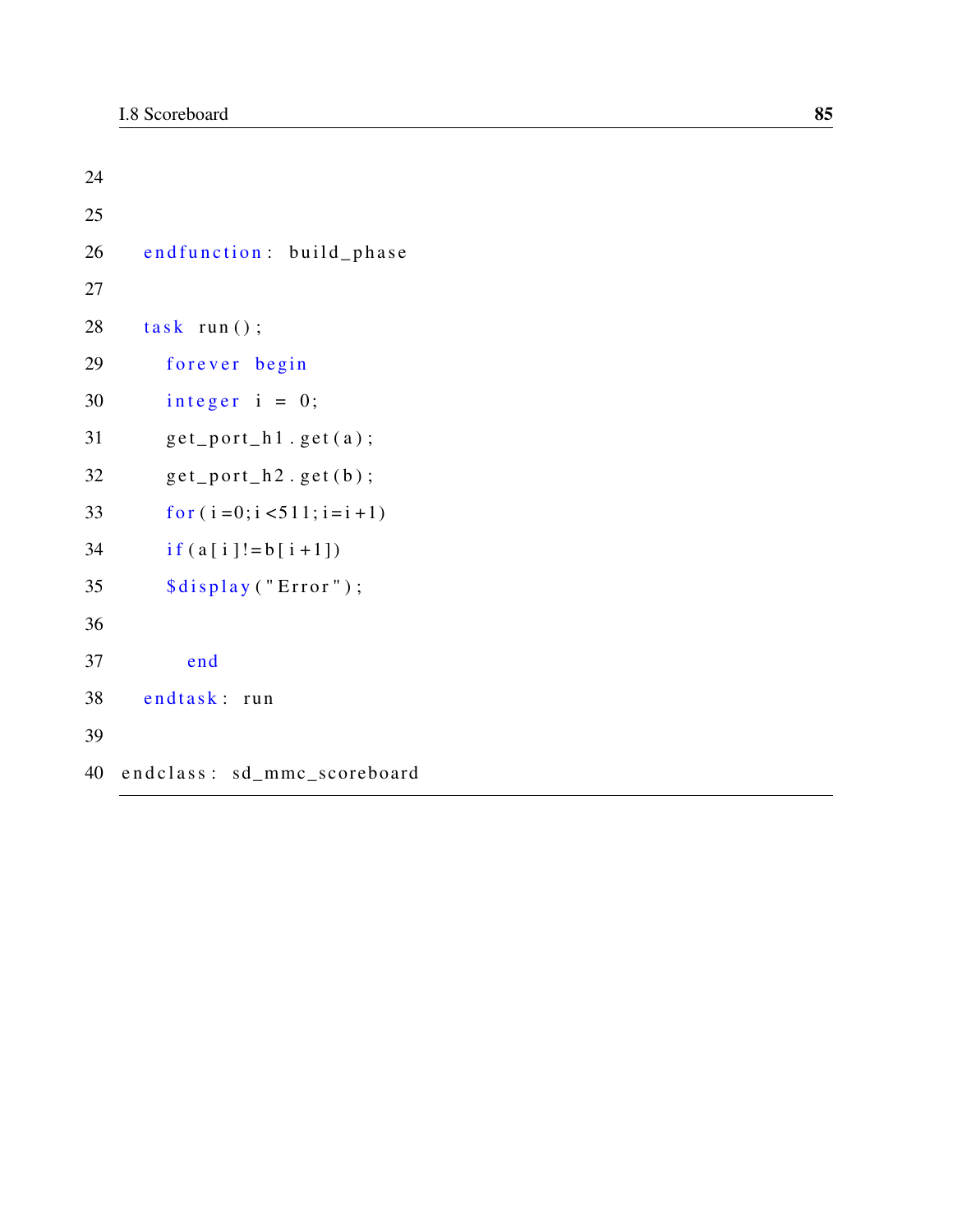## I.9 Sequencer and Sequence Item

```
1 class sd_mmc_transaction extends uvm_sequence_item;
2
3
4 // rand bit dir;
5
6
7 / / rand dir e dir;
8 rand bit [31:0] address;
9 rand bit [7:0] data;
10
11
12 rand int create_delay;
13
14 constraint default_delay_values {
15 soft create_delay inside \{ [0:10] \};16 }
17
18 constraint max_write_address
19 {
20 address < (2^2-1-513); }
21
22
23 function new (string name = ");
```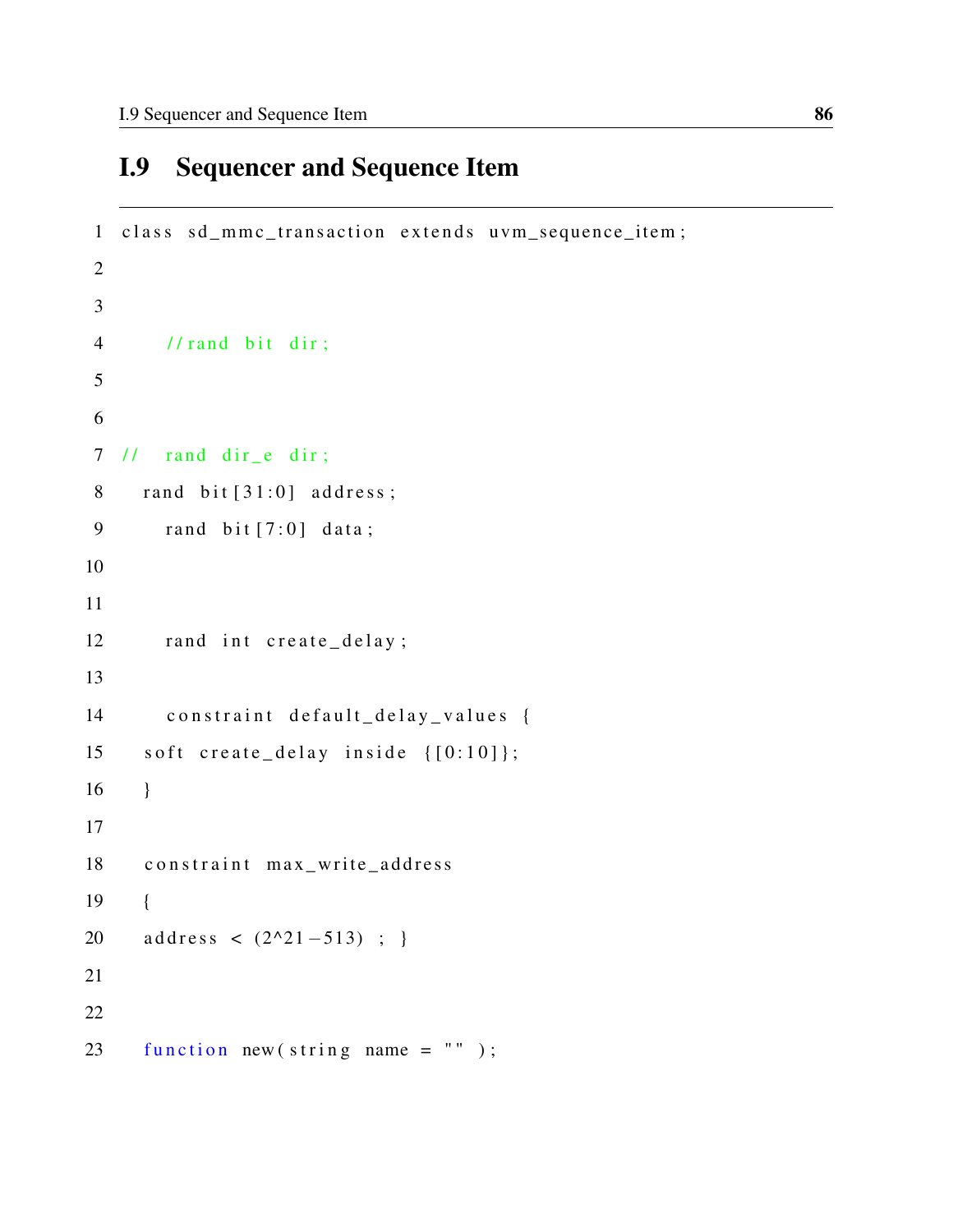```
24 super.new (name);
25 end function
26
27 "uvm\_object\_utils\_begin(sd\_mmc\_transaction")28 // 'uvm_field_enum ( dir_e, dir, UVM_ALL_ON)
29 // 'uvm_field_int(dir, UVM_ALL_ON)
30 'uvw_field\_int (address, UVM_ALL_ON)31 'uvm field int (data, UVM ALL ON)
32 'uvm_field_int(create_delay, UVM_ALL_ON)
33 'uvm_object_utils_end
34
35
36 end class: sd_mmc_transaction
37
38
39 class sd_mmc_init_sequence extends uvm_sequence#(
     sd\_mmc\_transaction );
40
41
42 'uvm_object_utils (sd_mmc_init_sequence)
43
44 function new (string name = ");
45 super.new(name);
46 end function: new
47
```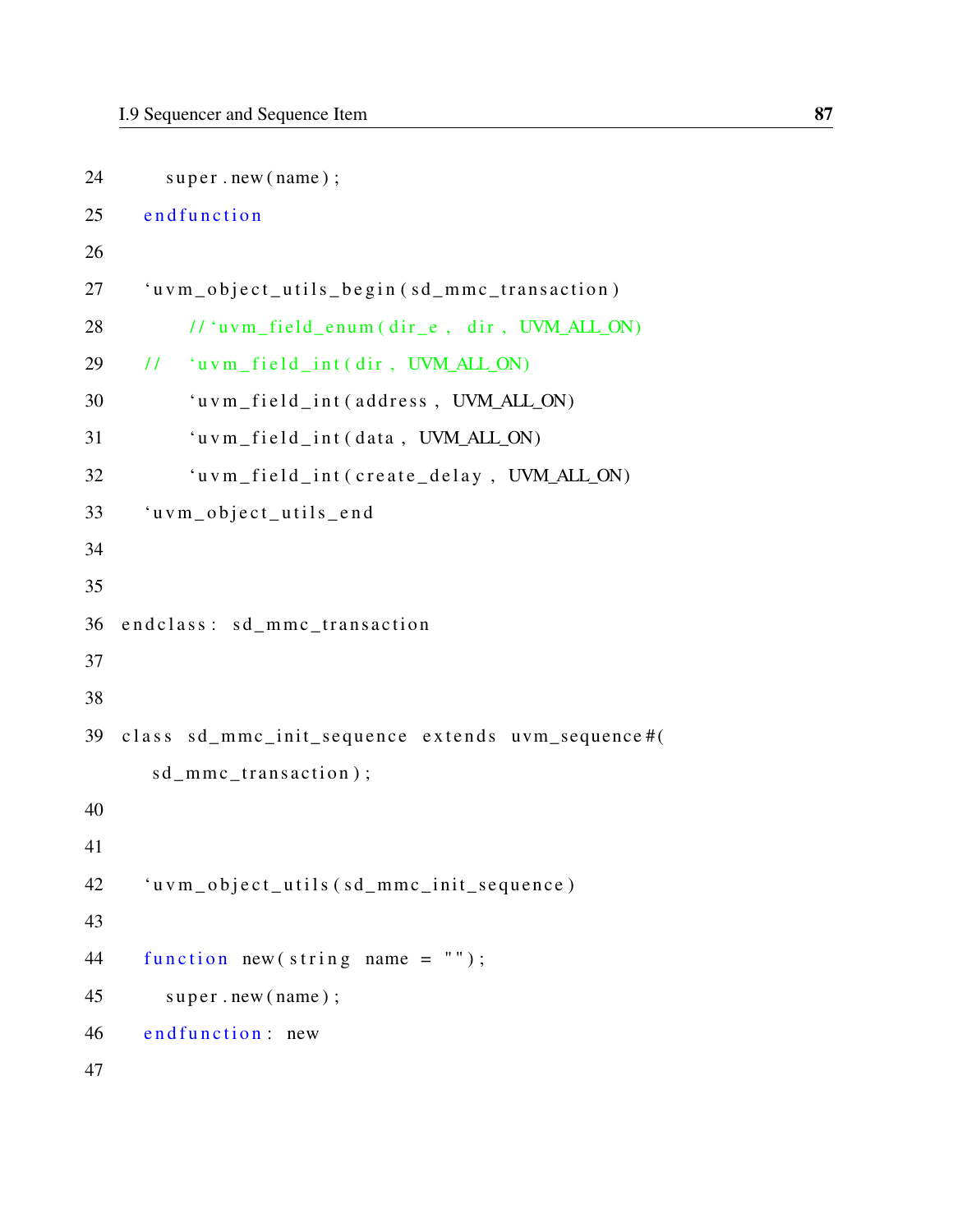```
48 task body();
49 begin
50 sd_mmc_transaction sd_tx;
51 // sd_mmc_transaction :: sd_frame sd_frame_tx;
52
53
54 sd_tx = sd_mmc_transaction::type_id::create(.name("sd_tx")
             ) , . c o n t x t ( g e t _ f u l l _ n a m e ( ) ) ) ;
55
56 start\_item (sd\_tx);57 \qquad \qquad \text{assert} \left( \text{sd\_tx.randomize} \left( \right) \right);58 f inish\_item (sd_t x);59 end
60
61 endtask: body
62 end class: sd_mm c_init_sequence
63
64
65 typedef bit [7:0] [511:0] frame;
66
67 typed ef uvm_sequencer#(s d_mmc_{transaction}) sd_mmc_sequencer;
```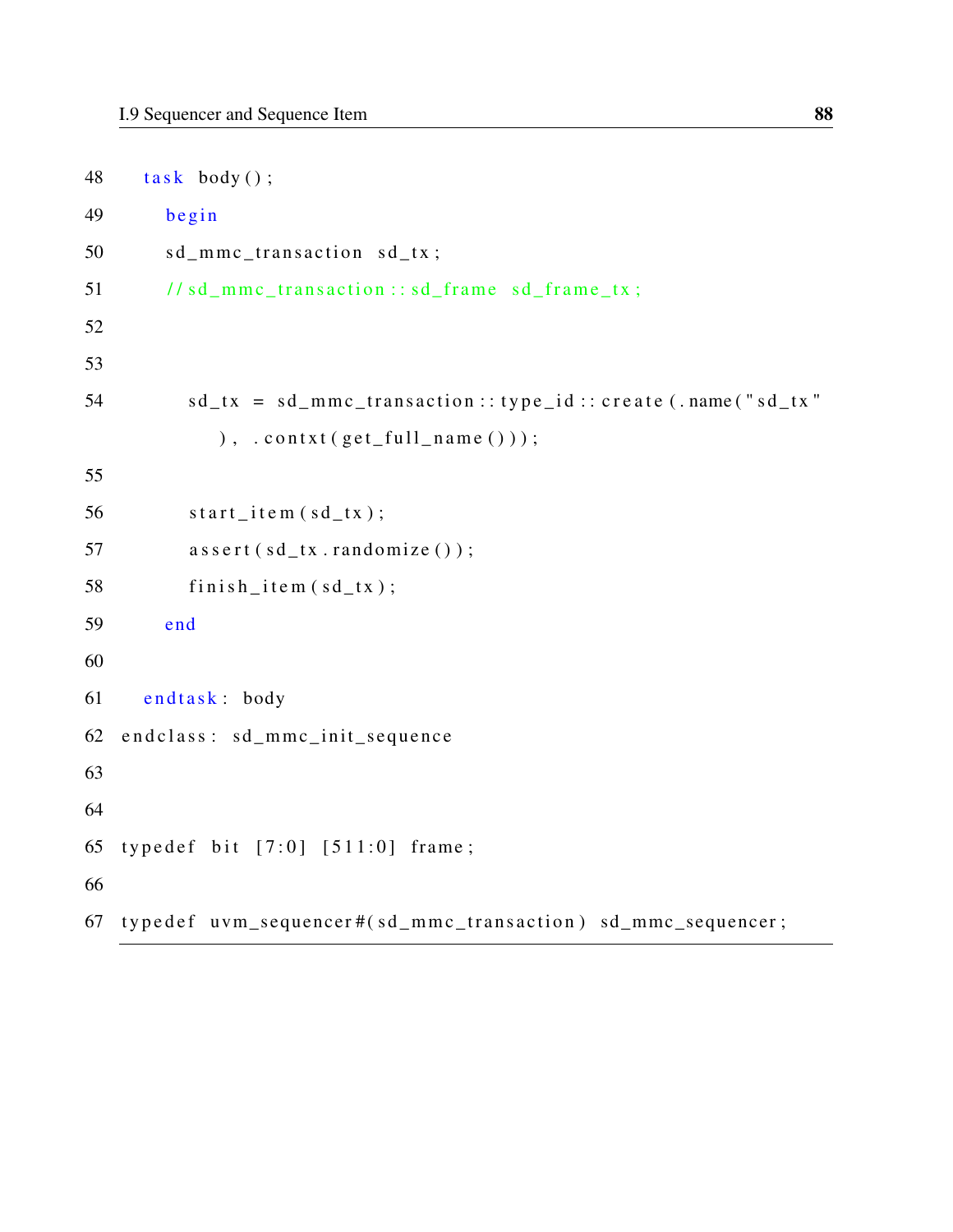# I.10 Top

```
1
2 'include "uvm_macros.svh"
3
4 'include "sd_mmc_pkg.sv"
5 // 'include "sd_mmc. v"
6 'include "sd\_mmc\_if . sv"
7
8 module test;
9 import uvm_pkg::*;
10 import sd_mmc_pkg::*;
11
12 // Interface declaration
13 \qquad \text{sd\_mmc\_if} \quad \text{vif}();14
15 // Connects the Interface to the DUT
16 sd_mmc top (
17 vif.scan_in0,
18 vif.scan_en,
19 vif.test_mode,
20 vif.scan_out0,
21 vif.clk_i,
22 vif. rst_i,
23 vif. address_i,
```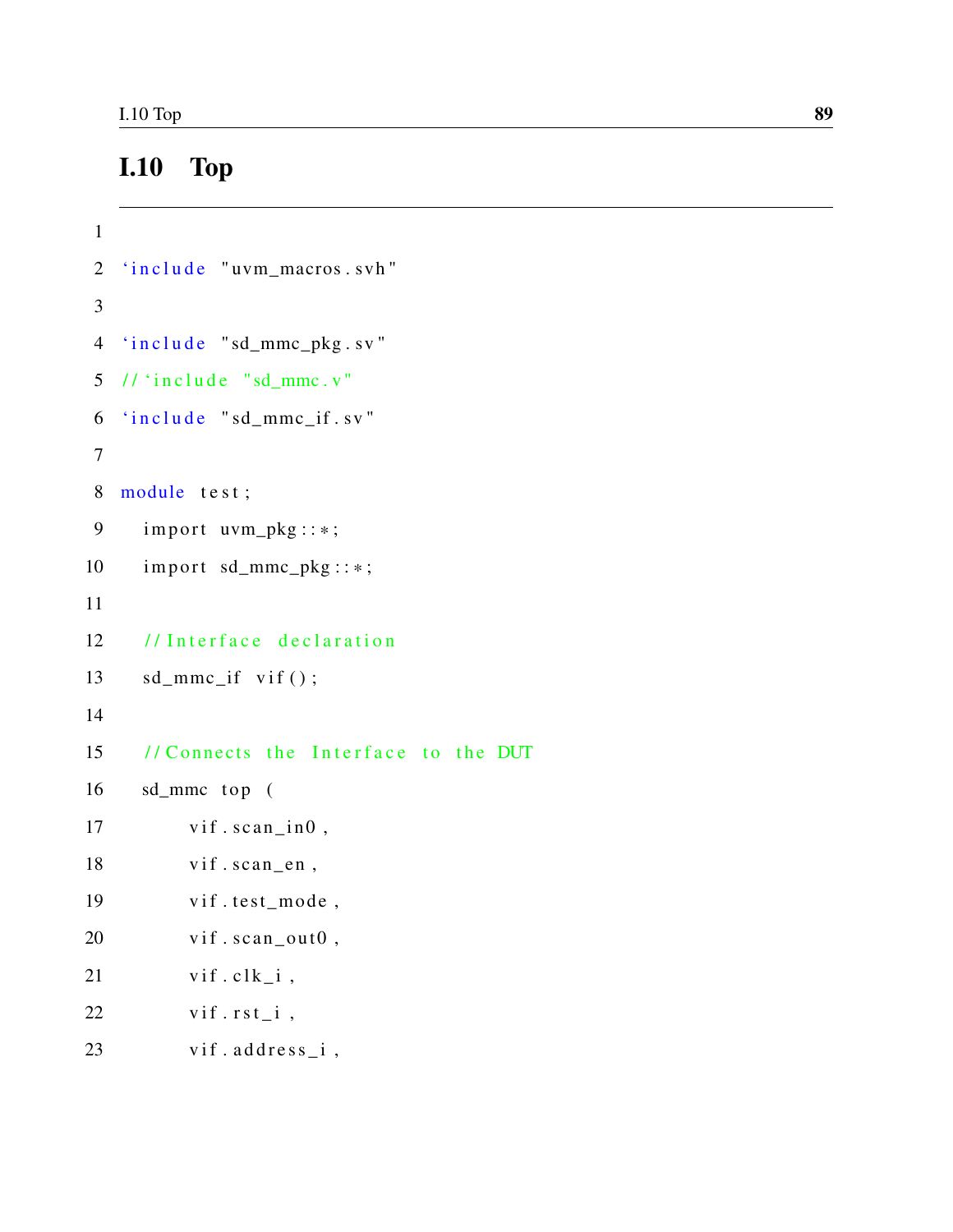| 24 | $v$ if.data_i,            |
|----|---------------------------|
| 25 | vif.data_o,               |
| 26 | $v$ if.strobe_i,          |
| 27 | $v$ if.we_i,              |
| 28 | $v$ if.ack_o,             |
| 29 | // SPI logic clock        |
| 30 | $v$ if.spi $S$ ys $C$ lk, |
| 31 | // SPI bus                |
| 32 | vif.spiClkOut,            |
| 33 | vif.spiDataIn,            |
| 34 | vif.spiDataOut,           |
| 35 | vif.spiCS_n               |
| 36 | $)$ ;                     |
| 37 |                           |
| 38 | spi_sd_model U1(          |
| 39 | $. rstn(vif.rst_i),$      |
| 40 | . sclk(vif.spiClkOut),    |
| 41 | . mosi (vif. spiDataOut), |
| 42 | . miso (vif. spiDataIn),  |
| 43 | $ncs(vif .spiCS_n)$       |
| 44 | $)$ ;                     |
| 45 |                           |
| 46 |                           |
| 47 | initial begin             |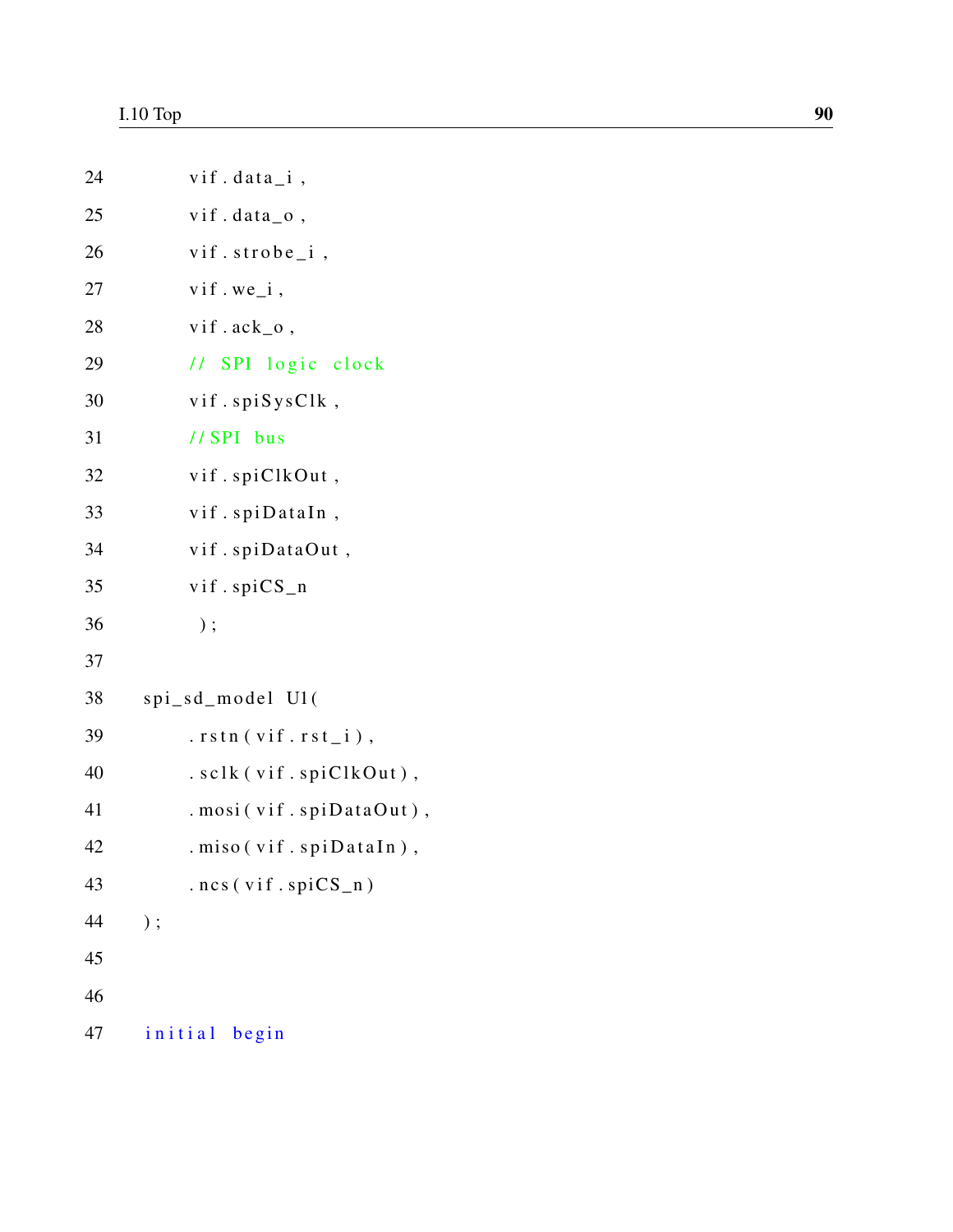| 48 | // Registers the Interface in the configuration block |
|----|-------------------------------------------------------|
|    | that other                                            |
| 49 | //blocks can use it                                   |
| 50 | uvm_resource_db#(virtual sd_mmc_if):: set             |
| 51 | $(.~scope("ifs"), .name("sd_mmc_if"), .val(vif));$    |
| 52 |                                                       |
| 53 | // Executes the test                                  |
| 54 | $run\_test()$ ;                                       |
| 55 | end                                                   |
| 56 |                                                       |
| 57 | //Variable initialization                             |
| 58 | initial begin                                         |
| 59 | vif.clk_i $\leq$ 1'b0;                                |
| 60 | vif.spiSysClk $\leq$ 1'b0;                            |
| 61 | end                                                   |
| 62 |                                                       |
| 63 | // Clock generation                                   |
| 64 | always                                                |
| 65 | #20 vif.clk_i = $\sim$ vif.clk_i;                     |
| 66 |                                                       |
| 67 | always                                                |
| 68 | #10 vif.spiSysClk = $\sim$ vif.spiSysClk;             |
| 69 |                                                       |
| 70 |                                                       |
| 71 | endmodule                                             |

 $\mathbf S$  O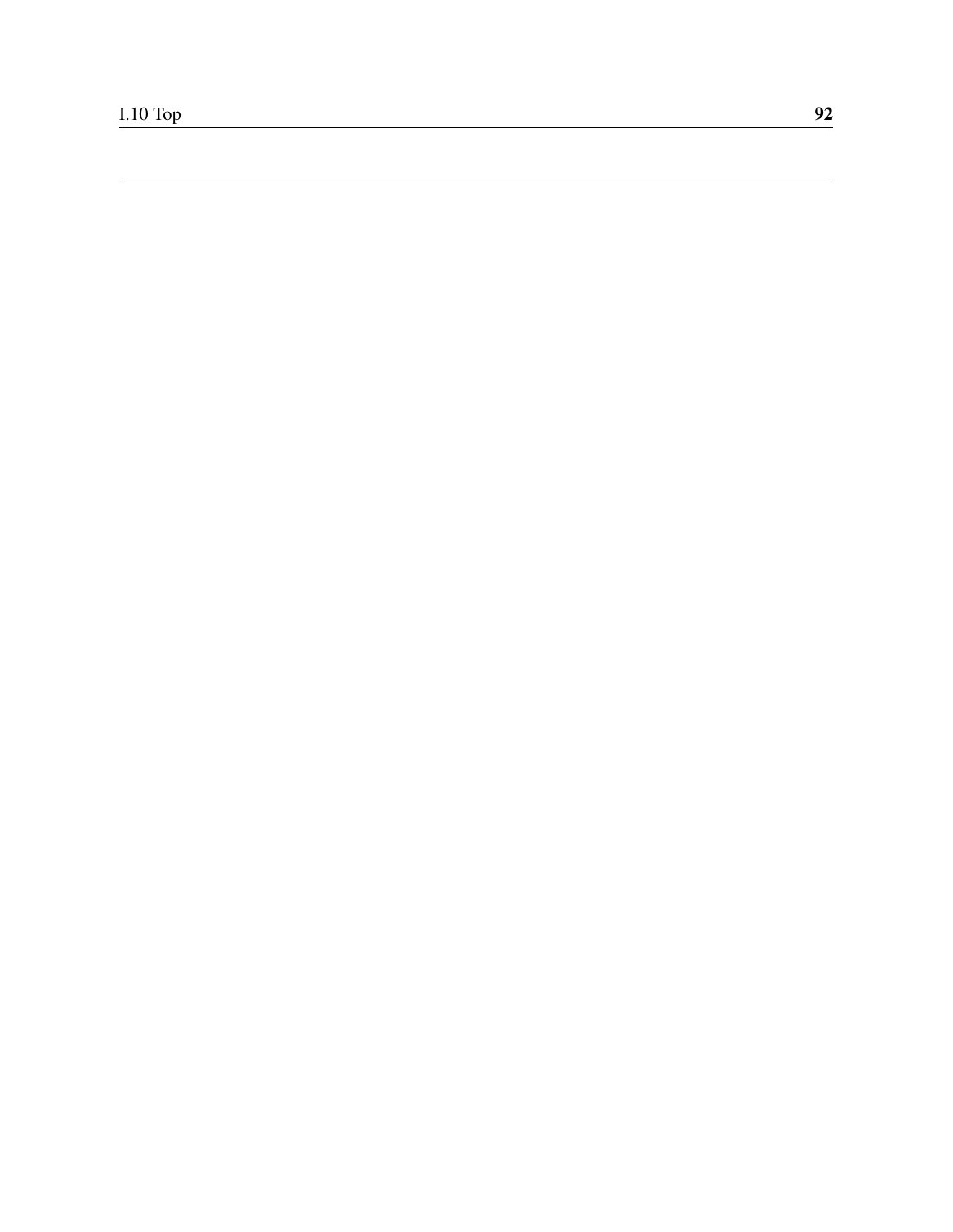# I.11 Test

| $\mathbf{1}$   |                                                   |
|----------------|---------------------------------------------------|
| $\overline{2}$ | class sd_mmc_test extends uvm_test;               |
| 3              | 'uvm_component_utils(sd_mmc_test)                 |
| $\overline{4}$ |                                                   |
| 5              |                                                   |
| 6              |                                                   |
| 7              | sd_mmc_env sa_env;                                |
| 8              |                                                   |
| 9              | function new (string name = $"sd_mmc_test"$ ,     |
|                | $uvm\_component$ parent = $null$ ;                |
| 10             | super.new(name, parent);                          |
| 11             | endfunction: new                                  |
| 12             |                                                   |
| 13             | function void build_phase(uvm_phase phase);       |
| 14             | super.build_phase(phase);                         |
| 15             | $sa_{env} = sd_{mmc_{env}}::type_{id}::create($ . |
|                | $name("sa_env")$ , .parent(this));                |
| 16             | endfunction: build_phase                          |
| 17             |                                                   |
| 18             | task run_phase(uvm_phase phase);                  |
| 19             | sd_mmc_init_sequence sa_seq;                      |
| 20             |                                                   |
| 21             | phase.raise_objection(.obj(this));                |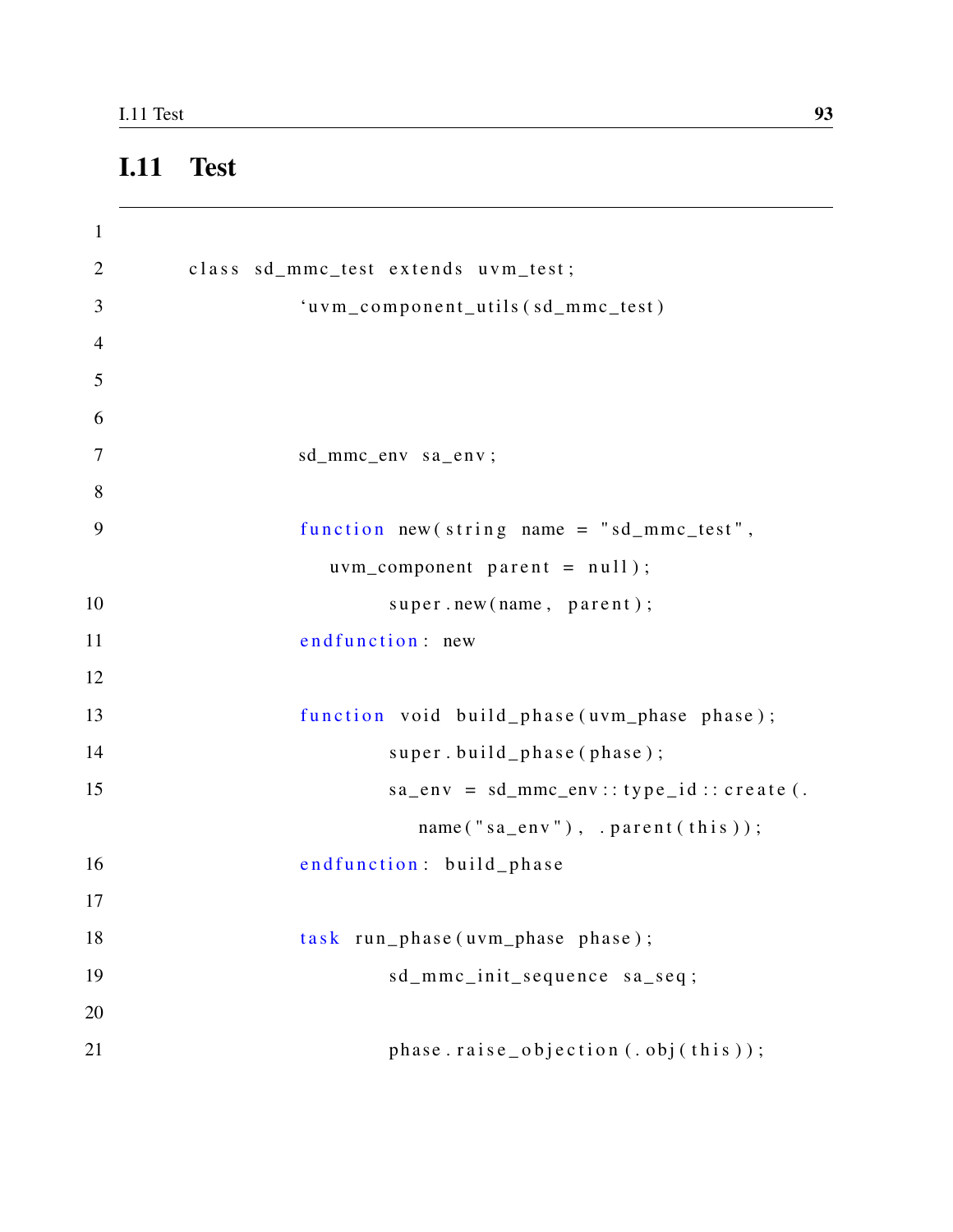| 22 | $sa\_seq = sd\_mmc\_init\_sequence$ :      |
|----|--------------------------------------------|
|    | type_id:: create (.name("sa_seq            |
|    | "), $\cdot$ contxt (get_full_name()))      |
|    |                                            |
| 23 | $assert(sa\_seq.randomize())$ ;            |
| 24 | sa_seq.start(sa_env.sa_agent.              |
|    | $sa$ <sub>_</sub> $seqr$ );                |
| 25 | phase. $drop\_objection$ (. $obj$ (this)); |
| 26 | endtask: run_phase                         |
|    | 27 endclass: sd_mmc_test                   |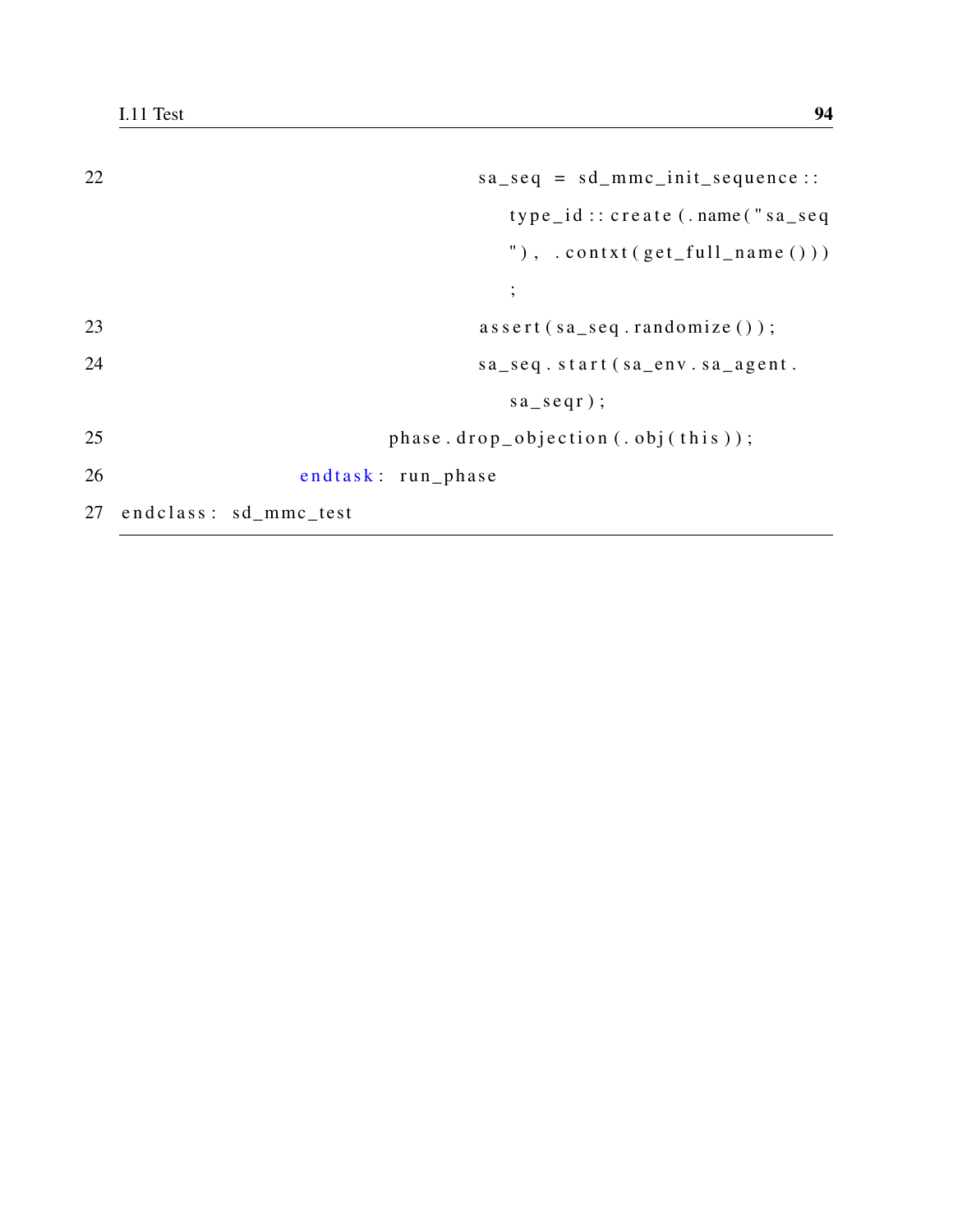#### I.12 SPI Model

```
1 / / SD Card, SPI mode, Verilog simulation model
2 / l3 // Version history:
4 / /1.0 2016.06.13 1st released by tsuhuai.chan@gmail.com
5 // Most of the Card information is referenced
6 // from Toshiba 2G and 256MB SD card
7 / l8
9 // parsed commands:
10 / / CMD0, CMD8, CMD9, CMD10, CMD12, CMD13, CMD16, CMD17, CMD18,
11 / / CMD24, CMD25, CMD27, CMD55, CMD51, CMD58, ACMD13, ACMD51
12 // Not parsed command: (still responses based on spec)
13 / / CMD1, CMD6, CMD9, CMD10, CMD30, CMD32, CMD33, CMD42, CMD56,
14 // CMD59, ACMD22, ACMD23, ACMD41, ACMD42
15
16 // Memory size of this model should be 2GB, however only 2MB is
17 // implemened to reduce system memory required during
      simulation.
18 // The initial value of all internal memory is word_address+3.
19
20 // Detail command status
21 // 1. card response of ACMD51: not sure
22 // 2. lock/unlock: not implemented
```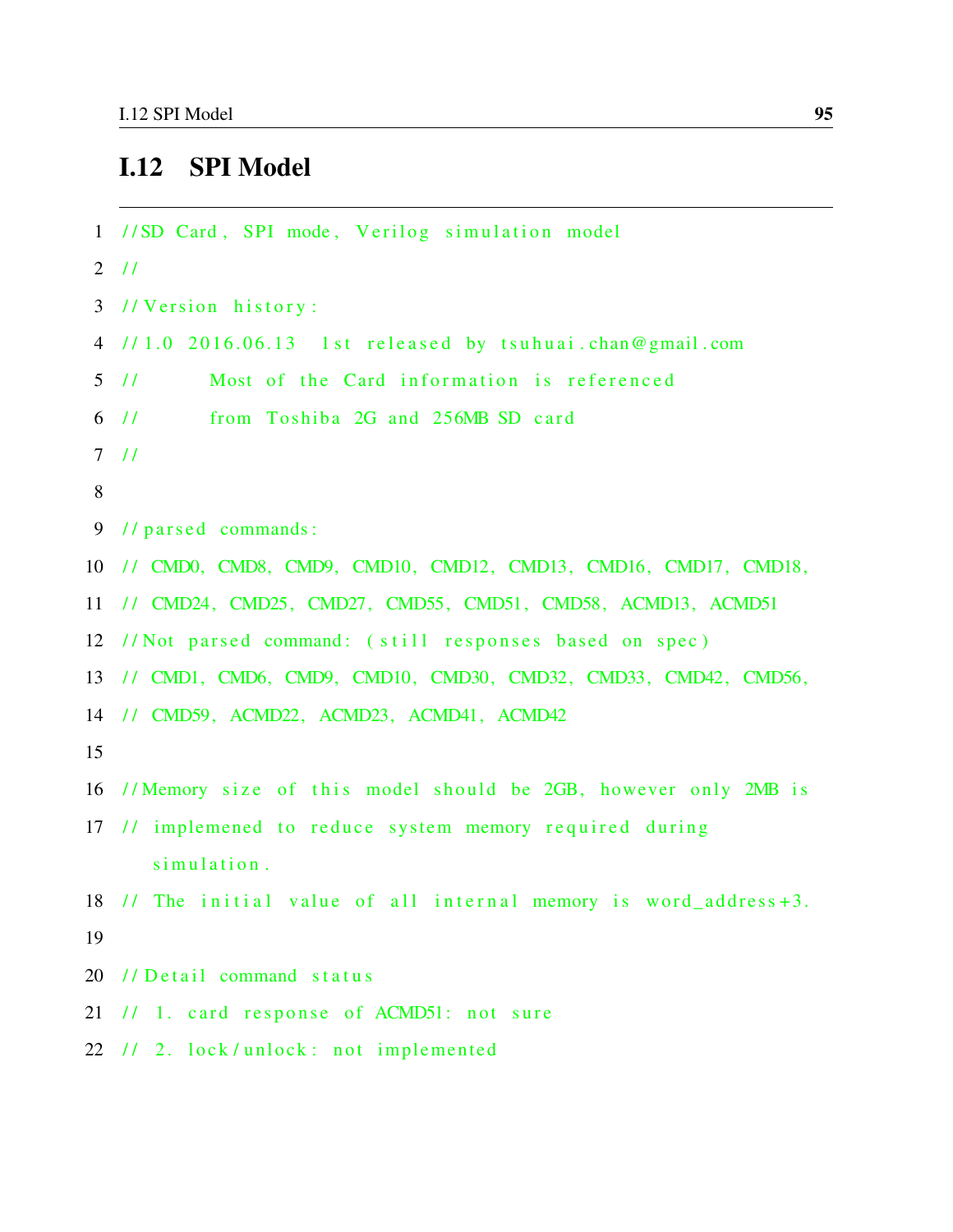```
23 // 3. erase: not implemented
24 // 4. read multiple block: seems verify OK
25 // 5. write single block: seems verify OK
26 // 6. write multiple block: not verified
27 // 7. partial access: not implemented
28 // 8. misalign: no check
29 // 9. SDHC address: not verified
30
31
32 'define UD 1
33 module spi_sd_model (rstn, ncs, sclk, miso, mosi);
34 input rstn;
35 input ncs;
36 input sclk;
37 input mosi;
38 output miso;
39
40 parameter tNCS = 1; //0 ~
41 parameter tNCR = 1; //1 ~ 8
42 parameter tNCX = 0; //0 \sim 843 parameter tNAC = 1; // from CSD
44 parameter tNWR = 1; //1 ~
45 parameter tNBR = 0; //0 \sim46 parameter tNDS = 0; //0 ~
47 parameter tNEC = 0; //0 ~
```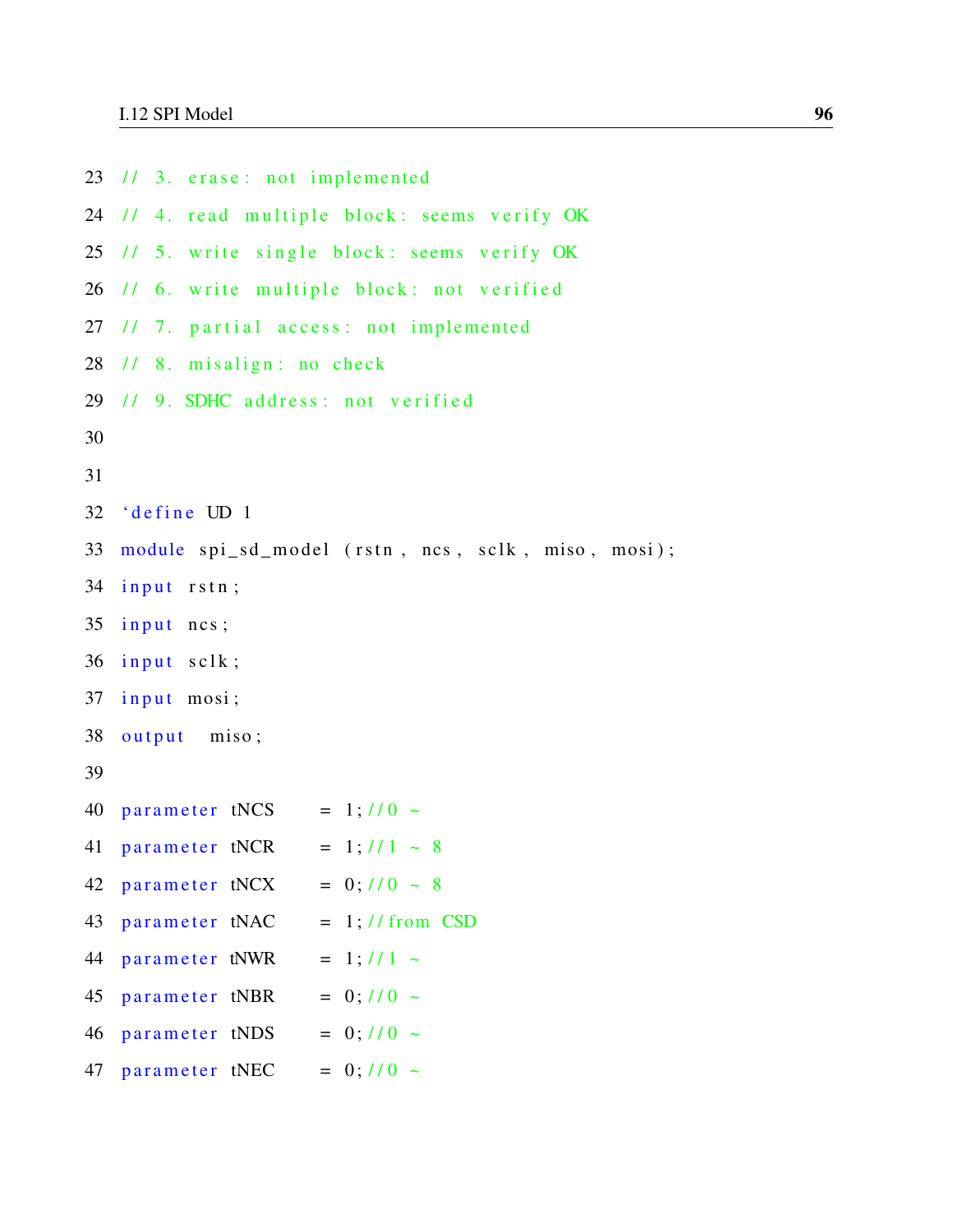| 48 |           | parameter tNRC $= 1; \frac{1}{1}$                      |
|----|-----------|--------------------------------------------------------|
| 49 |           |                                                        |
| 50 |           | parameter MEM_SIZE = $2048*1024$ ; //2M                |
| 51 |           | parameter PowerOff $= 0$ ;                             |
| 52 |           | $parameter$ PowerOn = 1;                               |
| 53 |           | $parameter$ IDLE = 2;                                  |
| 54 |           | parameter CmdBit47 = $3$ ;                             |
| 55 |           | parameter CmdBit46 = $4$ ;                             |
| 56 |           | parameter CommandIn = $5$ ;                            |
| 57 |           | parameter CardResponse = 6;                            |
| 58 |           | parameter ReadCycle = $7$ ;                            |
| 59 |           | parameter WriteCycle = $8$ ;                           |
| 60 |           | parameter DataResponse = 9;                            |
| 61 |           | parameter CsdCidScr = 10;                              |
| 62 |           | parameter WriteStop = $11$ ;                           |
| 63 |           | parameter WriteCRC = 12;                               |
| 64 |           |                                                        |
| 65 |           | integer $i = 0$ ; // counter index                     |
| 66 |           | integer $j = 0$ ; // counter index                     |
|    |           | 67 integer $k = 0$ ; // for MISO (bit count of a byte) |
| 68 |           | integer $m = 0$ ; // for MOSI (bit count during CMD12) |
| 69 |           |                                                        |
| 70 |           |                                                        |
| 71 | reg miso; |                                                        |
| 72 |           | reg $[7:0]$ flash_mem $[0:MEM_SIZE-1]$ ;               |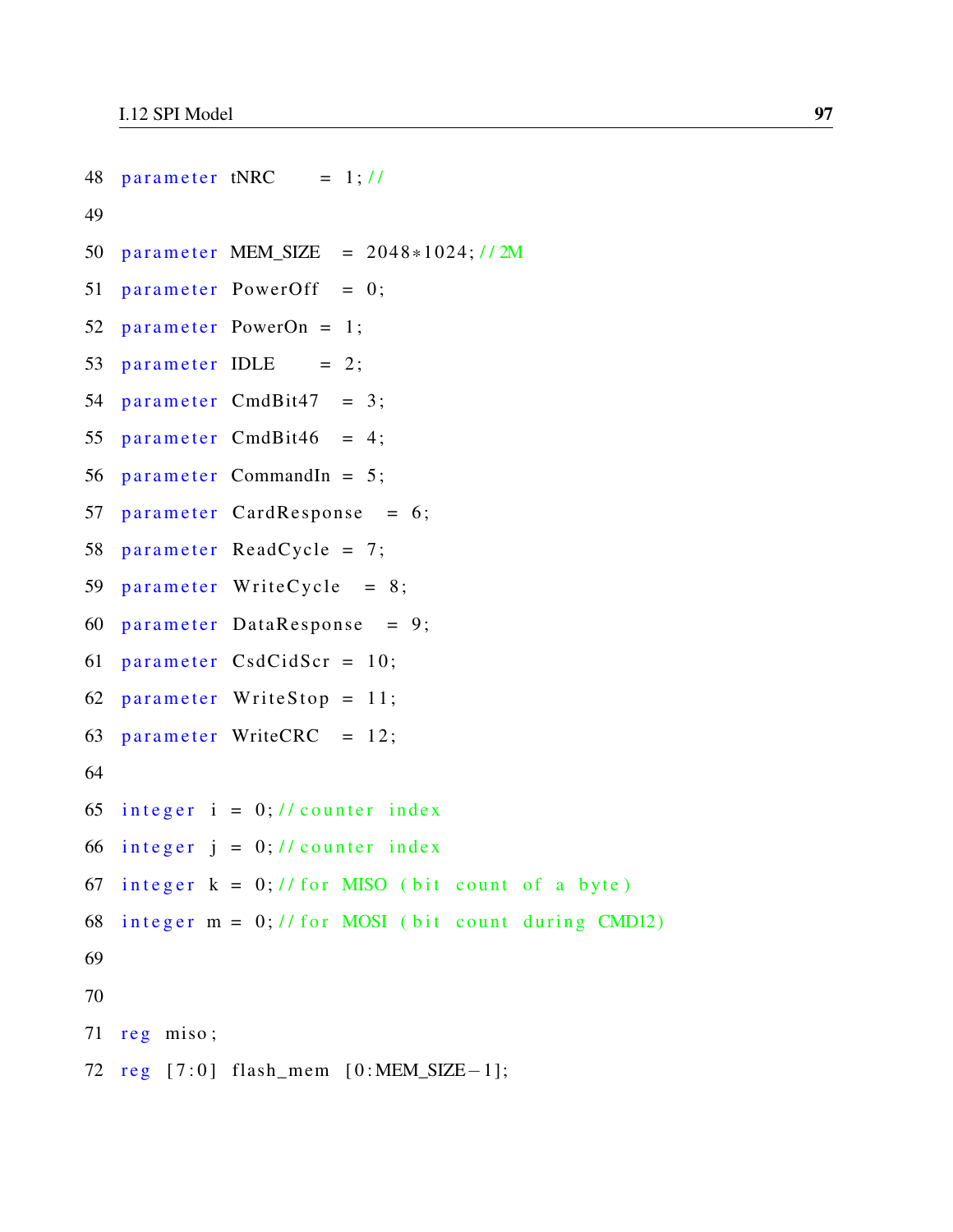- 73 reg [7:0] token; // captured token during CMD24, CMD25
- 74  $reg$   $[15:0]$   $crc16_in;$
- 75  $reg [6:0] crc7_in;$
- 76 reg  $[7:0]$  sck\_cnt;  $\frac{1}{74}$  sclk after power on
- 77  $reg [31:0] csd_reg;$
- 78  $reg [31:0] block_cnt;$
- 79 reg init\_done; // must be defined before ocr. v
- 80  $reg$   $[3:0]$  st;  $//SD$  Card internal state
- 81  $reg$  app\_cmd; //
- 82  $reg [7:0] data in;$
- 83  $reg$   $[511:0]$  ascii\_command\_state;
- 84  $reg$   $[2:0]$  ist; // initialization stage
- 85  $reg$  [45:0] cmd\_in, serial\_in;
- 86 wire  $[5:0]$  cmd\_index = cmd\_in  $[45:40]$ ;
- 87 wire  $[31:0]$  argument = cmd\_in  $[39:8]$ ;
- 88 wire  $[6:0]$  crc = cmd in  $[7:1]$ ;
- 89 wire  $read\_single = (cmd\_index == 17);$
- 90 wire read multi =  $(cmd_index == 18)$ ;
- 91 wire write\_single =  $(\text{cmd}_\text{index} == 24)$ ;
- 92 wire write multi =  $(cmd_index == 25)$ ;
- 93 wire  $pgm_csd = (cmd_index == 27);$
- 94 wire send  $csd = (cmd index == 9)$ ;
- 95 wire send cid =  $(\text{cmd index} == 10)$ ;
- 96 wire send\_scr =  $(cmd_index == 51)$  & app\_cmd;
- 97 wire read\_cmd = read\_single  $\vert$  read\_multi;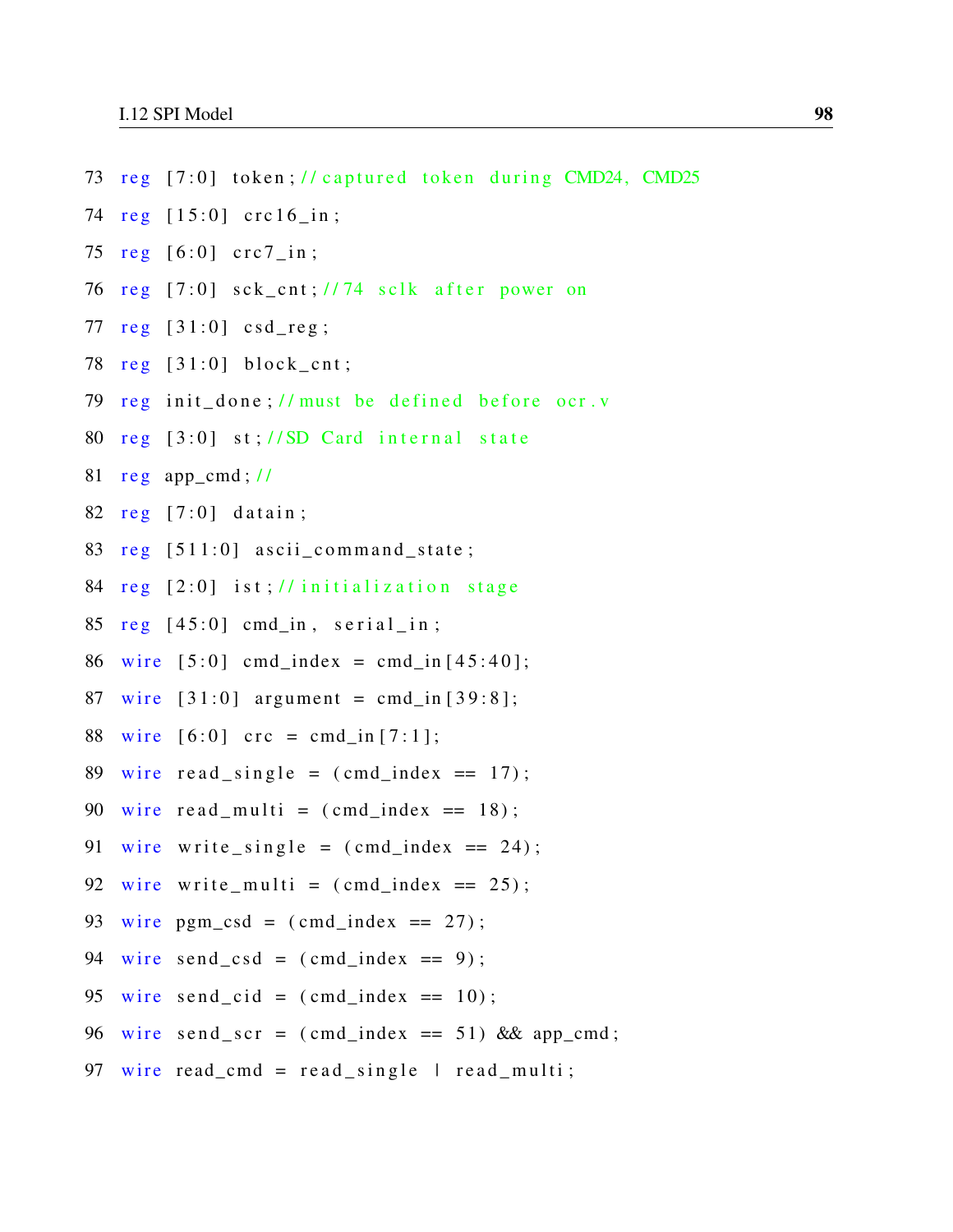- 98 wire write\_cmd = write\_single | write\_multi;
- 99 wire mem\_rw = read\_cmd | write\_cmd;
- $100 \text{ reg}$   $[31:0]$  start\_addr;
- $101 \text{ reg} [31:0] \text{block}$  [en ;
- 102  $reg$  [7:0] capture\_data; // for debugging
- $103$  reg  $[3:0]$  VHS;  $//$  Input VHS through MOSI
- $104 \text{ reg}$   $[7:0]$  check pattern; // for CMD8
- 105 wire  $\lceil 3:0 \rceil$  CARD VHS = 4 ' b000; // SD card accept voltage range
- 106 wire VHS\_match =  $(VHS == CAPD_VHS)$ ;
- 107  $reg$   $[1:0]$  multi\_st; // for CMD25
- 108 reg [45:0] serial\_in1;//for CMD25
- 109 wire  $[5:0]$  cmd\_in1 = serial\_in1  $[45:40]$ ; // for CMD25
- 110 wire stop\_transmission =  $(cmd_in1 == 12)$ ; // for CMD25

111

- 112 //Do not change the positions of these include files
- 113 // Also, ocr. v must be included before csd. v
- 114 wire  $CCS = 1$  'b0;
- 115 wire  $[31:0]$  OCR = {init\_done, CCS, 5'b0, 1'b0, 6'b111111, 3'  $b000$ ,  $12'h000$ ;  $1/3.0~3.6$ V, no S18A

```
116
```
- 117 wire  $[1:0]$  DAT\_BUS\_WIDTH =  $2'b00$ ; //1 bit
- 118 wire SECURE MODE =  $1'$  b0; // not in secure mode
- 119 wire  $[15:0]$  SD\_CARD\_TYPE = 16'h0000; // regular SD
- 120 wire [31:0] SIZE\_OF\_PROTECTED\_AREA = 32'd2048;//
- 121 // protected area = SIZE\_OF\_PROTECTED\_AREA  $*$  MULT  $*$  BLOCK\_LEN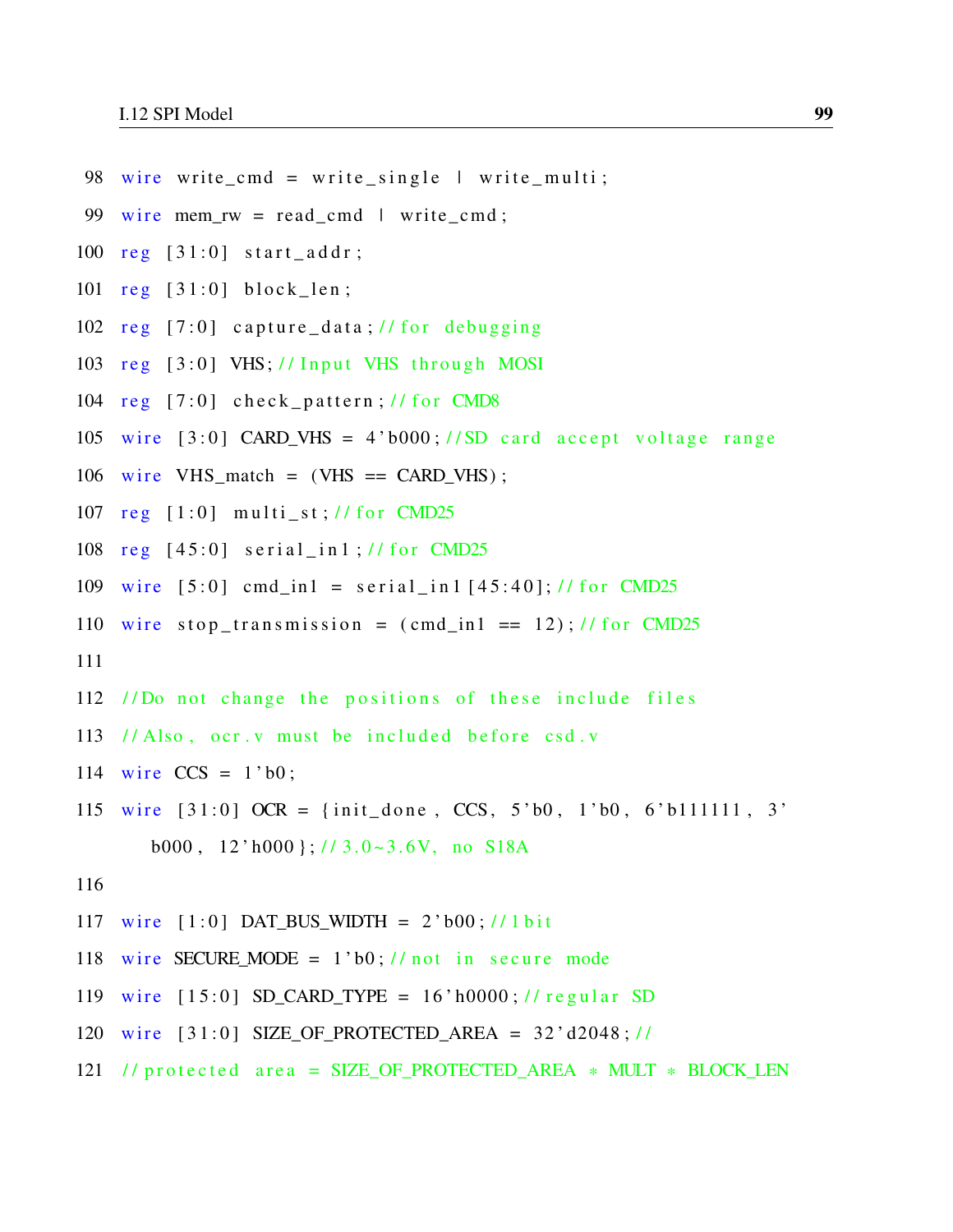- 122 wire  $[7:0]$  SPEED\_CLASS = 8'h4; // class 10
- 123 wire  $[7:0]$  PERFORMANCE MOVE = 8'd100; //100MB/ sec
- 124 wire  $[3:0]$  AU\_SIZE = 7; // 1MB
- 125 wire  $[15:0]$  ERASE\_SIZE = 16'd100; // Erase 100 AU
- 126 wire [5:0] ERASE TIMEOUT =  $16' d50$ ; //50 sec
- 127 wire  $[1:0]$  ERASE OFFSET = 0; //0 sec

128

129 wire  $[511:0]$  SSR = {DAT BUS WIDTH, SECURE MODE, 6'b0, 6'b0, SD\_CARD\_TYPE , SIZE\_OF\_PROTECTED\_AREA , SPEED\_CLASS , PERFORMANCE\_MOVE, AU\_SIZE, 4'b0, ERASE\_SIZE, ERASE\_TIMEOUT, ERASE\_OFFSET,  $400'$  b0 };

```
130
```
- 131
- 132 wire  $[7:0]$  MID =  $8' d02$ ;
- 133 wire  $[15:0]$  OID = 16'h544D;
- 134 wire  $[39:0]$  PNM = "SD02G";
- 135 wire  $[7:0]$  PRV = 8'h00;
- 136 wire  $[31:0]$  PSN = 32'h6543a238;
- 137 wire  $[11:0]$  MDT =  $\{4' d15, 8' h12\};$
- 138 wire  $[6:0]$  CID\_CRC = 7'b1100001;//dummy
- 139 wire  $[127:0]$  CID = {MID, OID, PNM, PRV, PSN, 4'b0, MDT, CID\_CRC  $, 1' b1$  ; 140

141

142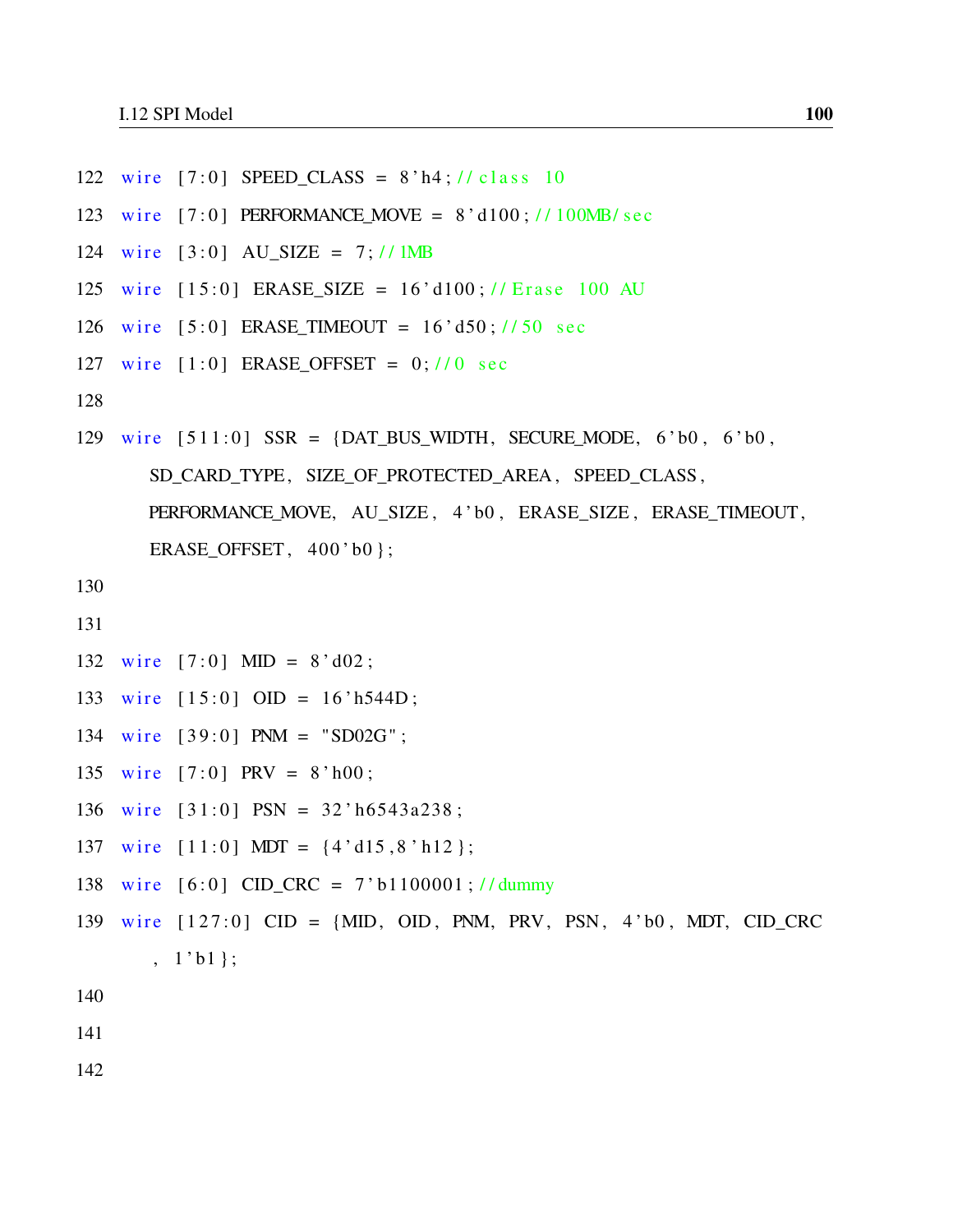143 144 145 wire  $[1:0]$  CSD\_VER = 2'b00; //Ver1.0 146 wire  $[7:0]$  TAAC =  $\{1'$ b0,  $4'$ d7,  $3'$ d2 $\}; // 3.0*100$  ns 147 wire  $[7:0]$  NSAC = 8'd101; 148 wire  $[7:0]$  TRAN SPEED = 8'h32; 149 wire  $[3:0]$  READ\_BL\_LEN = 4'd11;//2^READ\_BL\_LEN, 2048bytes 150 wire READ BL PARTIAL  $= 1' b1$ ; // always 1 in SD card 151 wire WRITE\_BLK\_MISALIGN =  $1'b0$ ; // crossing physical blocak boundaries is invalid 152 wire READ\_BLK\_MISALIGN =  $1'$ b0; // crossing physical blocak boundaries is invalid 153 wire DSR\_IMP =  $1'$ b0;  $//$  no DSR implemented 154 wire  $[11:0]$  C SIZE = 2047; 155 wire  $[2:0]$  VDD R CURR MIN =  $3' d1$ ; // 1mA 156 wire  $[2:0]$  VDD\_R\_CURR\_MAX =  $3'd2$ ; //10mA 157 wire  $[2:0]$  VDD\_W\_CURR\_MIN =  $3'd1$ ; // 1mA 158 wire  $[2:0]$  VDD\_W\_CURR\_MAX =  $3'd2$ ; //10mA 159 wire  $[2:0]$  C\_SIZE\_MULT =  $3'd7$ ; //MULT=512 160 wire ERASE\_BLK\_EN =  $1'$ b0; // Erase in unit of SECTOR\_SIZE 161 wire  $[6:0]$  SECTOR\_SIZE = 7'd127; //128 WRITE BLOCK 162 wire [6:0] WP GRP SIZE =  $7'$  d127; // 128 163 wire WP GRP ENABLE =  $1'$  b0;  $//$  no GROUP WP 164 wire  $[2:0]$  R2W\_FACTOR =  $3'd0$ ;  $165$  wire  $[3:0]$  WRITE\_BL\_LEN = READ\_BL\_LEN;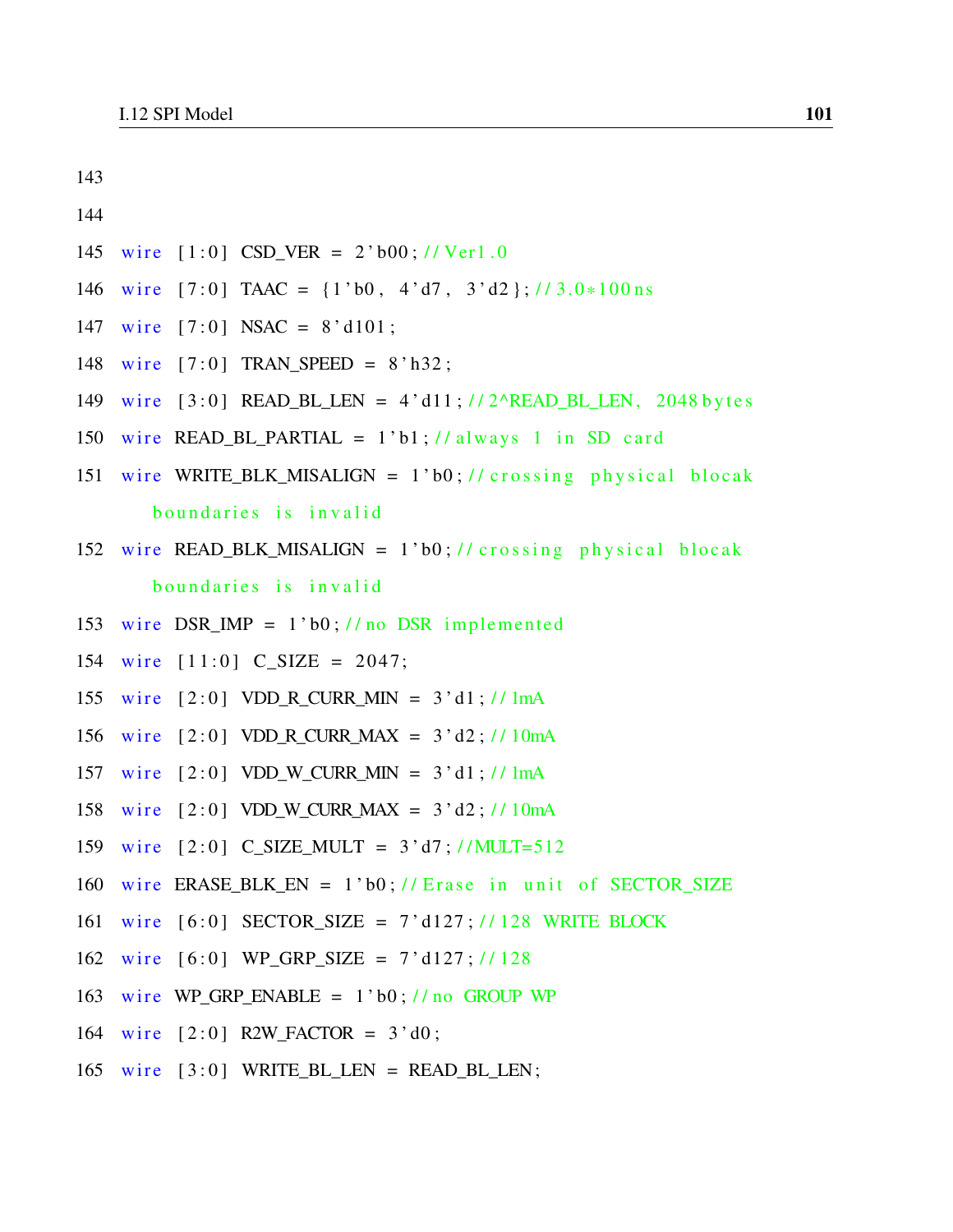```
166 wire WRITE_BL_PARTIAL = 1' b0; //
```
- 167 wire iFILE\_FORMAT\_GRP =  $1$ ' b0;
- 168 wire  $iCOPY = 1$ ' b0;
- 169 w ir e iPERM\_WRITE\_PROTECT = 1 ' b0 ; / / DISABLE PERMENTAL WRITE **PROTECT**

```
170 wire iTMP_WRITE_PROTECT = 1'b0; //
```

```
171 wire [1:0] ifILE_FORMAT = 1'b0; //
```
172 wire  $[6:0]$  iCSD\_CRC = 7'b1010001;//dummy

173

```
174 reg FILE_FORMAT_GRP;
```
175  $reg$  COPY;

176 reg PERM\_WRITE\_PROTECT;

```
177 reg TMP_WRITE_PROTECT;
```

```
178 reg [1:0] FILE_FORMAT;
```
179 reg [6:0] CSD\_CRC;

```
180
```

```
181 wire v1sdsc = (CSD_{VER} == 0) & -CCS; // Ver 1, SDSC
182 wire v2sdsc = (CSD_{VER} == 1) & -CCS; // Ver 2, SDSC
183 wire v2sdhc = (CSDVER == 1) & CCS; //Ver 2, SDHC
184 wire sdsc = \simCCS;
185
186
```
187 wire  $[127:0]$  CSD =  $\{CSD_VER, 6'b0, TAAC, NSAC, TRAN_SPEED, 12'$ b0101\_1011\_0101 , READ\_BL\_LEN,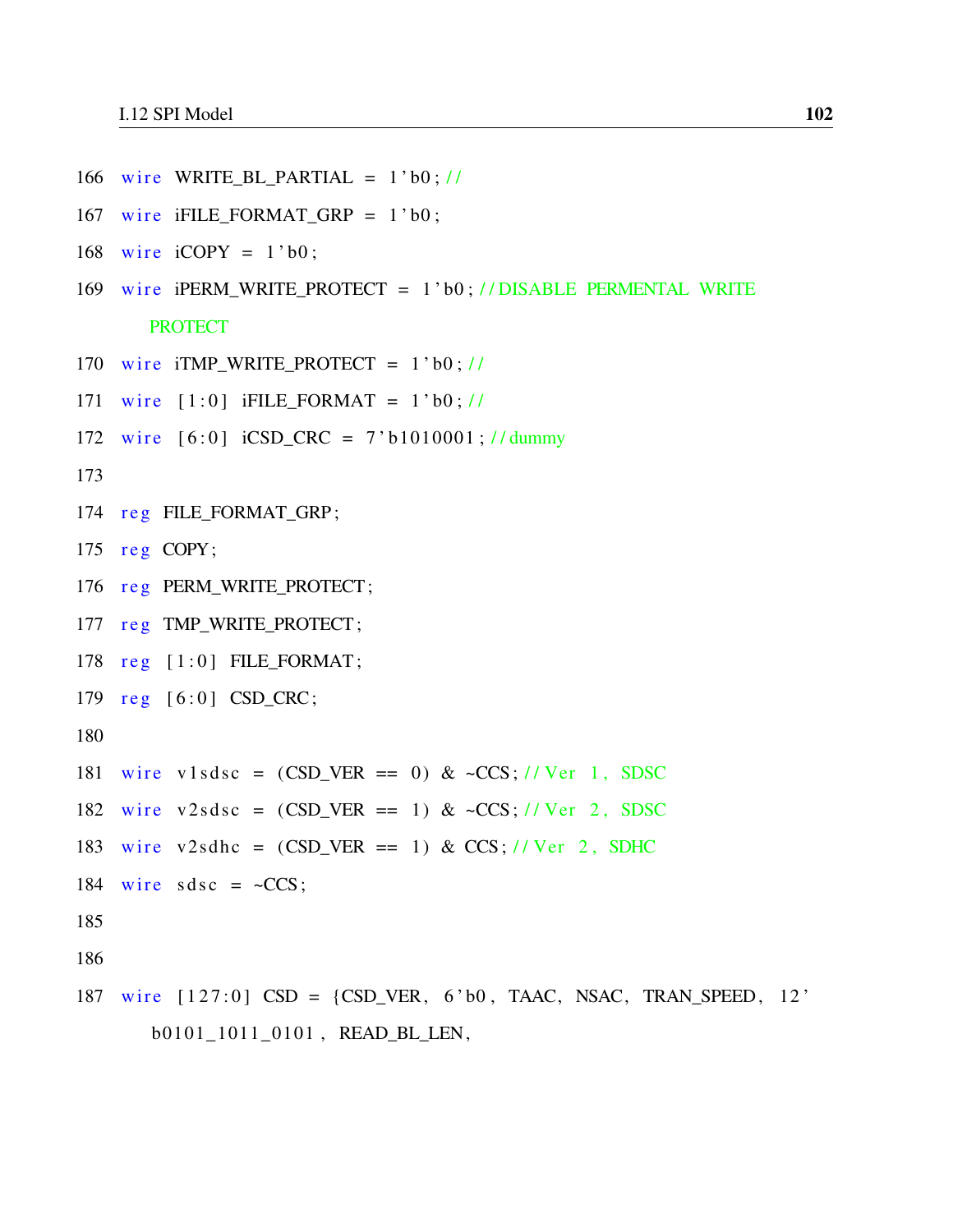| 188 | READ_BL_PARTIAL, WRITE_BLK_MISALIGN,              |
|-----|---------------------------------------------------|
|     | READ_BLK_MISALIGN, DSR_IMP,                       |
| 189 | 2'b0, C_SIZE, VDD_R_CURR_MIN, VDD_R_CURR_MAX,     |
|     | VDD_W_CURR_MIN,                                   |
| 190 | VDD_W_CURR_MAX, C_SIZE_MULT, ERASE_BLK_EN,        |
|     | SECTOR SIZE,                                      |
| 191 | WP_GRP_SIZE, WP_GRP_ENABLE, 2'b00, R2W_FACTOR,    |
|     | WRITE BL LEN,                                     |
| 192 | WRITE_BL_PARTIAL, 5'b0, FILE_FORMAT_GRP, COPY,    |
|     | PERM_WRITE_PROTECT,                               |
| 193 | TMP_WRITE_PROTECT, FILE_FORMAT, 2'b0, CSD_CRC, 1' |
|     | $b1$ };                                           |
| 194 |                                                   |
| 195 |                                                   |
| 196 |                                                   |
|     | 197 wire OUT_OF_RANGE = $1$ 'b0;                  |
|     | 198 wire ADDRESS_ERROR = $1$ 'b0;                 |
| 199 | wire BLOCK LEN ERROR = $1$ 'b0;                   |
|     | 200 wire ERASE SEQ ERROR = $1$ 'b0;               |
| 201 | wire ERASE PARAM = $1$ 'b0;                       |
| 202 | wire WP_VIOLATION = $1$ 'b0;                      |
| 203 | wire $CARD$ IS LOCKED = $1$ 'b0;                  |
| 204 | wire LOCK_UNLOCK_FAILED = $1$ 'b0;                |
| 205 | wire COM_CRC_ERROR = $1$ 'b0;                     |
| 206 | wire ILLEGAL_COMMAND = $1'b0$ ;                   |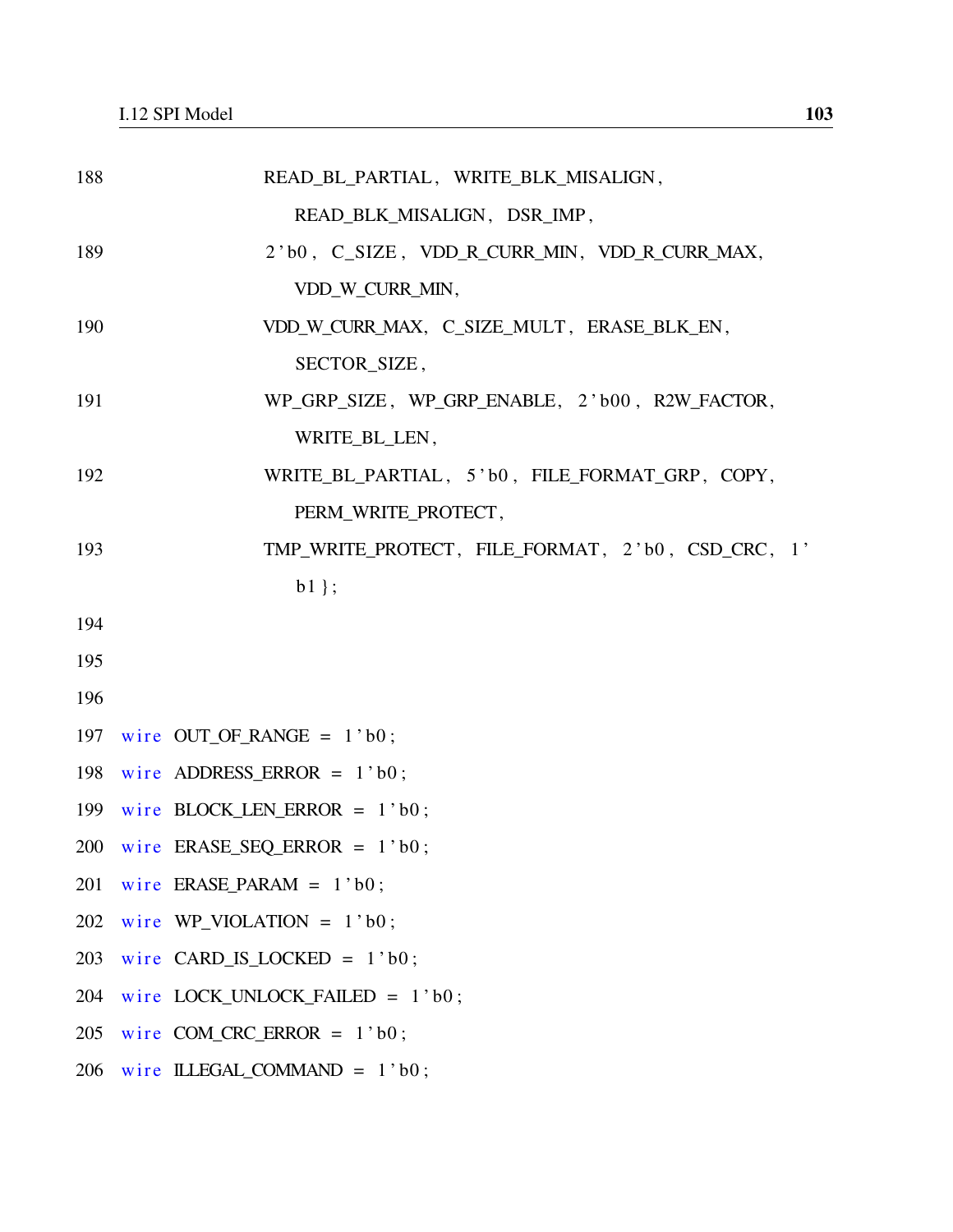207 wire  $CARD\_ECC\_FAILED = 1' b0;$ 

208 wire  $CC\_ERROR = 1' b0$ ;

209 wire ERROR =  $1$ 'b0;

- 210 wire  $CSD_OVERWRITE = 1' b0;$
- 211 wire WP\_ERASE\_SKIP =  $1$ 'b0;
- 212 wire CARD\_ECC\_DISABLE =  $1'$ b0;
- 213 wire ERASE\_RESET =  $1'$ b0;
- 214 wire  $[3:0]$  CURRENT\_ST = 1; // ready
- 215 wire READY\_FOR\_DATA =  $1$ 'b1;
- 216 wire APP\_CMD =  $1$ 'b0;
- 217 wire AKE\_SEQ\_ERROR =  $1'$  b0;
- 218 wire  $IN$ <sub>-IDLE</sub>\_ST = (CURRENT\_ST == 4'b1);

219

220 wire [15:0] CSR = {OUT\_OF\_RANGE, ADDRESS\_ERROR, BLOCK\_LEN\_ERROR , ERASE\_SEQ\_ERROR ,

| 221 | ERASE PARAM, WP VIOLATION, CARD IS LOCKED,  |
|-----|---------------------------------------------|
|     | LOCK_UNLOCK_FAILED,                         |
| 222 | COM CRC ERROR, ILLEGAL COMMAND,             |
|     | CARD ECC FAILED, CC ERROR,                  |
| 223 | ERROR, 2'b0, CSD OVERWRITE, WP ERASE SKIP,  |
|     | CARD ECC DISABLE,                           |
| 224 | ERASE RESET, CURRENT ST, READY FOR DATA, 2' |
|     | $b0$ , APP CMD, $1$ ' $b0$ ,                |
| 225 | $AKE\_SEQ\_ERROR, 3' b0$ ;                  |
| 226 |                                             |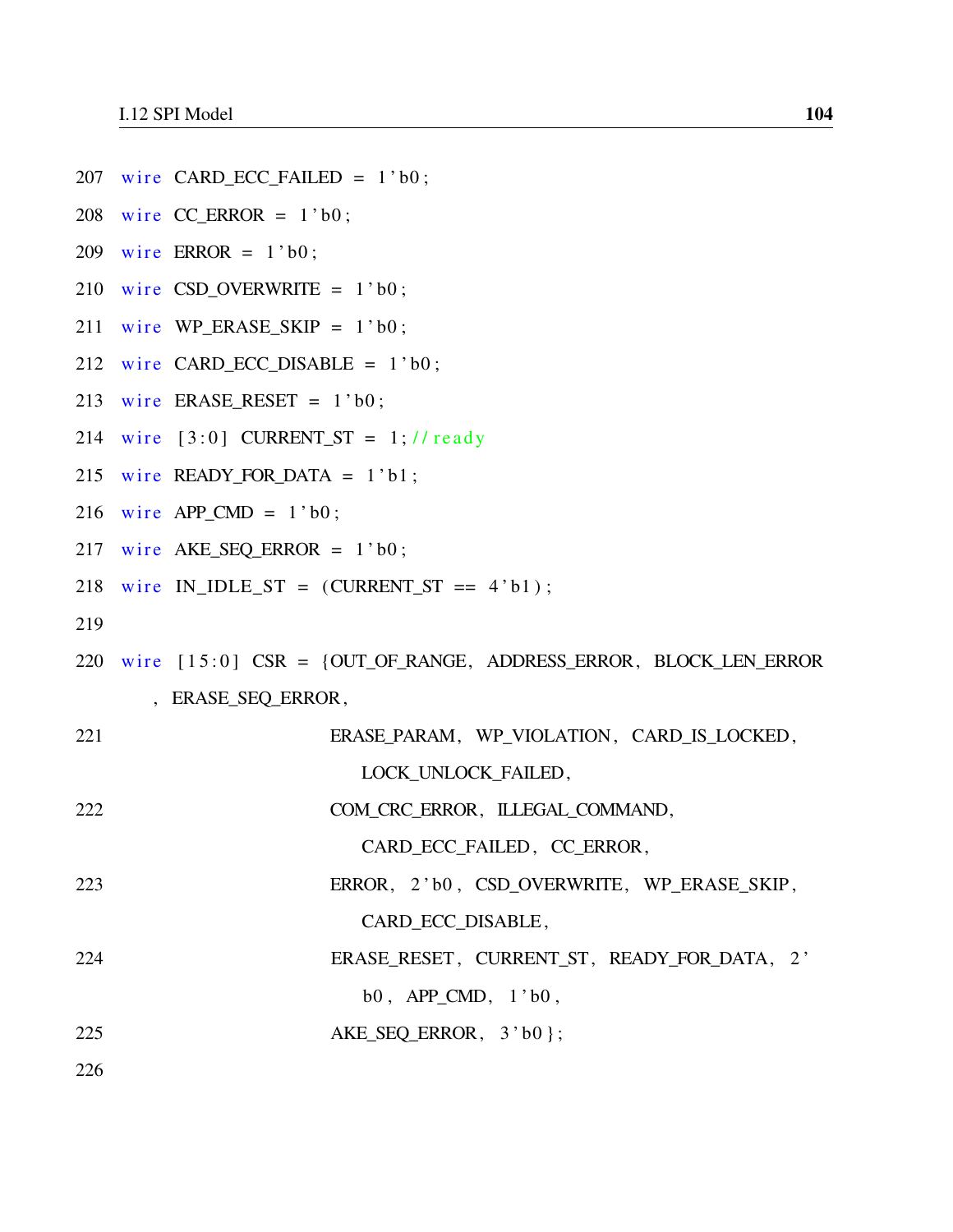- 227 wire  $[3:0]$  SCR\_STRUCTURE =  $4'd0; // Ver1.0$
- 228 wire  $[3:0]$  SD\_SPEC = 4'd2; //Ver2.0 or 3.0
- 229 wire DATA\_STAT\_AFTER\_ERASE = 1'b1;
- 230 wire  $[2:0]$  SD\_SECURITY =  $3' d4$ ; // Ver3.00
- 231 wire  $[3:0]$  SD\_BUS\_WIDTHS = 4'b0001;///1 bit
- 232 wire SD\_SPEC3 =  $1' b1$ ; // Ver3.0
- 233 wire  $[13:0]$  CMD\_SUPPORT =  $14' b0$ ; //
- $234$  wire  $[63:0]$  SCR = {SCR\_STRUCTURE, SD\_SPEC,

DATA\_STAT\_AFTER\_ERASE, SD\_SECURITY, SD\_BUS\_WIDTHS, SD\_SPEC3,

13 ' b0 , CMD\_SUPPORT, 32 ' b0 } ;

```
235
236
237
238 //
239 task R1;
240 input [7:0] data;
241 begin
242 // \deltadisplay ("SDR1: 0x\%2h at \%0t ns", data, \delta realtime);
243 k = 0;
244 while (k < 8) begin
245 @(\text{negedge} \text{ sclk}) \text{ miso} = \text{data}[7-k];246 k = k + 1;
247 end
248 end
249 endtask
```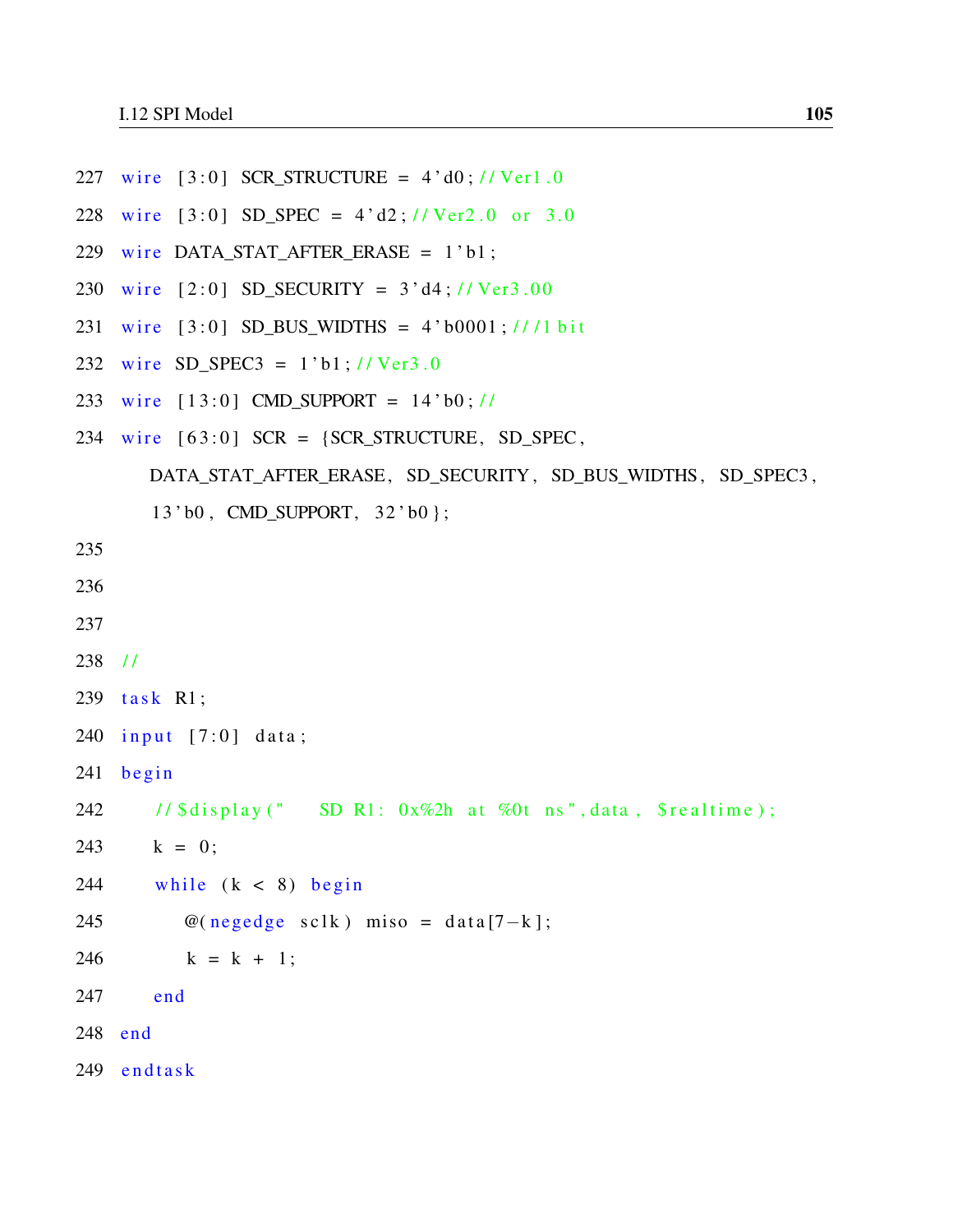```
250
251 task R1b;
252 input [7:0] data;
253 begin
254 // \deltadisplay ("SD R1B: 0x\%2h at \%0t ns", data, \delta realtime);
255 \t k = 0;256 while (k < 8) begin
257 @(negedge sclk) miso = data[7-k];
258 k = k + 1;259 end
260 end
261 endtask
262
263 task R2;
264 input [15:0] data;
265 begin
266 // \frac{1}{3} display ("SD R2: 0x\%2h at \frac{1}{6} ms", data, \frac{1}{3} realtime);
267 \quad k = 0;268 while (k < 16) begin
269 @(\text{negedge} \text{ sclk}) \text{ miso} = \text{data}[15-k];270 k = k + 1;
271 end
272 end
273 endtask
274
```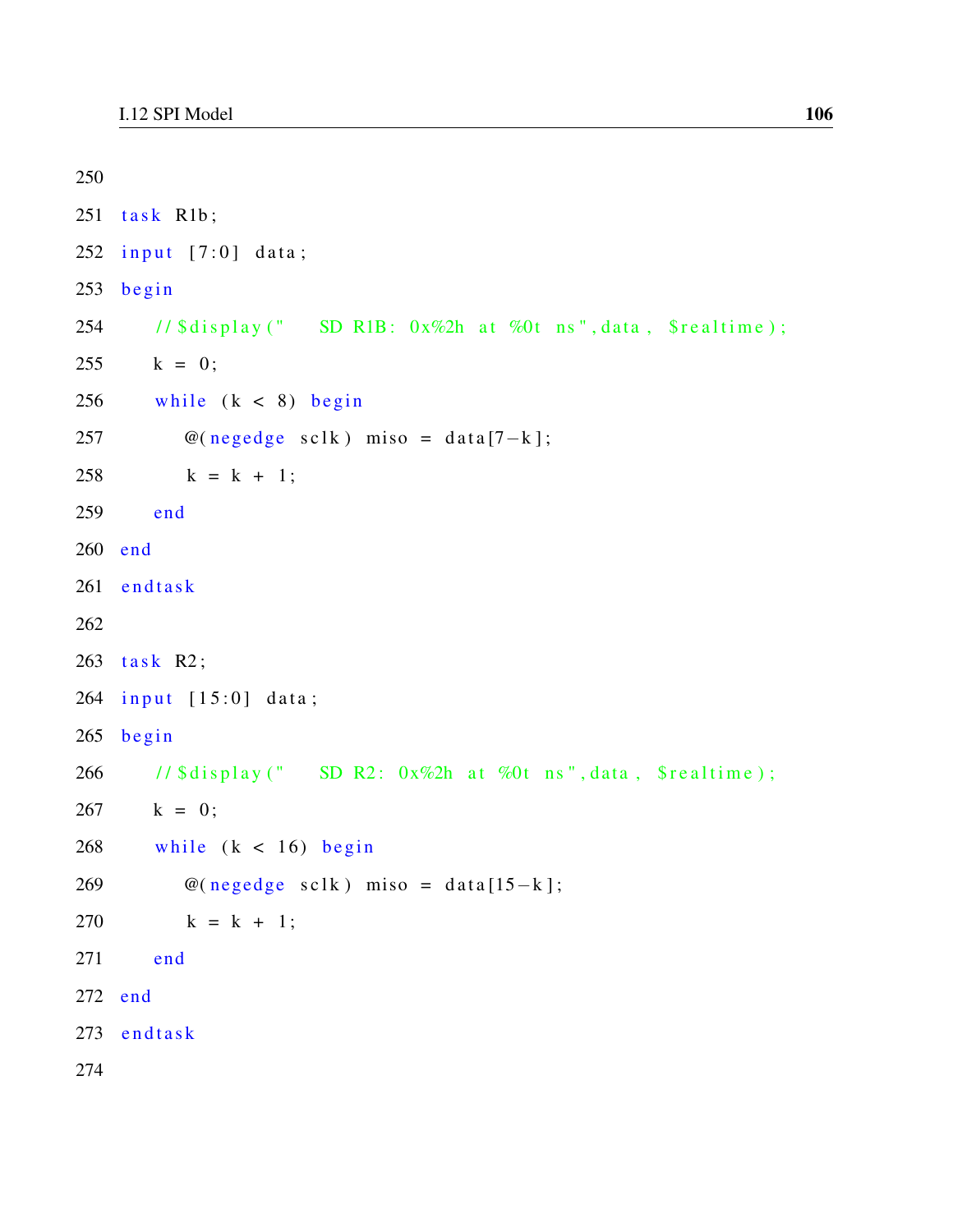```
275 task R3;
276 input [39:0] data;
277 begin
278 // \deltadisplay ("SDR3: 0x\%10h at \%0t ns", data, \delta realtime);
279 for (k = 0; k < 40; k = k + 1) begin
280 @(negedge sclk);
281 miso = data [39 - k];
282 end
283 end
284 endtask
285
286 task R7;
287 input [39:0] data;
288 begin
289 // \frac{1}{\sqrt{2}} // \frac{1}{\sqrt{2}} a y (" SD R7: 0x\%10h at \frac{1}{\sqrt{2}} ns", data, \frac{1}{\sqrt{2}} realtime);
290 k = 0;291 while (k < 40) begin
292 @(\text{negedge} \text{ sclk}) \text{ miso} = \text{data}[39-k];293 k = k + 1;294 end
295 end
296 endtask
297
298 task DataOut;
299 input [7:0] data;
```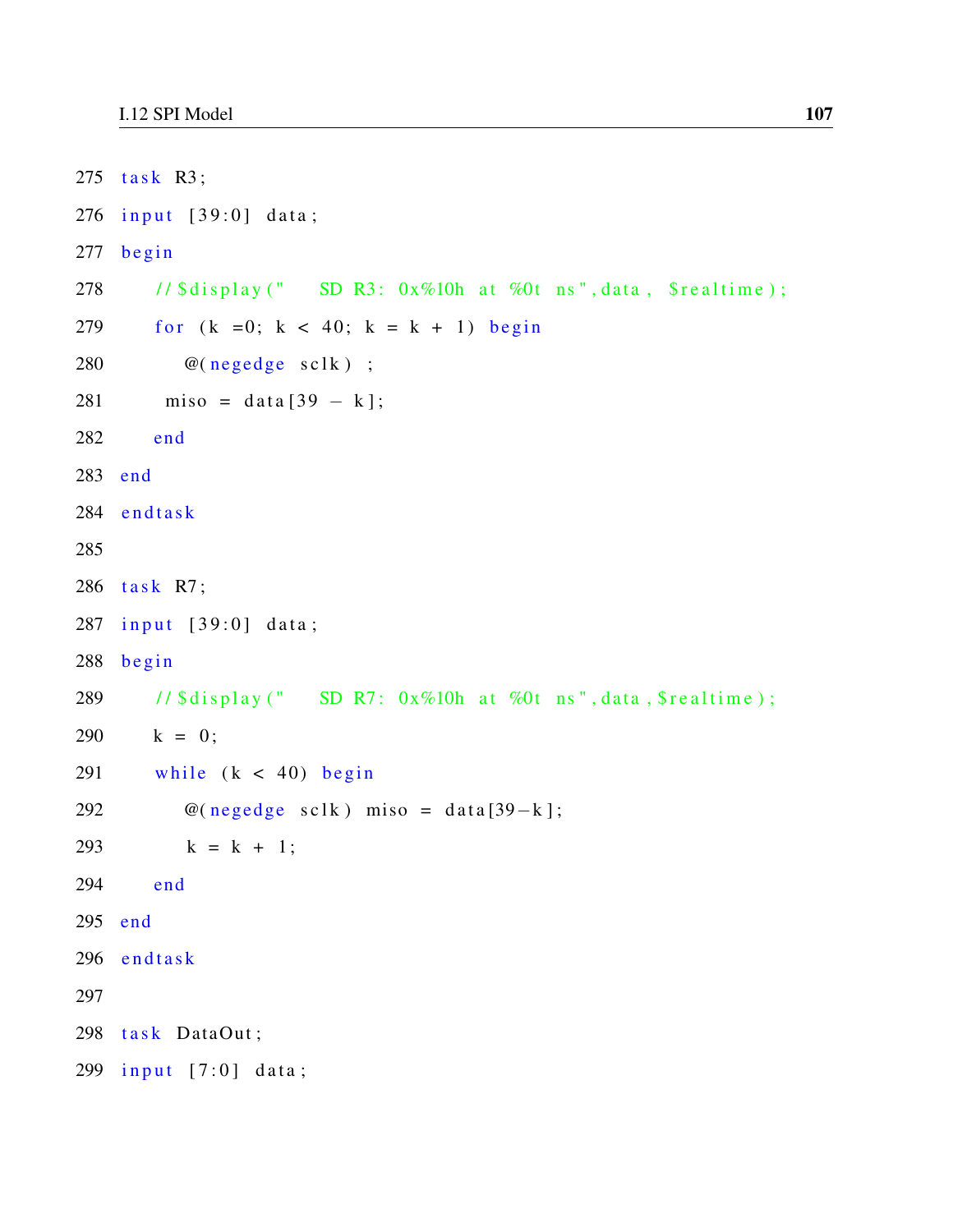```
300 begin
301 // \deltadisplay ("SD DataOut 0x%2H at %0t ns", data, \delta realtime);
302 \quad k = 0;
303 while (k < 8) begin
304 \qquad \qquad @(\text{negedge} \text{ s} \text{ c} \text{ l} \text{ k}) \text{ miso} = \text{data} \text{ [7 - k]};305 k = k + 1;
306 end
307 end
308 endtask
309
310 task DataIn;
311 begin
312 for (k = 7; k > = 0; k = k - 1) begin
313 // \deltadisplay ("capture_data = %d", capture_data);
314 @(posedge sclk) capture_data [k] = mosi;
315 end
316 // \frac{2}{3} display ("SD DataIn: %2h at %0t ns", capture_data,
           $ realtime);
317 end
318 endtask
319
320 always \mathcal{Q}(*) begin
321 if (pgm\_csd) csd\_reg = argument;
322 end
323
```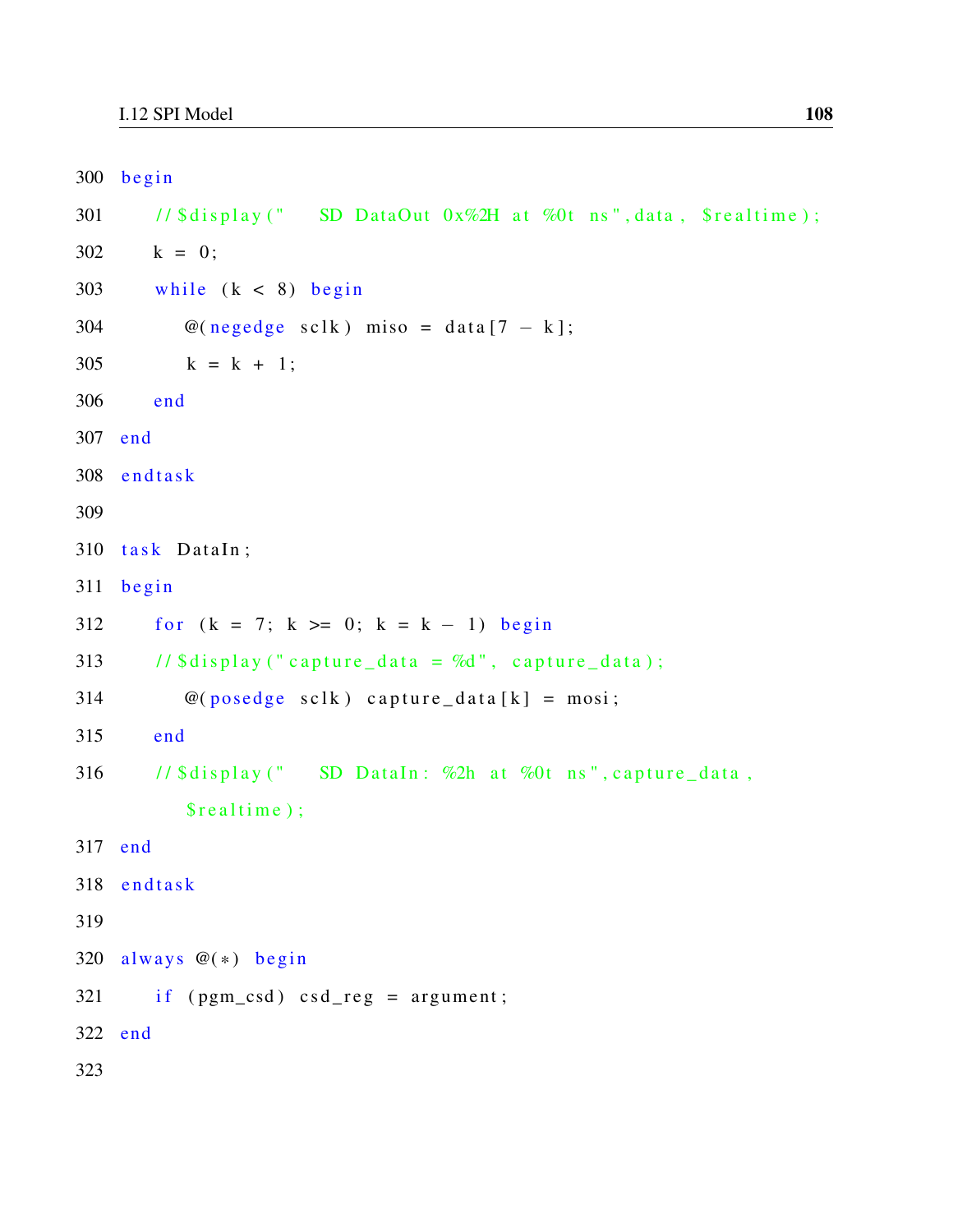```
324 task CRCOut;
325 input [15:0] data;
326 begin
327 // \frac{1}{3} display (" SD CRC Out 0x%4H at %0t ns", data, \frac{1}{3} realtime);
328 \t k = 0;
329 while (k < 16) begin
330 \qquad \qquad \omega(\text{negedge} \text{ s} \text{ c} \text{ l} \text{ k}) \text{ miso} = \text{data} [15 - \text{ k}];331 k = k + 1;
332 end
333 end
334 endtask
335
336 task TokenOut;
337 input [7:0] data;
338 begin
339 // \frac{1}{3} display (" SD TokenOut 0x%2H at %0t ns", data, \frac{1}{3} realtime)
          \mathbf{z}340 k = 0;341 while (k < 8) begin
342 @(negedge sclk) miso = data [7 - k];
343 k = k + 1;
344 end
345 end
346 endtask
347
```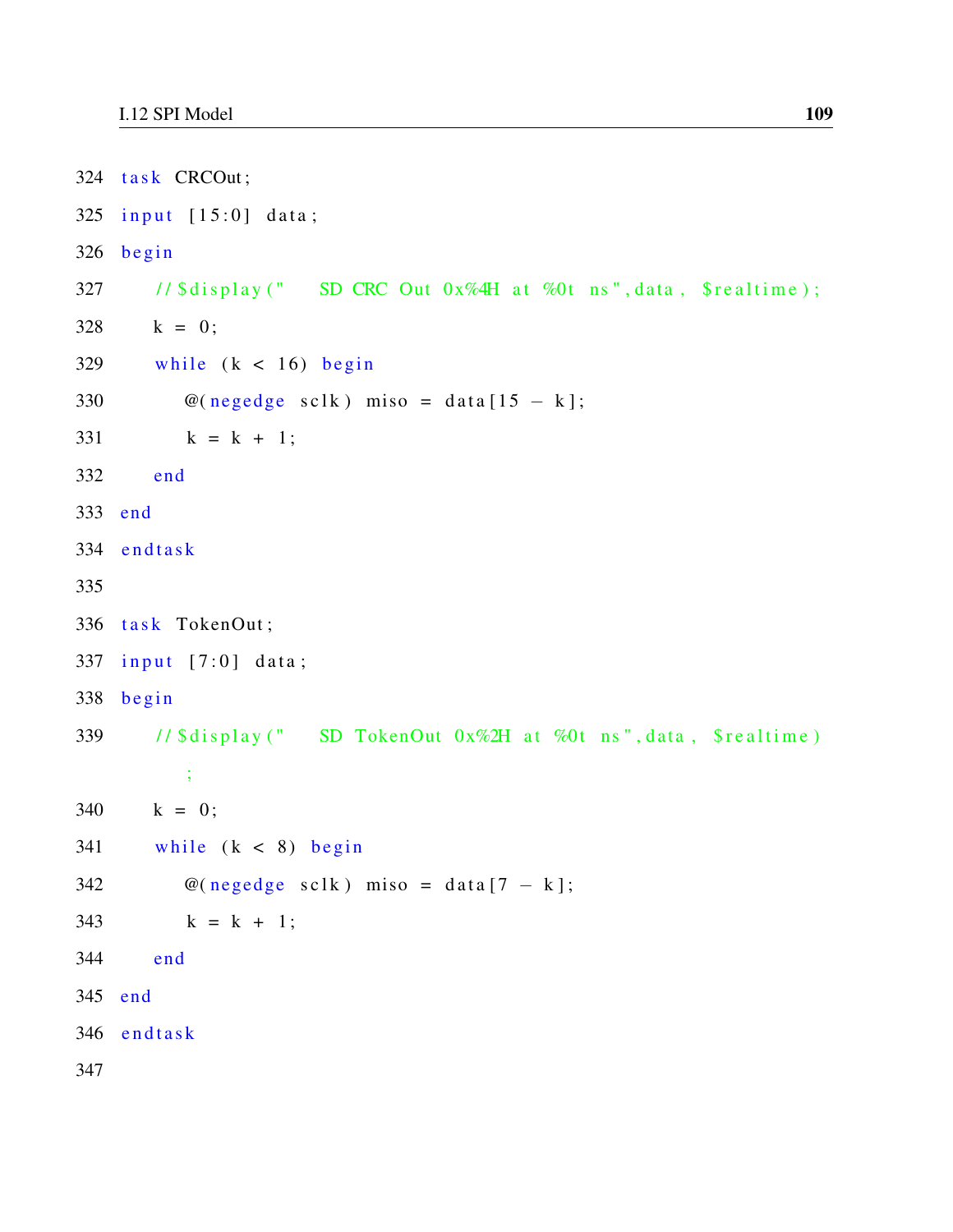| 348 |                                                          |
|-----|----------------------------------------------------------|
| 349 | always $@(*)$ begin                                      |
| 350 | if $(-pgm_csd)$ begin                                    |
| 351 | FILE_FORMAT_GRP = iFILE_FORMAT_GRP;                      |
| 352 | $COPY = iCOPY$ ;                                         |
| 353 | PERM_WRITE_PROTECT = iPERM_WRITE_PROTECT ;               |
| 354 | TMP_WRITE_PROTECT = iTMP_WRITE_PROTECT;                  |
| 355 | FILE_FORMAT = iFILE_FORMAT;                              |
| 356 | $CSD_CRC = iCSD_CRC;$                                    |
| 357 | end                                                      |
| 358 | else begin                                               |
| 359 | FILE_FORMAT_GRP = $argument[15];$                        |
| 360 | $COPY = argument[14];$                                   |
| 361 | PERM_WRITE_PROTECT = $argument[13];$                     |
| 362 | TMP_WRITE_PROTECT = $argument[12];$                      |
| 363 | FILE_FORMAT = $argument[11:10];$                         |
| 364 | $CSD_CRC = argument [7:1];$                              |
| 365 | end                                                      |
|     | 366 end                                                  |
| 367 |                                                          |
| 368 |                                                          |
| 369 | always $\mathcal{Q}(*)$ begin                            |
| 370 | if $(-rstn)$ app_cmd = $1^{\prime}b0$ ;                  |
| 371 | else if $(cmd\_index == 55 \&c$ st == IDLE) app_cmd = 1; |
| 372 | else if $(cmd\_index$ != 55 & st == IDLE) app_cmd = 0;   |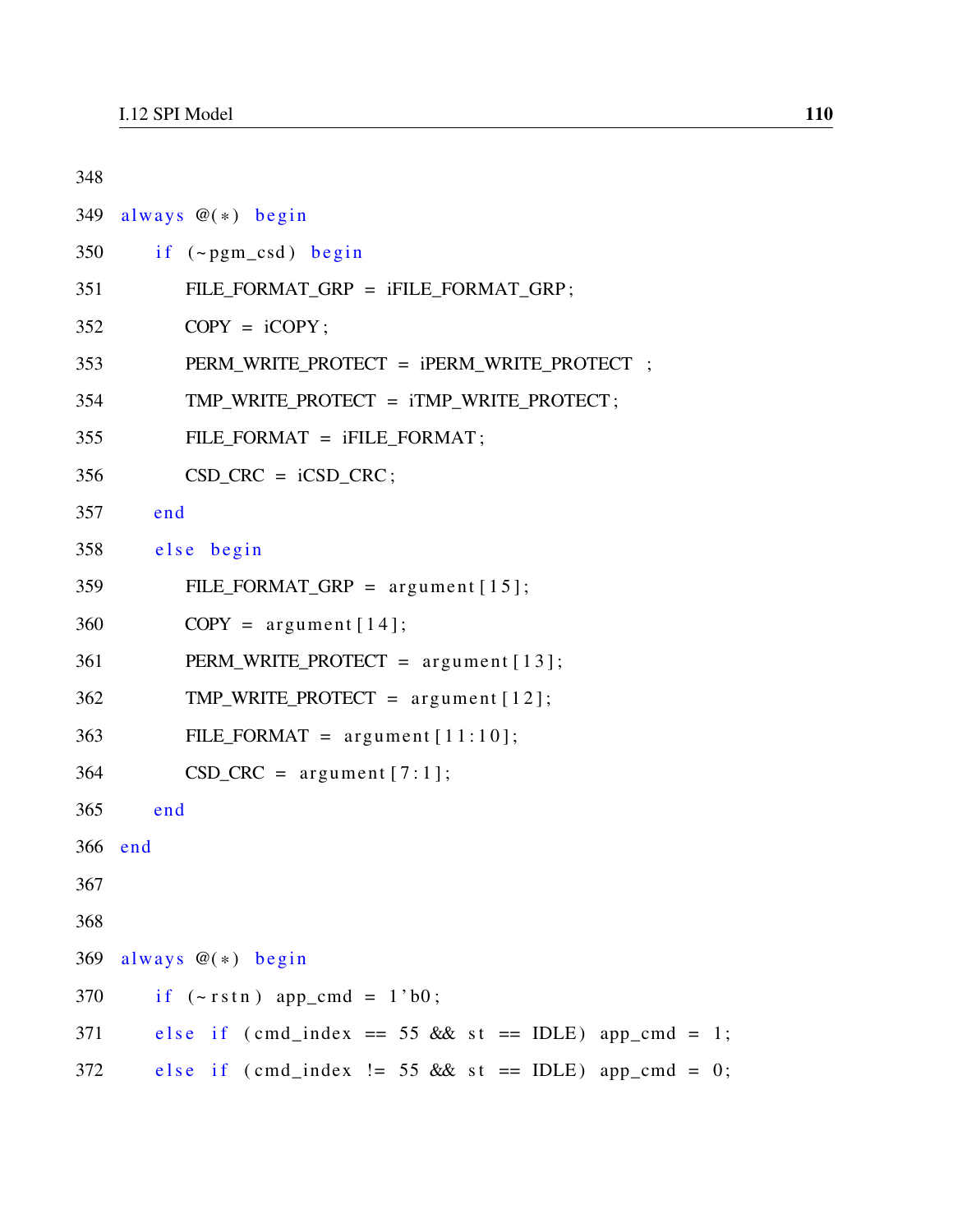```
373 end
374
375 always \mathcal{Q}(*) begin
376 if (sdsc && mem_rw) start_addr = argument;
377 else if (v2sdhc && mem_rw) start_addr = argument * block_len
          ;
378 end
379
380 /* always \mathcal{Q}(*) begin
381 if (v2sdhc) block len = 512;
382 else if (sdsc && cmd index == 0) b lock l en = (READ BL LEN ==
           9) ? 512 : (READ_BL_LEN == 10) ? 1024 : 2048;
383 else if (sdsc && cmd_index == 16) block_len = argument
          [31:0];
384 end
385 * /386 always \mathcal{Q}(*) begin
387 if (cmd_index == 8) VHS = argument [11:8];
388 if (cmd_index == 8) check_pattern = argument [7:0];
389 end
390
391 always \mathcal{Q}(*) begin
392 if ( ist == 0 && cmd_index == 0) begin
393 $display ("iCMD0 at %0t ns", $ real time);
394 ist \leq 1;
```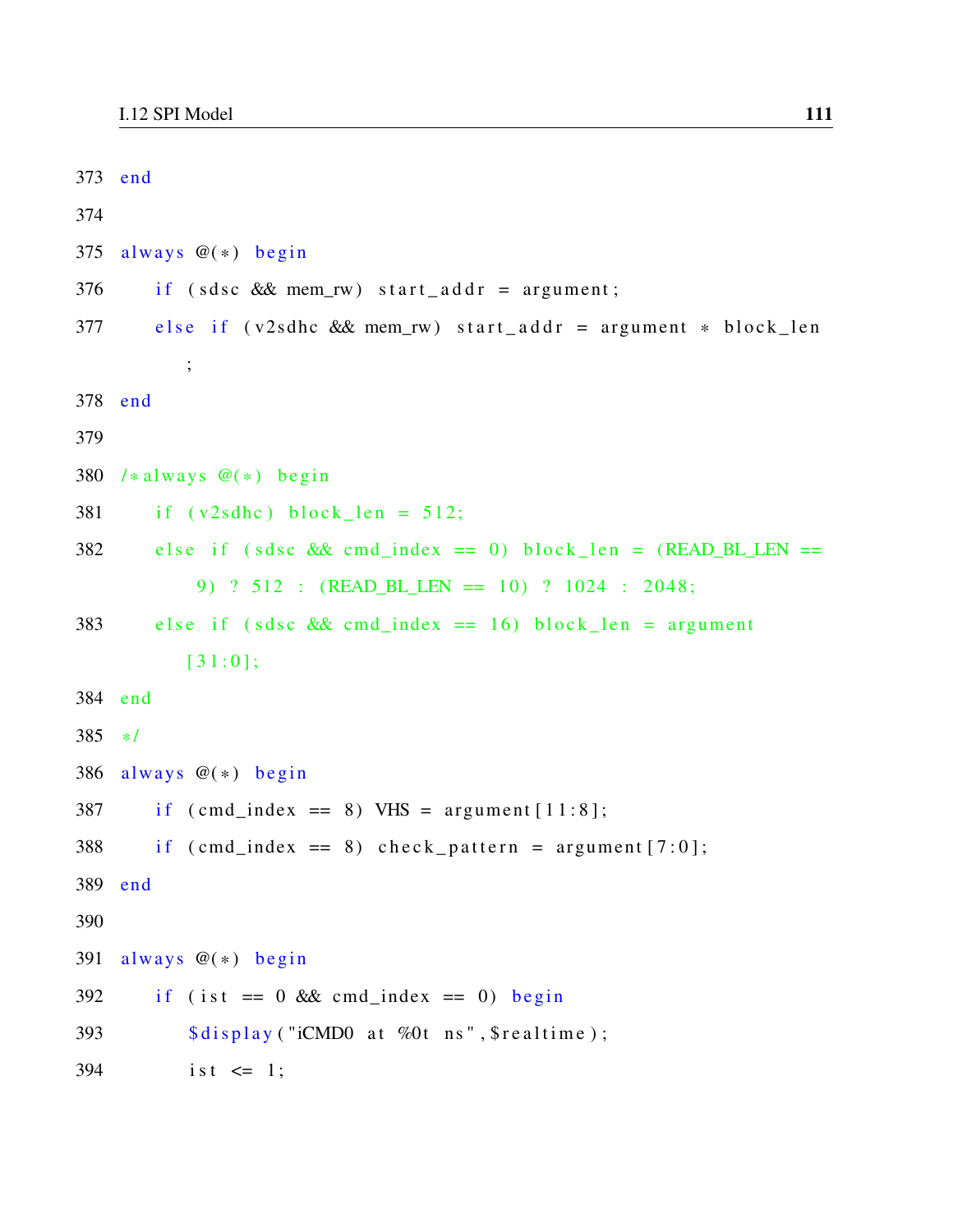```
395 end
396
397
398 // if ( ist == 1 && cmd_index == 8) begin
399 if ( ist == 1) begin
400 \frac{1}{\sqrt{3}} // \frac{2}{\sqrt{3}} at \frac{6}{\sqrt{3}} at \frac{6}{\sqrt{3}} ns", \frac{2}{\sqrt{3}} real time);
401 i s t \leq 2;
402 end
403
404 if ( i s t = 2 \&c{ cmd_index = 0)
405 begin
406 $display ("..");
407
408 end
409 // if ( ist == 2 && cmd_index == 58) begin
410
411 if (ist == 2) begin
412 // $display ("iCMD58 at %0t ns", $realtime);
413 ist \leq 3;
414 end
415
416 // if ( ist == 3 && cmd_index == 55) begin
417 if (ist == 3) begin
418 \frac{1}{\sqrt{8} \text{display}} ("iCMD55 at %0t ns", $realtime);
419 i s t \leq 4;
```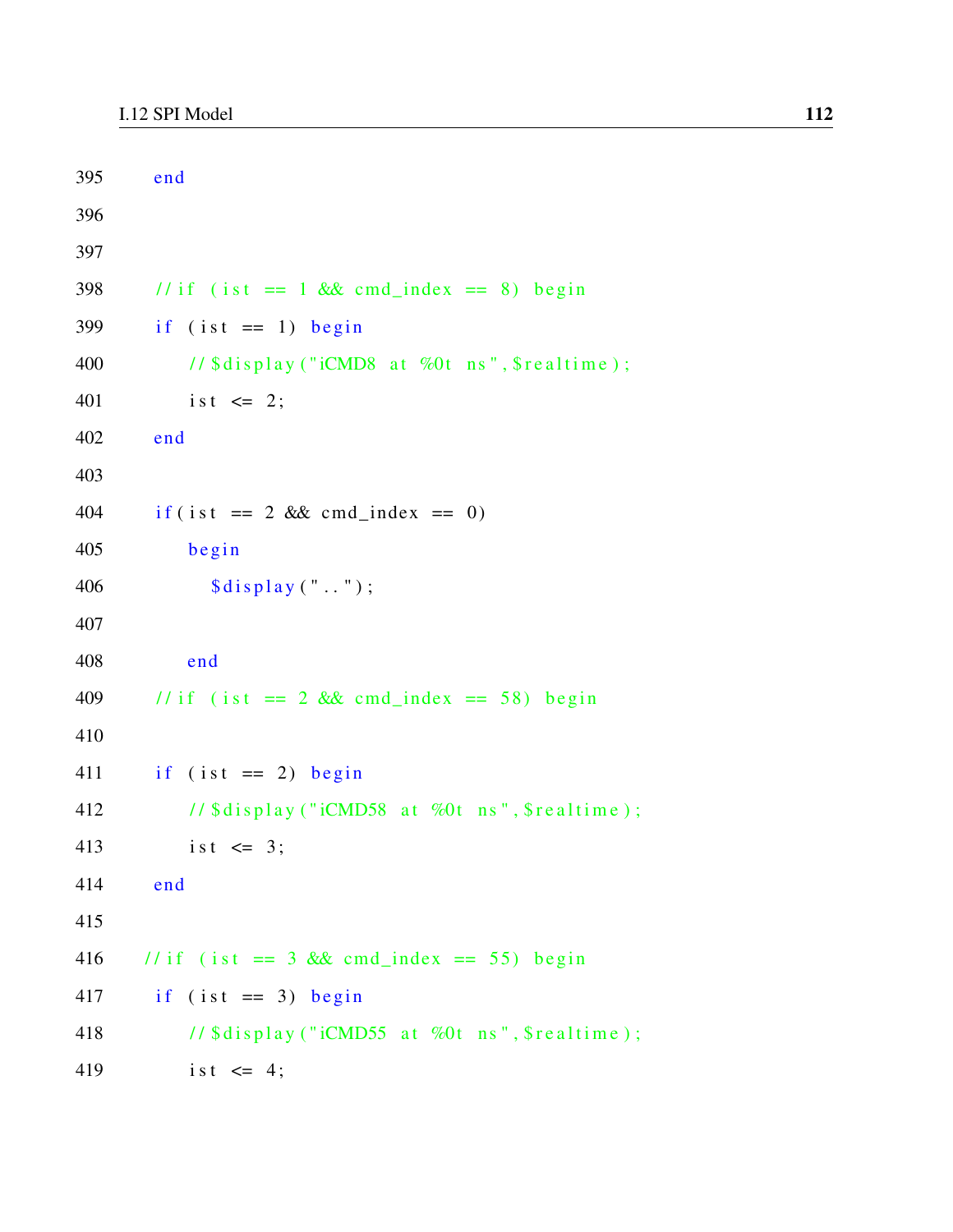```
420 end
421 if ( ist = 4 && cmd_index = 1) begin
422 $ display ("iCMD1 at %0t ns", $ real time);
423 ist \leq 5;
424 end
425 if (ist = 5 && cmd_index = 58 && CSD_VER = 1) begin
426 $ display; $display('iCMD58 at %0t ns", $realtime);427 ist \leq 6;
428 end
429 else if ( ist == 5 && CSD_VER == 0) ist <= 6;
430 if ( ist == 6 && st == IDLE) begin
431 $ display ("Init Done at %0t ns", $ real time);
432 if (v2sdhc) \deltadisplay ("Ver 2, SDHC detected");
433 else if (v2sdsc) \deltadisplay ("Ver 2, SDSC detected");
434 else if (v1sdsc) \deltadisplay ("Ver 1, SDSC detected");
435 init_done = 1;
436 ist \leq 7;
437 end
438 end
439
440 always \mathcal{Q}(*) begin
441 if (st = ReadCycle) begin
442 // \deltad is play ("read cycle");
443 case (multi_st)
444 0:
```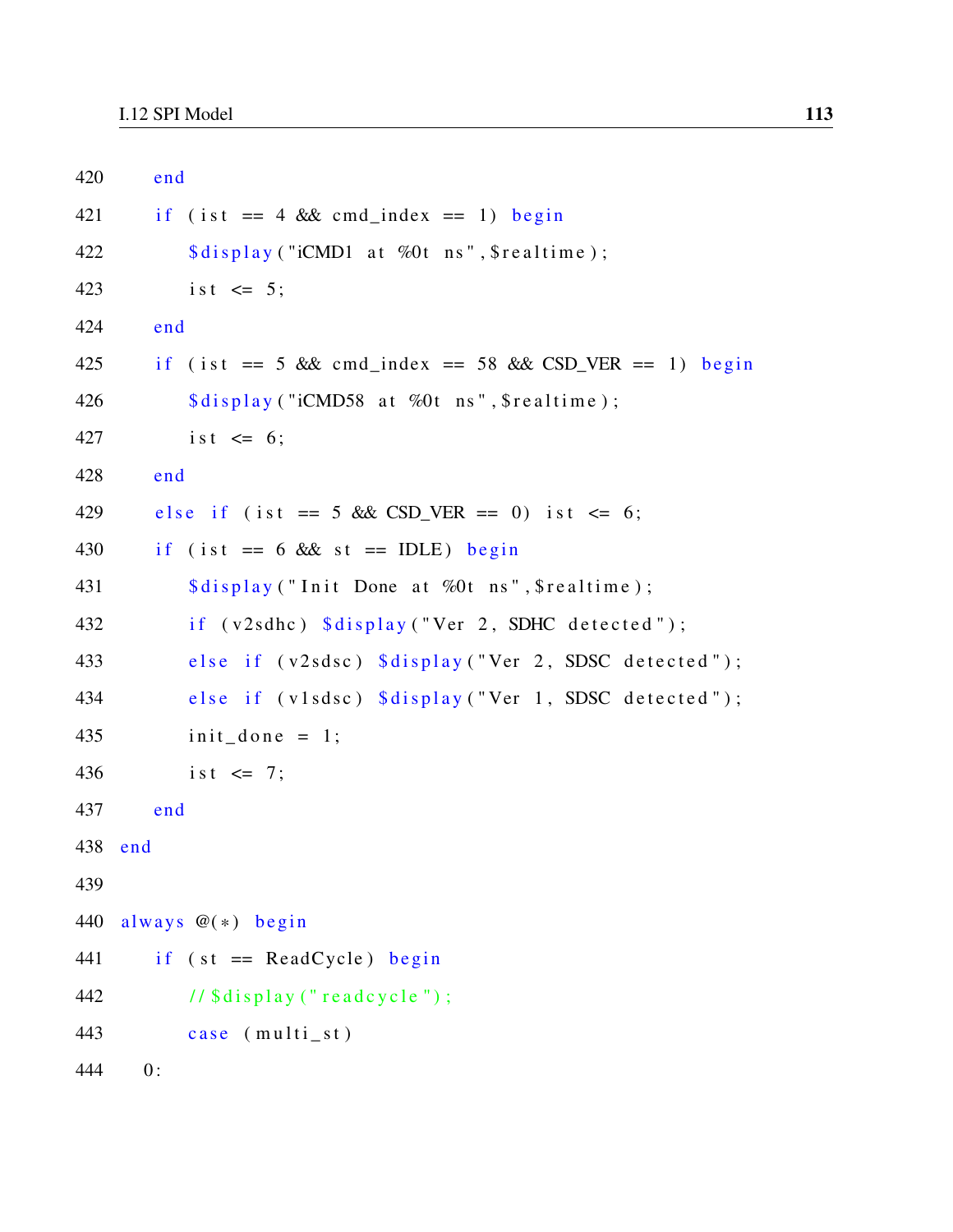```
445 begin
446 \textcircled{e}(\text{posedge} \text{sch}) if (~ncs && ~mosi) multi_st = 1; else
              multi_st = 0;447 end
448 1 :
449 begin
450 \textcircled{e}(\text{posedge} \text{ sclk}); \text{ if } (\text{mosi}) \text{ multi_st = 2}; \text{ else multi_st = 1}1 ;
451 end
452 2:
453 begin
454 m = 0;
455 while (m < 46) begin
456 @(posedge \; sclk) \; serial_in1 [45-m] = mosi;457 \#1 \text{ m} = \text{m} + 1;458 end
459 multi_st = 0;
460 end
461 endcase
462 end
463 end
464
465 always \mathcal{Q}(*) begin
466 // \text{\$monitor("cmd_in = \%d", cmd_in [45:40])};467 case (st)
```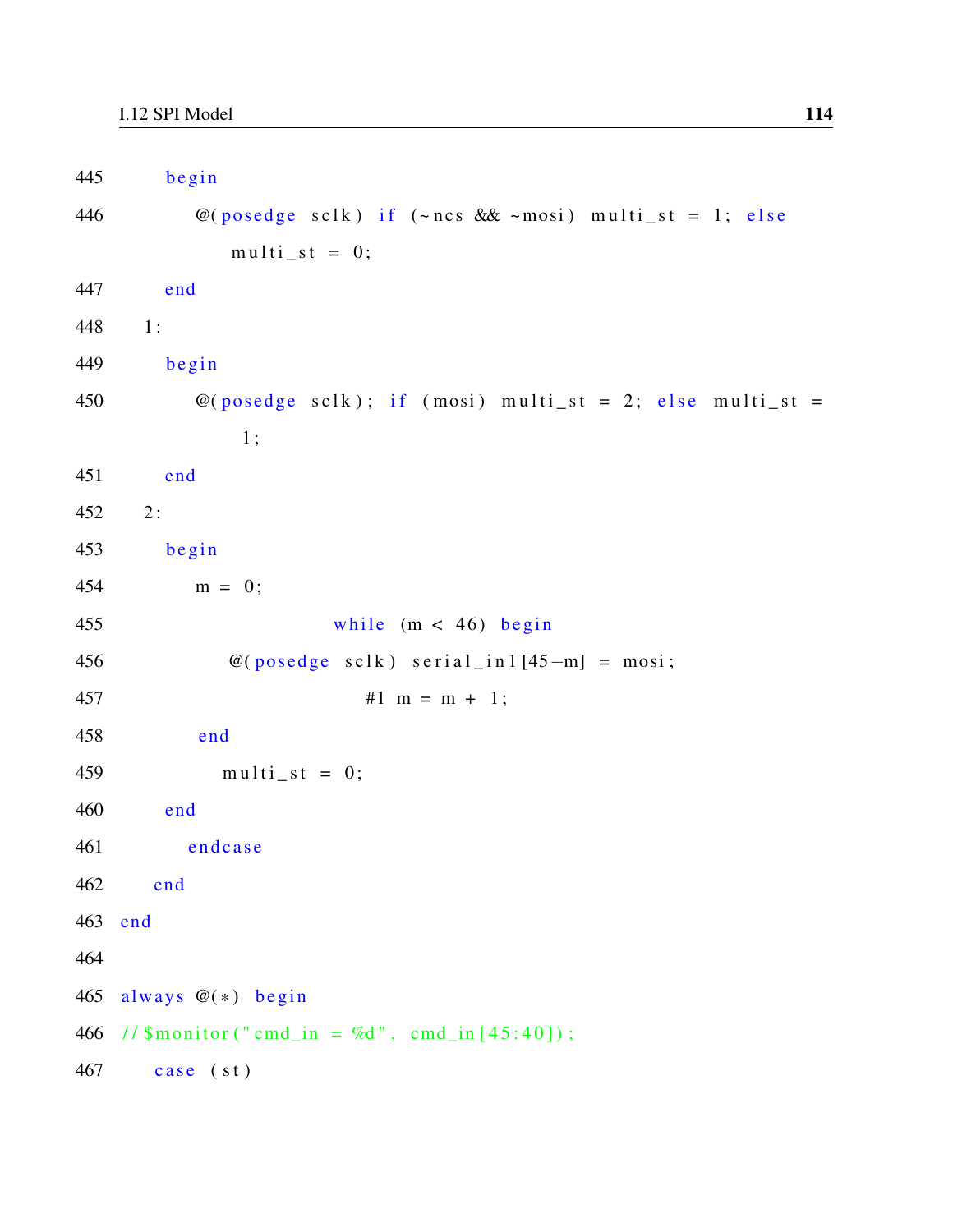```
468 PowerOff :
469 begin
470 @(posedge rstn) st \le PowerOn;471 end
472 PowerOn :
473 begin
474 if (sck_cent < 73) begin
475 @(posedge \; sclk) \; sck_cent = sck_cent + 1;476 end
477 if (sck\_cnt == 73) st \leq IDLE; else st \leqPowerOn ;
478 end
479 IDLE :
480 begin
481 \omega(\text{posedge} \text{ sclk}) if (~ncs && ~mosi) st <= CmdBit46; else
             st \leq IDLE;482 end
483 CmdBit46 :
484 begin
485 \omega(\text{posedge} \text{ sclk}); if (mosi) st <= CommandIn; else st <=
            CmdBit46;
486 end
487 CommandIn : // capture command input -> NCR
488 begin
489 for (i = 0; i < 46; i = i + 1) begin
```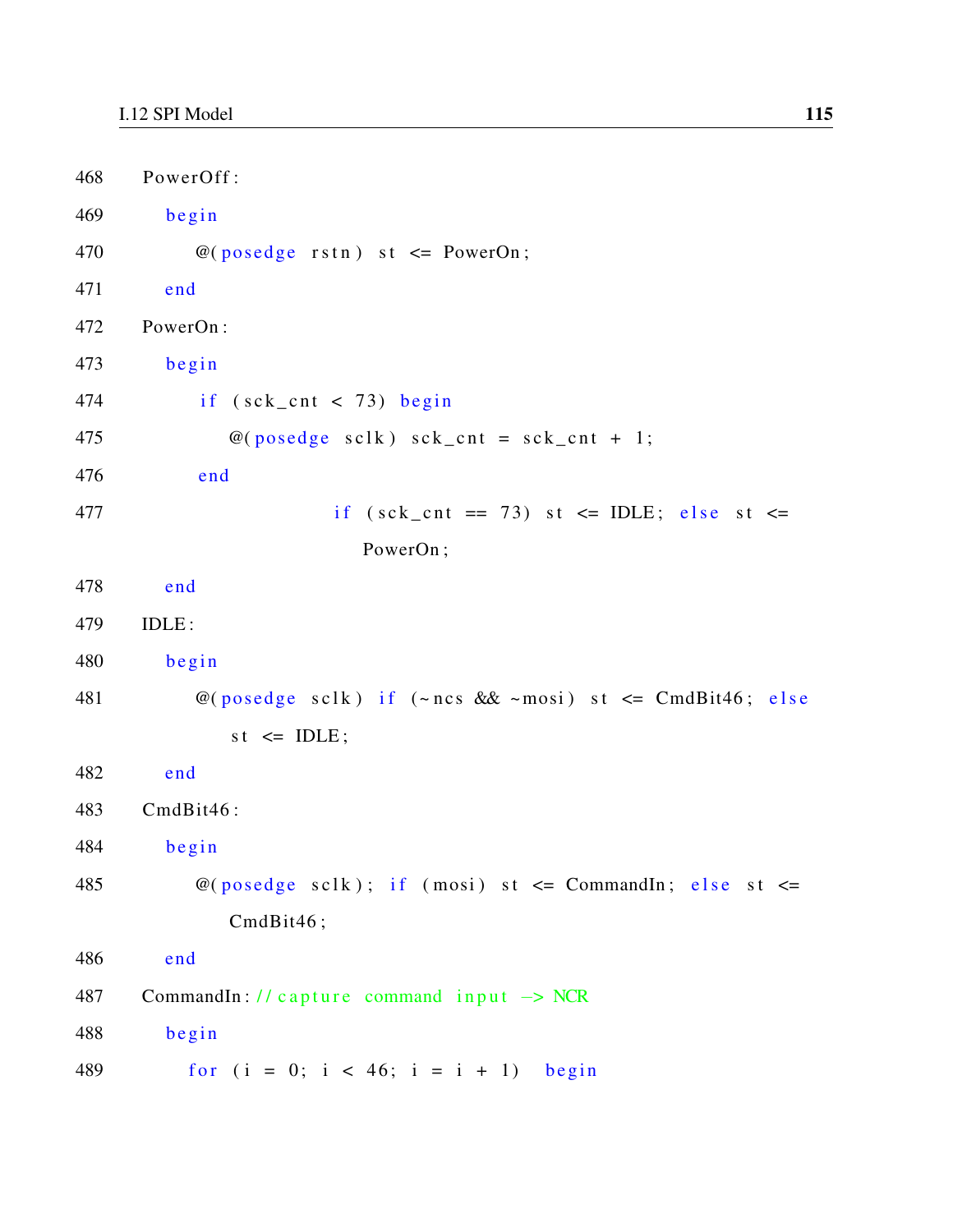| 490 | $@(posedge \; sclk)$ ; $serial_in[45-i] = mosi;$  |
|-----|---------------------------------------------------|
| 491 | end                                               |
| 492 | $cmd_in = serial_in;$                             |
| 493 | // $$monitor ("cmd_in = %d", serial_in [45:40]);$ |
| 494 | repeat (tNCR*8) @(posedge sclk);                  |
| 495 | $st \leq$ CardResponse;                           |
| 496 | end                                               |
| 497 | CardResponse: // CardResponse -> delay            |
| 498 | begin                                             |
| 499 | if $(\sim$ app_cmd) begin                         |
| 500 |                                                   |
| 501 | case (cmd_index)                                  |
| 502 | $6'd0: R1(8' b0000_0001);$                        |
| 503 | $6' d41$ : R1(8'b0);                              |
| 504 | $6'$ d17,                                         |
| 505 | 6'd1,                                             |
| 506 | $6'd6$ ,                                          |
| 507 | $6'$ d16,                                         |
| 508 | $6'$ d18,                                         |
| 509 | $6'$ d24,                                         |
| 510 | $6'$ d25,                                         |
| 511 | $6'$ d27,                                         |
| 512 | $6'$ d30,                                         |
| 513 | $6'$ d32,                                         |
| 514 | $6'$ d33,                                         |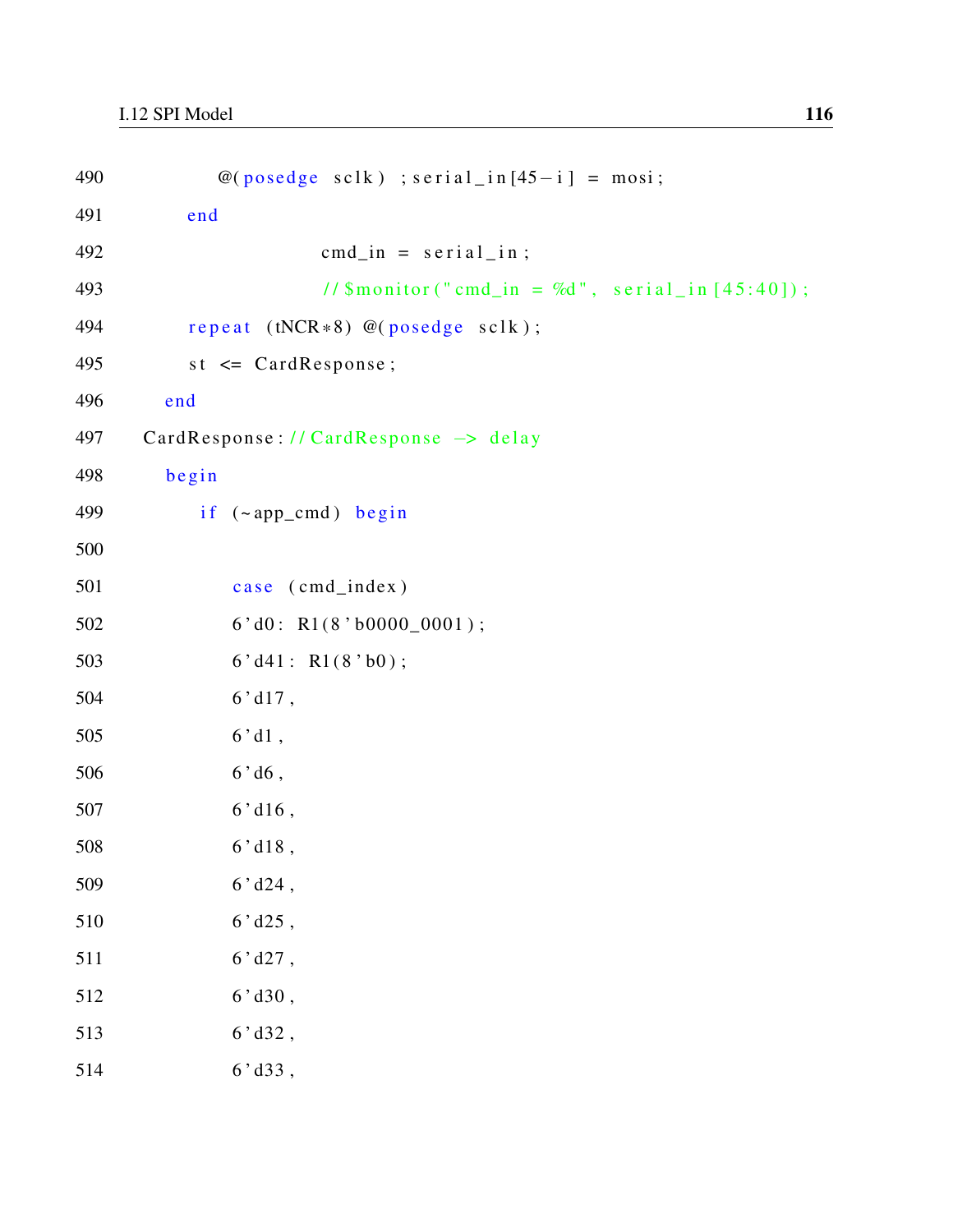| 515 | $6' d42$ ,                                        |
|-----|---------------------------------------------------|
| 516 | $6'$ d55,                                         |
| 517 | $6'$ d56,                                         |
| 518 | $6' d59$ : R1(8'b0110_1010);                      |
| 519 | $6'$ d9,                                          |
| 520 | $6' d10$ :<br>if $(int_done)$ $R1(8' b1010_0001)$ |
|     | $;$ else R1(0000_0100);                           |
| 521 | $6'$ d12,                                         |
| 522 | $6' d28$ ,                                        |
| 523 | $6'$ d29,                                         |
| 524 | $6'$ d38 :<br>$R1b(8' b0011_1010);$               |
| 525 | $6' d8$ :<br>if (VHS_match) begin                 |
| 526 | \$display(" VHS match");                          |
| 527 | $R7({8 \n h01} \mid (VHS_matrix 2 8)$             |
|     | h04 : 8'h00), 20'h00000,                          |
|     | VHS, check_pattern });                            |
| 528 | end                                               |
| 529 | else begin                                        |
| 530 | \$display(" VHS not match")                       |
|     | $\vdots$                                          |
| 531 | $R7({8 \n h01} + (VHS_matrix 2 8)$                |
|     | h04 : 8'h00), 20'h00000,                          |
|     | $4'$ b0, check_pattern });                        |
| 532 | end                                               |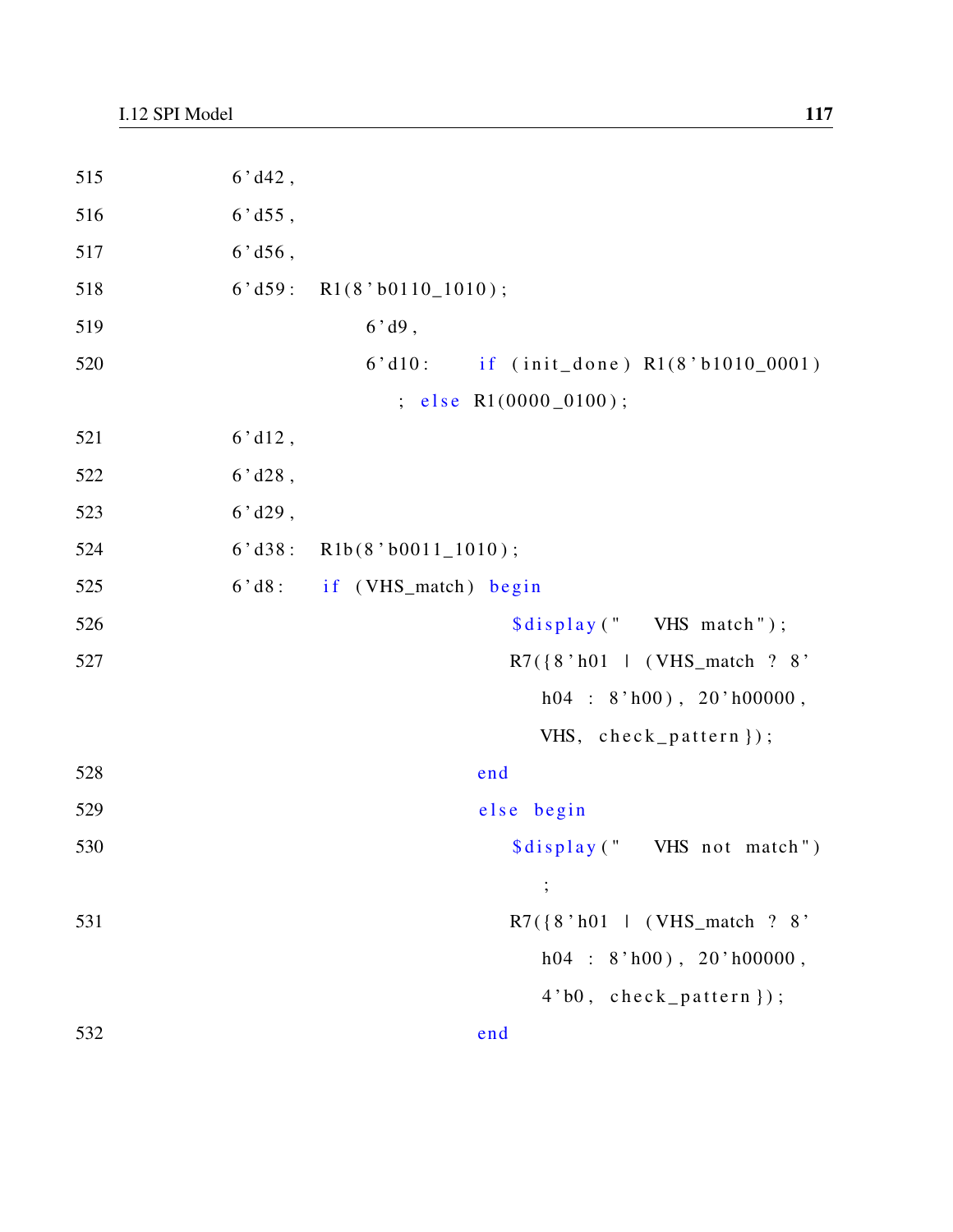| 533 | $6' d13$ : $R2({1' b0, OUT\_OF\_RANGE, ADDRESS\_ERROR, }$ |
|-----|-----------------------------------------------------------|
|     | ERASE_SEQ_ERROR, COM_CRC_ERROR,                           |
| 534 | ILLEGAL_COMMAND,                                          |
|     | ERASE_RESET, IN_IDLE_ST,                                  |
|     | OUT_OF_RANGE                                              |
|     | CSD_OVERWRITE,                                            |
| 535 | ERASE_PARAM, WP_VIOLATION,                                |
|     | CARD_ECC_FAILED, CC_ERROR                                 |
|     | , ERROR,                                                  |
| 536 | WP_ERASE_SKIP                                             |
|     | LOCK_UNLOCK_FAILED,                                       |
|     | CARD_IS_LOCKED });                                        |
| 537 | $6' d58$ : R3({8'b0000_0000, OCR});                       |
| 538 | default: R1(8'b0000_0100);//illegal                       |
|     | command                                                   |
| 539 | endcase                                                   |
| 540 | end                                                       |
| 541 | else if (~read_multi) begin                               |
| 542 | case (cmd_index)                                          |
| 543 | $6'$ d22,                                                 |
| 544 | $5' d23$ ,                                                |
| 545 | $6'$ d41,                                                 |
| 546 | $6' d42$ ,                                                |
| 547 | $R1(8' b0000_0000)$ ;<br>6' d51:                          |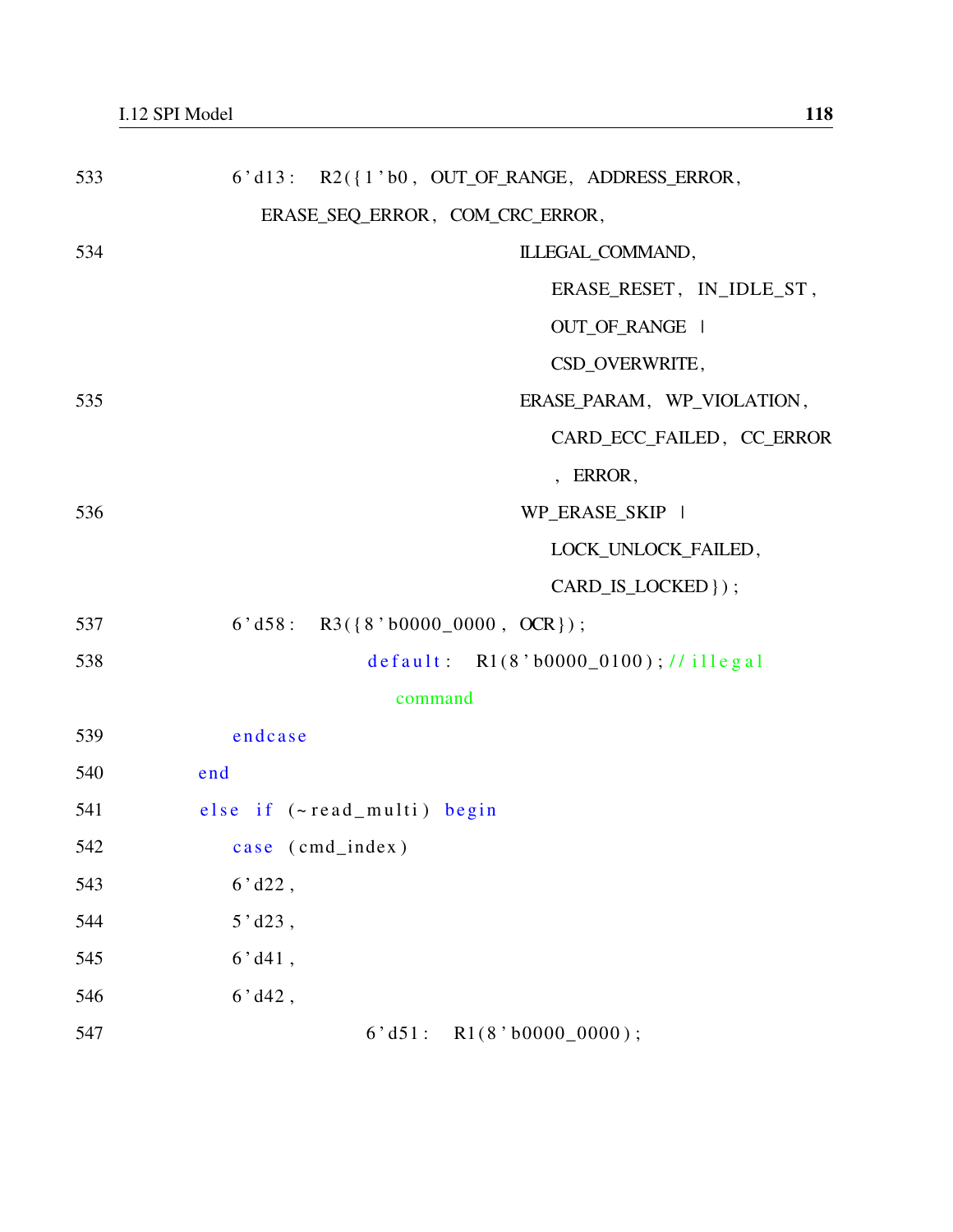| 548 | $6' d13$ : $R2({1' b0, OUT\_OF\_RANGE, ADDRESS\_ERROR, }$     |
|-----|---------------------------------------------------------------|
|     | ERASE_SEQ_ERROR, COM_CRC_ERROR,                               |
| 549 | ILLEGAL_COMMAND, ERASE_RESET                                  |
|     | , IN_IDLE_ST, OUT_OF_RANGE                                    |
|     | CSD_OVERWRITE,                                                |
| 550 | ERASE_PARAM, WP_VIOLATION,                                    |
|     | CARD_ECC_FAILED, CC_ERROR,                                    |
|     | ERROR,                                                        |
| 551 | WP_ERASE_SKIP                                                 |
|     | LOCK_UNLOCK_FAILED,                                           |
|     | CARD_IS_LOCKED });                                            |
| 552 | default: R1(8'b0000_0100);//illegal                           |
|     | command                                                       |
| 553 | endcase                                                       |
| 554 | end                                                           |
| 555 |                                                               |
| 556 | @(posedge sclk);                                              |
| 557 |                                                               |
| 558 | $\frac{1}{3}$ s display ("read_cmd = %b", read_cmd);          |
| 559 | if (read_cmd && init_done $/*\&& \sim stop_transmission */$ ) |
|     | begin                                                         |
| 560 |                                                               |
| 561 | // \$display ("just after");                                  |
| 562 | $miso = 1;$                                                   |
| 563 | repeat (tNAC*8) @(posedge sclk);                              |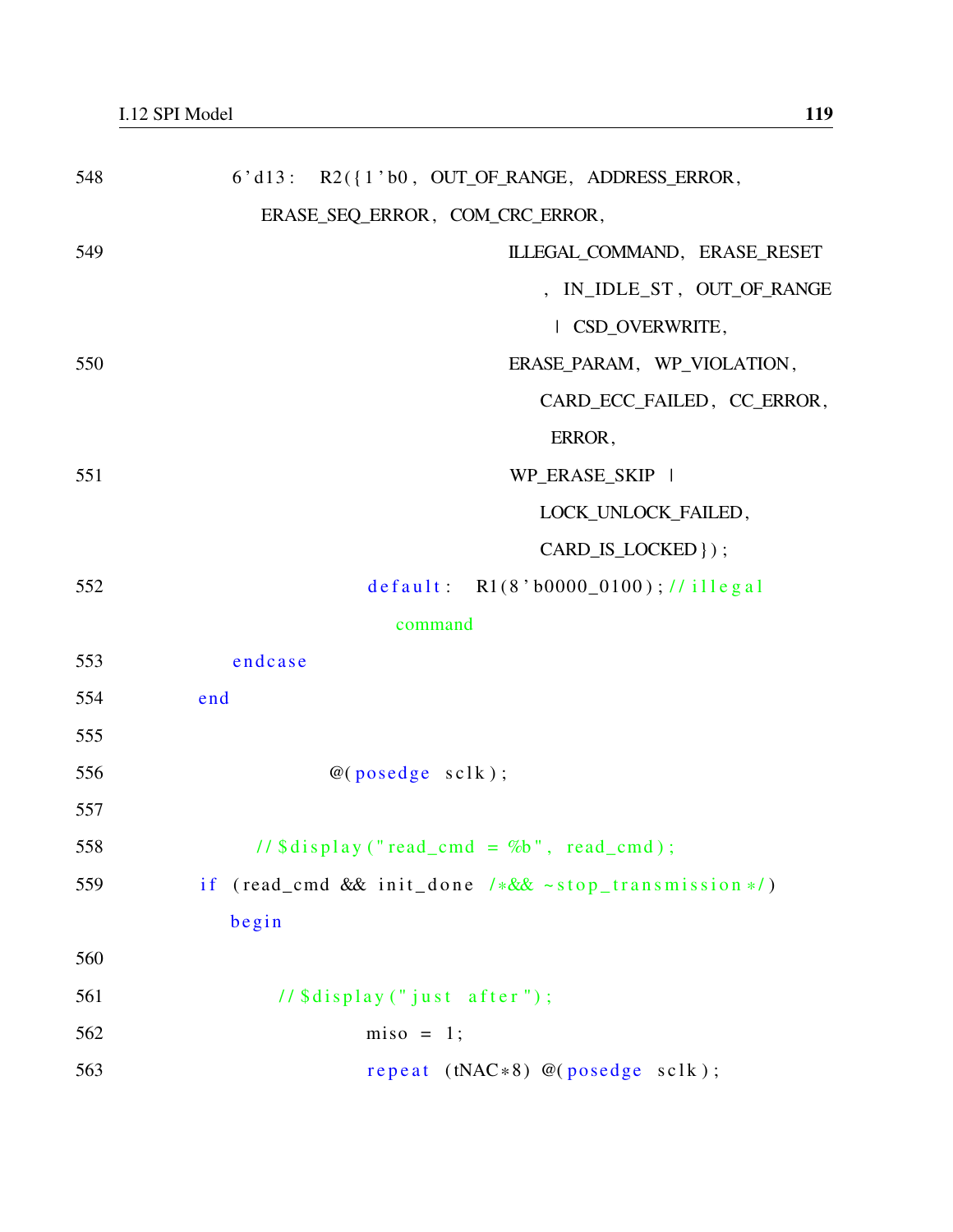| 564 | $st \leq$ ReadCycle;                                        |
|-----|-------------------------------------------------------------|
| 565 | end                                                         |
| 566 | else if (read_cmd && init_done && stop_transmission)        |
|     | begin                                                       |
| 567 | $miso = 1;$                                                 |
| 568 | repeat (tNEC*8) @(posedge sclk);                            |
| 569 | $st \leq IDLE;$                                             |
| 570 | end                                                         |
| 571 | else if ((send_csd     send_cid     send_scr) & & init_done |
|     | begin<br>$\mathcal{L}$                                      |
| 572 | $miso = 1;$                                                 |
| 573 | repeat $(tNCX*8)$ @(posedge sclk);                          |
| 574 | $st \leq CsdCidScr;$                                        |
| 575 | end                                                         |
| 576 | else if (write_cmd && init_done) begin                      |
| 577 | $miso = 1;$                                                 |
| 578 | repeat (tNWR*8) @(posedge sclk);                            |
| 579 | $st \leq WriteCycle;$                                       |
| 580 | end                                                         |
| 581 | else begin                                                  |
| 582 | repeat (tNEC*8) @(posedge sclk);                            |
| 583 | $st \leq IDLE;$                                             |
| 584 | end                                                         |
| 585 | end                                                         |
| 586 | CsdCidScr:                                                  |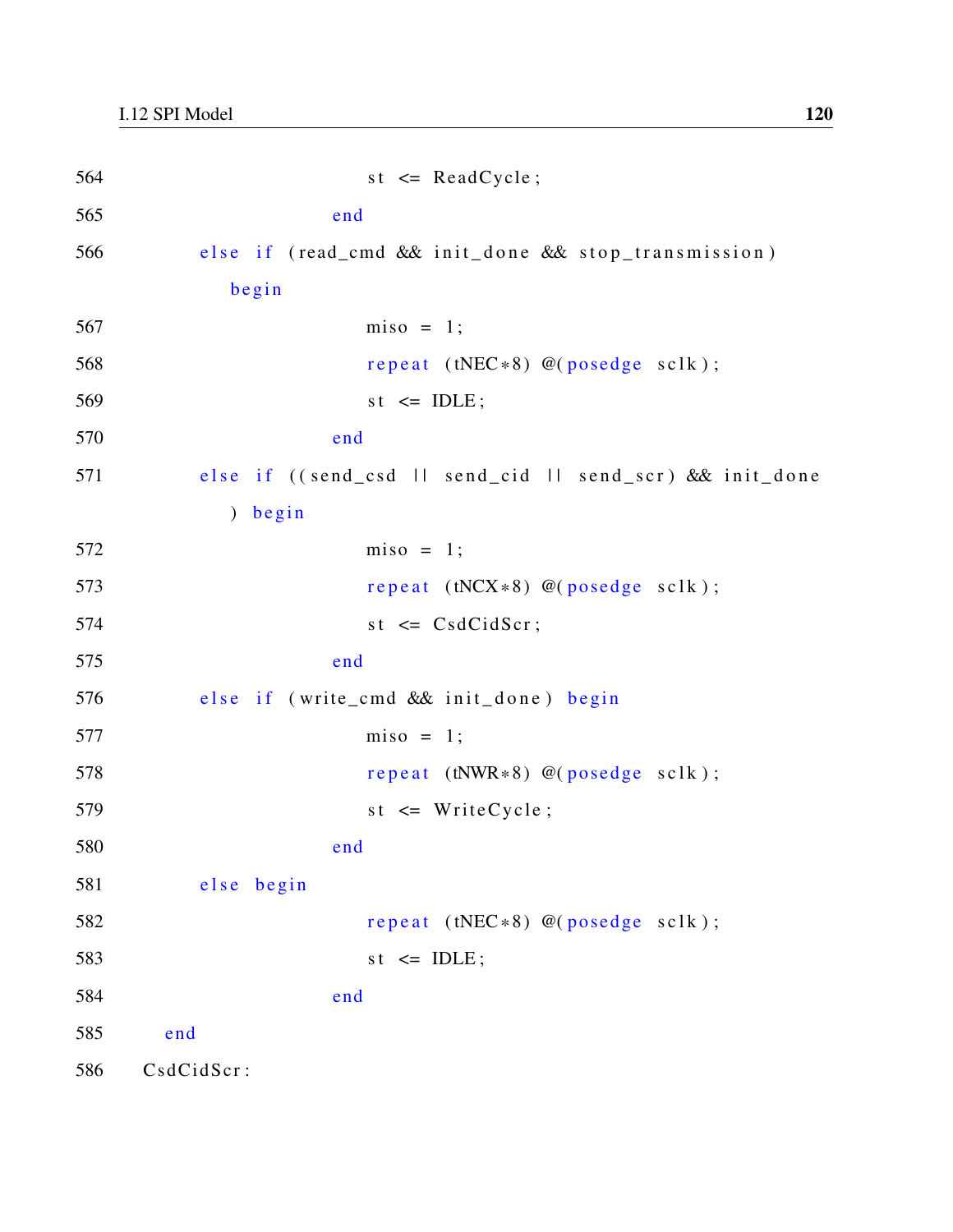| 587 | begin                        |
|-----|------------------------------|
| 588 | if<br>(send_csd) begin       |
| 589 | DataOut (CSD[ $127:120$ ]);  |
| 590 | DataOut(CSD[119:112]);       |
| 591 | DataOut (CSD $[111:104]$ );  |
| 592 | DataOut(CSD $[103:96]$ );    |
| 593 | DataOut(CSD[95:88]);         |
| 594 | DataOut(CSD[87:80]);         |
| 595 | DataOut(CSD $[79:72]$ );     |
| 596 | DataOut(CSD $[71:64]$ );     |
| 597 | DataOut(CSD $[63:56]$ );     |
| 598 | DataOut( $CSD[55:48]$ );     |
| 599 | DataOut(CSD $[47:40]$ );     |
| 600 | DataOut(CSD $[39:32]$ );     |
| 601 | DataOut(CSD $[31:24]$ );     |
| 602 | DataOut(CSD $[23:16]$ );     |
| 603 | DataOut(CSD $[15:8]$ );      |
| 604 | DataOut( $CSD[7:0]$ );       |
| 605 | end                          |
| 606 | else if (send_cid) begin     |
| 607 | DataOut (CID [ $127:120$ ]); |
| 608 | DataOut (CID[119:112]);      |
| 609 | DataOut (CID $[111:104]$ );  |
| 610 | DataOut (CID [ $103:96$ ]);  |
| 611 | DataOut(CID[95:88]);         |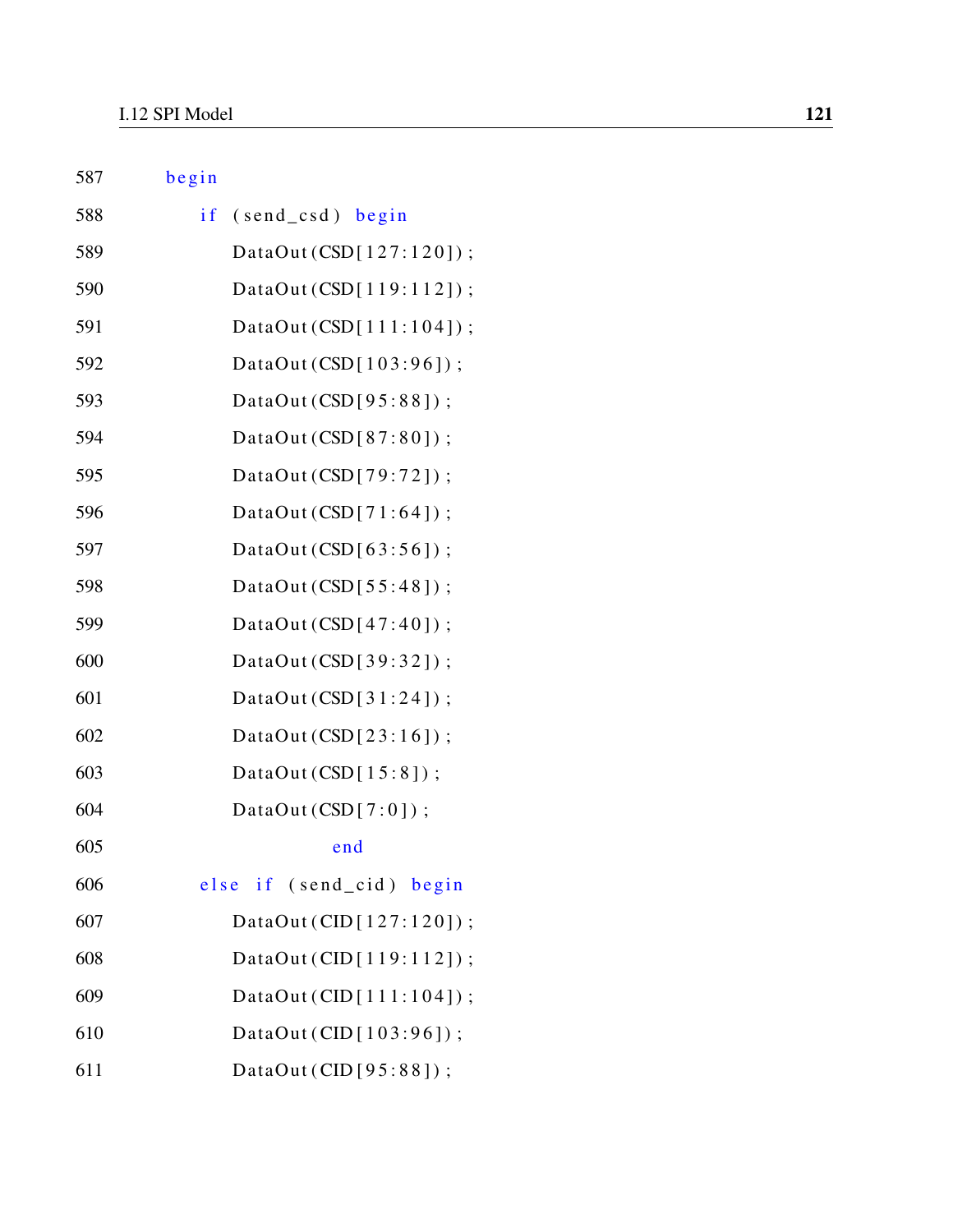| 612 | DataOut(CID $[87:80]$ );           |
|-----|------------------------------------|
| 613 | DataOut(CID $[79:72]$ );           |
| 614 | DataOut(CID $[71:64]$ );           |
| 615 | DataOut(CID $[63:56]$ );           |
| 616 | DataOut(CID $[55:48]$ );           |
| 617 | DataOut(CID $[47:40]$ );           |
| 618 | DataOut(CID $[39:32]$ );           |
| 619 | DataOut(CID $[31:24]$ );           |
| 620 | DataOut(CID $[23:16]$ );           |
| 621 | DataOut(CID $[15:8]$ );            |
| 622 | DataOut $(CID[7:0])$ ;             |
| 623 | end                                |
| 624 | else if (send_scr) begin           |
| 625 | DataOut( $SCR[63:56]$ );           |
| 626 | DataOut( $SCR[55:48]$ );           |
| 627 | DataOut $(SCR[47:40])$ ;           |
| 628 | DataOut $(SCR[39:32])$ ;           |
| 629 | DataOut $(SCR[31:24])$ ;           |
| 630 | DataOut $(SCR[23:16])$ ;           |
| 631 | DataOut $(SCR[15:8])$ ;            |
| 632 | DataOut $(SCR[7:0])$ ;             |
| 633 | end                                |
| 634 | @(posedge sclk);                   |
| 635 | repeat $(tNEC*8)$ @(posedge sclk); |
| 636 | $st \leq IDLE;$                    |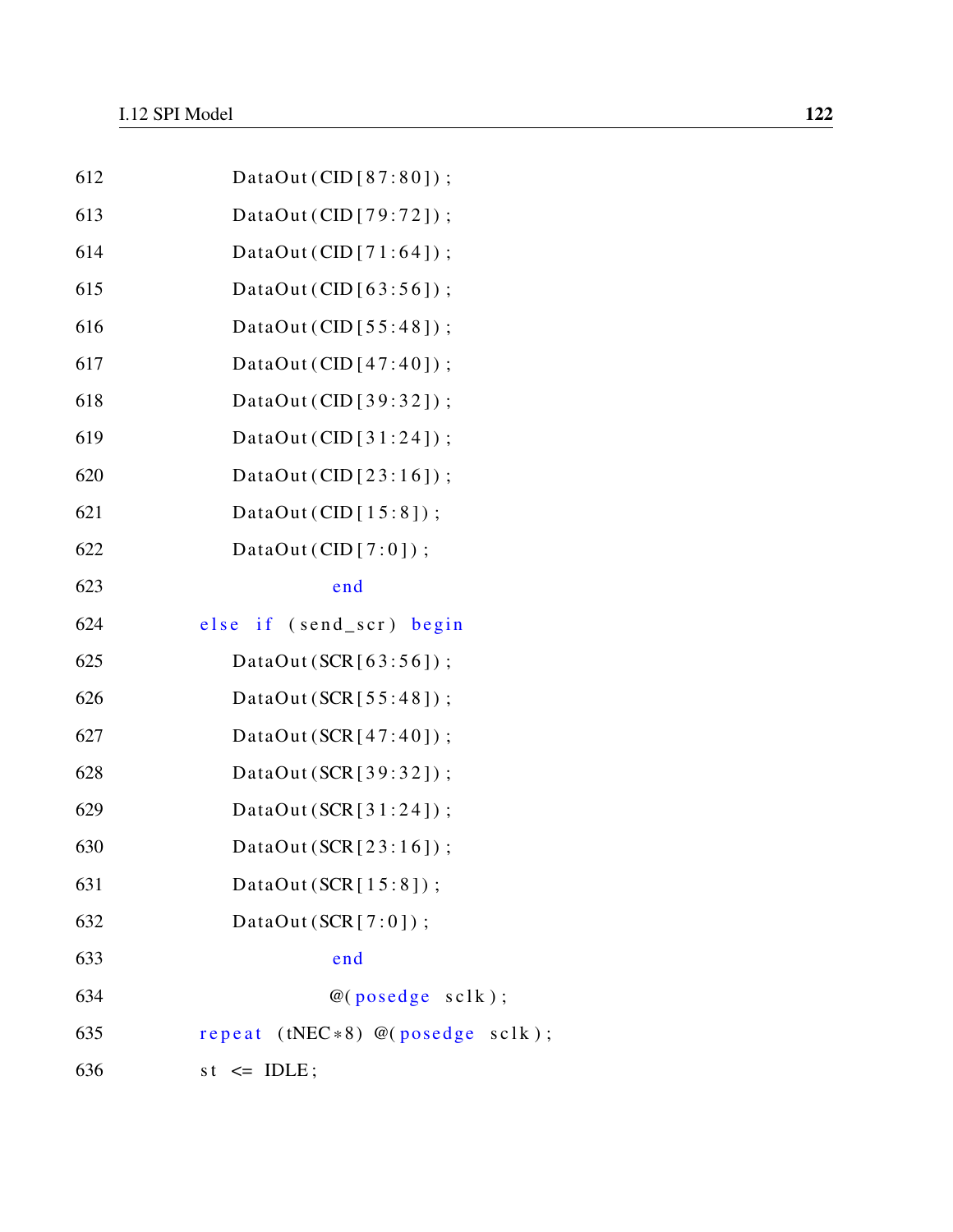```
637 end
638 ReadCycle: // Start Token \rightarrow Data \rightarrow CRC( stucked at 16 'hAAAA)
       \rightarrow NEC( or NAC)
639 begin
640
641 if (read_single) begin
642
643 TokenOut (8 'hFE); // Start Token
644 for (i = 0; i < 512; i = i + 1) begin
645 DataOut (flash_mem [ start_addr+i ]);
646 end
647 CRCOut (16 ' haaaa ) ; //CRC [ 15 : 0 ]
648 @(posedge sclk);649 repeat (tNEC*8) @(negedge sclk);
650 st \leq IDLE;
651 end
652
653
654
655 /\ast656
657
658
659
660
```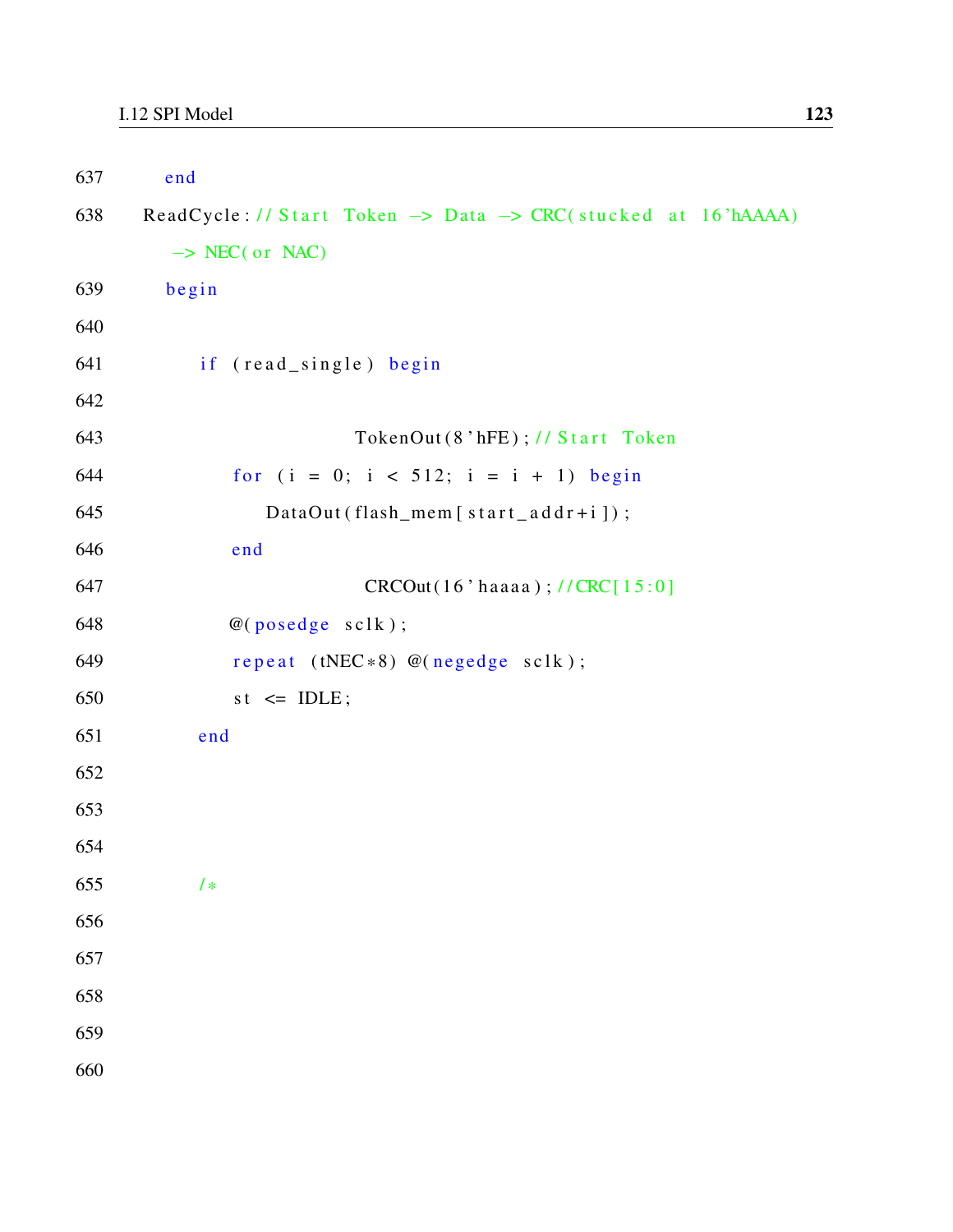| 661 |                                                 |
|-----|-------------------------------------------------|
| 662 |                                                 |
| 663 | EDITING j < block_len                           |
| 664 |                                                 |
| 665 |                                                 |
| 666 |                                                 |
| 667 |                                                 |
| 668 |                                                 |
| 669 |                                                 |
| 670 |                                                 |
| 671 |                                                 |
| 672 |                                                 |
| 673 |                                                 |
| 674 | $* /$                                           |
| 675 |                                                 |
| 676 |                                                 |
| 677 | else if (read_multi) begin:loop_1               |
| 678 | for $(j = 0; j > 0; j = j + 1)$ begin           |
| 679 | TokenOut(8'hFE); // Start Token                 |
| 680 | $i = 0;$                                        |
| 681 | while (i < block_len) begin                     |
| 682 | DataOut (flash_mem [start_addr+i+block_len*j]); |
| 683 | $i = i + 1;$                                    |
| 684 | end                                             |
| 685 | CRCOut(16'haaaa);                               |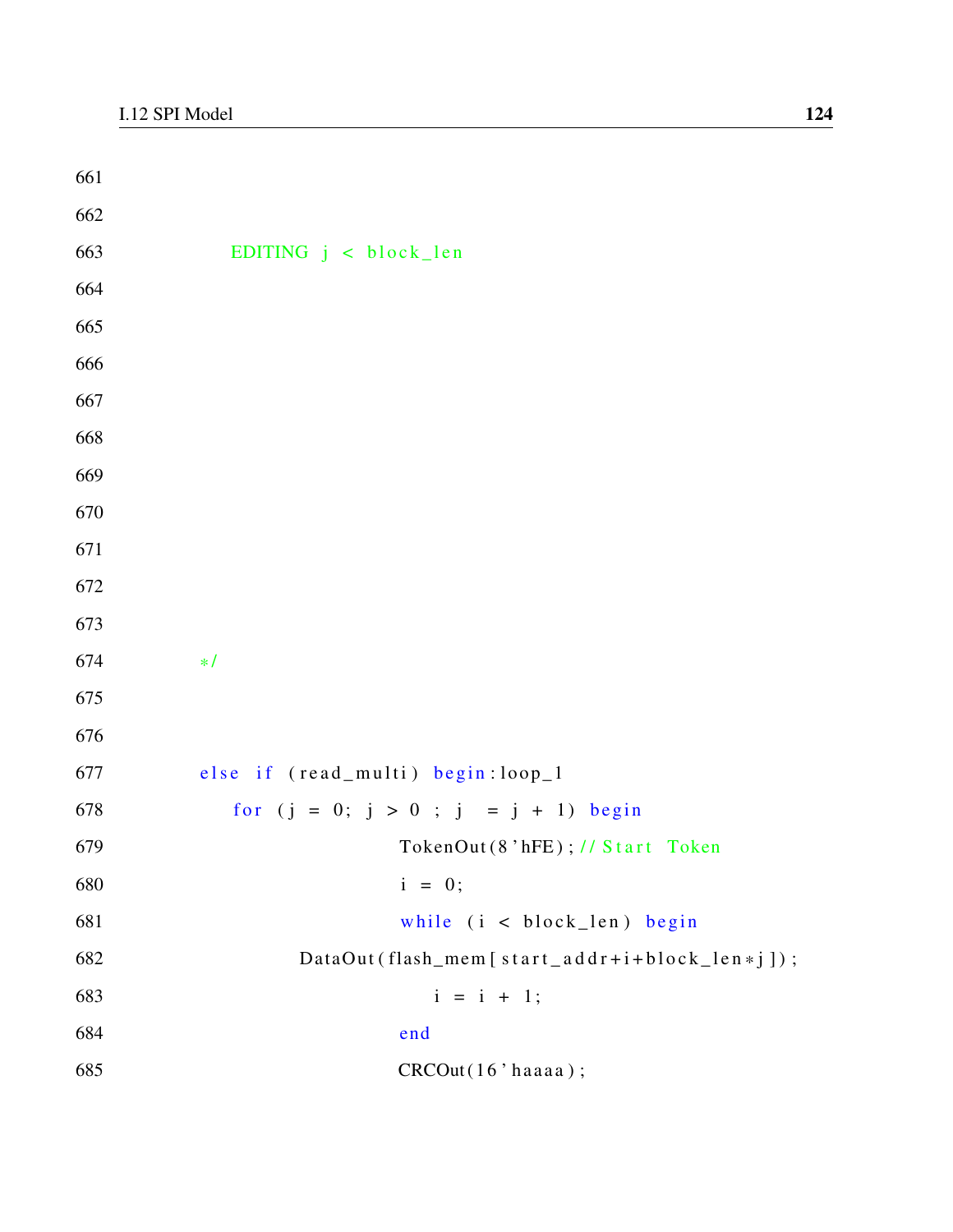| 686 | if (stop_transmission) begin//check           |
|-----|-----------------------------------------------|
|     | stop_tx at end of each data block?            |
| 687 | repeat (tNEC $*8$ ) @(posedge sclk);          |
| 688 | \$display ("STOP transmission");              |
| 689 | @(posedge sclk) begin                         |
| 690 | $R1(8' b0000_0000)$ ;                         |
| 691 | repeat (tNEC *8) @(posedge                    |
|     | $sclk$ ;                                      |
| 692 | $st \leq IDLE;$                               |
| 693 | $disable$ $loop_1$ ;                          |
| 694 | end                                           |
| 695 | end                                           |
| 696 | else repeat $(tNAC*8)$ @(negedge sclk);       |
| 697 | end                                           |
| 698 | repeat (tNEC*8) @(posedge sclk);              |
| 699 | $st \leq IDLE;$                               |
| 700 | end                                           |
| 701 |                                               |
| 702 | end                                           |
| 703 | WriteCycle: // Start Token $\rightarrow$ Data |
| 704 | begin                                         |
| 705 | $i = 0;$                                      |
| 706 | while $(i < 8)$ begin                         |
| 707 | $@(posedge \; sclk) \; token[7-i] = mosi;$    |
| 708 | $i = i + 1;$                                  |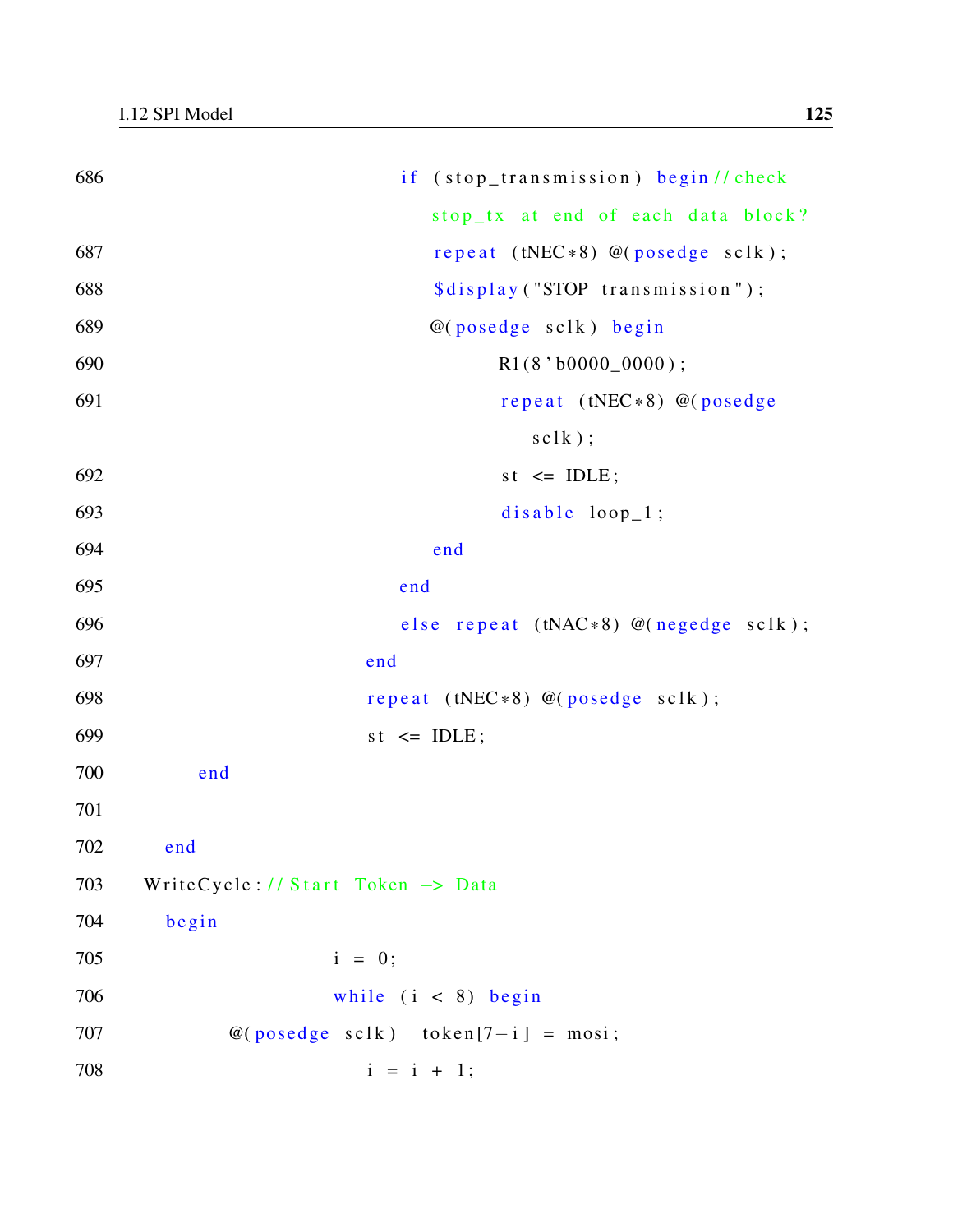| 709 | end                                                               |
|-----|-------------------------------------------------------------------|
| 710 | if (token $= 8$ 'hfe && write_single) $\delta$ display ("Single") |
|     | Write Start Token OK");                                           |
| 711 | else if (token != 8'hfe & write_single) \$display("               |
|     | Single Write Start Token NG");                                    |
| 712 | if $(token == 8)$ hfc & write_multi) $$display('Multiblock$       |
|     | Write Start Token OK");                                           |
| 713 | else if $((\text{token } != 8)$ hfc & token $!= 8$ 'hfd) & &      |
|     | write_multi) \$display("Multiblock Write Start Token              |
|     | $NG''$ );                                                         |
| 714 | if (token $== 8$ 'hfd && write_multi) begin                       |
| 715 | \$display ("Multiblock Write Stop Token");                        |
| 716 | $st \le$ WriteStop;                                               |
| 717 | end                                                               |
| 718 | $i = 0;$                                                          |
| 719 | while $(i \lt block\_len)$ begin                                  |
| 720 | DataIn;                                                           |
| 721 | $flash_mem[start\_addr + i] = capture_data;$                      |
| 722 | $i = i + 1;$                                                      |
| 723 | end                                                               |
| 724 | $st \le$ WriteCRC;                                                |
| 725 | end                                                               |
| 726 | WriteCRC:// Capture incoming CRC of data                          |
| 727 | begin                                                             |
| 728 | $i = 0;$                                                          |
|     |                                                                   |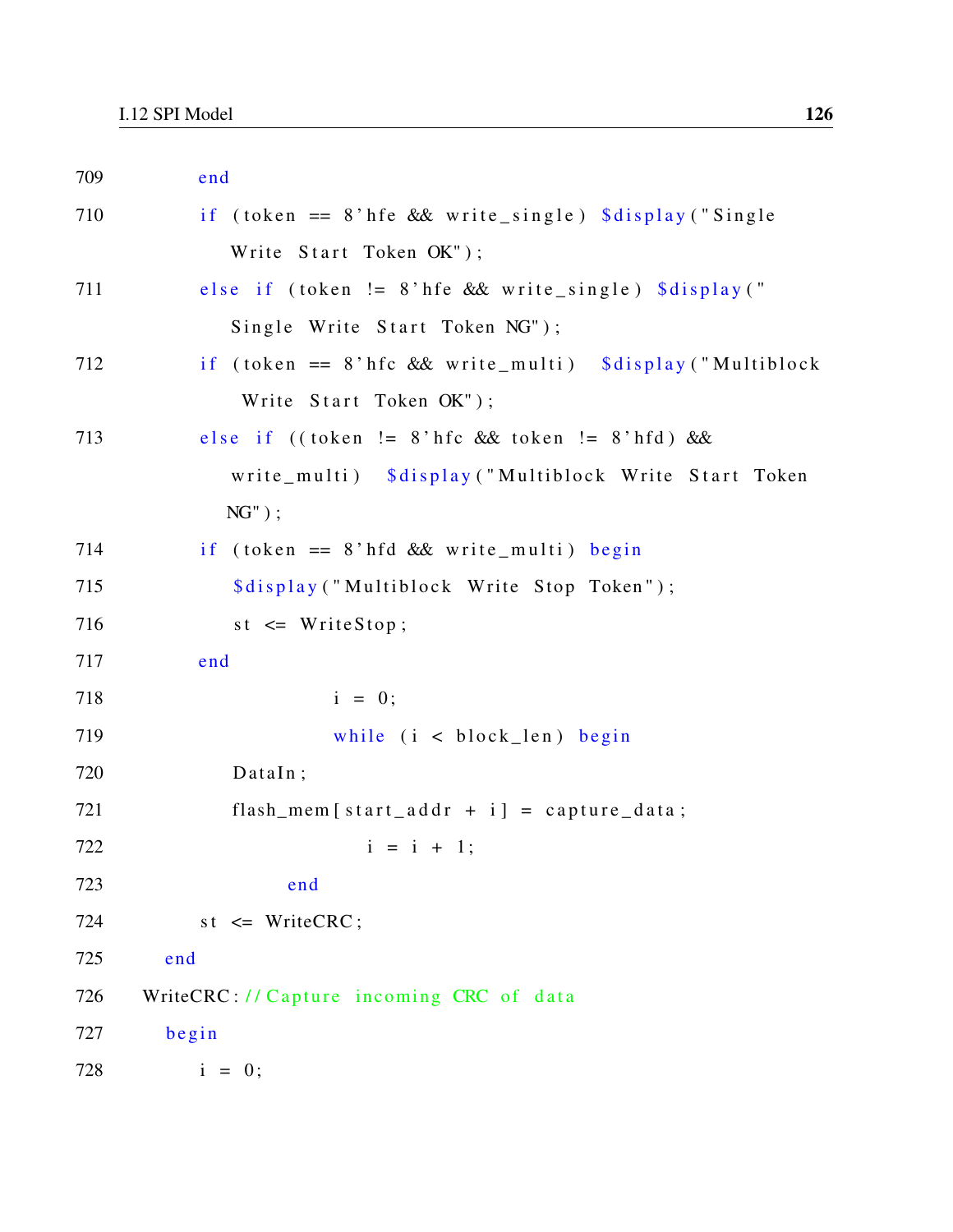| 729 | while $(i < 16)$ begin                               |
|-----|------------------------------------------------------|
| 730 | $@(posedge \; sclk) \; crc16_in[15-i] = mosi;$       |
| 731 | $i = i + 1;$                                         |
| 732 | end                                                  |
| 733 | $st \leq$ DataResponse;                              |
| 734 | end                                                  |
| 735 | DataResponse: // All clock after data response CRC   |
| 736 | begin                                                |
| 737 | DataOut(8'b00000101);                                |
| 738 | $@(negedge \text{ }\text{ }sclk); \text{ }miso = 0;$ |
| 739 | repeat (tNEC*8) @(negedge sclk);                     |
| 740 |                                                      |
| 741 | repeat $(HDS*8)$ @(negedge sclk);                    |
| 742 | $miso = 1'bz;$                                       |
| 743 | $@(negedge \; sclk);$                                |
| 744 | $miso = 1$ 'b0;                                      |
| 745 | repeat $(100)$ @(negedge sclk);                      |
| 746 | $miso = 1;$                                          |
| 747 | $@(negedge \; sclk);$                                |
| 748 | $miso = 1;$                                          |
| 749 | repeat $(5)$ @(posedge sclk);                        |
| 750 | if $(write_single)$ st $\leq$ IDLE;                  |
| 751 | else if (write_multi) st <= WriteCycle;              |
| 752 | end                                                  |
| 753 | WriteStop:                                           |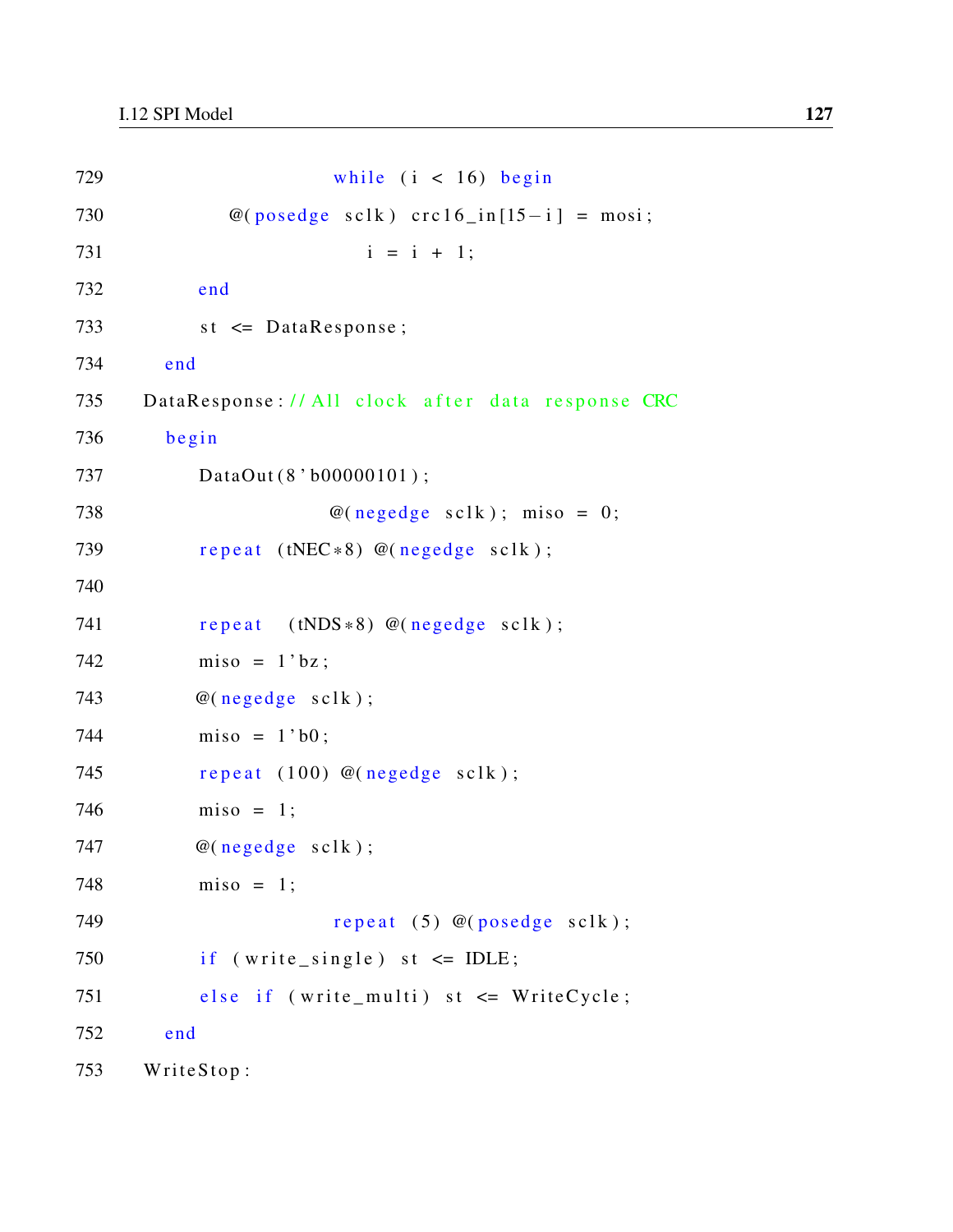```
754 begin
755 repeat (tNBR*8) @(posedge \; sclk);756 miso = 0;
757 repeat (tNEC*8) @(posedge sclk);
758 repeat (tNDS * 8) @(posedge \; sclk) miso = 1'bz;
759 @(posedge \; sclk) \; misso = 1'b0;760 #1000000; // 1ms processing time for each block
              programming
761 @(posedge \; sclk) \; miss = 1'b1;762 repeat (tNEC*8) @(posedge sclk);
\frac{\omega(\text{posedge} \text{ sclk})}{\omega(\text{posedge} \text{ sclk})}764 st \leq IDLE;
765 end
766 default: st \leq IDLE;
767 endcase
768 end
769
770 always @( st ) begin
771 case (st)
772 PowerOff: ascii command state = "PowerOff";
773 PowerOn: ascii_command_state = "PowerOn";
774 IDLE: ascii command state = "IDLE";
775 CmdBit47: ascii command state = "CmdBit47";
776 CmdBit46: ascii_command_state = "CmdBit46";
777 CommandIn: a \, \text{scii}_\text{1} command_state = "CommandIn";
```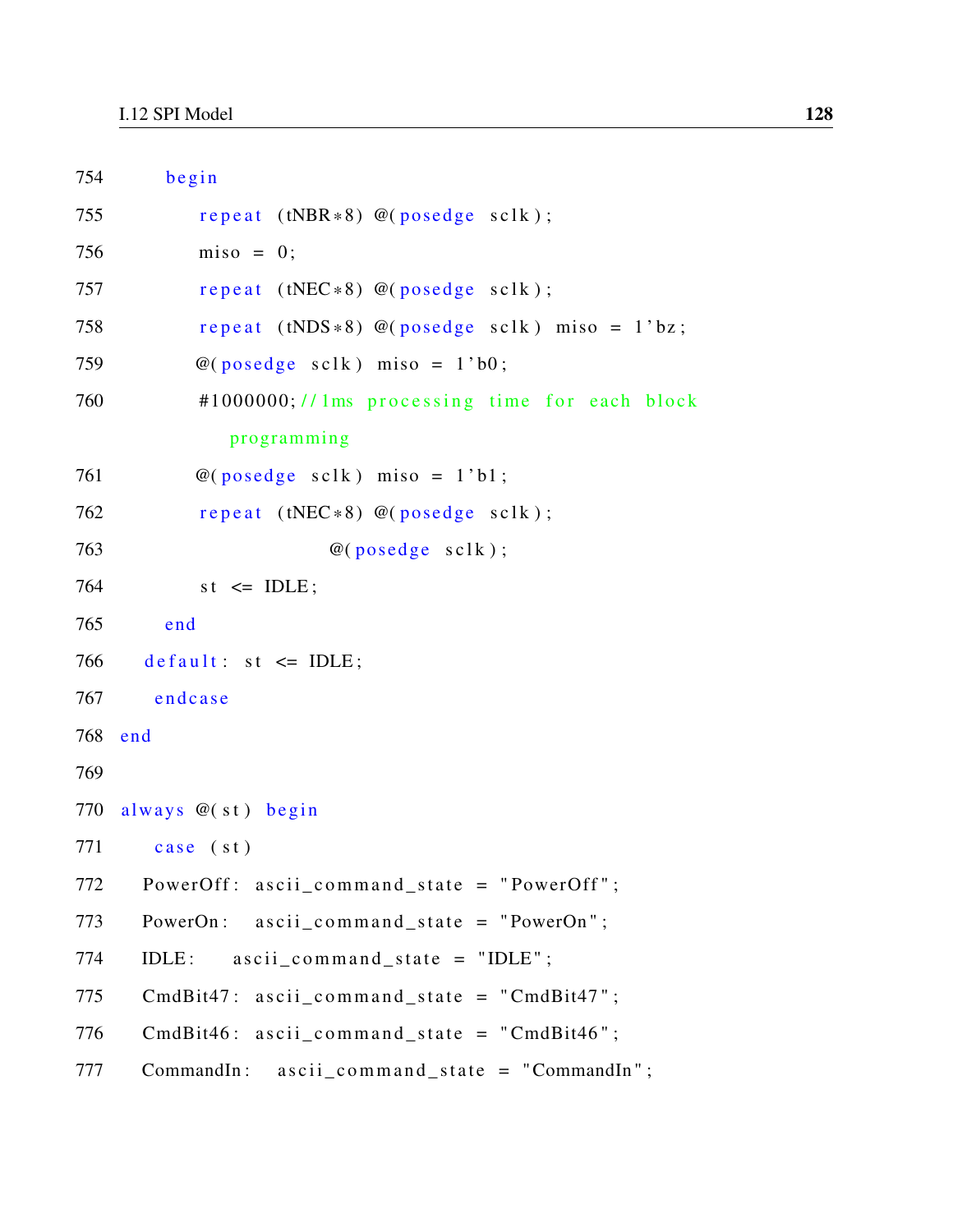```
778 CardResponse: ascii_command_state = "CardResponse";
779 ReadCycle: ascii_command_state = "ReadCycle";
780 Write Cycle: ascii_command_state = "Write Cycle";
781 DataResponse: ascii_command_state = "DataResponse";
782 \text{ CsdCidScr}: ascii_command_state = "\text{CsdCidScr}";
783 WriteStop: ascii_command_state = "WriteStop";
784 WriteCRC: ascii_command_state = "WriteCRC";
785 default: ascii command state = "ERROR";
786 endcase
787 end
788
789 initial
790 begin
791 sck cnt = 0;
792 cmd_in = 46' h 3 f f f f f f f f f f f f j
793 serial in = 46' h0;
794 crc16 \text{ in } = 16 \text{ h0};795 \text{crc7}_{\text{in}} = 7 \text{h0};
796 token = 8 \text{ h0};
797 st \le PowerOff;
798 miso = 1' b1;
799 init done = 0;
800 ist = 0;
801 capture_data = 8'h0;
802 start_addr = 32 \text{ h0};
```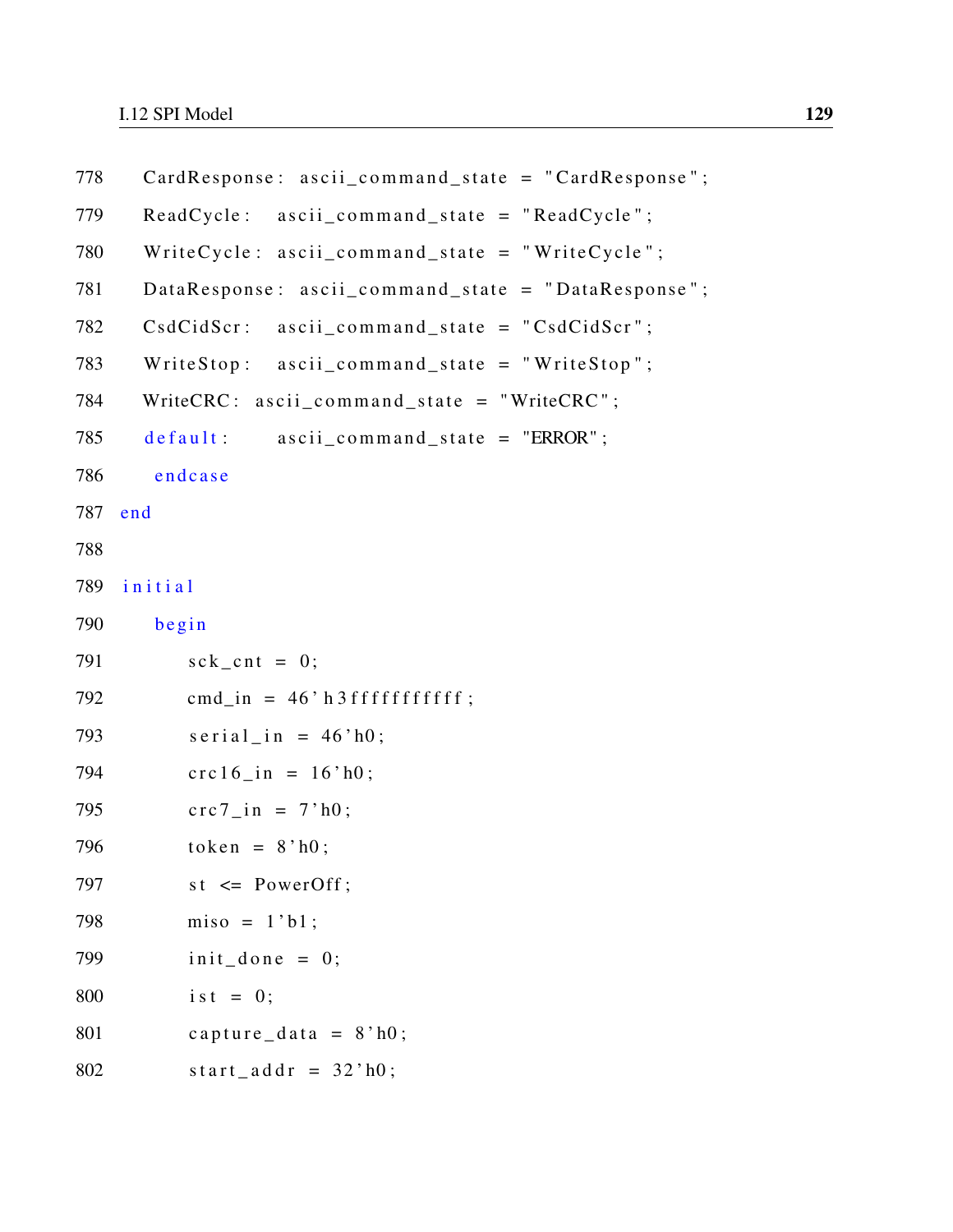| 803 | $VHS = 4'h0;$                                    |
|-----|--------------------------------------------------|
| 804 | $\text{serial}_\text{in1} = 46 \text{ h0};$      |
| 805 | $multi_st = 0;$                                  |
| 806 | block $len = 512$ ;                              |
| 807 | for $(i = 0; i < MEM_SIZE - 1; i = i + 1)$ begin |
| 808 | flash_mem[i] = $0$ ;                             |
| 809 | end                                              |
| 810 | end                                              |
| 811 |                                                  |
|     | 812 endmodule                                    |
|     |                                                  |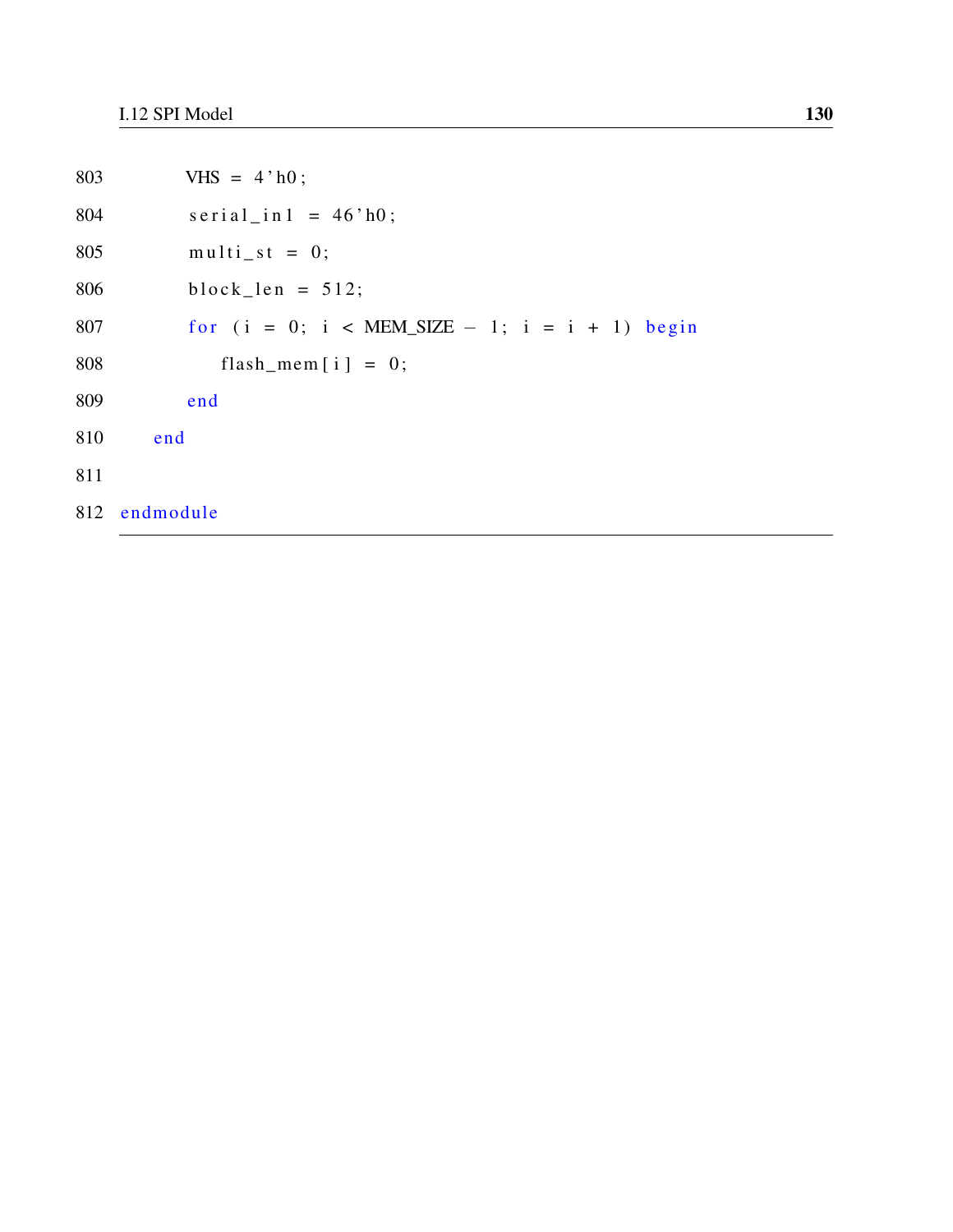## I.13 Wishbone Model

## $1 / l$

|--|--|

/ / / /

## $2 / 11 / 11$

 $/ 1111$ 

- 3 //// wb\_master\_model.v
- $4 / 11$

 $/ 1111$ 

- 5 //// This file is part of the SPI IP core project / / / /
- 6  $\frac{1}{11}$  http://www.opencores.org/projects/spi/

/ / / /

 $7$  ////

 $/ 1111$ 

8 //// Author(s):

/ / / /

 $9$  ////  $-$  Simon Srot (simons@opencores.org) / / / /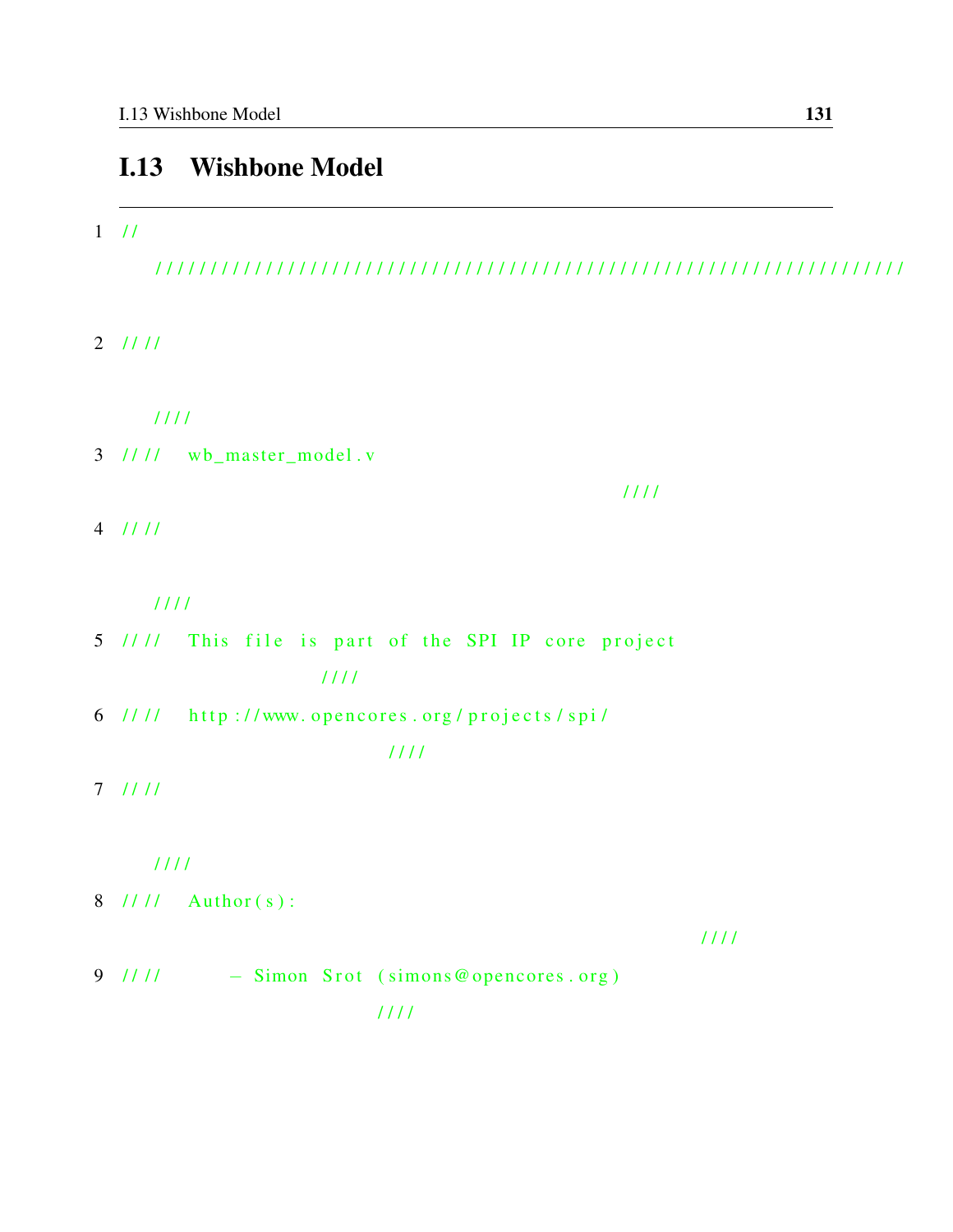10 / / / /

 $/ 1111$ 

- 11 //// Based on:
- $12$  ////  $-$  i2c/bench/verilog/wb\_master\_model.v / / / / 13 //// Copyright (C) 2001 Richard Herveille / / / /

14 ////

 $/ 1111$ 

- 15 //// All additional information is avaliable in the Readme. txt  $/ 1111$
- $16$  //// file.

/ / / /

 $17$  ////

 $/ 1111$ 

18 / /

|--|--|

 $19$  ////

/ / / /

/ / / /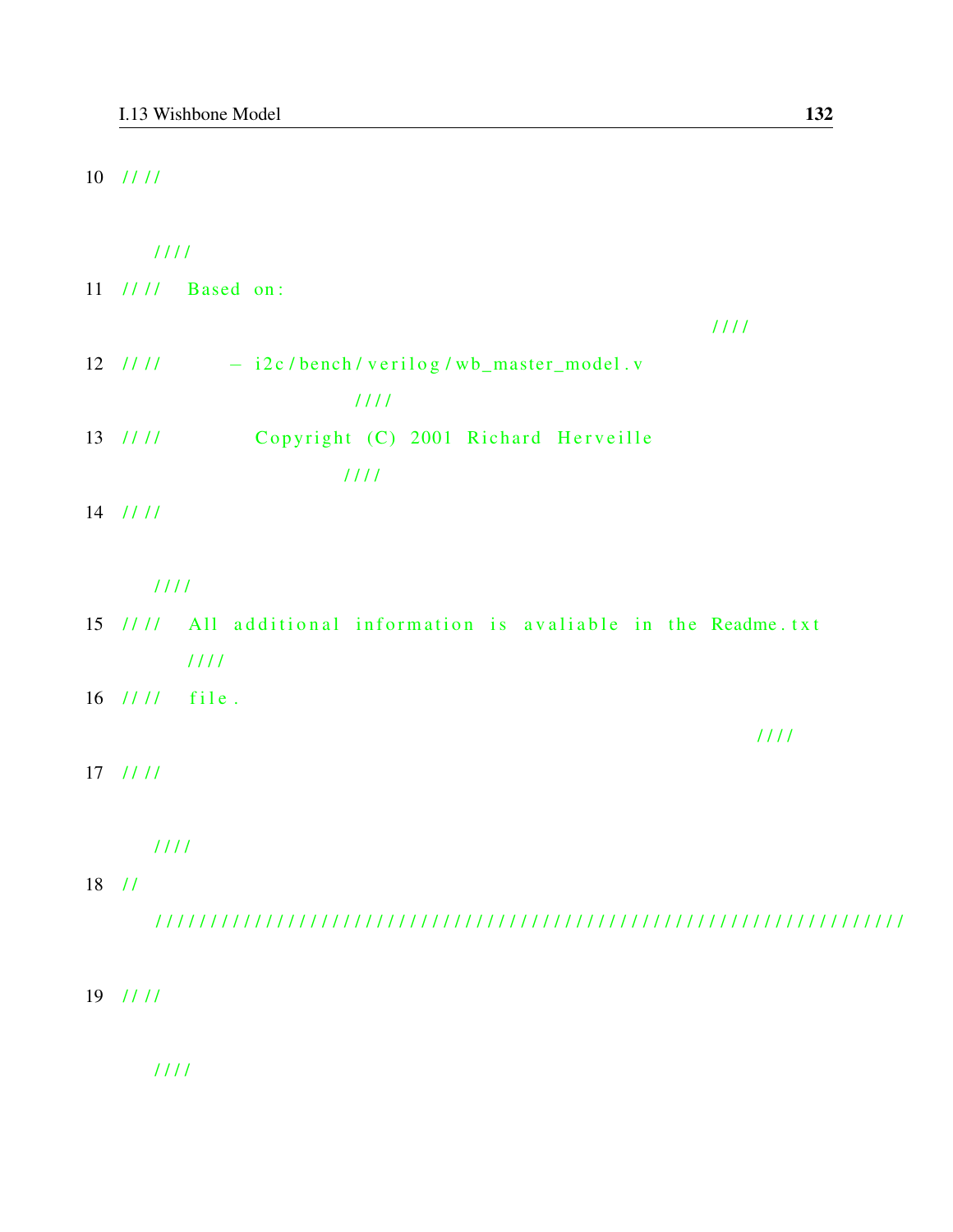20 //// Copyright (C) 2002 Authors

 $1111$ 

- $21 / 111$ 
	- $1111$
- 22 //// This source file may be used and distributed without  $1111$
- 23 //// restriction provided that this copyright statement is not  $1111$
- 24 //// removed from the file and that any derivative work contains  $1111$
- 25 //// the original copyright notice and the associated disclaimer.  $1111$

 $26$  ////

 $1111$ 

- 27 //// This source file is free software; you can redistribute it  $1111$
- 28 //// and/or modify it under the terms of the GNU Lesser General  $1111$
- 29 //// Public License as published by the Free Software Foundation; ////
- 30 //// either version 2.1 of the License, or (at your option) any  $1111$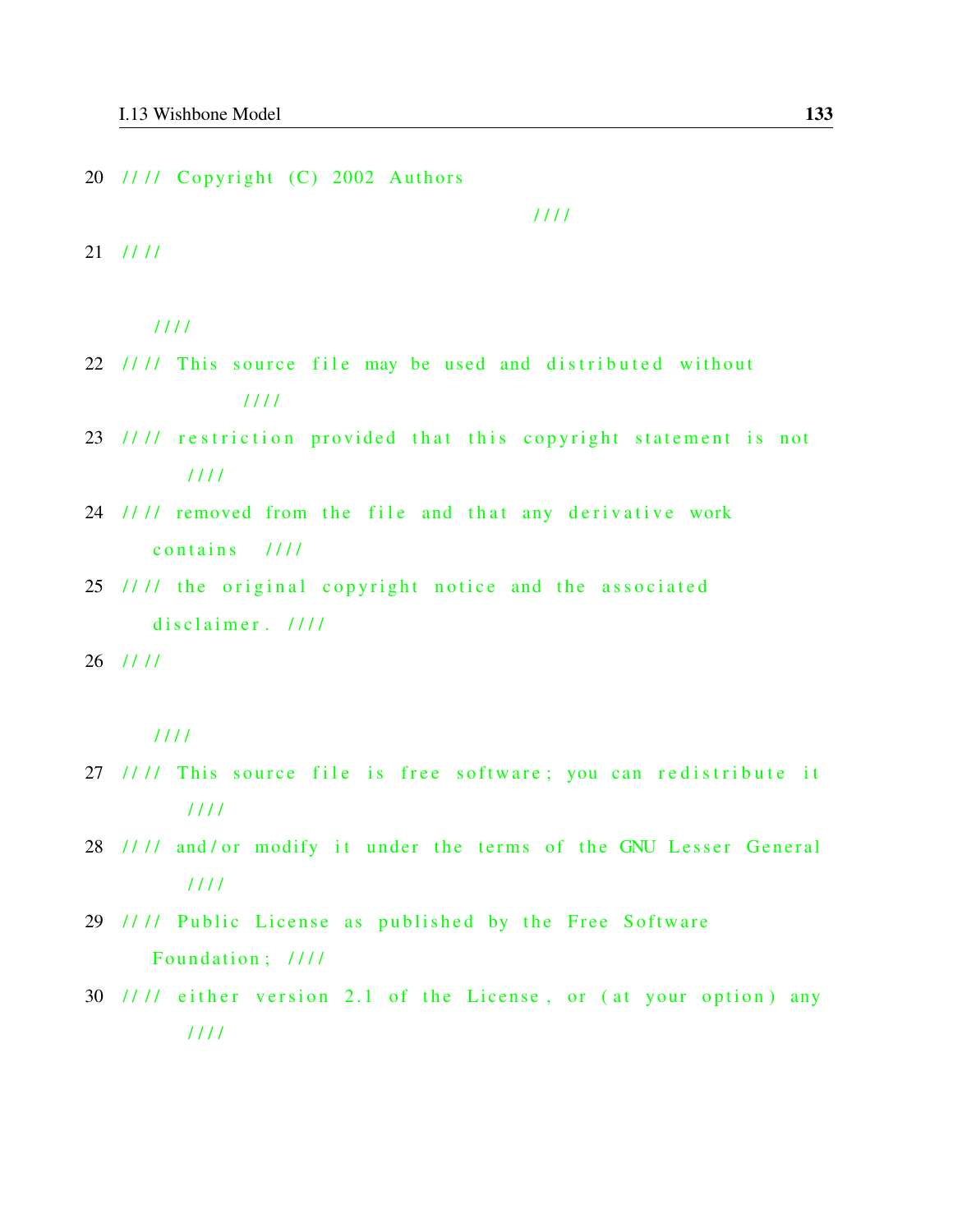31 //// later version.

 $1111$ 

- $32 / 1111$ 
	- $1111$
- 33 //// This source is distributed in the hope that it will be  $1111$
- 34 //// useful, but WITHOUT ANY WARRANTY; without even the implied  $1111$
- 35 //// warranty of MERCHANTABILITY or FITNESS FOR A PARTICULAR  $1111$
- 36 //// PURPOSE. See the GNU Lesser General Public License for more  $1111$
- $37$  //// details.

 $1111$ 

 $38 / 111$ 

 $1111$ 

- 39 //// You should have received a copy of the GNU Lesser General  $1111$
- 40 //// Public License along with this source; if not, download it  $1111$
- 41 //// from http://www.opencores.org/lgpl.shtml

 $1111$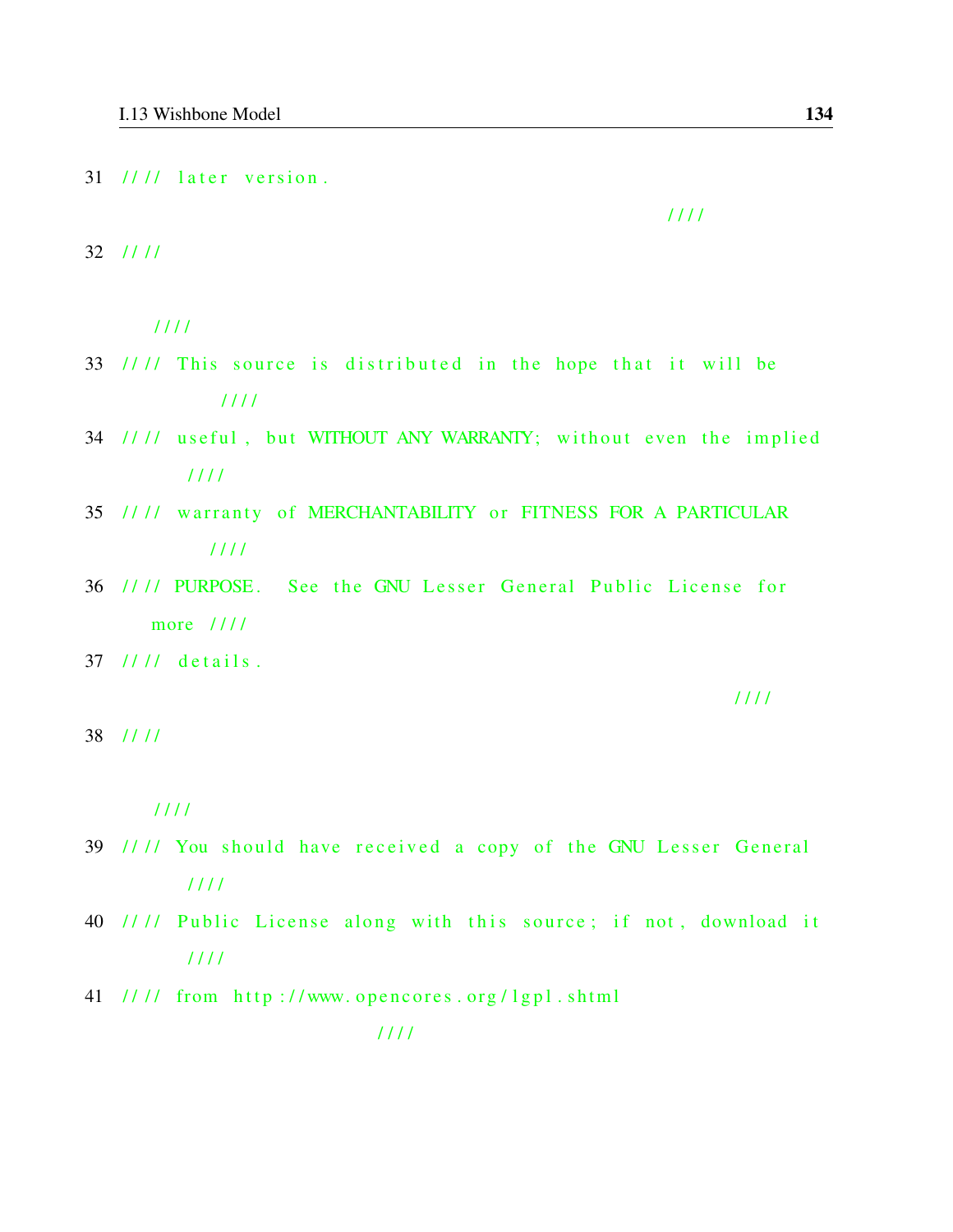42 / / / /

```
/ / / /
```

```
43 / l
```

```
/ / / / / / / / / / / / / / / / / / / / / / / / / / / / / / / / / / / / / / / / / / / / / / / / / / / / / / / / / / / / / / / / / / / /
44
45
46 module wb_master_model(clk, rst, adr, din, dout, cyc, stb, we,
      sel, ack, err, rty);
47
48 parameter dwidth = 32;
49 parameter awidth = 32;
50
51 input clk, rst;
52 output [ awidth -1:0] adr;
53 input [dwidth -1:0] din;
54 output [dwidth -1:0] dout;
55 output \csc, \operatorname{stb};
56 output we;
57 output \left[ dwidth /8 -1:0] sel;
58 input ack, err, rty;
59
60 // Internal signals
61 reg [awidth -1:0] adr;
```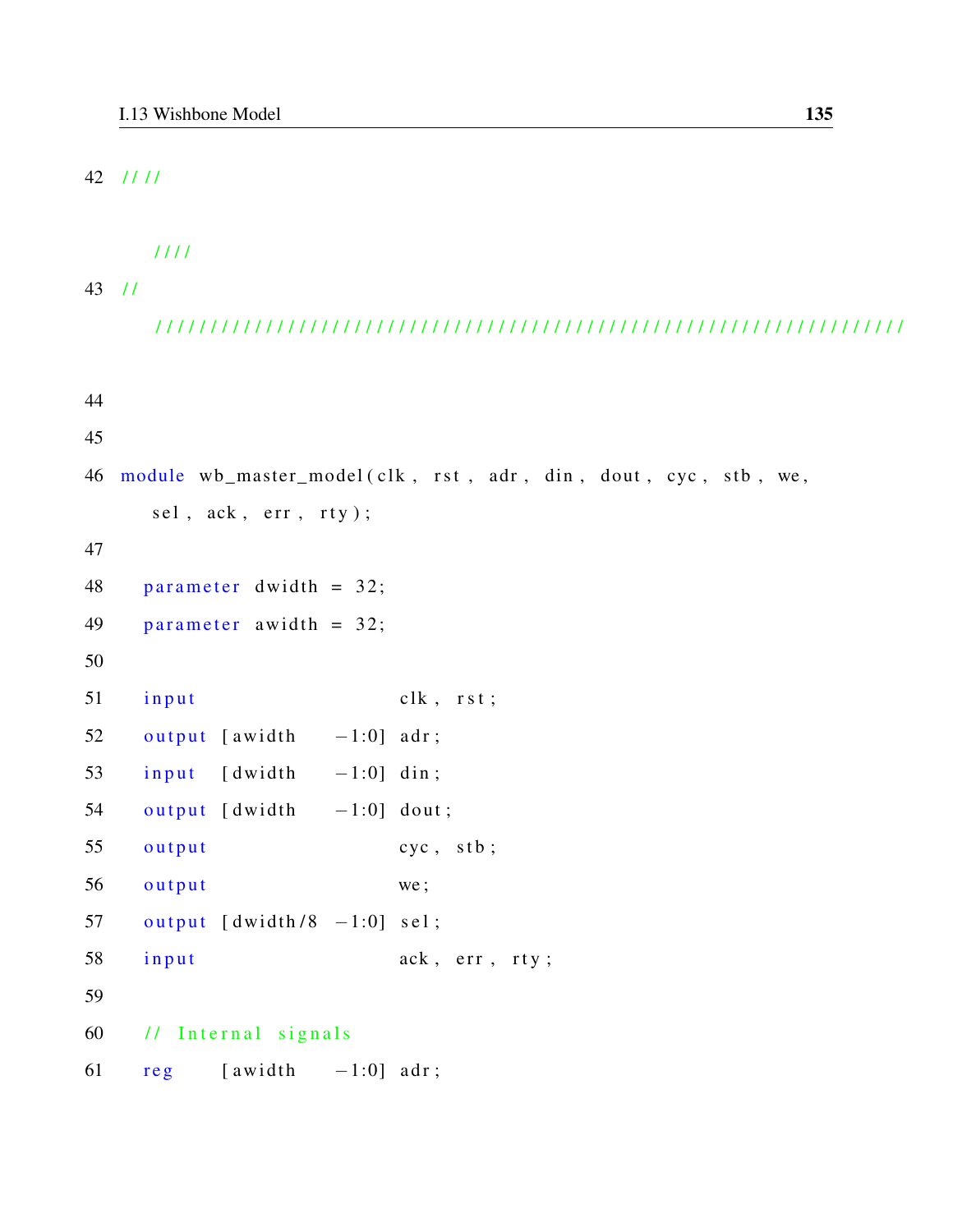| 62 | $[dwidth -1:0]$ dout;<br>re <sub>g</sub> |
|----|------------------------------------------|
| 63 | $cyc$ , $stb$ ;<br>reg                   |
| 64 | reg<br>we;                               |
| 65 | $[dwidth/8 -1:0]$ sel;<br>reg            |
| 66 |                                          |
| 67 | reg $[dwidth -1:0] q;$                   |
| 68 |                                          |
| 69 | // Memory Logic                          |
| 70 | initial                                  |
| 71 | begin                                    |
| 72 | $adr = {awidth} {1 'bx };$               |
| 73 | dout = { $dwidth$ {1'bx}};               |
| 74 | $cyc = 1$ bo;                            |
| 75 | $stb = 1$ 'bx;                           |
| 76 | we $= 1$ 'hx;                            |
| 77 | $self = \{dwidth / 8\{1 'bx\}\};$        |
| 78 | 11#1;                                    |
| 79 | end                                      |
| 80 |                                          |
| 81 | // Wishbone write cycle                  |
| 82 | task wb_write;                           |
| 83 | input delay;                             |
| 84 | integer delay;                           |
| 85 |                                          |
| 86 | input [awidth $-1:0$ ] a;                |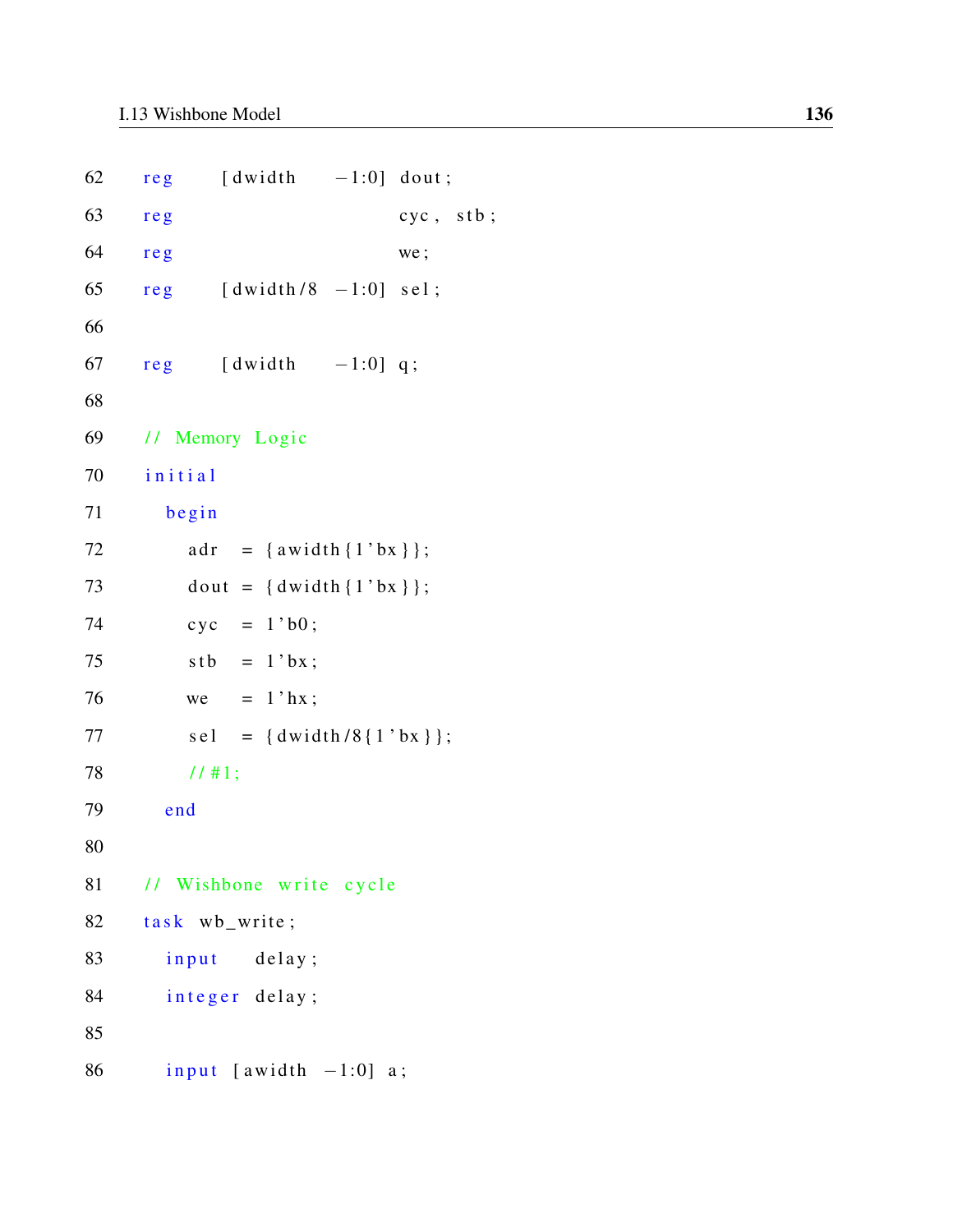```
87 input [ dwidth -1:0] d;
88
89 begin
90
91 // wait initial delay
92 repeat (delay) @(posedge clk);
93
94 // assert wishbone signal
95 // #1;96 adr = a;
97 dout = d;
98 cyc = 1' b1;
99 s \, t \, b = 1' \, b \, 1;
100 we = 1' b1;
101 sel = \{ \frac{dw}{dt} \} \{ \frac{1}{b1} \};102 \qquad \qquad @(posedge \text{ c} 1k);103
104 // wait for acknowledge from slave
105 while (\sim ack) @(posedge clk);
106
107 // negate wishbone signals
108 //#1;
109 cyc = 1'b0;
110 \text{stb} = 1 \text{'} \text{bx};
111 adr = \{awidth\{1'bx\}\};
```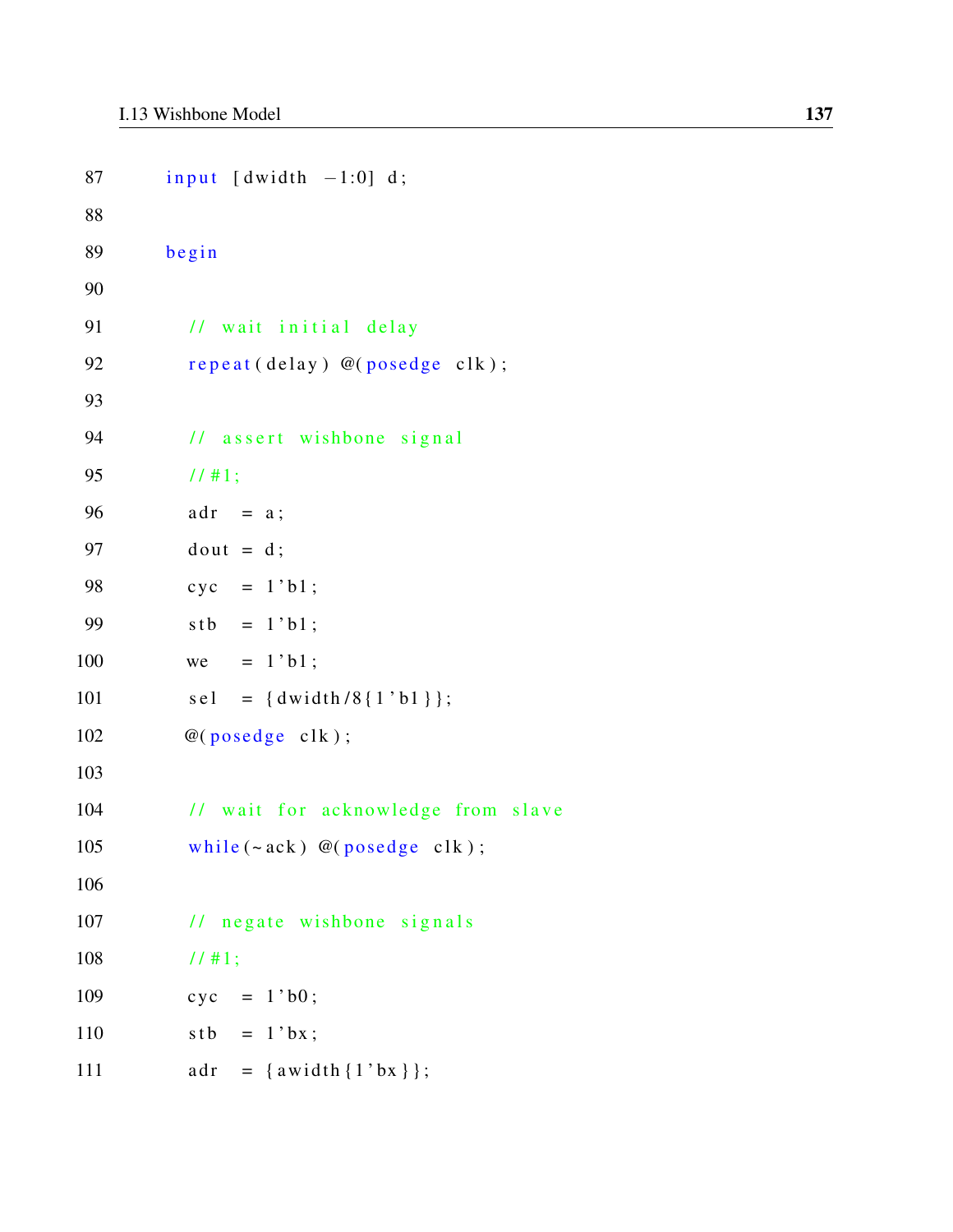```
112 dout = {dwidth{1'bx}};
113 we = 1' hx;
114 sel = \{ \frac{dw}{dt} \} \{ \frac{1}{b} \} ;115
116 end
117 endtask
118
119 // Wishbone read cycle
120 task wb_read;
121 input delay;
122 integer delay;
123
124 input [awidth -1:0] a;
125 output [dwidth -1:0] d;
126
127 begin
128
129 // wait initial delay
130 repeat (delay) \mathcal{Q}(\text{posedge } \text{clk});131
132 /// assert wishbone signals
133 //#1;
134 adr = a;
135 dout = {dwidth{1'bx}};
136 cyc = 1' b1;
```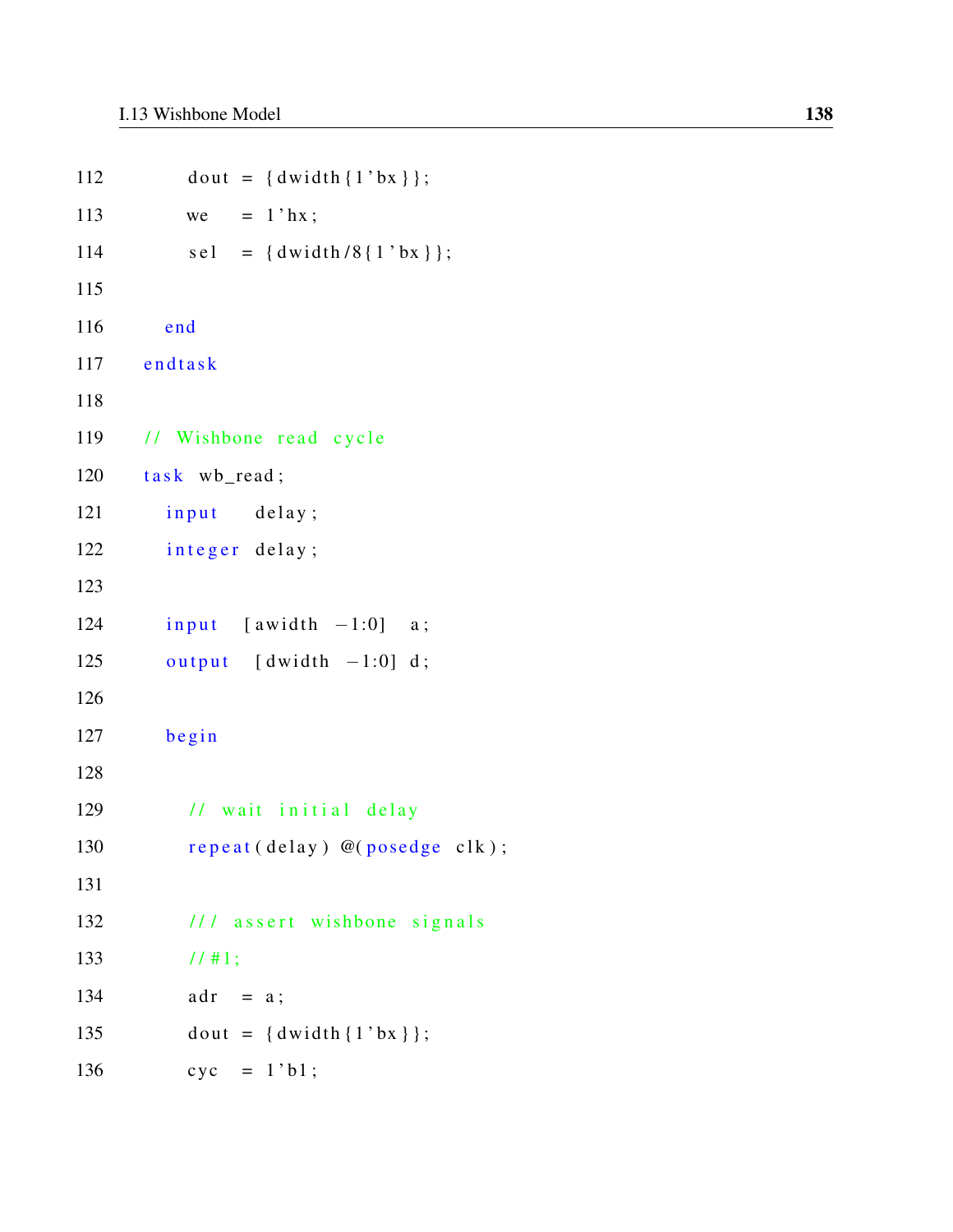| 137 | $stb = 1'b1;$                                          |
|-----|--------------------------------------------------------|
| 138 | $= 1$ bo;<br>we                                        |
| 139 | $self = \{dwidth/8\{1'bl\}\};$                         |
| 140 | $@(posedge \text{clk});$                               |
| 141 |                                                        |
| 142 | // wait for acknowledge from slave                     |
| 143 | while $(\sim \text{ack})$ @(posedge clk);              |
| 144 |                                                        |
| 145 | // negate wishbone signals                             |
| 146 | 11#1;                                                  |
| 147 | $cyc = 1$ 'b0;                                         |
| 148 | $stb = 1$ 'bx;                                         |
| 149 | $adr = {awidth} {1 'bx };$                             |
| 150 | dout = { $dwidth$ {1'bx}};                             |
| 151 | $= 1$ 'hx;<br>we                                       |
| 152 | $self = \{dwidth / 8\{1 'bx\}\};$                      |
| 153 | $=$ din;<br>d                                          |
| 154 |                                                        |
| 155 | end                                                    |
| 156 | endtask                                                |
| 157 |                                                        |
| 158 | // Wishbone compare cycle (read data from location and |
|     | compare with expected data)                            |
| 159 | $task wb_cmp;$                                         |
| 160 | input<br>delay;                                        |